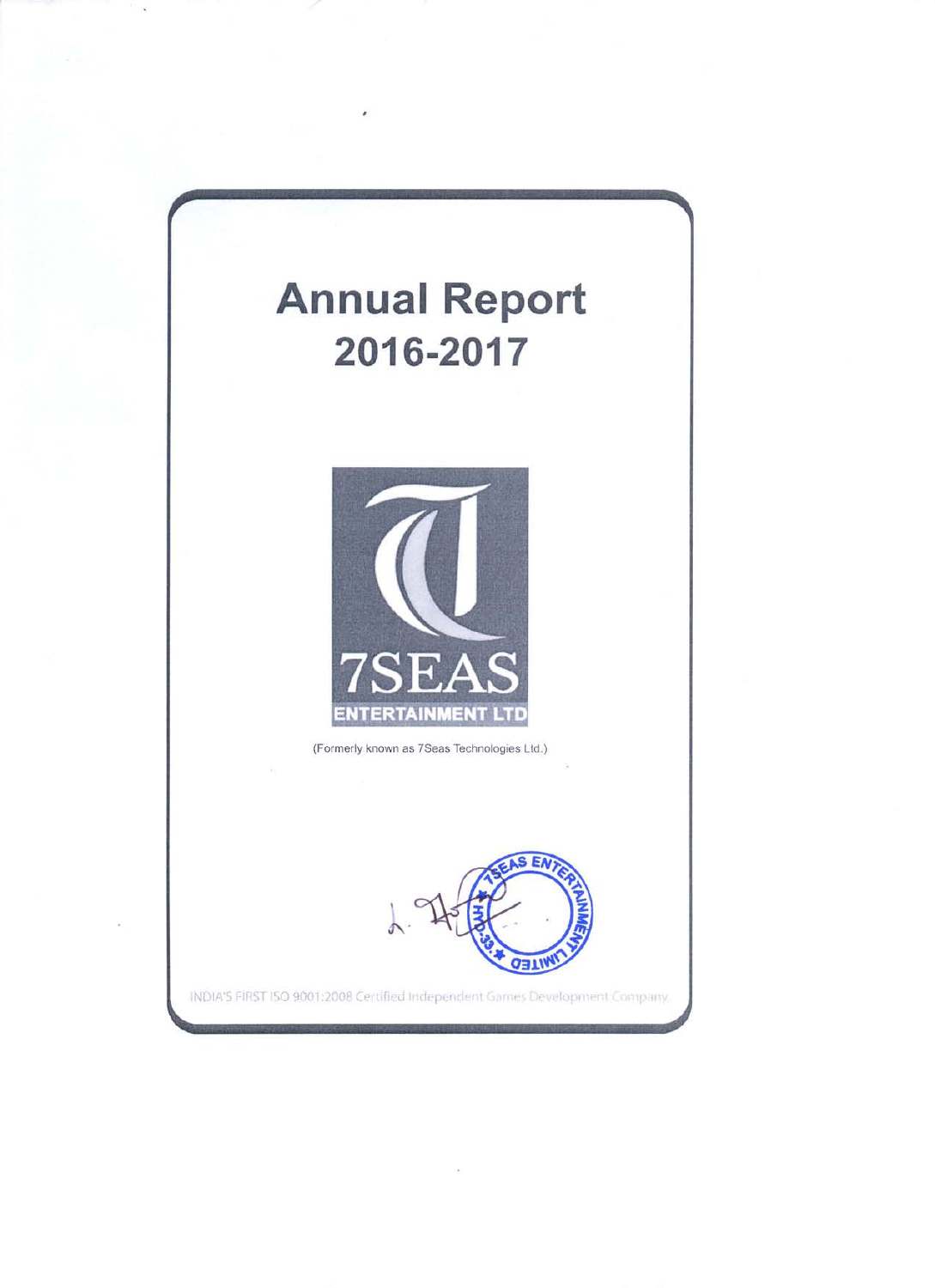#### **CORPORATE INFORMATION**

### **BOARD OF DIRECTORS**

| Mr. L. Maruti Sanker | -- Managing Director (DIN: 01095047)                                   |
|----------------------|------------------------------------------------------------------------|
| Mrs. L. Hemalatha    | -- Whole-Time Director (DIN: 02226943)                                 |
| Mr. B. Mohan Rao     | -- Whole-Time Director (DIN: 07233665)                                 |
|                      | Mr. M Rama mohan Rao -- Independent Director (DIN: 01906209)           |
| Mr. Kolli Reddy      | -- Independent Director(DIN: 02394909)                                 |
|                      | Mrs. Sita Visalakshi Chimakurthy --Independent Director(DIN: 06380062) |

#### **COMPANY SECRETARY**

Mr. Khush Mohammad

#### **REGISTERED OFFICE**

Plot no. 60, Flat no.  $301, 3<sup>rd</sup>$  floor, "Abhi's Hiranya", Kavuri hills, Madhapur, Hyderabad-500033,Telangana .

#### **CORPORATE IDENTITY NUMBER:**

L72900TG1991PLC013074

#### **AUDITORS**

M/s M. M Reddy & Co Chartered Accountants, G-8, Amrutha Ville, Right Wing Rajbhavan Road, Somajiguda, Hyderabad- 500082.

#### **INTERNAL AUDITOR:**

M/s. Channamolu & Co., Hyderabad

# **BANKERS**

Indian Overseas Bank Rajbhavan Road, Hyderabad – 500082.

## **AUDIT COMMITTEE:**

| 1. Mr. M. Rama Mohan Rao   | ۰ | Chairman |
|----------------------------|---|----------|
| 2. Mr. Kolli Reddy         | ۰ | Member   |
| 3. Mrs. C. Sita Visalakshi | ٠ | Member   |

#### **NOMINATION & REMUNERATION COMMITTEE:**

| 1. Mr. Kolli Reddy         | $\blacksquare$ | Chairman |
|----------------------------|----------------|----------|
| 2. Mr. Rama mohan Rao      | $\sim$         | Member   |
| 3. Mrs. C. Sita Visalakshi | $\sim$         | Member   |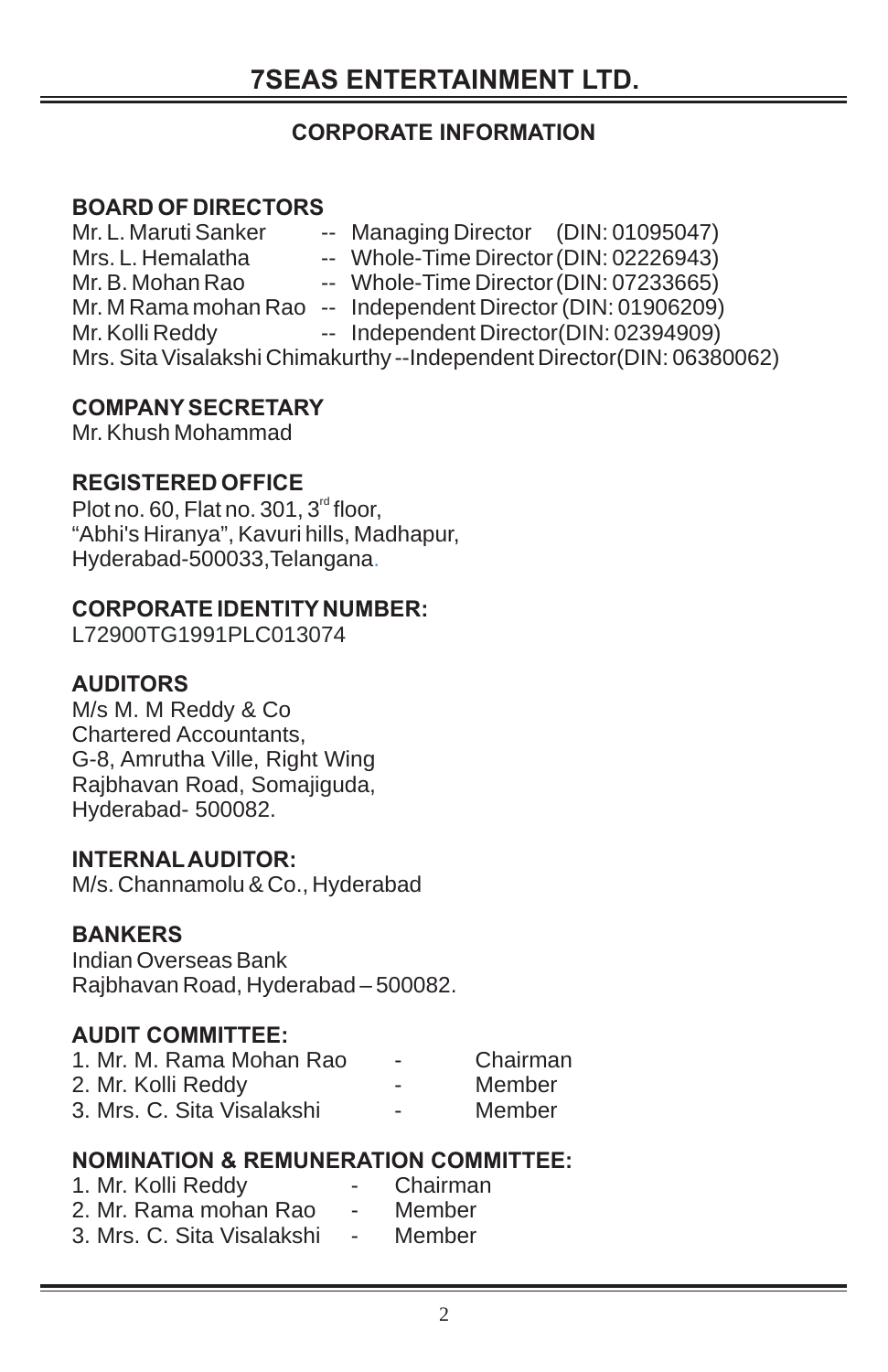# **STAKEHOLDER RELATIONSHIP COMMITTEE:**

| 1. Mr. Kolli Reddy         | ۰ | Chairman |
|----------------------------|---|----------|
| 2. Mrs. C. Sita Visalakshi | ۰ | Member   |
| 3. Mr. Rama Mohan Rao      | - | Member   |

# **INDEPENDENT DIRECTORS COMMITTEE:**

| 1. Mr. Kolli Reddy                | Chairman |
|-----------------------------------|----------|
| 2. Mr. Rama Mohan Rao             | Member   |
| 3. Mrs. C. Sita Visalakshi        | Member   |
| <b>RISK MANAGEMENT COMMITTEE:</b> |          |
| 1. Mr. L. Maruti Sanker           | Chairman |

| 1.1911. L. Margia Odinici |   | <b>VIIAIIIII</b> |
|---------------------------|---|------------------|
| 2. Mr. M. Rama Mohan Rao  |   | Member           |
| 3. Mrs. L. Hemalatha      | - | Member           |

#### **REGISTRAR & SHARE TRANSFER AGENTS**

M/s. Venture Capital and Corporate Investments Private Limited 12-10-167, Bharat Nagar, Hyderabad - 500 018 Ph.Nos.040-23818475/23818476/23868023 Fax: 040-23868024

| <b>LISTED</b>  | : ASE Limited                                      |
|----------------|----------------------------------------------------|
| ISIN           | : INE454F01010                                     |
| <b>WEBSITE</b> | : www.7seasent.com                                 |
|                | <b>INVESTOR E-MAIL ID</b> : investors@7seasent.com |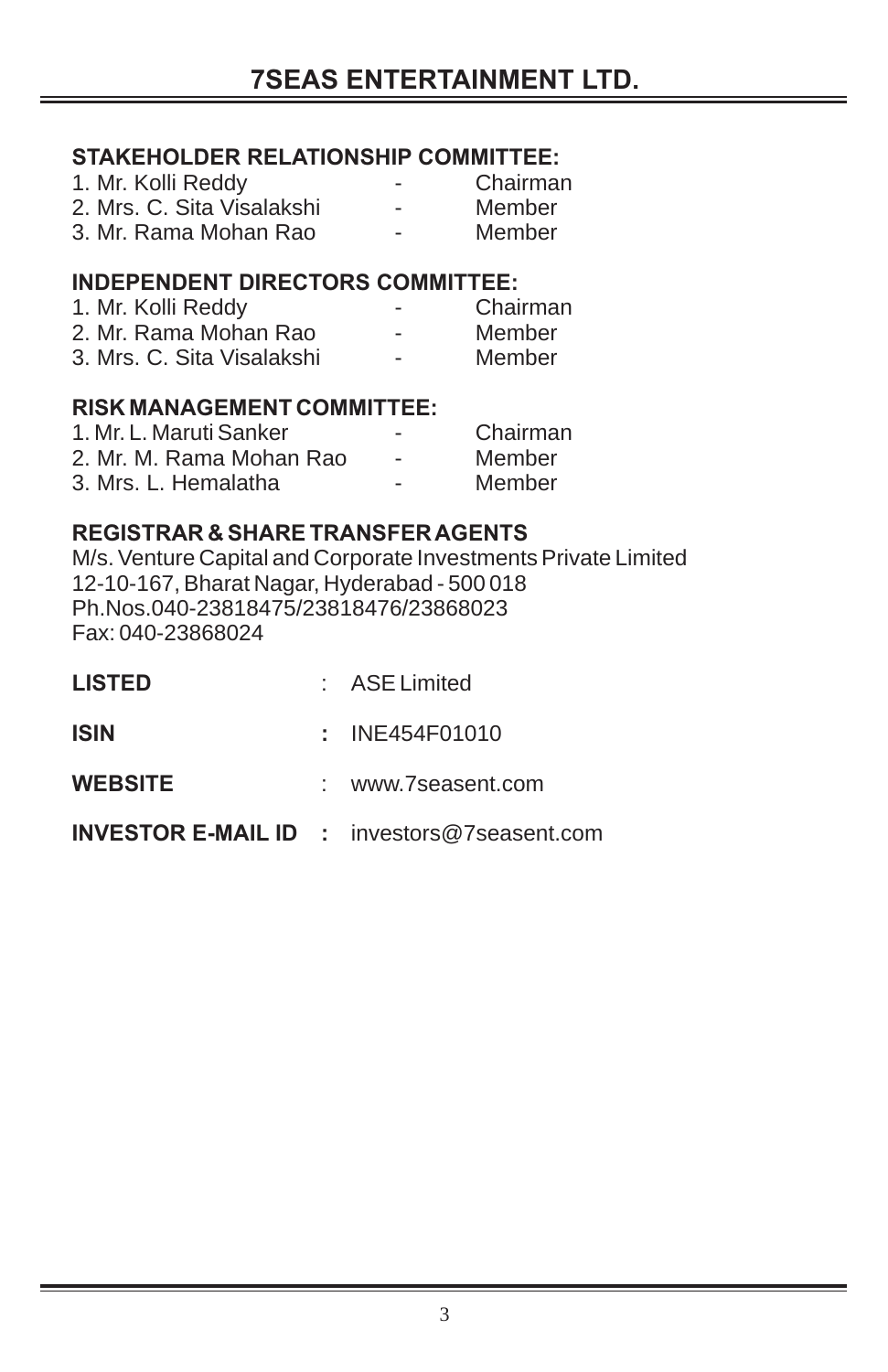# **NOTICE**

Notice is hereby given that the 26<sup>th</sup> Annual General Meeting of the Shareholders of **M/s. 7Seas Entertainment Limited** will be held on Friday,  $29<sup>th</sup>$  day of September, 2017 at 9:00 A.M. at the Registered Office of the Company at Plot no. 60, Flat no. 301, 3<sup>rd</sup> floor, "Abhi's Hiranya", Kavuri hills, Madhapur, Hyderabad-500033 Telangana to transact the following business:

# **ORDINARY BUSINESS:**

- 1. To receive, consider and adopt the Audited Balance Sheet as at March 31, 2017, the Statement of Profit & Loss and Cash Flow Statement for the year ended on that date together with the Notes attached thereto, along with the Reports of Auditors and Directors thereon.
- 2. To appoint a director in place of Mr. B. Mohan Rao (DIN: 07233665) who retires by rotation and being eligible, offers himself for re-appointment.
- 3. To re-appoint M/s M.M Reddy & Co., Statutory Auditors to hold office from the conclusion of this Annual General Meeting till the conclusion of the next Annual General Meeting of the Company at remuneration as may be fixed by the Board.

**For and on behalf of the Board 7Seas Entertainment Limited**

**Place: Hyderabad Date: 28.08.2017**

**Sd/- L. Maruti Sanker Managing Director (DIN: 01095047)**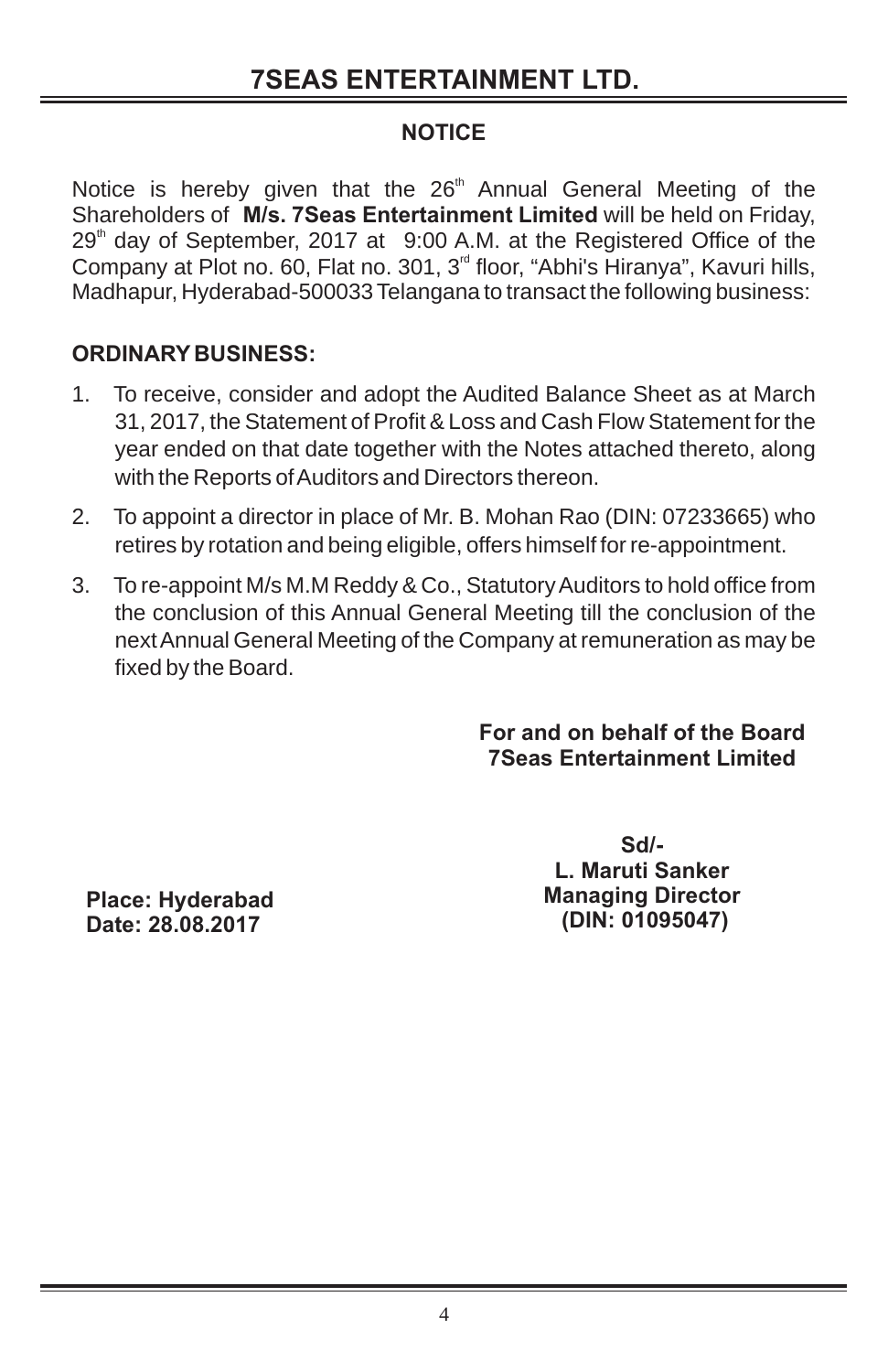# **NOTES:**

**1. A MEMBER ENTITLED TO ATTEND AND VOTE IS ENTITLED TO APPOINT A PROXY TO ATTEND AND VOTE INSTEAD OF HIMSELF/HERSELF AND A PROXY NEED NOT BE A MEMBER OF THE COMPANY.** The instrument of Proxy in order to be effective shall be deposited at the Registered Office of the Company by not less than 48 hours before the commencement of the Meeting.

Pursuant to the provisions of Section 105 of the Companies Act, 2013, a person can act as a proxy on behalf of not more than fifty (50) members and holding in aggregate not more than 10% of the total share capital of the Company carrying voting rights. A member holding more than 10% of the total share capital of the Company carrying voting rights may appoint a single person as proxy, who shall not act as a proxy for any other person or shareholder. The appointment of proxy shall be in the Form No. MGT.11 annexed herewith.

- 2. The Register of Members and Share Transfer Books of the Company will remain closed from 23.09.2017 to 29.09.2017 (Both days Inclusive).
- 3. Members holding shares in the electronic form are requested to inform any changes in address/bank mandate directly to their respective Depository Participants.
- 4. Members are requested to hand over the enclosed Attendance Slip, duly signed in accordance with their specimen signature(s) registered with the Company for admission to the meeting hall. Members who hold shares in dematerialised form are requested to bring their Client ID and DP ID Numbers for identification.
- 5. Corporate Members are requested to send to the Company's Registrar & Transfer Agent, a duly certified copy of the Board Resolution authorizing their representative to attend and vote at the Annual General Meeting.
- 6. In case of joint holders attending the Meeting, only such joint holders who are higher in the order of names will be entitled to vote.
- 7. The Securities and Exchange Board of India has mandated submission of Permanent Account Number (PAN) by every participant in securities market. Members holding shares in demat form are, therefore, requested to submit PAN details to the Depository Participants with whom they have demat accounts. Members holding shares in physical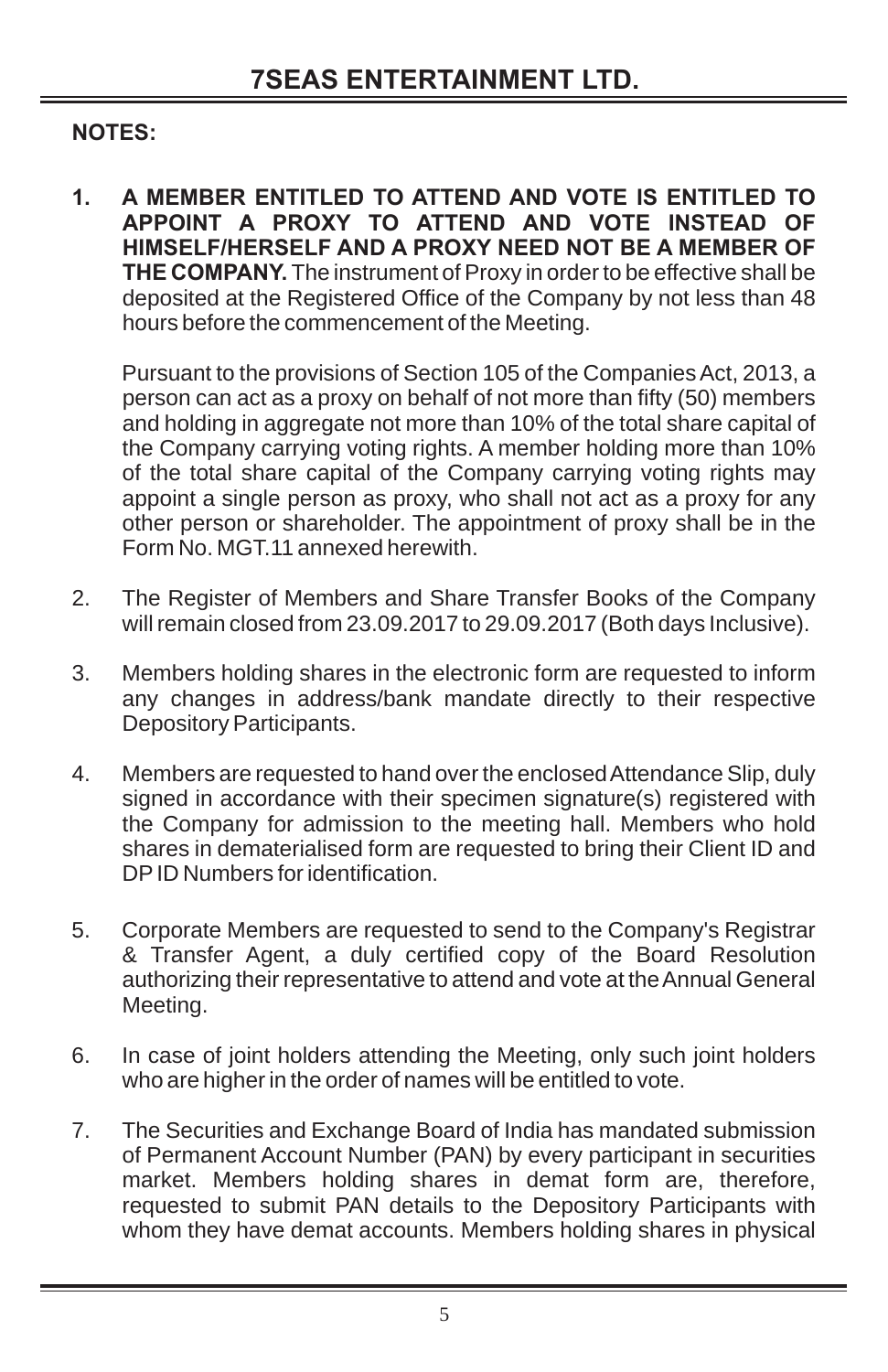form can submit their PAN details to the Company/ Registrar and Share Transfer Agents (M/s. Venture Capital and Corporate Investments Private Limited)

- 8. As a measure of austerity, copies of the annual report will not be distributed at the Annual General Meeting. Members are therefore, requested to bring their copies of the Annual Report to the Meeting.
- 9. Members holding shares in the same name under different ledger folios are requested to apply for Consolidation of such folios and send the relevant share certificates to M/s. Venture Capital and Corporate Investments Private Limited., Share Transfer Agents of the Company for their doing the needful.
- 11. Members are requested to send their queries at least 10 days before the date of meeting so that information can be made available at the meeting.
- 12. In respect of shares held in physical mode, all shareholders are requested to intimate changes, if any, in their registered address immediately to the registrar and share transfer agent of the company and correspond with them directly regarding share transfer/transmission /transposition, Demat / Remat, change of address, issue of duplicate shares certificates, ECS and nomination facility.
- 13. In terms of Section 72 of the Companies Act, 2013, a member of the company may nominate a person on whom the shares held by him/her shall vest in the event of his/her death. Members desirous of availing this facility may submit nomination in prescribed Form-SH-13 to the company/RTA in case shares are held in physical form, and to their respective depository participant, if held in electronic form.
- 14. Electronic copy of the Annual Report for 2016-2017 is being sent to all the members whose Email-IDs are registered with the Company/Depository Participants(s) for communication purposes unless any member has requested for a hard copy of the same. For members who have not registered their email address, physical copies of the Annual Report for 2016-2017 is being sent in the permitted mode.
- 15. Members may also note that the Annual Report for 2016-2017 will also be available on the Company's website **www.7seasent.com** for their download. The physical copies of the aforesaid documents will also be available at the Company's Registered Office for inspection during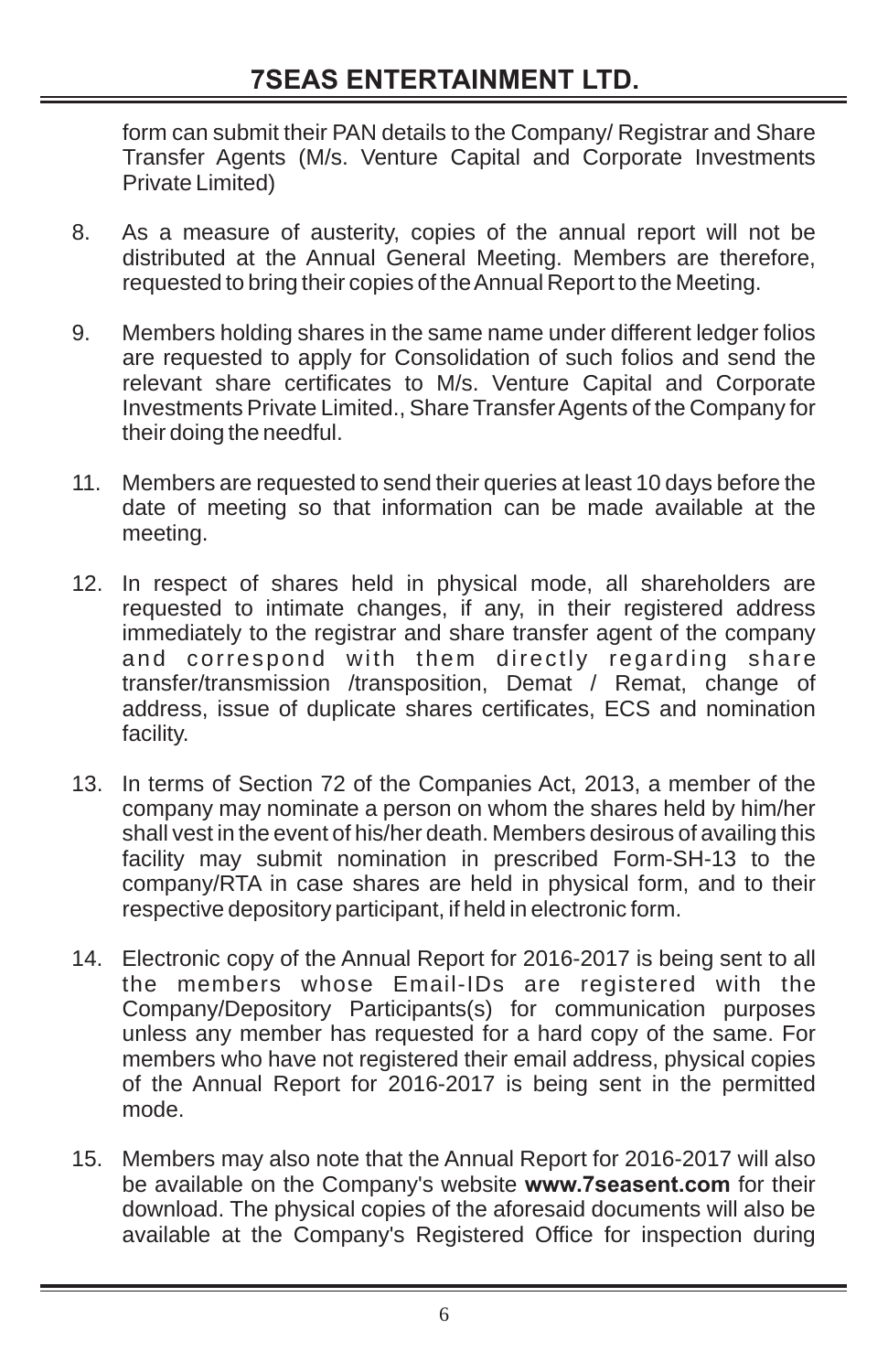normal business hours on working days. Even after registering for ecommunication, members are entitled to receive such communication in physical form, upon making a request for the same, by post free of cost. For any communication, the shareholders may also send requests to the Company's investor email id: **investors@7seasent.com**

# **16. Voting through electronic means**

Pursuant to Section 108 of the Companies Act, 2013, read with the relevant Rules of the Act, the Company is pleased to provide the facility to Members to exercise their right to vote by electronic means the business may be transacted through e-Voting Services provided by Central Depository Services (India) Limited (CDSL). The Members, whose names appear in the Register of Members / list of Beneficial Owners as on 22.09.2017, are entitled to vote on the Resolutions set forth in this Notice. The e-voting period will commence at 09.00 a.m. on 26.09.2017 and will end at 05.00 p.m. on 28.09.2017.The Company has appointed Mr. Doddapaneni Sathwik ,Practising Company Secretary, to act as the Scrutinizer, to scrutinize the e-voting process in a fair and transparent manner. The Members desiring to vote through remote evoting refer to the detailed procedure given hereinafter.

# **The instructions for shareholders voting electronically are as under:**

- (I) The voting period begins on 09.00 a.m. on 26.09.2017 and will end at 05.00 p.m. on 28.09.2017. During this period shareholders' of the Company, holding shares either in physical form or in dematerialized form, as on the cut-off date (record date) of 22.09.2017 may cast their vote electronically. The e-voting module shall be disabled by CDSL for voting thereafter.
- (ii) The shareholders should log on to the e-voting website www.evotingindia.com.
- (iii) Click on Shareholders.
- (iv) Now Enter your User ID
	- (i) For CDSL: 16 digits beneficiary ID,
	- (ii) For NSDL: 8 Character DP ID followed by 8 Digits Client ID,
	- (iii) Members holding shares in Physical Form should enter Folio Number registered with the Company.
- (v) Next enter the Image Verification as displayed and Click on Login.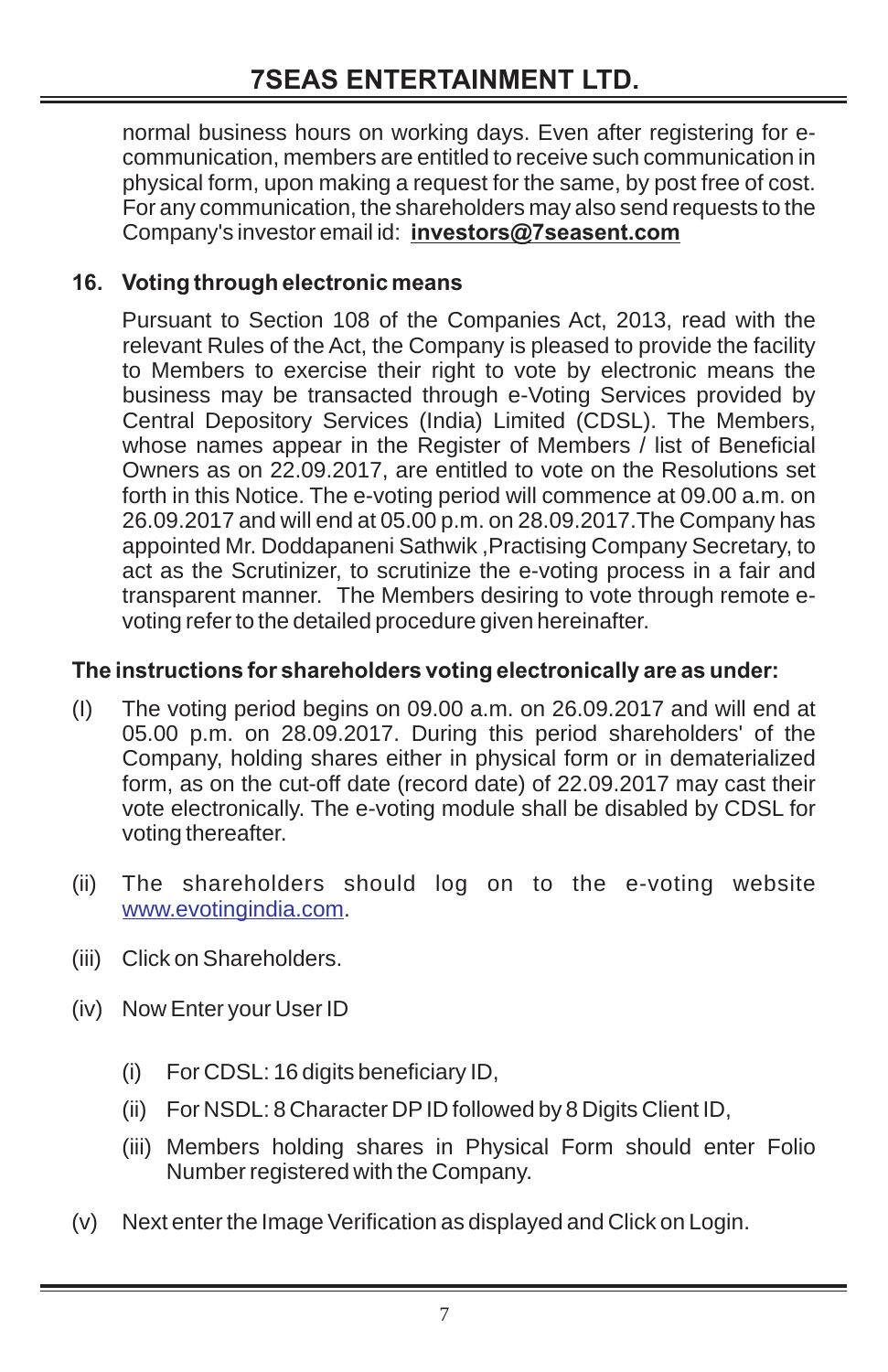- (vi) If you are holding shares in demat form and had logged on to www.evotingindia.com and voted on an earlier voting of any company, then your existing password is to be used.
- (vii) If you are a first time user follow the steps given below:

|                                                                        | For Members holding shares in Demat Form and Physical Form                                                                                                                                                                                                                                                                                                                                                                                                                                                                                                                                                                                                |
|------------------------------------------------------------------------|-----------------------------------------------------------------------------------------------------------------------------------------------------------------------------------------------------------------------------------------------------------------------------------------------------------------------------------------------------------------------------------------------------------------------------------------------------------------------------------------------------------------------------------------------------------------------------------------------------------------------------------------------------------|
| <b>PAN</b>                                                             | Enter your 10 digit alpha-numeric *PAN issued by Income Tax<br>Department (Applicable for both demat shareholders as well as<br>physical shareholders)<br>Members who have not updated their PAN with the<br>Company/Depository Participant are requested to use the<br>first two letters of their name and the 8 digits of the sequence<br>number in the PAN field.<br>In case the sequence number is less than 8 digits enter<br>the applicable number of 0's before the number after the<br>first two characters of the name in CAPITAL letters. Eg. If<br>your name is Ramesh Kumar with sequence number 1<br>then enter RA00000001 in the PAN field. |
| <b>Dividend</b><br>Bank<br>Details<br>OR.<br>Date<br>of Birth<br>(DOB) | Enter the Dividend Bank Details or Date of Birth (in dd/mm/yyyy<br>format) as recorded in your demat account or in the company<br>records in order to login.<br>If both the details are not recorded with the depository or<br>company please enter the member id / folio number in the<br>Dividend Bank details field as mentioned in instruction (iv).                                                                                                                                                                                                                                                                                                  |

- (viii) After entering these details appropriately, click on "SUBMIT" tab.
- (ix) Members holding shares in physical form will then directly reach the Company selection screen. However, members holding shares in demat form will now reach 'Password Creation' menu wherein they are required to mandatorily enter their login password in the new password field. Kindly note that this password is to be also used by the demat holders for voting for resolutions of any other company on which they are eligible to vote, provided that company opts for e-voting through CDSL platform. It is strongly recommended not to share your password with any other person and take utmost care to keep your password confidential.
- (x) For Members holding shares in physical form, the details can be used only for e-voting on the resolutions contained in this Notice.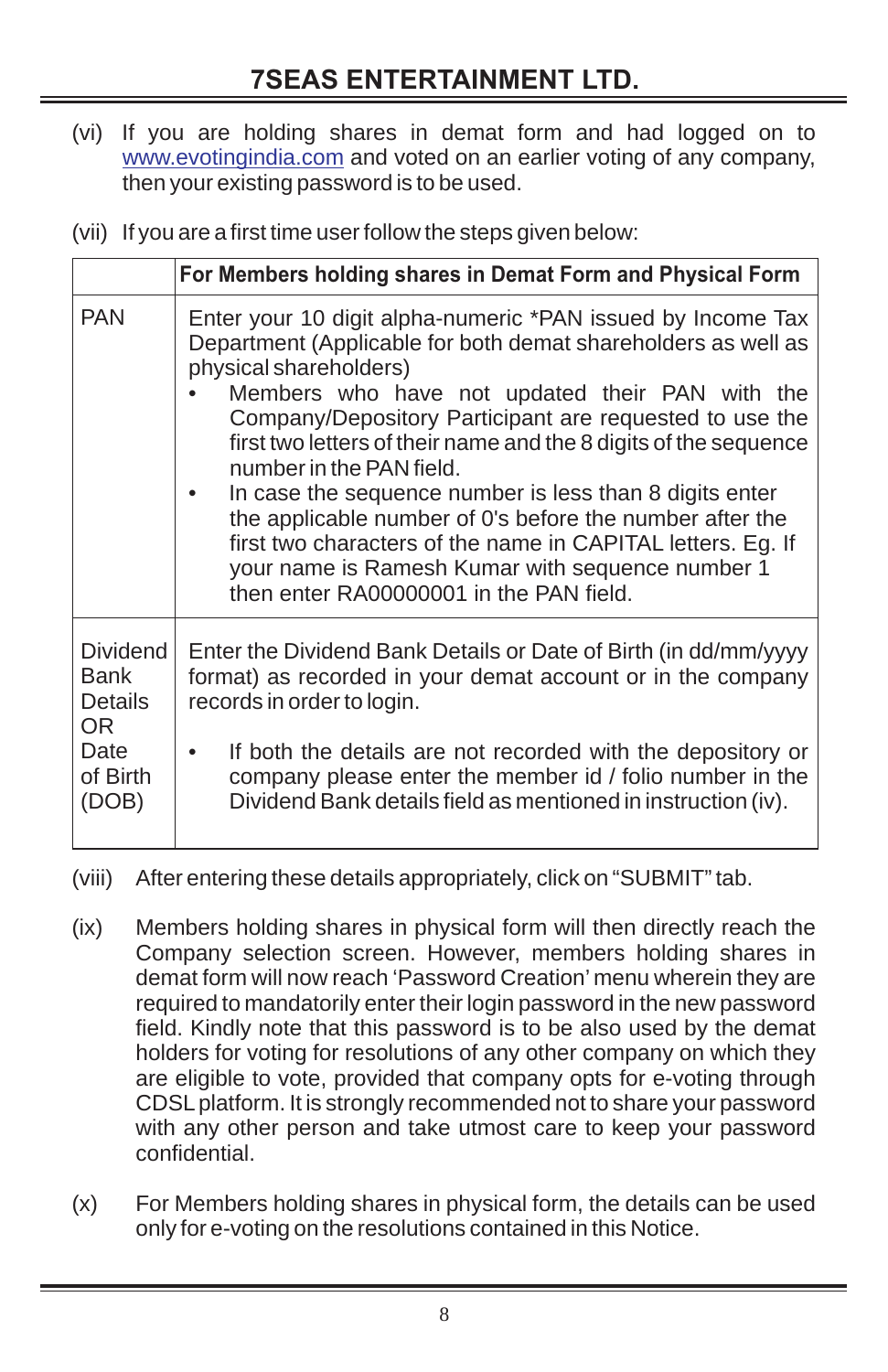- (xi) Click on the EVSN for "M/s. 7 Seas Entertainment Limited."
- (xii) On the voting page, you will see "RESOLUTION DESCRIPTION" and against the same the option "YES/NO" for voting. Select the option YES or NO as desired. The option YES implies that you assent to the Resolution and option NO implies that you dissent to the Resolution.
- (xiii) Click on the "RESOLUTIONS FILE LINK" if you wish to view the entire Resolution details.
- (xiv) After selecting the resolution you have decided to vote on, click on "SUBMIT". A confirmation box will be displayed. If you wish to confirm your vote, click on "OK", else to change your vote, click on "CANCEL" and accordingly modify your vote.
- (xv) Once you "CONFIRM" your vote on the resolution, you will not be allowed to modify your vote.
- (xvi) You can also take a print of the votes cast by clicking on "Click here to print" option on the Voting page.
- (xvii) If a demat account holder has forgotten the login password then Enter the User ID and the image verification code and click on Forgot Password & enter the details as prompted by the system.
- (xviii) Shareholders can also cast their vote using CDSL's mobile app m-Voting available for android based mobiles. The m-Voting app can be downloaded from Google Play Store. Please follow the instructions as prompted by the mobile app while voting on your mobile.
- (xix) Note for Non Individual Shareholders and Custodians
- Non-Individual shareholders (i.e. other than Individuals, HUF, NRI etc.) and Custodian are required to log on to www.evotingindia.com and register themselves as Corporates.
- A scanned copy of the Registration Form bearing the stamp and sign of the entity should be emailed to helpdesk.evoting@cdslindia.com.
- After receiving the login details a Compliance User should be created using the admin login and password. The Compliance User would be able to link the account(s) for which they wish to vote on.
- The list of accounts linked in the login should be mailed to helpdesk.evoting@cdslindia.com and on approval of the accounts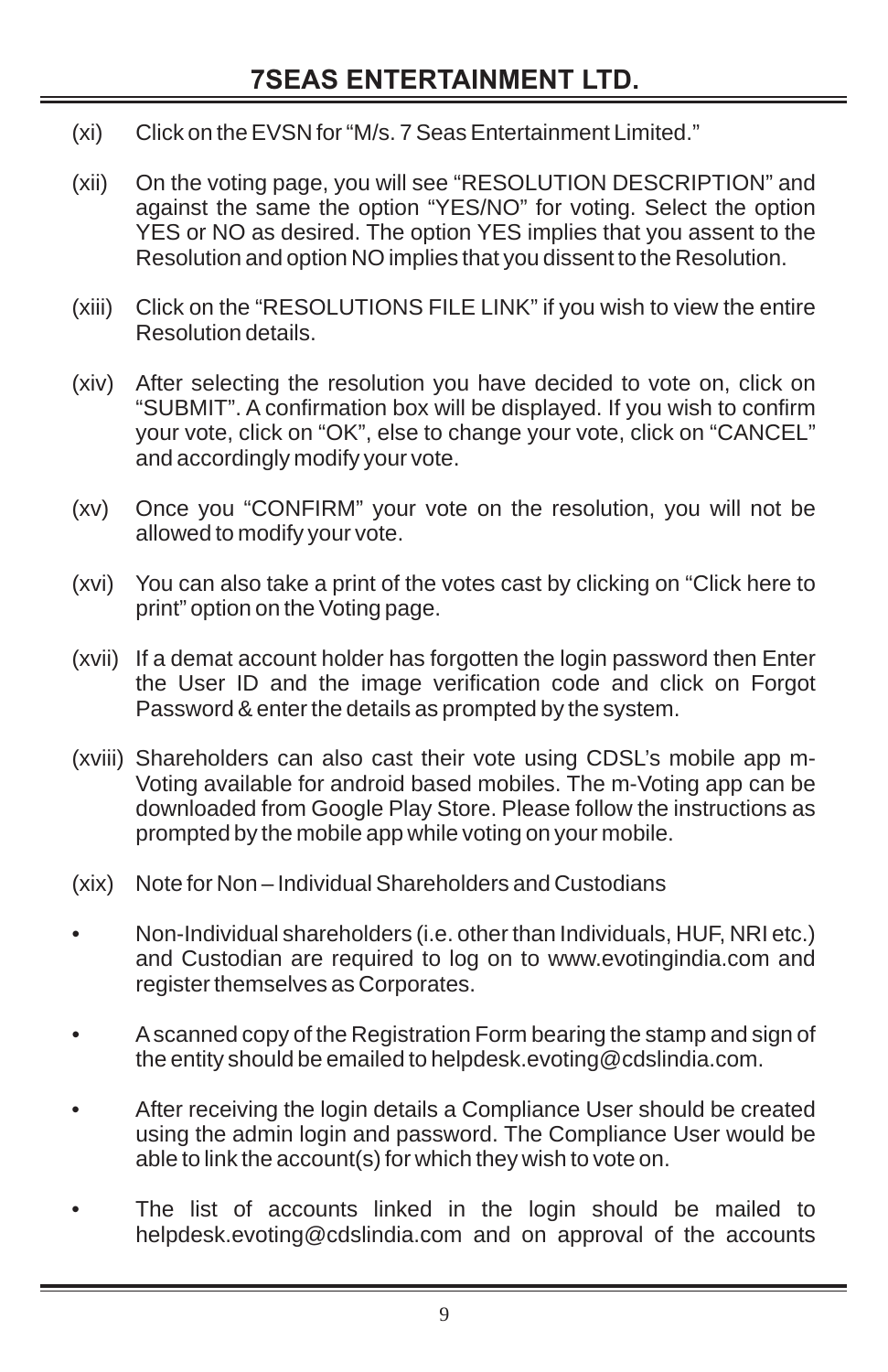# **7SEAS ENTERTAINMENT LTD.**

they would be able to cast their vote.

- A scanned copy of the Board Resolution and Power of Attorney (POA) which they have issued in favour of the Custodian, if any, should be uploaded in PDF format in the system for the scrutinizer to verify the same.
- (xx) In case you have any queries or issues regarding e-voting, you may refer the Frequently Asked Questions ("FAQs") and e-voting manual available at www.evotingindia.com, under help section or write an email to helpdesk.evoting@cdslindia.com.
- 17. The voting rights of shareholders shall be in proportion to their shares of the paid up equity share capital of the Company as on the cut-off date (record date) of 22.09.2017.
- 18. The Register of Directors' and Key Managerial Personnel and their shareholding maintained under Section 170 of the Companies Act, 2013, the Register of Contracts or arrangements in which the directors are interested under Section 189 of the Companies Act, 2013, will be available for inspection at the AGM.
- 19. Relevant documents referred to in the accompanying Notice with the Company are open for inspection at the Registered Office of the Company, during the office hours, on all working days between 10.00 A.M. to 5.00 P.M. up to the date of Annual General Meeting.
- 20. The Ministry of Corporate Affairs (vide circular nos. 17/2011 18/2011 dated April 21 and April 29, 2011 respectively), has undertaken a 'Green Initiative in Corporate Governance' and allowed companies to share documents with its shareholders through an electronic mode. Members are requested to support this green initiative by registering/uploading their email addresses, in respect of shares held in dematerialized form with their respective Depository Participant and in respect of shares held in physical form with the Company's Registrar and Share Transfer Agents.

**For and on behalf of the Board 7Seas Entertainment Limited**

> **Sd/- L. Maruti Sanker Managing Director (DIN: 01095047)**

**Place: Hyderabad Date: 28.08.2017**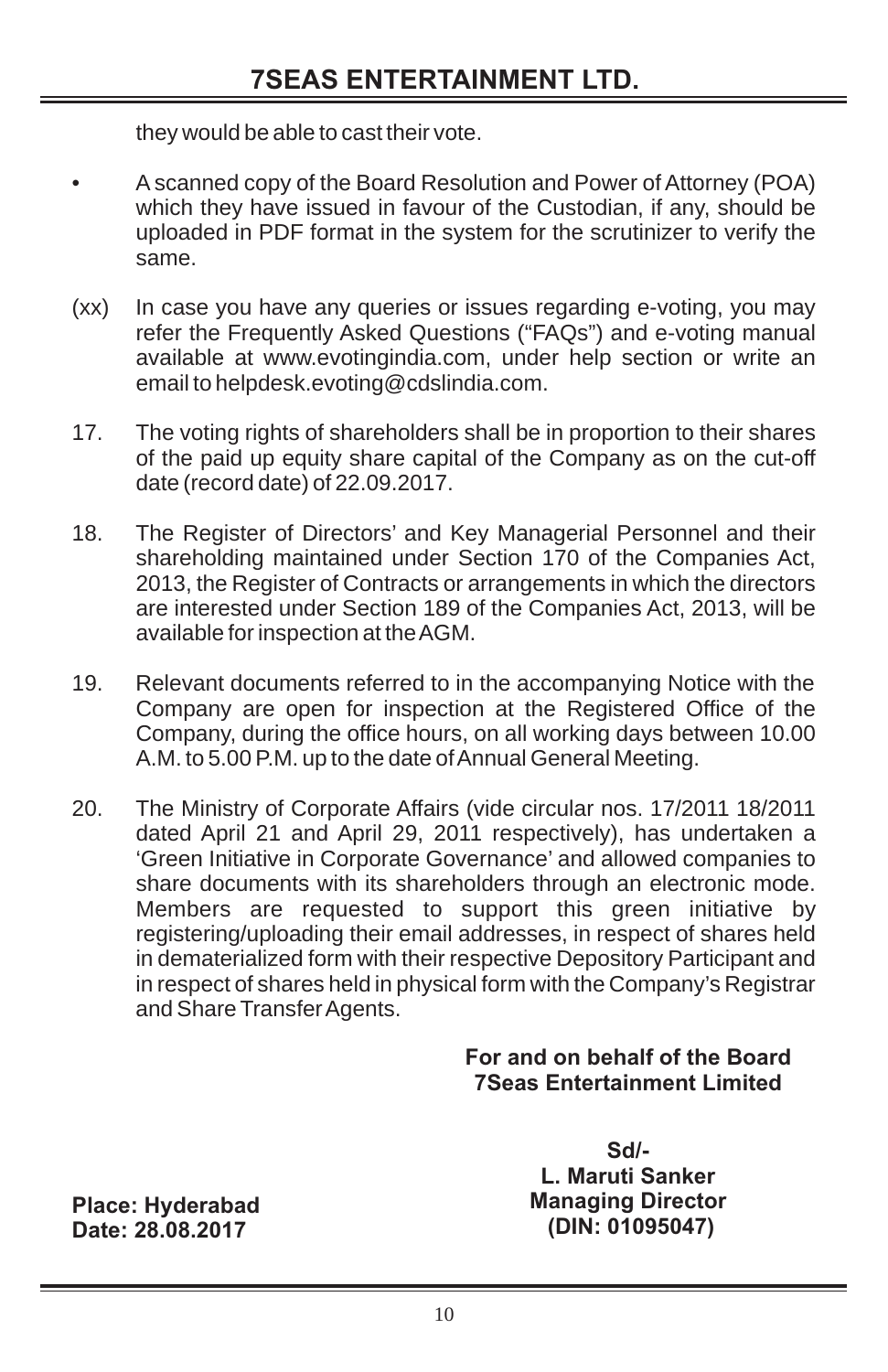# **BOARD'S REPORT**

# **To the Members,**

The Directors have pleasure in presenting before you the Directors Report of the Company together with the Audited Statements of Accounts for the year ended  $31<sup>st</sup>$  March, 2017.

#### **1. FINANCIAL SUMMARY/HIGHLIGHTS, OPERATIONS, STATE OF AFFAIRS:**

The performance during the period ended 31st March, 2017 has been as under:

| RS (in Lakhs) |  |  |  |
|---------------|--|--|--|
|---------------|--|--|--|

| <b>Particulars</b>       | 2016-2017 | 2015-2016 |
|--------------------------|-----------|-----------|
| Total Income             | 672.98    | 645.63    |
| <b>Total Expenditure</b> | 567.42    | 630.16    |
| <b>Profit Before Tax</b> | 105.56    | 17.52     |
| Provision for Tax        |           |           |
| Profit after Tax         | 105.56    | 17.52     |

#### **2. EVENTS SUBSEQUENT TO THE DATE OF FINANCIAL STATEMENTS:**

There were no material changes and commitments affecting financial position of the company between 31st March and the date of Board's Report. (i.e.28/08/2017).

# **3. CHANGE IN THE NATURE OF BUSINESS, IF ANY:**

During the period under review and the date of Board's Report there was no change in the nature of Business.

# **4. PUBLIC DEPOSITS:**

The Company has not accepted any deposits falling within the meaning of Section 73 of the Companies Act, 2013 and the Companies (Acceptance of Deposits) Rules 2014, during the financial year under review.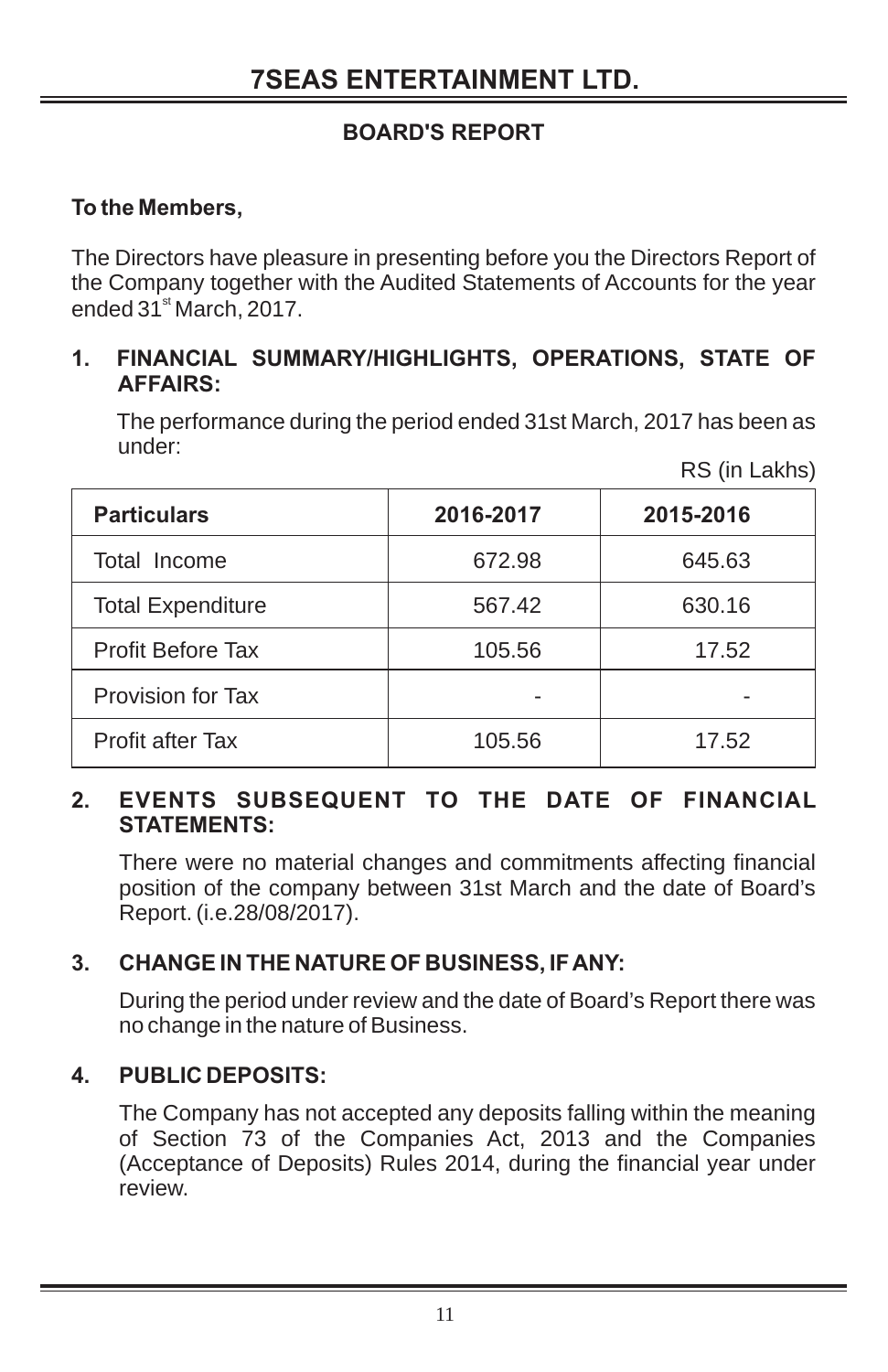# **5. TRANSFER TO RESERVES:**

Directors have decided not to transfer any amount to reserves for the year.

# **6. DIVIDEND:**

The Directors have not recommend dividend for the year.

# **7. REVISION OF FINANCIAL STATEMENTS:**

 There was no revision of the financial statements for the year under review.

#### **8. DISCLOSURE UNDER SECTION 134(3) OF THE COMPANIES ACT, 2013:**

No material changes and commitments which could affect the Company's financial position have occurred between the ends of the financial year of the Company.

# **9. DISCLOSURE OF INTERNAL FINANCIAL CONTROLS:**

The Internal Financial Controls with reference to financial statements as designed and implemented by the Company are adequate. During the year under review, no material or serious observation has been received from the Internal Auditors of the Company for inefficiency or inadequacy of such controls. The Company maintains appropriate system of internal control, including monitoring procedures, to ensure that all assets are safeguarded against loss from unauthorized use or disposition. Company policies, guidelines and procedures provide for adequate checks and balances, and are meant to ensure that all transactions are authorized, recorded and reported correctly.

#### **10. DISCLOSURE OF ORDERS PASSED BY REGULATORS OR COURTS OR TRIBUNAL:**

No orders have been passed by any Regulator or Court or Tribunal which can have impact on the going concern status and the Company's operations in future.

# **11. PARTICULARS OF CONTRACTS OR ARRANGEMENT WITH RELATED PARTIES:**

The details of transactions/contracts/arrangements entered into by the Company with related party(ies) as defined under the provisions of Section 2(76) of the Companies Act, 2013, during the financial year under review, are furnished in detail somewhere else in the report (if applicable) and forms part of this Report.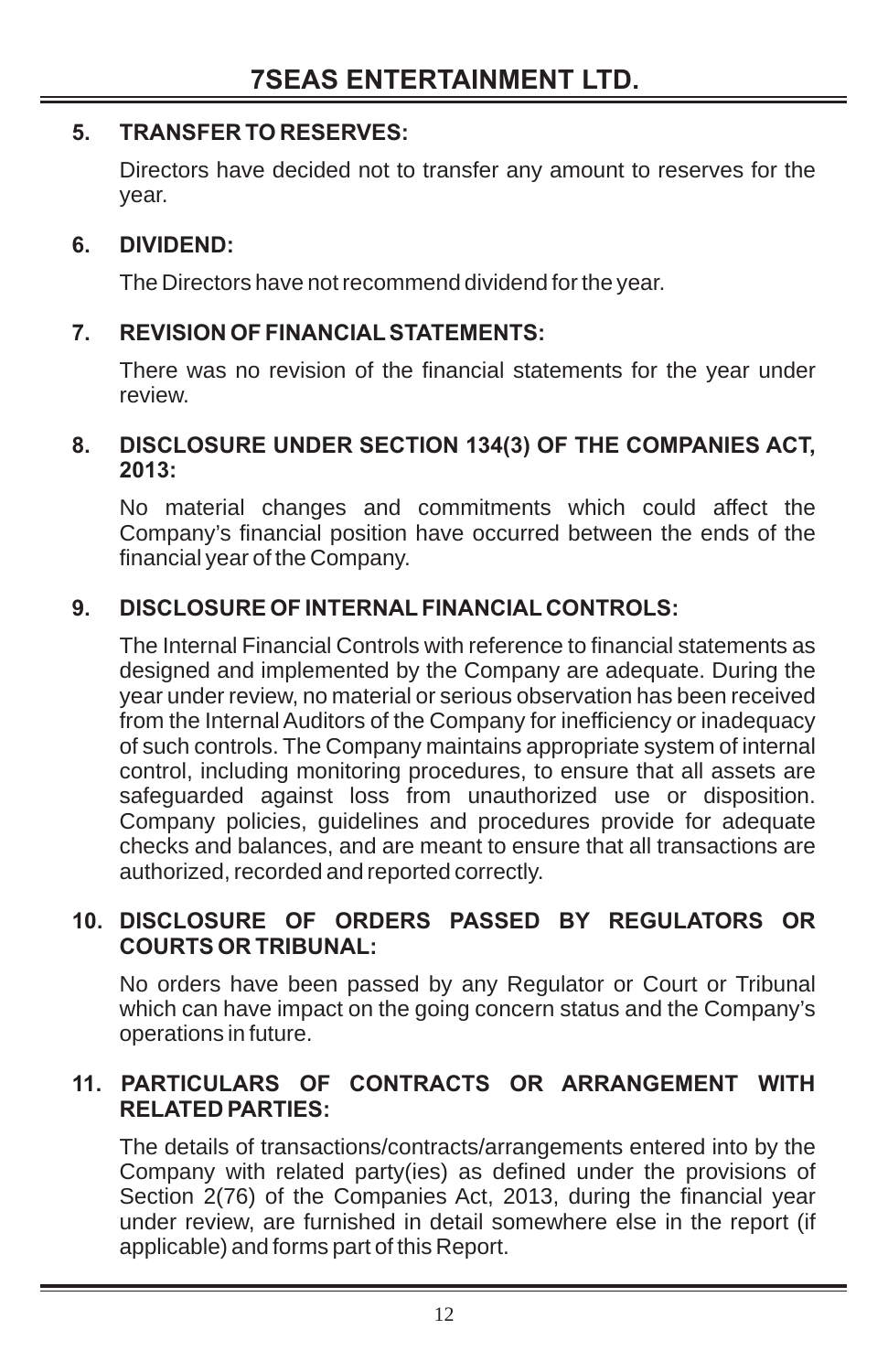# **12. BOARD MEETINGS DURING THE YEAR:**

The Board of Directors duly met 4 (Four) times on 30.05.2016, 11.08.2016, 14.11.2016 and 14.02.2017 in respect of which meetings, proper notices were given and the proceedings were properly recorded and signed in the Minutes Book maintained for the purpose.

# **13. CORPORATE GOVERNANCE:**

A Separate section in the Annual Report titled "Report on Corporate Governance" along with the Auditors' Certificate on Corporate Governance as stipulated under Regulation 34 read with Schedule V of Securities and Exchange Board of India (Listing Obligations and Disclosure Requirements) Regulations, 2015.

# **14. EXTRACT OF ANNUAL RETURN:**

As required pursuant to section 92(3) of the Companies Act, 2013 and rule 12(1) of the Companies (Management and Administration) Rules, 2014, an extract of annual return in MGT 9 as a part of this Annual Report – Annexure III

#### **15. APPOINTMENT / RE-APPOINTMENT / RESIGNATION / RETIREMENT OF DIRECTORS / CEO/ CFO AND KEY MANANGERIAL PERSONNEL:**

During the year, there is no change in the Board of the Company. Mr. B. Mohan Rao, Wholetime Director retires by rotation and being eligible offers himself for re-appointment. Your Board recommends his reappointment.

Mr. Khush Mohammad was appointed as Company Secretary and Compliance Officer of the Company with effect from 03.08.2017. The details of the director being appointed/re-appointed are given below: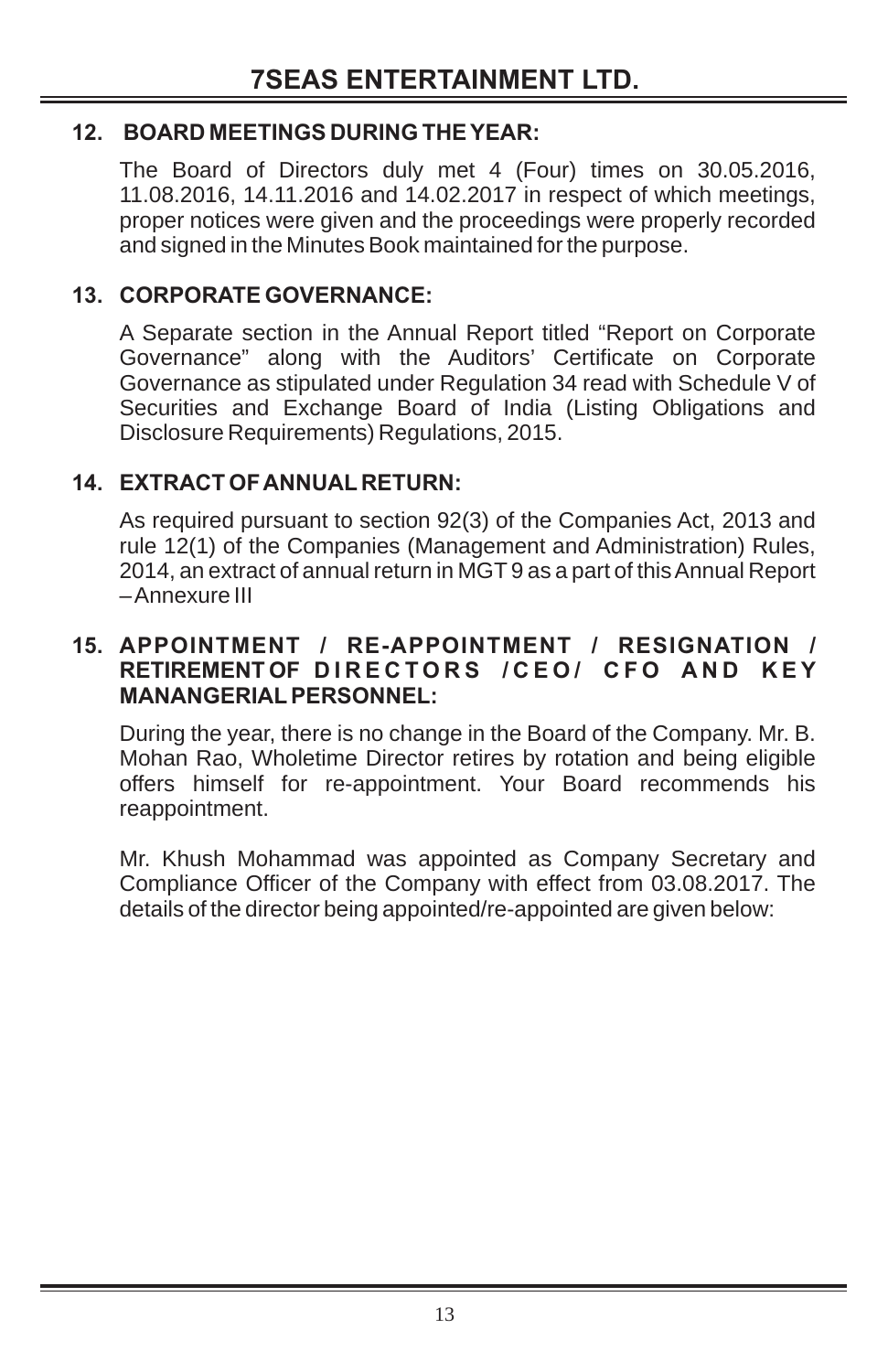# **7SEAS ENTERTAINMENT LTD.**

| Particulars                                                                                         | Name of the director |
|-----------------------------------------------------------------------------------------------------|----------------------|
| Name                                                                                                | B. Mohan Rao         |
| <b>DIN</b>                                                                                          | 07233665             |
| Date of Birth                                                                                       | 11/06/1972           |
| Date of<br>Appointment                                                                              | 09/07/2015           |
| Qualifications                                                                                      | B. Tech              |
| No. of Shares held<br>in the Company                                                                | 5,00,000             |
| Directorships held<br>in other companies<br>(excluding private<br>limited and foreign<br>companies) |                      |
| Positions held<br>in mandatory<br>committees of<br>other companies                                  |                      |
| Relationship<br>with other<br>directors of<br>the Company                                           |                      |

#### **16. DECLARATION FROM INDEPENDENT DIRECTORS ON ANNUAL BASIS:**

The Company has received declarations from Mr.Rama Mohan Rao, Mr. Kolli Reddy and Mrs. Sita Visalakshi Chimakurthy, Independent directors of the company to the effect that they are meeting the criteria of independence as provided in Sub-section (6) of Section 149 of the Companies Act, 2013 and Regulation 25 of SEBI (Listing Obligations and Disclosure Requirements) Regulations, 2015. **Annexure-II**

# **17. DIRECTOR'S RESPONSIBILITY STATEMENT:**

In pursuance of section 134 (5) of the Companies Act, 2013, the Directors hereby confirm that: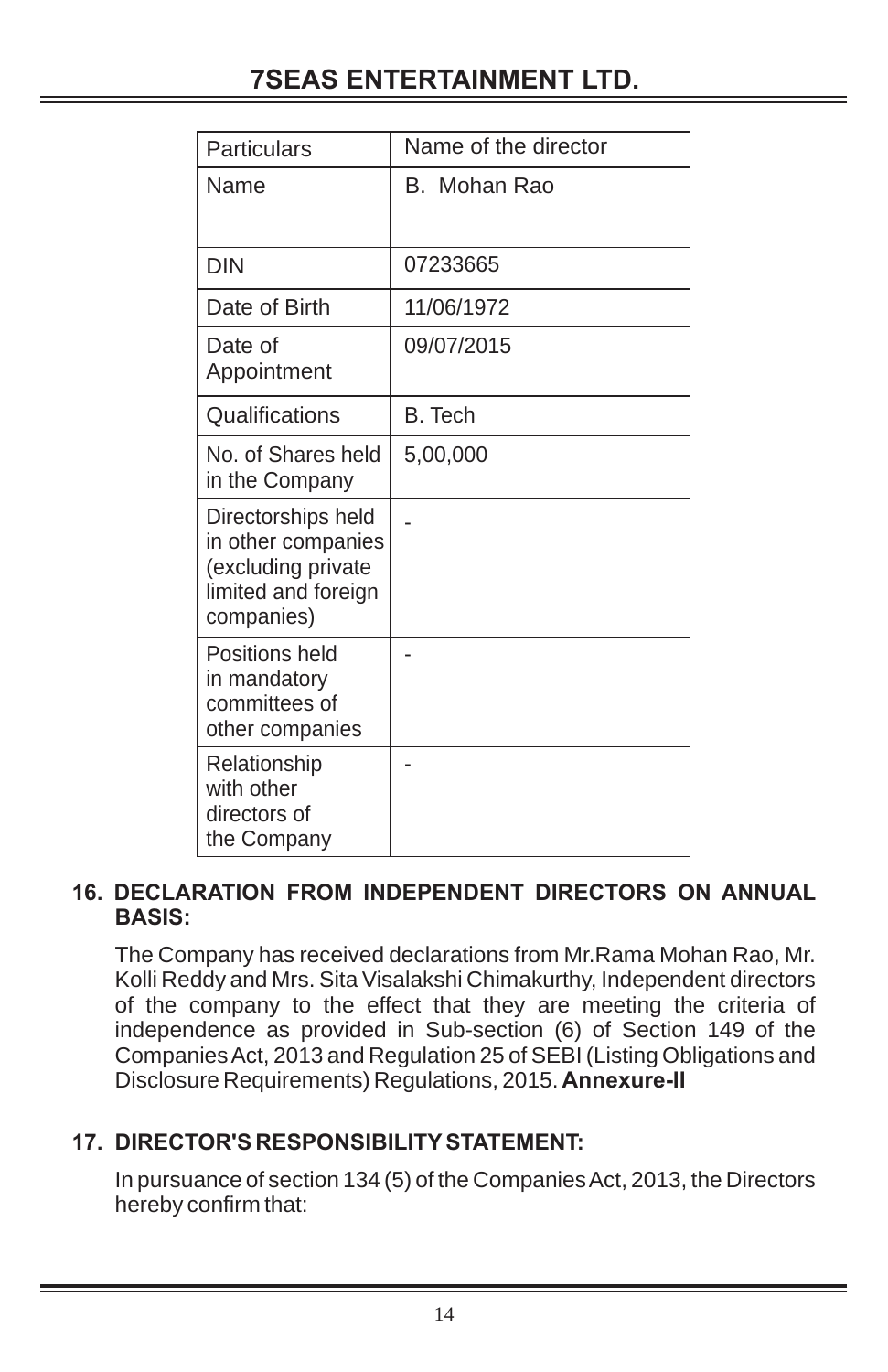- a) In the preparation of the annual accounts, the applicable accounting standards had been followed along with proper explanation relating to material departures;
- b) The Directors had selected such accounting policies and applied them consistently and made judgments and estimates that are reasonable and prudent so as to give a true and fair view of the state of affairs of the company at the end of the financial year and of the profit and loss of the company for that period;
- c) The Directors had taken proper and sufficient care for the maintenance of adequate accounting records in accordance with the provisions of this Act for safeguarding the assets of the company and for preventing and detecting fraud and other irregularities;
- d) The Directors had prepared the annual accounts on a going concern basis; and
- e) The Directors had laid down internal financial controls to be followed by the company and that such internal financial controls are adequate and were operating effectively.
- f) The Directors had devised proper systems to ensure compliance with the provisions of all applicable laws and that such systems were adequate and operating effectively.

# **18. INFORMATION ABOUT THE FINANCIAL PERFORMANCE / FINANCIAL POSITION OF THE SUBSIDIARIES / ASSOCIATES:**

The Company does not have any subsidiary. During the year neither any company became a subsidiary nor ceased as a subsidiary.

# **19. STATUTORY AUDITORS:**

M/s. M. M Reddy & Co., Chartered Accountants, Statutory Auditors of the Company retire at the ensuing Annual General Meeting and being eligible, have expressed their willingness for reappointment. Your directors propose the appointment of M/s. M. M Reddy & Co, Chartered Accountants, as statutory auditors to hold office until the conclusion of the next Annual General Meeting of the company.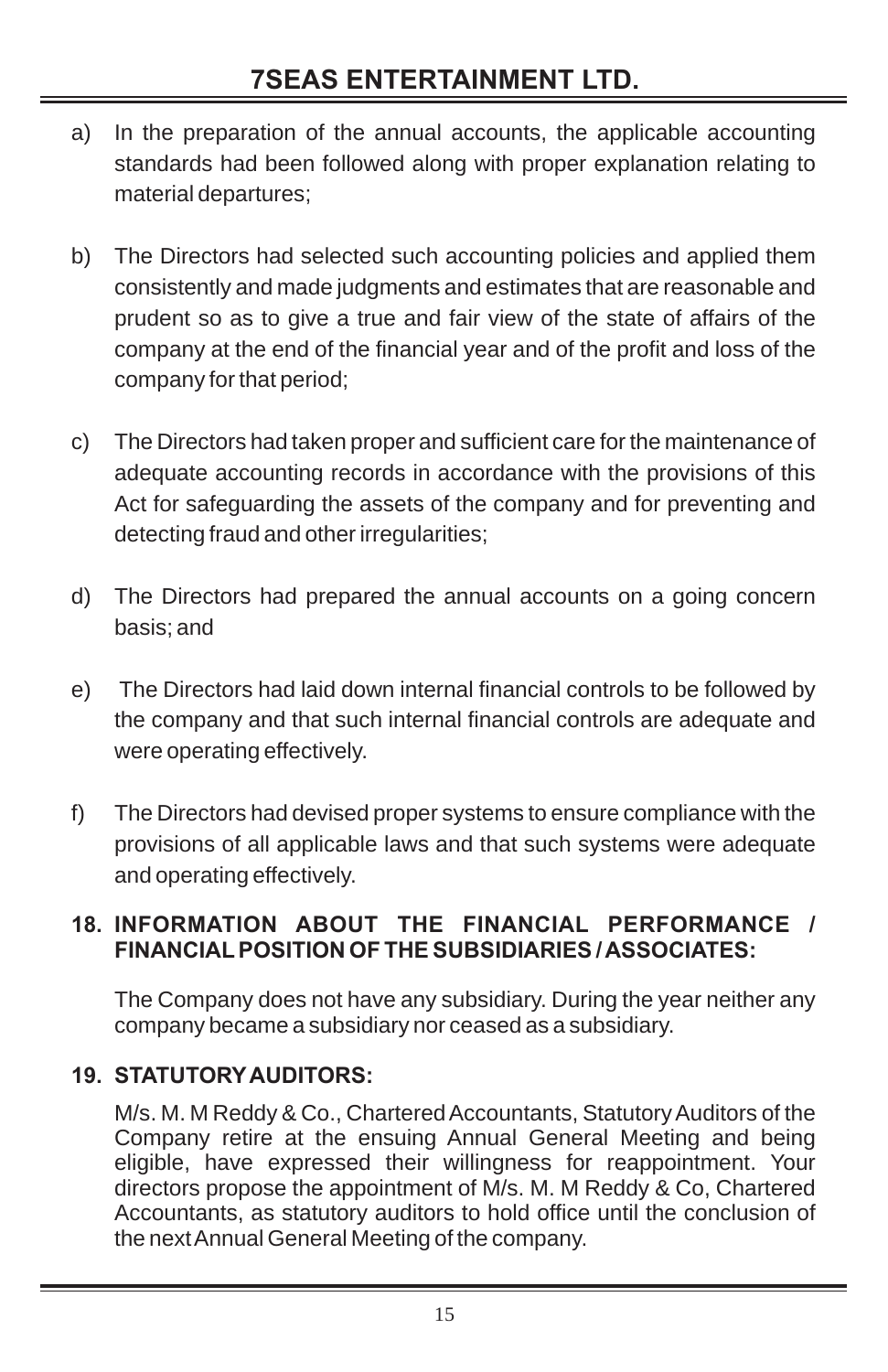The Board recommends the re-appointment of M/s. M. M Reddy & Co, Chartered Accountants as the statutory auditors of the Company from the conclusion of this Annual General meeting till the conclusion of the next Annual General Meeting.

## **20. INTERNAL AUDITORS:**

M/s. Chanamolu & Co. Chartered Accountants, Hyderabad are the internal Auditors of the Company.

### **21. SECRETARIAL AUDIT:**

Pursuant to the provisions of Section 134(3) (f) & Section 204 of the Companies Act, 2013, the Board had appointed Mr. Doddapaneni Sathwik, Practicing Company Secretary to undertake the secretarial audit of the company for the year 2016-17. The Secretarial audit report is enclosed as Annexure IV and forms part of this report.

### **22. INDIAN ACCOUNTING STANDARDS:**

The Ministry of Corporate Affairs vide its notification dated  $16<sup>th</sup>$  February, 2015 has notified the Companies (Indian Accounting Standards) Rules, 2015. In pursuance of the said notification, the Company adopts Indian Accounting Standards with effect from 01<sup>st</sup> April, 2017. The implementation of Indian Accounting Standards (IAS) is a major change process for which the Company has set up a dedicated team and is providing desired resources for its completion within the time frame. The impact of the change on adoption of said IAS is being assessed.

#### **23. AUDIT REPORTS:**

(a) Statutory Auditors Report:

The Board has duly reviewed the Statutory Auditor's Report on the Accounts for the year ended March 31, 2017 and has noted that the same does not have any reservation, qualification or adverse remarks. However, the Board decided to further strengthen the existing system and procedures to meet all kinds of challenges and that may occur in the industry.

(b) Secretarial Audit Report:

The Board has duly reviewed the Secretarial Audit Report on the Compliances according to the provisions of section 204 of the Companies Act 2013 and does not have any qualifications, reservations or adverse remarks except that the company has not appointed the CFO and Company Secretary.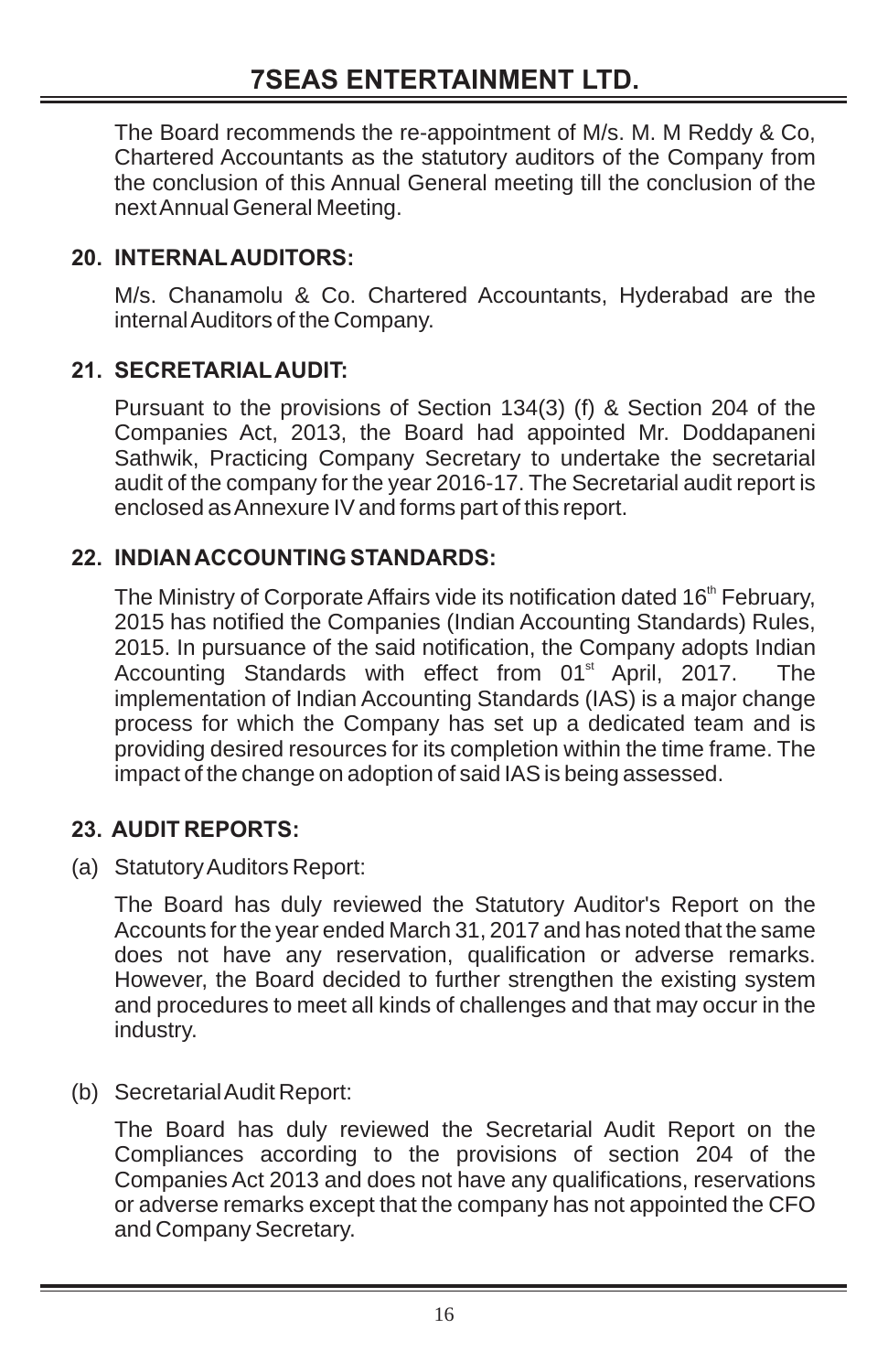The Board has appointed Mr. Khush Mohammad as Company secretary w.e.f. 03.08.2017 and the vacancy for the post of CFO will be filled shortly.

# **24. CORPORATE SOCIAL RESPONSIBILITY (CSR):**

Since the company does not have the net worth of Rs. 500 Crores or more, or turnover of Rs. 1000 Crores or more, a net profit of Rs. 5 Crores or more during the financial year, section 135 of the Companies Act, 2013 relating to Corporate Social Responsibility is not applicable and hence the Company need not adopt any Corporate Social Responsibility Policy.

# **25. COMPLIANCE WITH SEBI (LISTING OBLIGATIONS AND DISCLOSURE REQUIREMENTS) REGULATIONS, 2015:**

In compliance with SEBI (Listing Obligations and Disclosure Requirements) Regulations, 2015 the Company has signed uniform listing agreement with ASE Limited and framed the following policies which are available on Company's website i.e. <u>www.7seasent.com</u>

- Board Diversity Policy
- Policy on preservation of Documents
- Risk Management Policy
- Whistle Blower Policy
- Familiarisation programme for Independent Directors
- Anti Sexual Harrassment Policy
- Related Party Policy
- Code of Conduct

# **26. CONSERVATION OF ENERGY, TECHNOLOGY ABSORPTION AND FOREIGN EXCHANGE OUTGO:**

The required information as per Sec.134 of the Companies Act 2013 is provided hereunder:

# **A. Conservation of Energy:**

Your Company's operations are not energy intensive. Adequate measures have been taken to conserve energy wherever possible by using energy efficient computers and purchase of energy efficient equipment.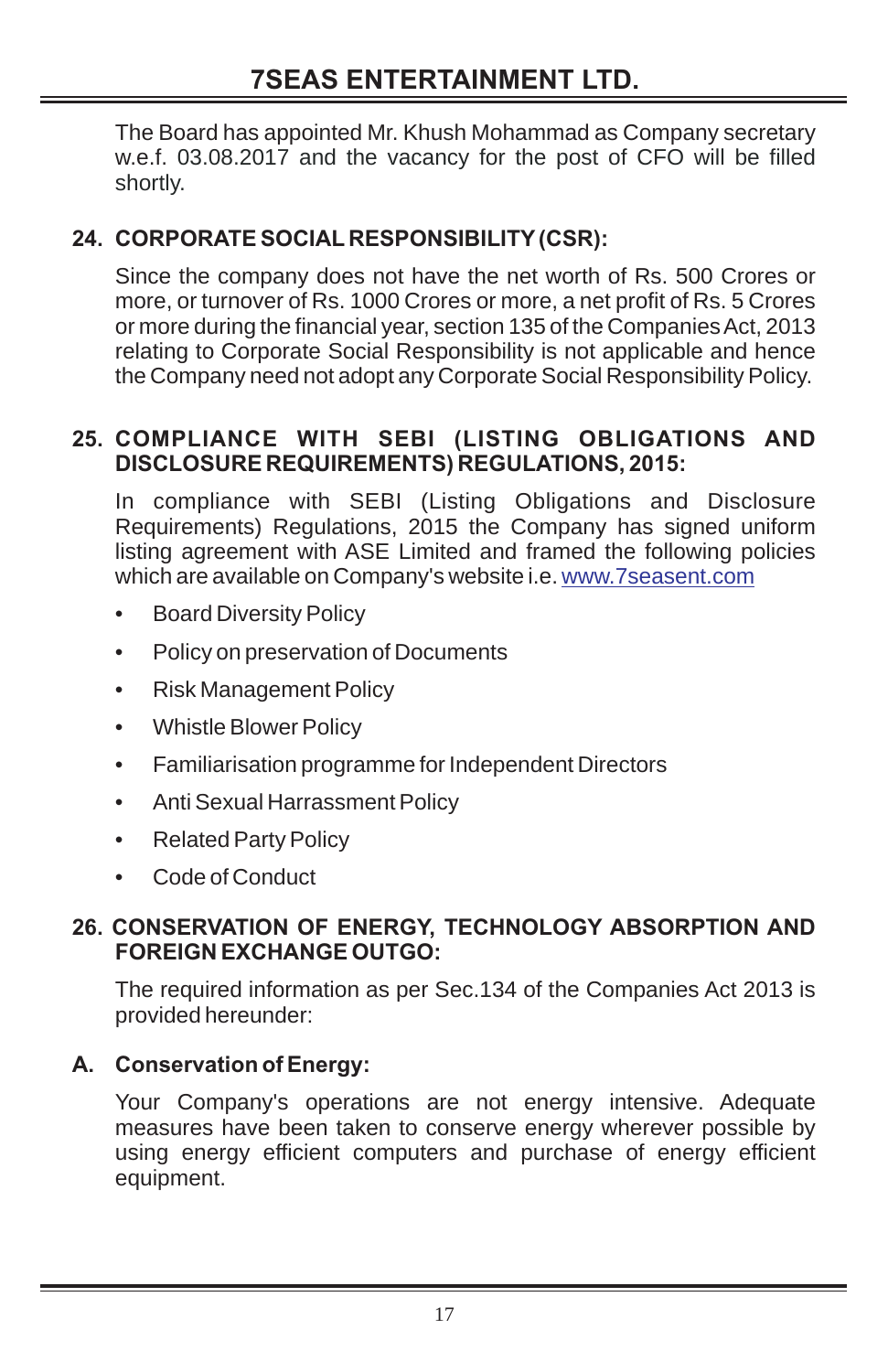### **B. Technology Absorption:**

| 1. Research and Development (R&D)                 | : NIL |
|---------------------------------------------------|-------|
| 2. Technology absorption, adoption and innovation | : NIL |

# **C. Foreign Exchange Earnings and Out Go:**

| Foreign Exchange Earnings | : Rs. 656.48 Lakhs |
|---------------------------|--------------------|
| Foreign Exchange Outgo    | : NIL              |

### **27. INSURANCE:**

The assets of your Company are adequately insured, if any.

# **28. PARTICULARS OF LOANS, GUARANTEES OR INVESTMENTS:**

The company has not given loans or Guarantees or made investments attracting section 186 of the Companies Act, 2013 during the year under review.

# **29. CREDIT & GUARANTEE FACILITIES:**

The Company has availed Credit and Guarantee facilities from Indian Overseas Bank, Raj Bhavan Road Branch during the year. Due to nonpayment of interest on cash credit accounts, the bank has classified cash credit as NPA account.

# **30. DISCLOSURE ABOUT COST AUDIT:**

Cost Audit is not applicable to your Company.

# **31. RATIO OF REMUNERATION TO EACH DIRECTOR:**

Under section 197(12) of the Companies Act, 2013, and Rule 5(1)(2) & (3) of the Companies(Appointment & Remuneration) Rules, 2014, the ratio of Managing Director's (Mr. L. Maruti Sanker) and Whole-Time Director's (Mrs. L. Hemalatha) remuneration to median employees is 2.94:1 and 1.76:1 respectively.

# **32. NON-EXECUTIVE DIRECTORS' COMPENSATION AND DISCLOSURES:**

None of the Independent / Non-Executive Directors has any pecuniary relationship or transactions with the Company which in the Judgment of the Board may affect the independence of the Directors.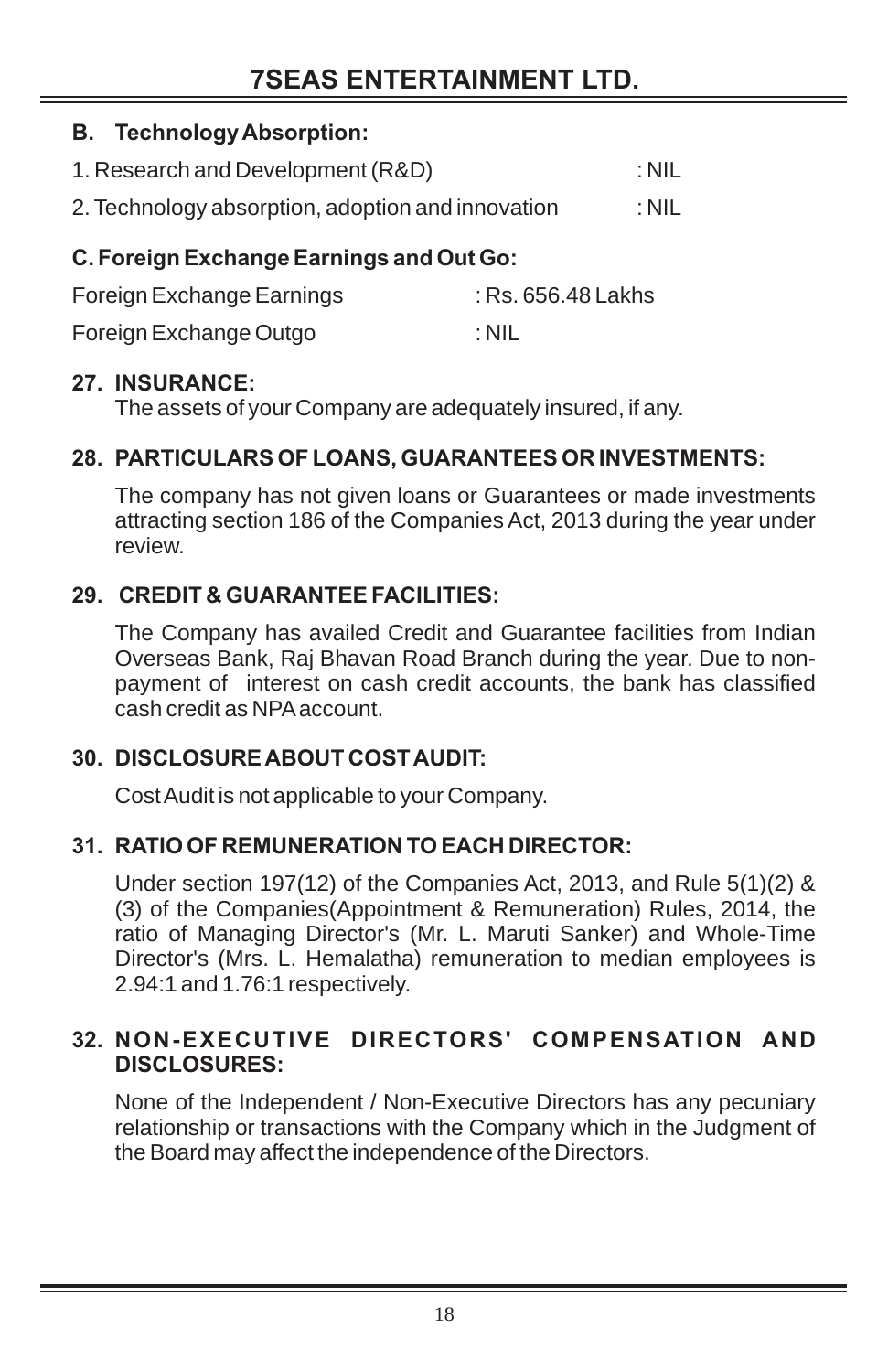## **33. CEO/ CFO CERTIFICATION:**

The Managing Director and CEO/ CFO certification of the financial statements for the year 2016-17 is provided as **Annexure-I.**

#### **34. INDUSTRY BASED DISCLOSURES AS MANDATED BY THE RESPECTIVE LAWS GOVERNING THE COMPANY:**

The Company is not a NBFC, Housing Companies etc., and hence Industry based disclosures is not required.

### **35. SECRETARIAL STANDARDS:**

The company is in compliance with SS 1 & SS 2.

# **36. EVENT BASED DISCLOSURES:**

During the year under review, the Company has not taken up any of the following activities:

- **1. Issue of sweat equity share:** The Company has not issued any sweat equity shares during the year under review and hence no information as per provisions of Section 54(1)(d) of the Act read with Rule 8(13) of the Companies (Share Capital and Debenture) Rules, 2014.
- **2. Issue of shares with differential rights:** The Company has not issued any shares with differential rights and hence no information as per provisions of Section 43(a)(ii) of the Act read with Rule 4(4) of the Companies (Share Capital and Debenture) Rules, 2014.
- **3. Issue of shares under employee's stock option scheme:** The Company has not issued any equity shares under Employees Stock Option Scheme during the year under review and hence no information as per provisions of Section 62(1)(b) of the Act read with Rule 12(9) of the Companies (Share Capital and Debenture) Rules, 2014
- **4. Non- Exercising of voting rights :** During the year under review, there were no instances of non-exercising of voting rights in respect of shares purchased directly by employees under a scheme pursuant to Section 67(3) of the Act read with Rule 16(4) of Companies (Share Capital and Debentures) Rules, 2014.
- **5. Disclosure on purchase by company or giving of loans by it for purchase of its shares:** The Company did not purchase or give any loans for purchase of its shares.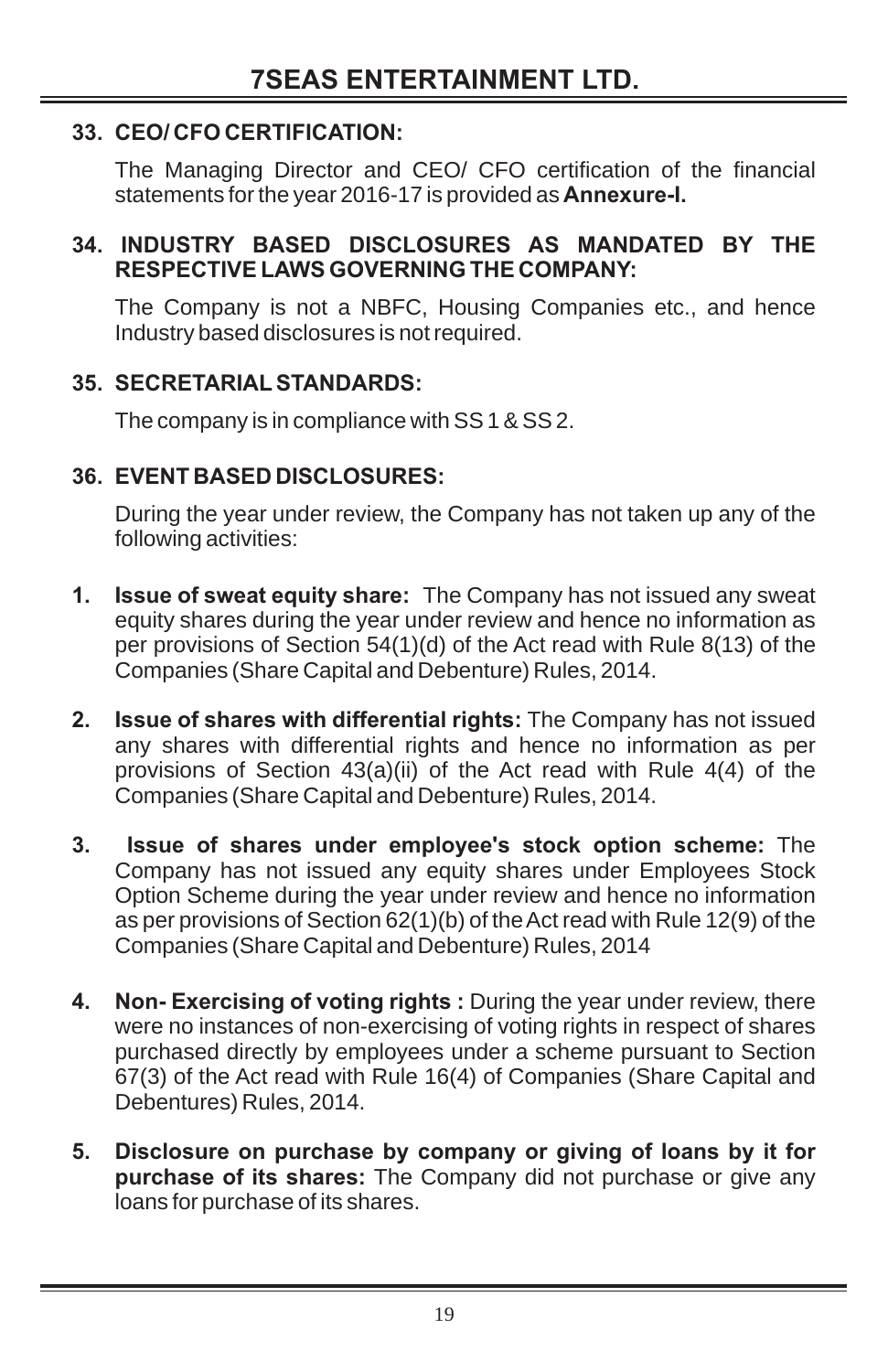- **6. Buy back shares:** The Company did not buy-back any shares during the period under review.
- **7. Disclosure about revision:** Since the company did not undergo any revision, this clause is Not Applicable to the company for the period under review.
- **8. Preferential Allotment of Shares:** The Company has done not any preferential allotment of shares during the year.

# **37. EMPLOYEE RELATIONS AND REMUNERATION:**

Your Directors are pleased to record their sincere appreciation of the contribution by the staff at all levels in the improved performance of the Company.

None of the employees is drawing Rs. 8,50,000/- and above per month or Rs.1,02,00,000/- and above in aggregate per annum, the limits prescribed under Section 197(12) of Companies Act 2013 read with Rule 5 of Companies(Appointment & Remuneration Of Managerial Personnel) Rules, 2014.

#### **38. DISCLOSURE UNDER THE SEXUAL HARASSMENT OF WOMEN AT WORKPLACE (PREVENTION, PROHIBITION AND REDRESSAL) ACT, 2013**

The Company has in place an Anti Sexual Harassment Policy in line with the requirements of The Sexual Harassment of Women at workplace (Prevention, Prohibition and Redressal) Act, 2013. Internal Complaint Committee (ICC) has been set up to redress complaints received regarding sexual harassment. All employees are covered under this policy.

The following is the summary of sexual harassment complaints received and disposed during the calendar year.

| No. of complaints received     | Nil |
|--------------------------------|-----|
| No. of complaints disposed off | Nil |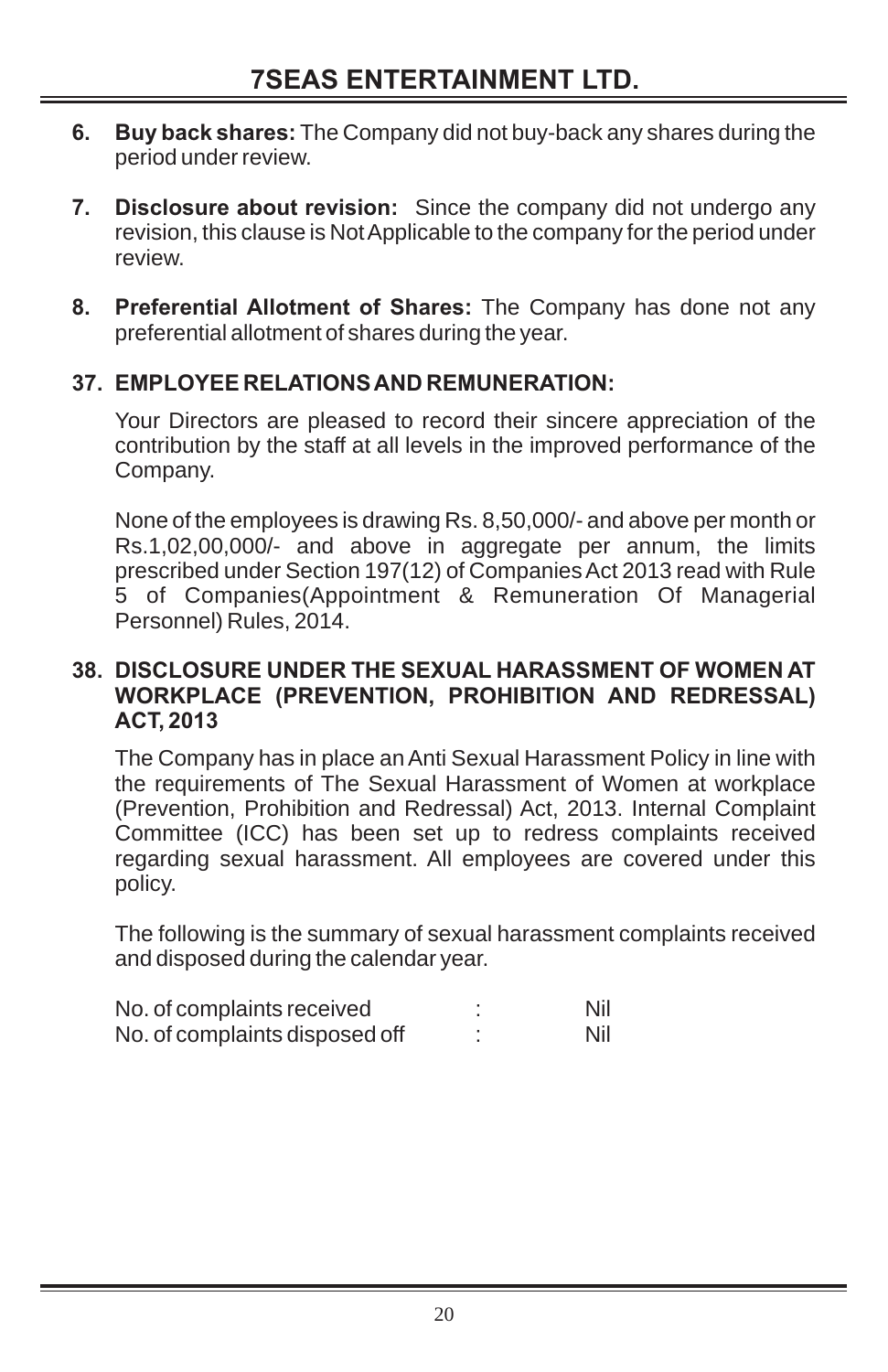#### **39. ACKNOWLEDGEMENTS:**

Your Directors wish to place on record their appreciation of the contribution made by the employees at all levels, for the continued growth and prosperity of your Company.

Your Directors also wish to place on record their appreciation of business constituents, banks and other financial institutions, other statutory authorities like SEBI, ROC, Stock Exchanges, NSDL, CDSL etc and shareholders of the Company for their continued support for the growth of the Company.

> **For and on behalf of the Board 7Seas Entertainment Limited**

**Place: Hyderabad Date: 28.08.2017**

**Sd/- L. Maruti Sanker Managing Director (DIN: 01095047)**

**Sd/- L. Hemalatha Whole-Time Director (DIN: 02226943)**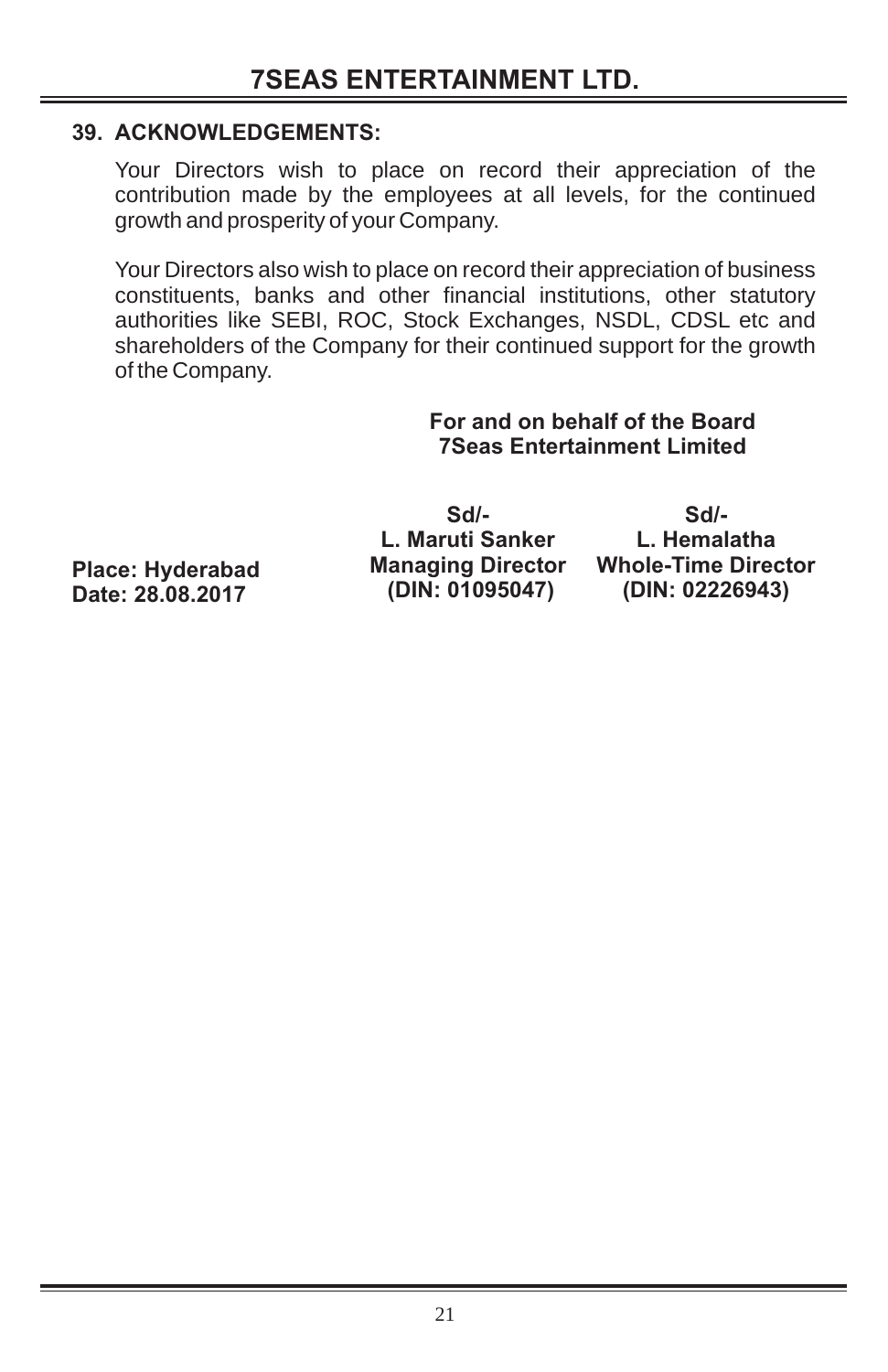# **CODE OF CONDUCT**

The Company has formulated and implemented a Code of Conduct for Board Members and Senior Management of the Company. Requisite annual affirmations of compliance with the respective Codes have been made by the Directors and Senior Management of the Company.

#### **Certificate of Code of Conduct for the year 2016-17 as per Regulation 17(5) read with Regulation 34(3) Schedule V of SEBI (Listing Obligations and Disclosure Requirements) Regulations, 2015.**

7Seas Entertainment Limited is committed for conducting its business in accordance with the applicable laws, rules and regulations and with highest standards of business ethics. The Company has adopted a "Code of Ethics and Business Conduct" which is applicable to all director, officers and employees.

I hereby certify that all the Board Members and Senior Management have affirmed the compliance with the Code of Ethics and Business Conduct, under a certificate of Code of Conduct for the year 2016-17

> **For and on behalf of the Board 7Seas Entertainment Limited**

**Place: Hyderabad Date: 28.08.2017**

**Sd/- L. Maruti Sanker Managing Director (DIN: 01095047)**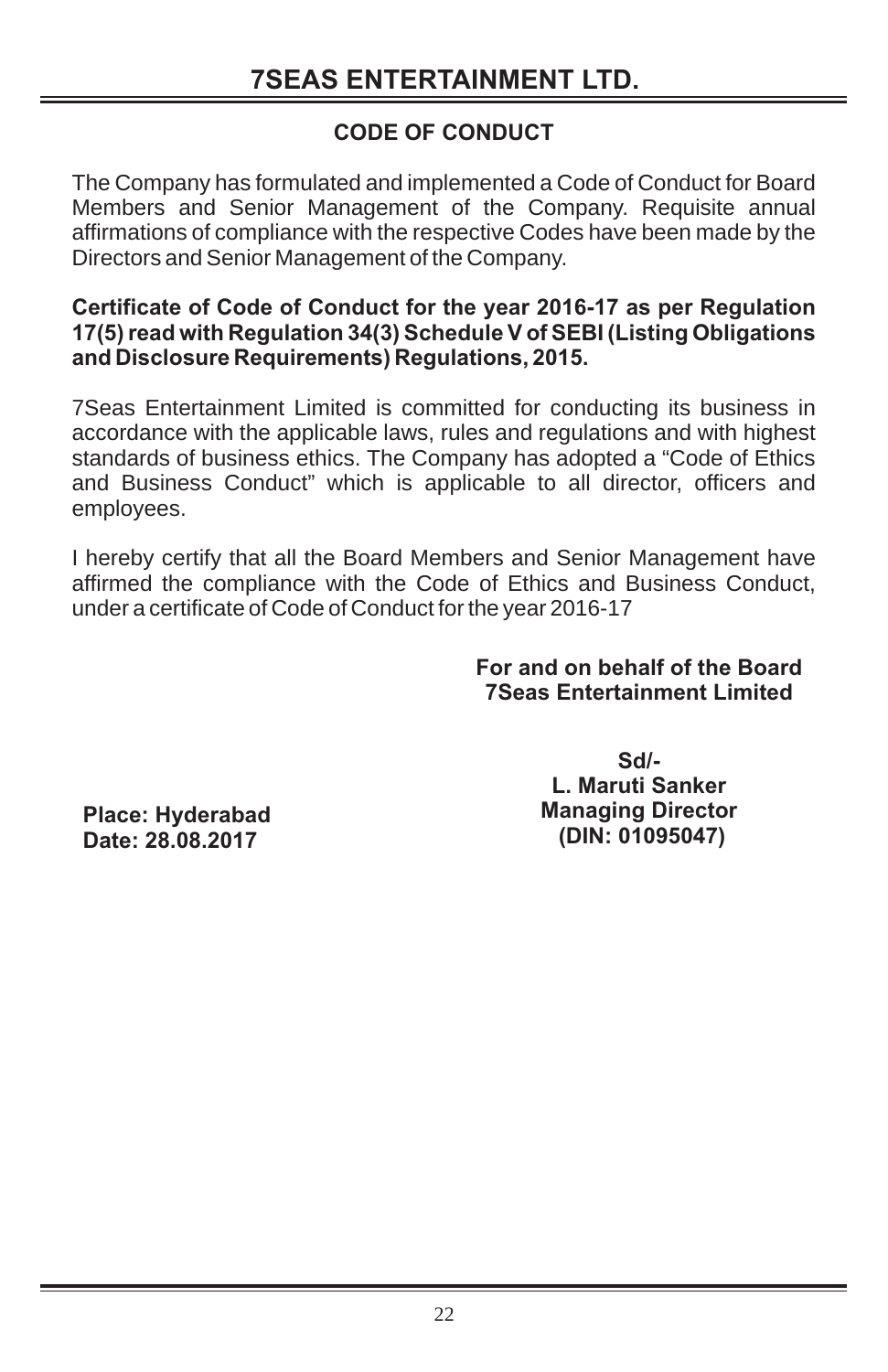# **CORPORATE GOVERNANCE**

In accordance with Regulation 34 (3) read with Schedule V of SEBI (Listing Obligations and Disclosure Requirements) Regulations, 2015 the report containing the details of Corporate Governance systems and processes at 7Seas Entertainment Limited as follows:

# **DATE OF REPORT**

The information provided in the Report on Corporate Governance for the purpose of unanimity is as on 31st March, 2017. The Report is updated as on the date of the report wherever applicable.

# **1. BOARD OF DIRECTORS**

### **A. COMPOSITION OF THE BOARD:**

The Board of Directors of the Company comprises of 6 members (including three independent Non-Executive Directors) with vast experience and knowledge.

None of the Directors on the Board is a Member of more than 10 committees or Chairman of more than 5 companies across all the Companies in which he/she is a Director.

The Board has been enriched with the advices and skills of the Independent Directors. None of the Independent Directors has any pecuniary or business relationship. The composition of the Board of Directors and details of number of Directorships/committee chairmanships/memberships attendance particulars is as under: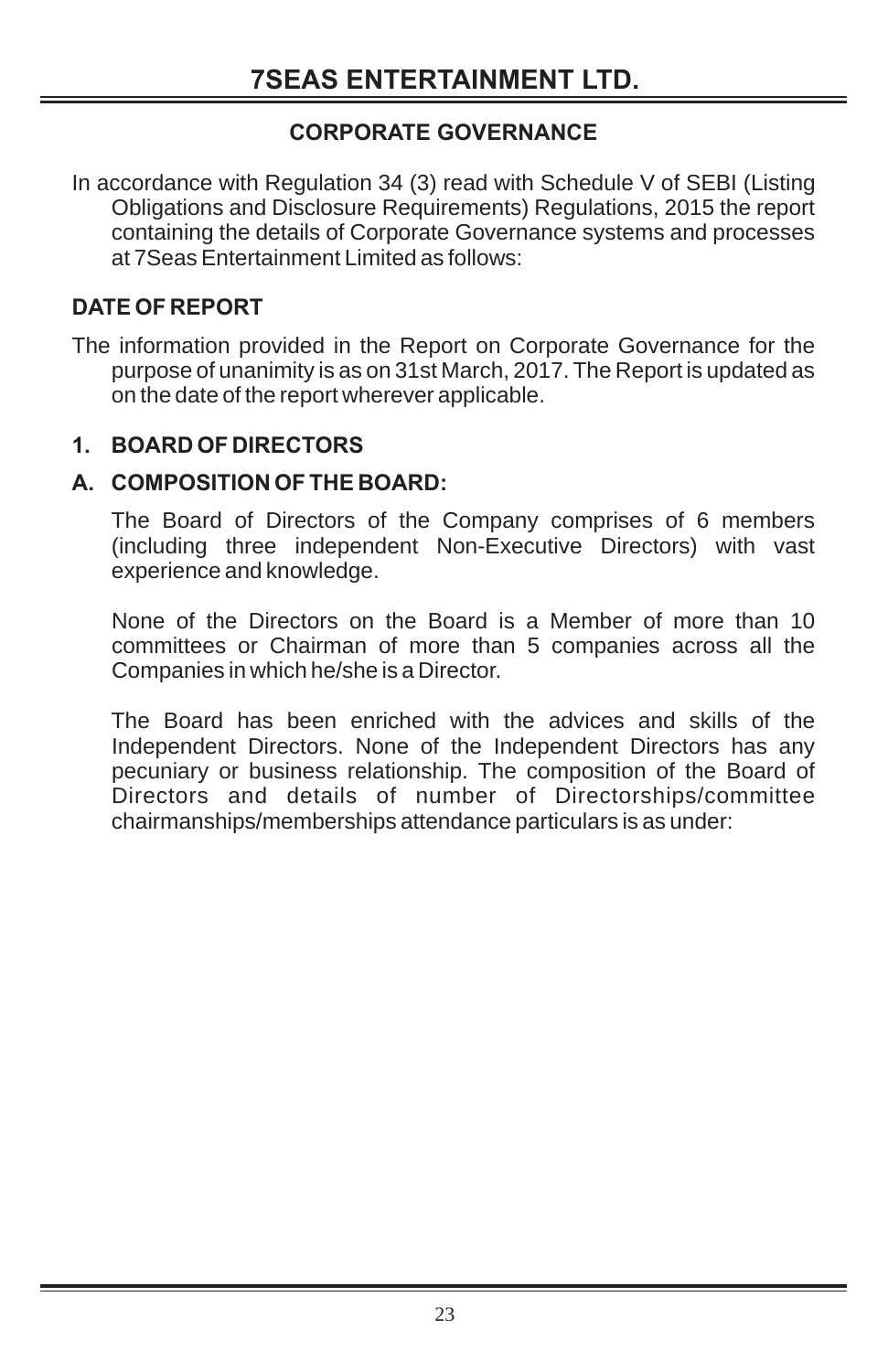# **7SEAS ENTERTAINMENT LTD.**

| Name of<br>Director                    | Category of<br>Directorship                                        |                       | Number of<br>Directorships<br>in other<br>Companies<br>(excluding |          | Number of Board<br>Committee<br>memberships<br>held in<br>other Companies |             | Attendance Particulars   |  |  |
|----------------------------------------|--------------------------------------------------------------------|-----------------------|-------------------------------------------------------------------|----------|---------------------------------------------------------------------------|-------------|--------------------------|--|--|
|                                        |                                                                    | private<br>companies) | Member                                                            | Chairman | Last AGM<br>30.09.2016                                                    | held during | Board<br>meetings'16-17' |  |  |
|                                        |                                                                    |                       |                                                                   |          |                                                                           | the Tenure  | Attended                 |  |  |
| Mr. L. Maruti<br>Sanker                | Managing<br><b>Director</b>                                        |                       |                                                                   |          | Yes                                                                       | 4           | 4                        |  |  |
| Mrs. L. Hemalathal                     | Whole-Time<br>Director                                             |                       |                                                                   |          | Yes                                                                       | 4           | 4                        |  |  |
| Mr. B. Mohan Rao                       | Whole-Time<br><b>Director</b>                                      |                       |                                                                   |          | Yes                                                                       | 4           | 4                        |  |  |
| Mr. M. Rama<br>Mohan Rao               | <b>Non</b><br>Executive &<br>and<br>independent<br>Director        | 1                     |                                                                   |          | Yes                                                                       | 4           | 4                        |  |  |
| Mr. Kolli Reddy                        | <b>Non</b><br>Executive &<br>and<br>independent<br><b>Director</b> |                       |                                                                   |          | Yes                                                                       | 4           | $\overline{4}$           |  |  |
| Mrs. Sita<br>Visalakshi<br>Chimakurthy | <b>Non</b><br>Executive &<br>and<br>independent<br><b>Director</b> |                       |                                                                   |          | Yes                                                                       | 4           | 4                        |  |  |

# **DISCLOSURE OF RELATIONSHIPS BETWEEN DIRECTORS INTER-SE**

Mr. L. Maruti Sanker, Managing Director and Mrs. L. Hemalatha, Whole-Time Director of the Company are inter-se related as Husband and Wife respectively.

# **B. MEETINGS DURING THE YEAR:**

The Board of Directors duly met 4 (Four) times on 30.05.2016, 11.08.2016, 14.11.2016, and 14.02.2017 in respect of which meetings, proper notices were given and the proceedings were properly recorded and signed in the Minutes Book maintained for the purpose.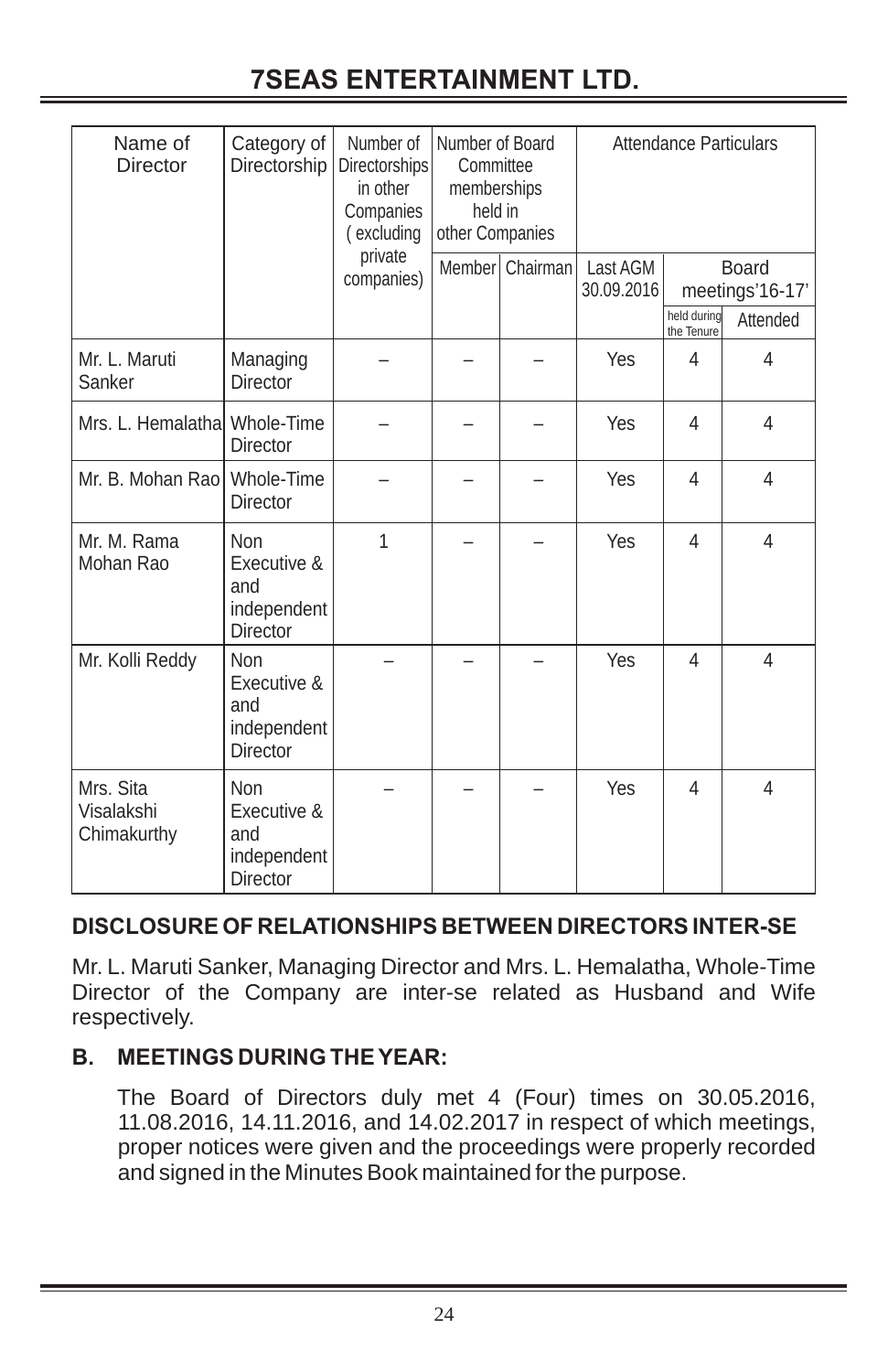#### **C. INDEPENDENT DIRECTORS' MEETING:**

As per clause 7 of the schedule IV of the Companies Act (Code for Independent Directors) read with Regulation 25(3) of SEBI LODR Regulations, 2015, a separate meeting of the Independent Directors of the Company (without the attendance of Non-Independent directors) was held on 13.02.2017, to discuss:

- 1. Evaluation of the performance of Non Independent Directors and the Board of Directors as whole;
- 2. Evaluation of the quality, content and timelines of flow of information between the management and the Board that is necessary for the Board to effectively and reasonably perform its duties.

All the Independent Directors of the Company were present at the meeting.

### **D. FAMILIARIZATION PROGRAM FOR INDEPENDENT DIRECTORS:**

All independent attend an orientation program. The details of training and familiarization program are available on company's website (https://www.7seasent.com). Further, at the time of the appointment of an independent director, the Company issues a formal letter of appointment outlining his / her role, function, duties and responsibilities. The terms and conditions of appointment are available on our website (https:// www.7seasent.com).

#### **2. AUDIT COMMITTEE (CONSTITUTED IN TERMS OF SEC 177 OF THE COMPANIES ACT, 2013 READ WITH REGULATION 18 OF SEBI LODR REGULATIONS, 2015)**

#### **A. BRIEF DESCRIPTION OF TERMS OF REFERENCE:**

- Overview of the Company's financial reporting process and disclosure of its financial information to ensure that the financial statements reflect a true and fair position and that sufficient and credible information is disclosed.
- Recommending the appointment and removal of external auditors, fixation of audit fee and also approval for payment for any other services.
- Discussion with external auditors before the audit commences, of the nature and scope of audit as well as post-audit discussion to ascertain any area of concern.
- Reviewing the financial statements and draft audit report including quarterly / half yearly financial information.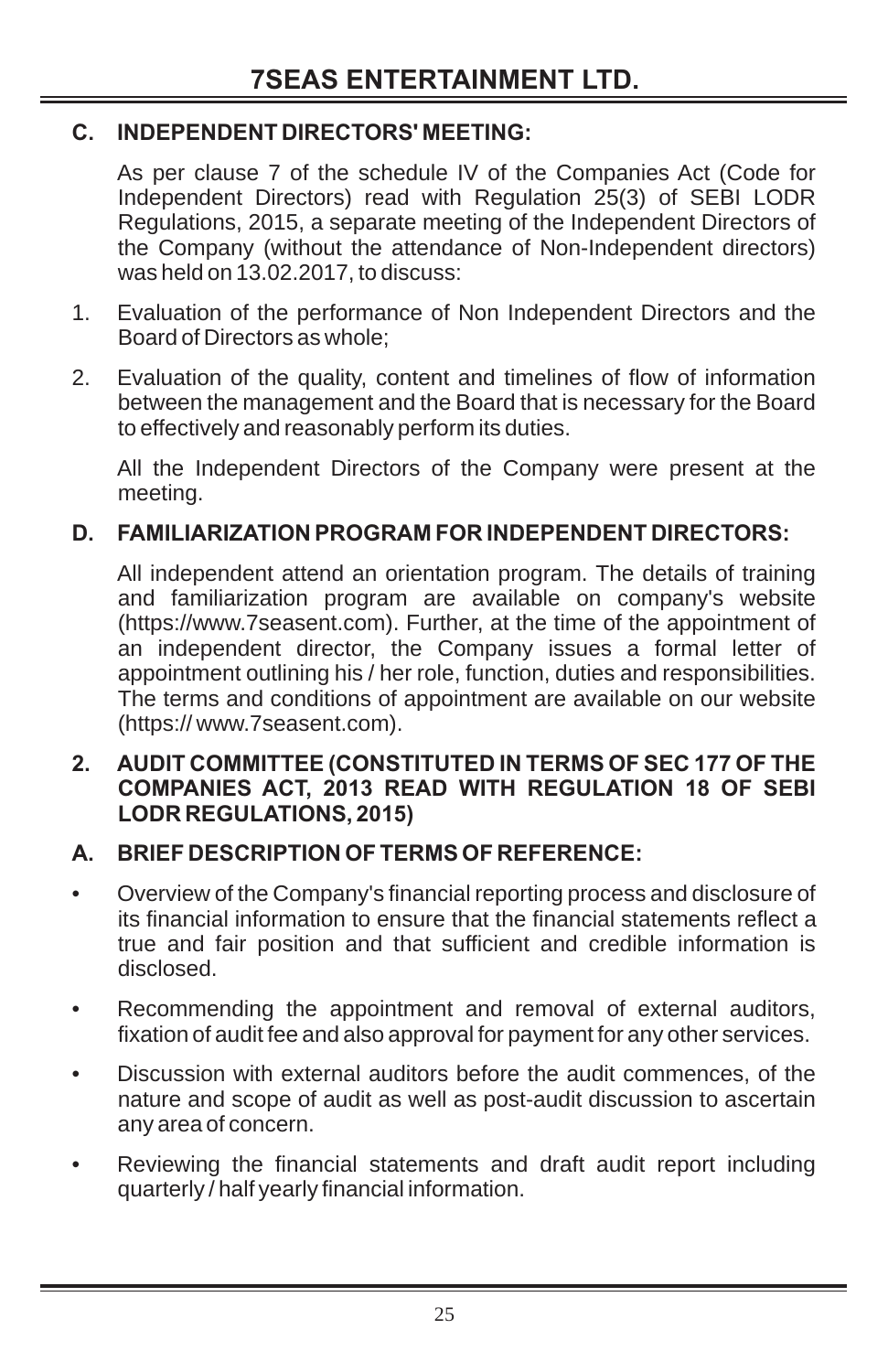- Reviewing with management the annual financial statements before submission to the Board, focusing on:
	- a. Any changes in accounting policies and practices;
	- b. Qualification in draft audit report;
	- c. Significant adjustments arising out of audit;
	- d. The going concern concept;
	- e. Compliance with accounting standards;
	- f. Compliance with stock exchange and legal requirements concerning financial statements and
	- g. Any related party transactions
- Reviewing the company's financial and risk management's policies.
- Disclosure of contingent liabilities.
- Reviewing with management, external and internal auditors, the adequacy of internal control systems.
- Reviewing the adequacy of internal audit function, including the audit character, the structure of the internal audit department, approval of the audit plan and its execution, staffing and seniority of the official heading the department, reporting structure, coverage and frequency of internal audit.
- Discussion with internal auditors of any significant findings and follow-up thereon.
- Reviewing the findings of any internal investigations by the internal auditors into the matters where there is suspected fraud or irregularity or a failure of internal control systems of a material nature and reporting the matter to the Board.
- Looking into the reasons for substantial defaults in payments to the depositors, debenture holders, shareholders (in case of non-payment of declared dividends) and creditors.
- Reviewing compliances as regards the Company's Whistle Blower Policy.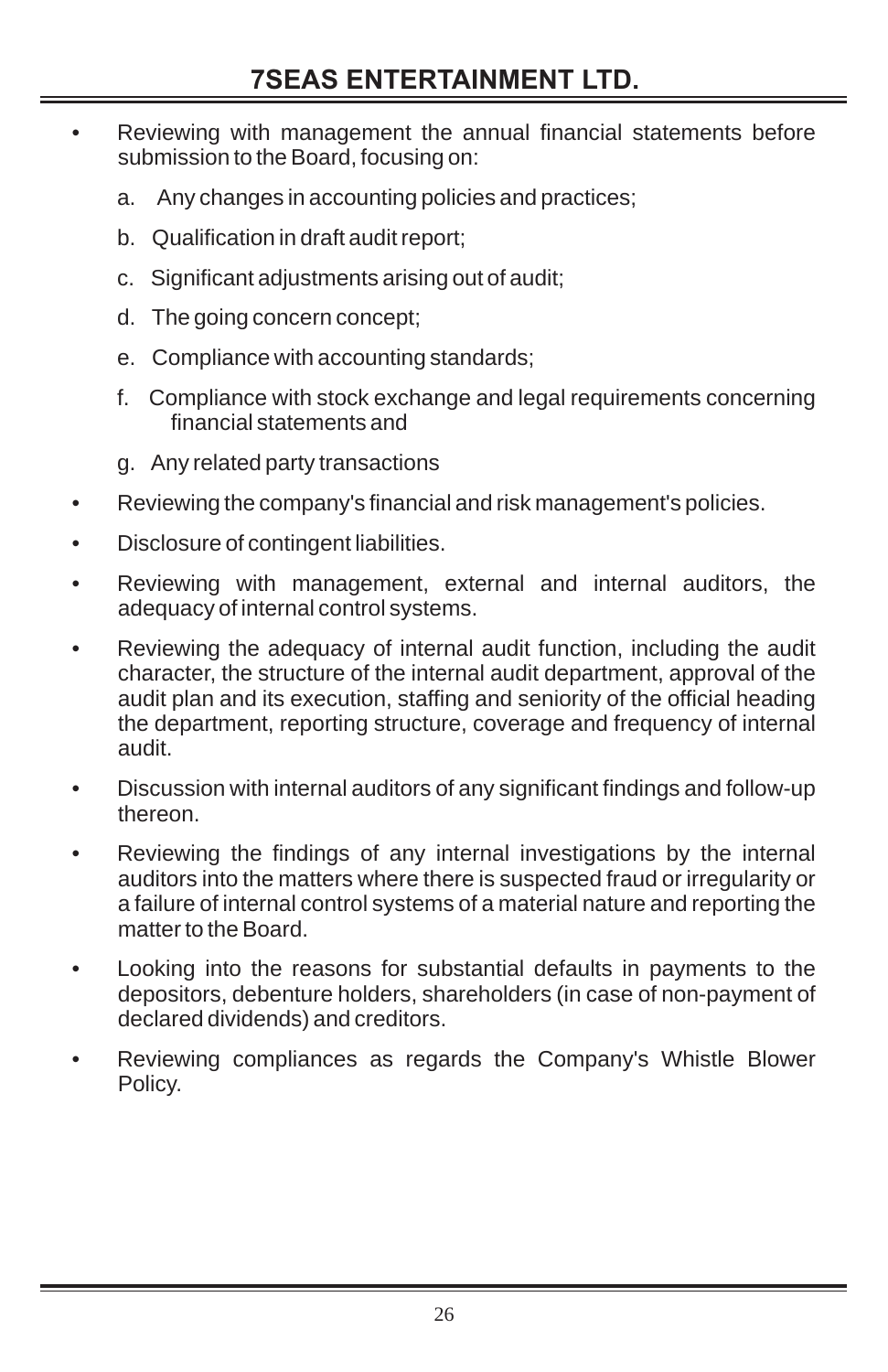# **B. COMPOSITION, MEETINGS & ATTENDANCE:**

There were four (4) Audit Committee Meetings held during the year on 30.05.2016, 11.08.2016, 14.11.2016 and 14.02.2017.

| <b>Name</b>                      | Designation Category |           | No of Meetings<br>held during<br>the tenure<br>of the director | No. of meeting<br>attended |
|----------------------------------|----------------------|-----------|----------------------------------------------------------------|----------------------------|
| Mr. M. Rama Mohan Rao            | Chairman             | $NED$ (I) |                                                                |                            |
| Mr. Kolli Reddy                  | Member               | $NED$ (I) |                                                                | 4                          |
| Mrs. Sita Visalakshi Chimakurthy | Member               | $NED$ (I) |                                                                |                            |

**NED (I) :** Non Executive Independent Director

#### **3. NOMINATION AND REMUNERATION COMMITTEE (CONSTITUTED IN TERMS OF SEC 178 OF THE COMPANIES ACT, 2013 READ WITH REGULATION 19 OF SEBI LODR REGULATIONS, 2015).**

The Committee comprises of three non-executive independent **Directors** 

# **A. BRIEF DESCRIPTION OF TERMS OF REFERENCE:**

• To approve the fixation/revision of remuneration of Executive Directors of the Company and while approving:

a. to take into account the financial position of the Company, trend in the industry, appointee's qualification, experience, past performance, past remuneration etc.

b. to bring out objectivity in determining the remuneration package while striking a balance between the interest of the Company and the balance between the interest of the Company and the Shareholders.

- To identify persons who are qualified to become Directors and who may be appointed in senior management in accordance with the criteria laid down and to recommend to the Board their appointment and /or removal.
- To carry out evaluation of every Director's performance.
- To formulate the criteria for determining qualifications, positive attributes and independence of a Director, and recommend to the Board a policy, relating to the remuneration for the Directors, key managerial personnel and other employees.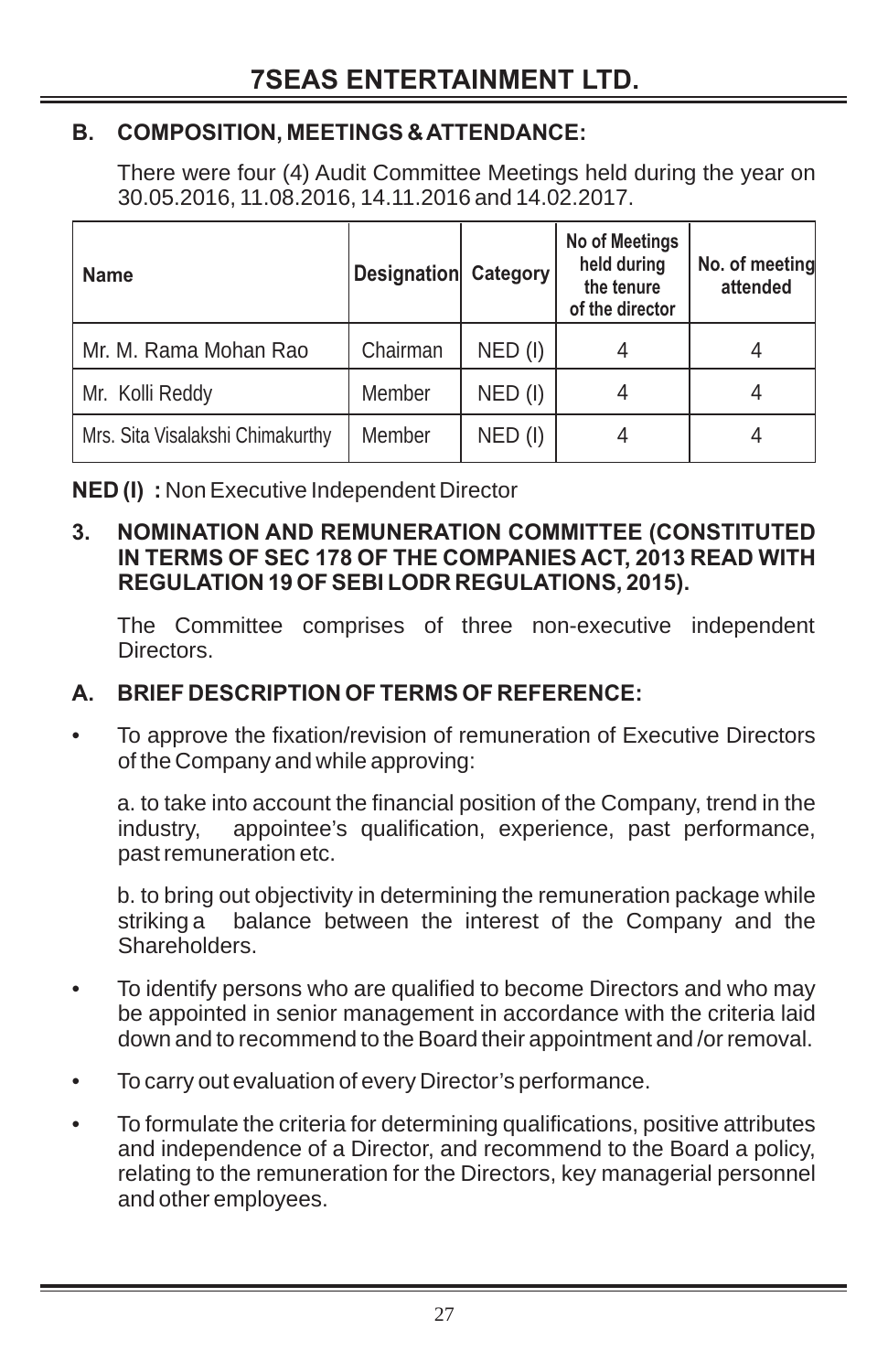- To formulate the criteria for evaluation of Independent Directors and the Board.
- To recommend/review remuneration of the Managing Director and Whole-time Director(s) based on their performance and defined assessment criteria.

# **B. COMPOSITION OF THE COMMITTEE:**

| <b>Name</b>                      | Designation Category |           | No of Meetings<br>held during<br>the tenure<br>of the director | No. of meeting<br>attended |
|----------------------------------|----------------------|-----------|----------------------------------------------------------------|----------------------------|
| Mr. Kolli Reddy                  | Chairman             | $NED$ (I) |                                                                |                            |
| Mr. Rama Mohan Rao               | Member               | $NED$ (I) |                                                                |                            |
| Mrs. Sita Visalakshi Chimakurthy | Member               | $NED$ (I) |                                                                |                            |

# **NED (I) :** Non Executive Independent Director

# **REMUNERATION POLICY:**

- The objectives of the remuneration policy are to motivate Directors to excel in their performance, recognize their contribution and retain talent in the organization and reward merit.
- The remuneration levels are governed by industry pattern, qualifications and experience of the Directors, responsibilities shouldered and individual performance.

### **C. POLICY FOR SELECTION OF DIRECTORS AND DETERMINING DIRECTORS' INDEPENDENCE**

#### **1. Scope:**

 This policy sets out the guiding principles for the Nomination & Remuneration Committee for identifying persons who are qualified to become Directors and to determine the independence of Directors, in case of their appointment as independent Directors of the Company.

# 2. **Terms and References:**

- 2.1 **"Director"** means a director appointed to the Board of a Company.
- 2.2 **"Nomination and Remuneration Committee** means the committee constituted in accordance with the provisions of Section 178 of the Companies Act, 2013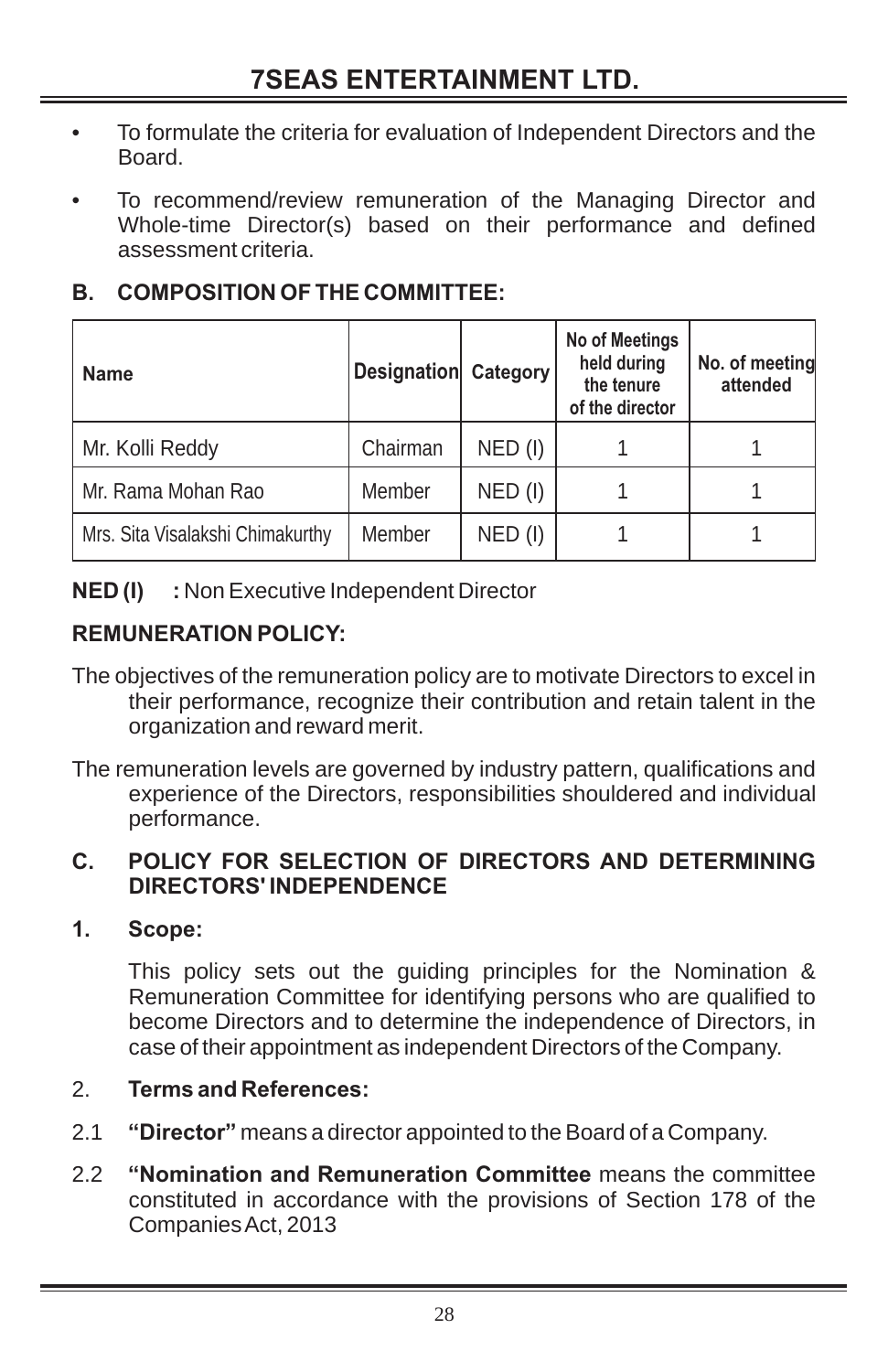- 2.3 **"Independent Director"** means a director referred to in sub-section (6) of Section 149 of the Companies Act, 2013 *read with Regulation 16 (1) (b) of SEBI LODR Regulations, 2015)*
- 3. **Policy:**

Qualifications and criteria

- 3.1.1 The Nomination and Remuneration Committee, and the Board, shall review on annual basis, appropriate skills, knowledge and experience required of the Board as a whole and its individual members. The objective is to have a board with diverse background and experience that are relevant for the Company's operations.
- 3.1.2 In evaluating the suitability of individual Board member the NR Committee may take into account factors, such as:
- General understanding of the company's business dynamics, global business and social perspective;
- Educational and professional background
- Standing in the profession;
- Personal and professional ethics, integrity and values;
- Willingness to devote sufficient time and energy in carrying out their duties and responsibilities effectively.

3.1.3 The proposed appointee shall also fulfil the following requirements:

- shall possess a Director Identification Number;
- shall not be
- disqualified under the companies Act, 2013;
- shall endeavour to attend all Board Meeting and Wherever he is appointed as a Committee Member, the Committee Meeting;
- shall abide by the code of Conduct established by the company for Directors and senior Management personnel;
- shall disclose his concern or interest in any company or companies or bodies corporate, firms, or other association of individuals including his shareholding at the first meeting of the Board in every financial year and thereafter whenever there is a change in the disclosures already made;
- Such other requirements as may be prescribed, from time to time, under the companies Act, 2013, Equity listing Agreements and other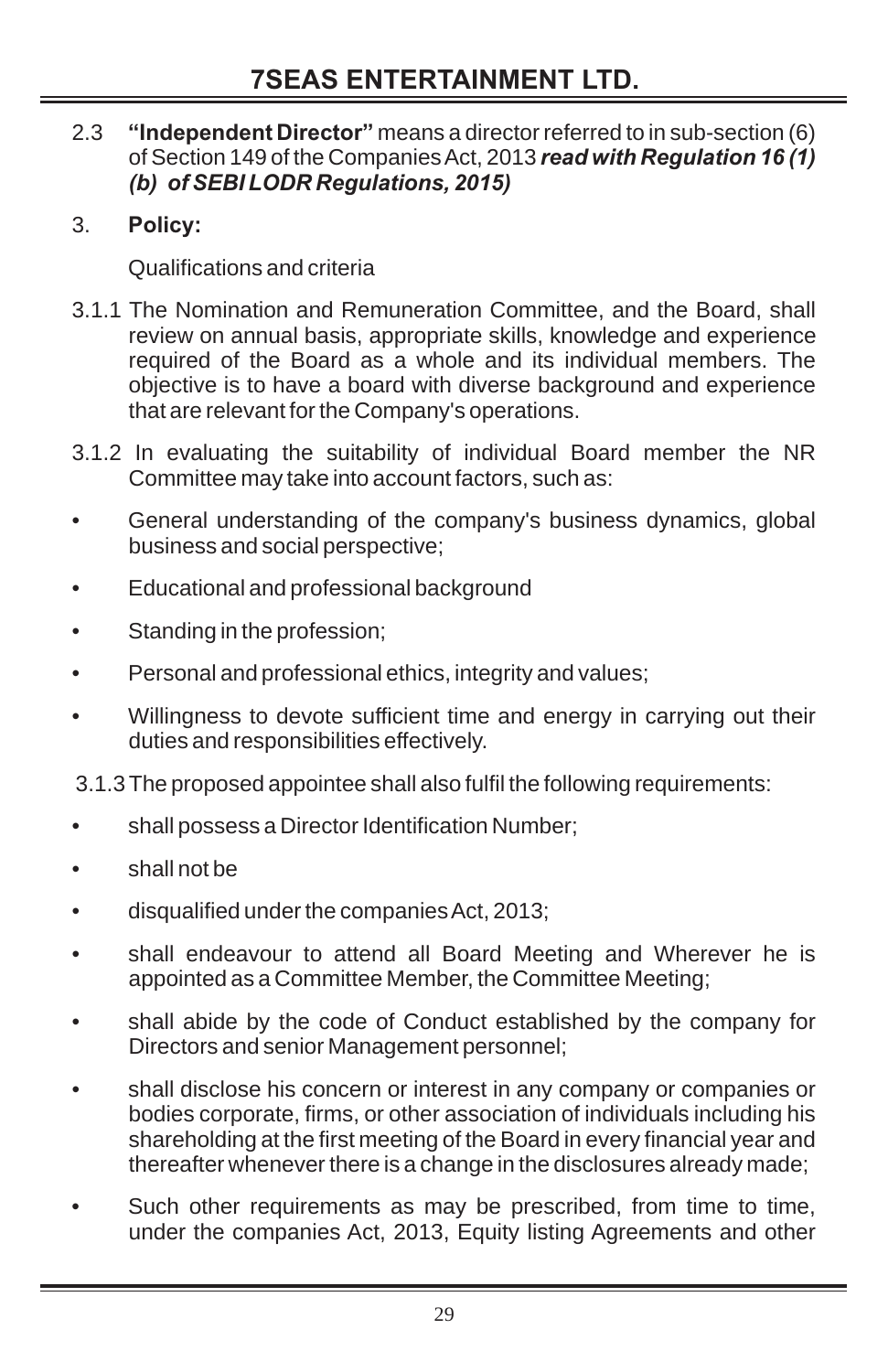relevant laws.

3.1.4The Nomination & Remuneration Committee shall evaluate each individual with the objective of having a group that best enables the success of the company's business.

# 3.2 **Criteria of independence**

- 3.2.1 The Nomination & Remuneration Committee shall assess the independence of Directors at time of appointment/ re-appointment and the Board shall assess the same annually. The Board shall re-assess determinations of independence when any new interest or relationships are disclosed by a Director.
- 3.2.2 The criteria of independence shall be in accordance with guidelines as laid down in companies Act, 2013.
- 3.2.3 The independent Director shall abide by the "code for independent Directors "as specified in Schedule IV to the companies Act, 2013.

### 3.3 **Other directorships/ committee memberships**

- 3.3.1 The Board members are expected to have adequate time and expertise and experience to contribute to effective Board performance. Accordingly, members should voluntarily limit their directorships in other listed public limited companies in such a way that it does not interfere with their role as director of the company. The NR Committee shall take into account the nature of and the time involved in the director service on other Boards, in evaluating the suitability of the individual Director and making its recommendations to the Board.
- 3.3.2 A Director shall not serve as director in more than 20 companies of which not more than 10 shall be public limited companies.
- 3.3.3 A Director shall not serve as an independent Director in more than 7 listed companies and not more than 3 listed companies in case he is serving as a whole-time Director in any listed company.
- 3.3.4 A Director shall not be a member in more than 10 committees or act as chairman of more than 5 committee across all companies in which he holds directorships.

For the purpose of considering the limit of the committee, Audit committee and stakeholder's relationship committee of all public limited companies, whether listed or not, shall be included and all other companies including private limited companies, foreign companies and companies under section 8 of the companies Act, 2013 shall be excluded.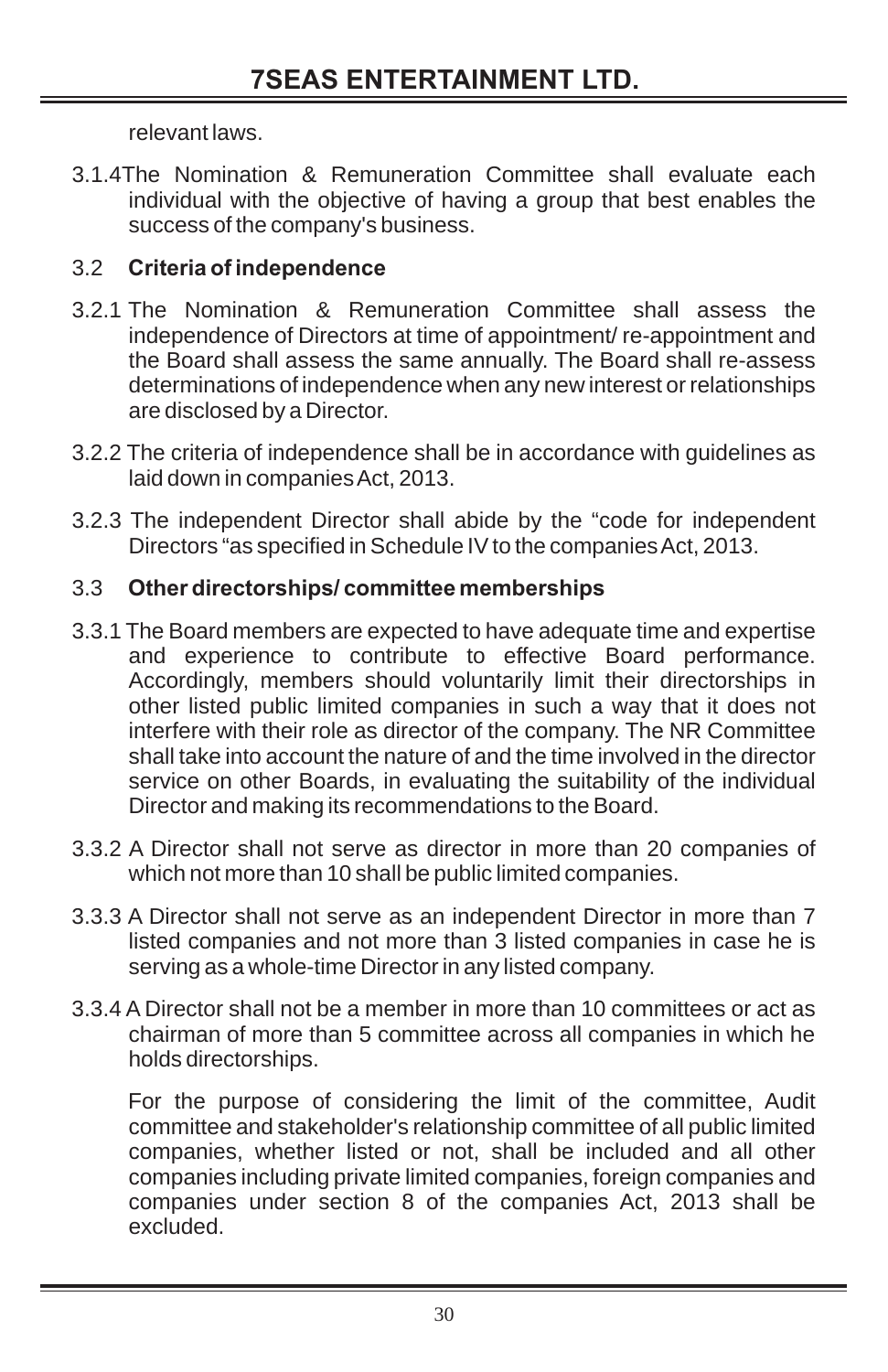#### **Remuneration policy for Directors, key managerial personnel and other employees:**

#### **1. Scope:**

- 1.1 This policy sets out the guiding principles for the Nomination and Remuneration committee for recommending to the Board the remuneration of the directors, key managerial personnel and other employees of the company.
- 2. Terms and Reference:

In this policy the following terms shall have the following meanings:

- 2.1 "Director" means a director appointed to the Board of the company.
- 2.2 "key managerial personnel" means
- (i) The Chief Executive Office or the managing director or the manager;
- (ii) The company secretary;
- (iii) The whole-time director;
- (iv) The chief finance Officer; and
- (v) Such other office as may be prescribed under the companies Act, 2013
- 2.3 "Nomination and Remuneration committee" means the committee constituted by Board in accordance with the provisions of section 178 of the companies Act,2013 *Regulation 19 of SEBI LODR Regulations, 2015)*.

# 3**. Policy:**

- 3.1 Remuneration to Executive Director and key managerial personnel
- 3.1.1The Board on the recommendation of the Nomination and Remuneration (NR) committee shall review and approve the remuneration payable to the Executive Director of the company within the overall limit approved by the shareholders.
- 3.1.2 The Board on the recommendation of the NR committee shall also review and approve the remuneration payable to the key managerial personnel of the company.
- 3.1.3 The remuneration structure to the Executive Director and key managerial personnel shall include the following components: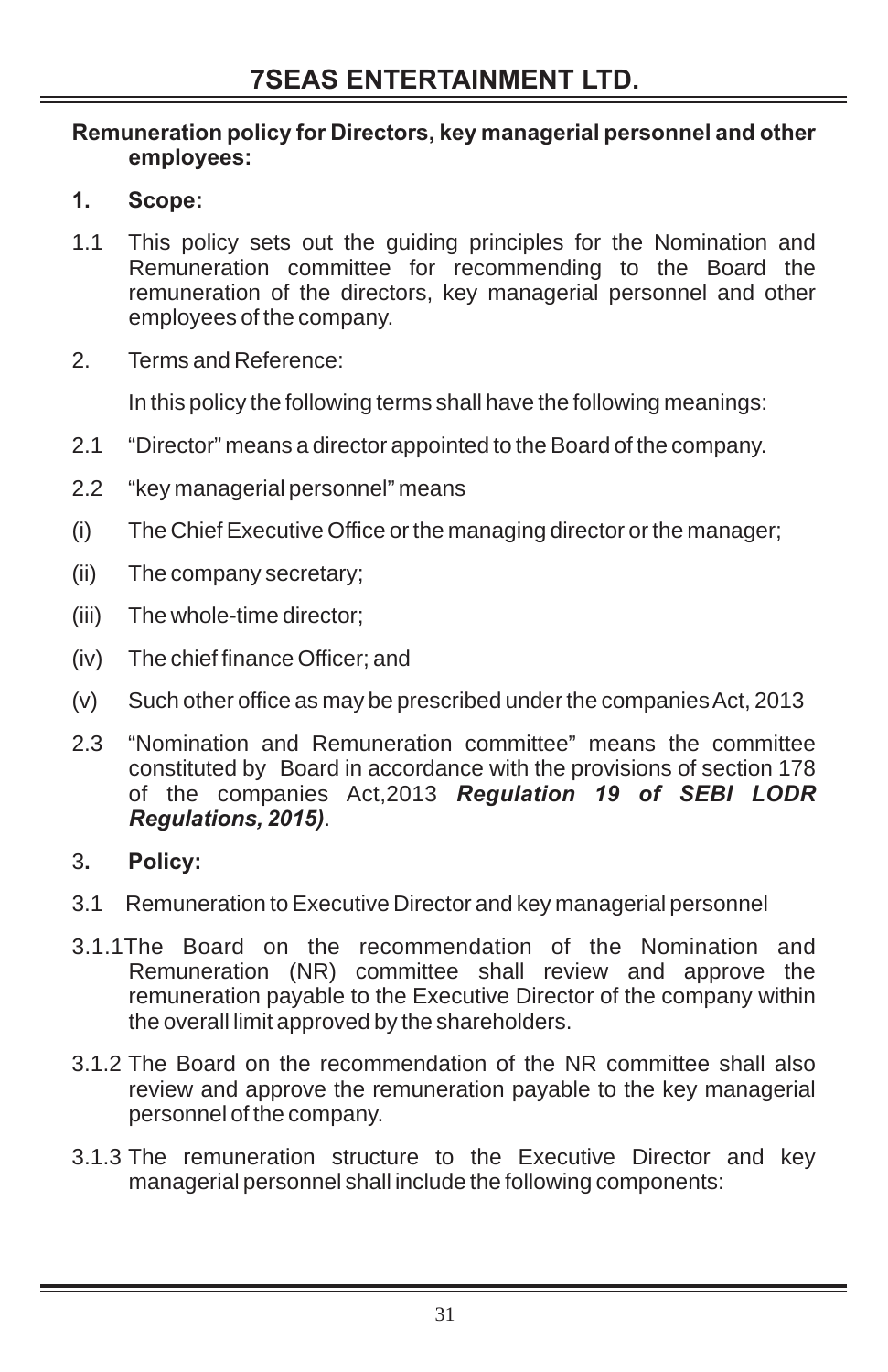- (i) Basic pay
- (ii) Perquisites and Allowances
- (iii) Stock Options
- (iv) Commission (Applicable in case of Executive Directors)
- (v) Retirement benefits
- (vi) Annual performance Bonus
- 3.1.4 The Annual plan and Objectives for Executive committee shall be reviewed by the NR committee and Annual performance Bonus will be approved by the committee based on the achievement against the Annual plan and Objectives.
- 3.2 Remuneration to Non Executive Directors
- 3.2.1 The Board, on the recommendation of the NR Committee, shall review and approve the remuneration payable to the Non – Executive Directors of the Company within the overall limits approved by the shareholders.
- 3.2.2 Non Executive Directors shall be entitled to sitting fees attending the meetings of the Board and the Committees thereof. The Non- Executive Directors shall also be entitled to profit related commission in addition to the sitting fees.
- 3.3. Remuneration to other employees
- 3.3.1.Employees shall be assigned grades according to their qualifications and work experience, competencies as well as their roles and responsibilities in the organization. Individual remuneration shall be determined within the appropriate grade and shall be based on various factors such as job profile skill sets, seniority, experience and prevailing remuneration levels for equivalent jobs.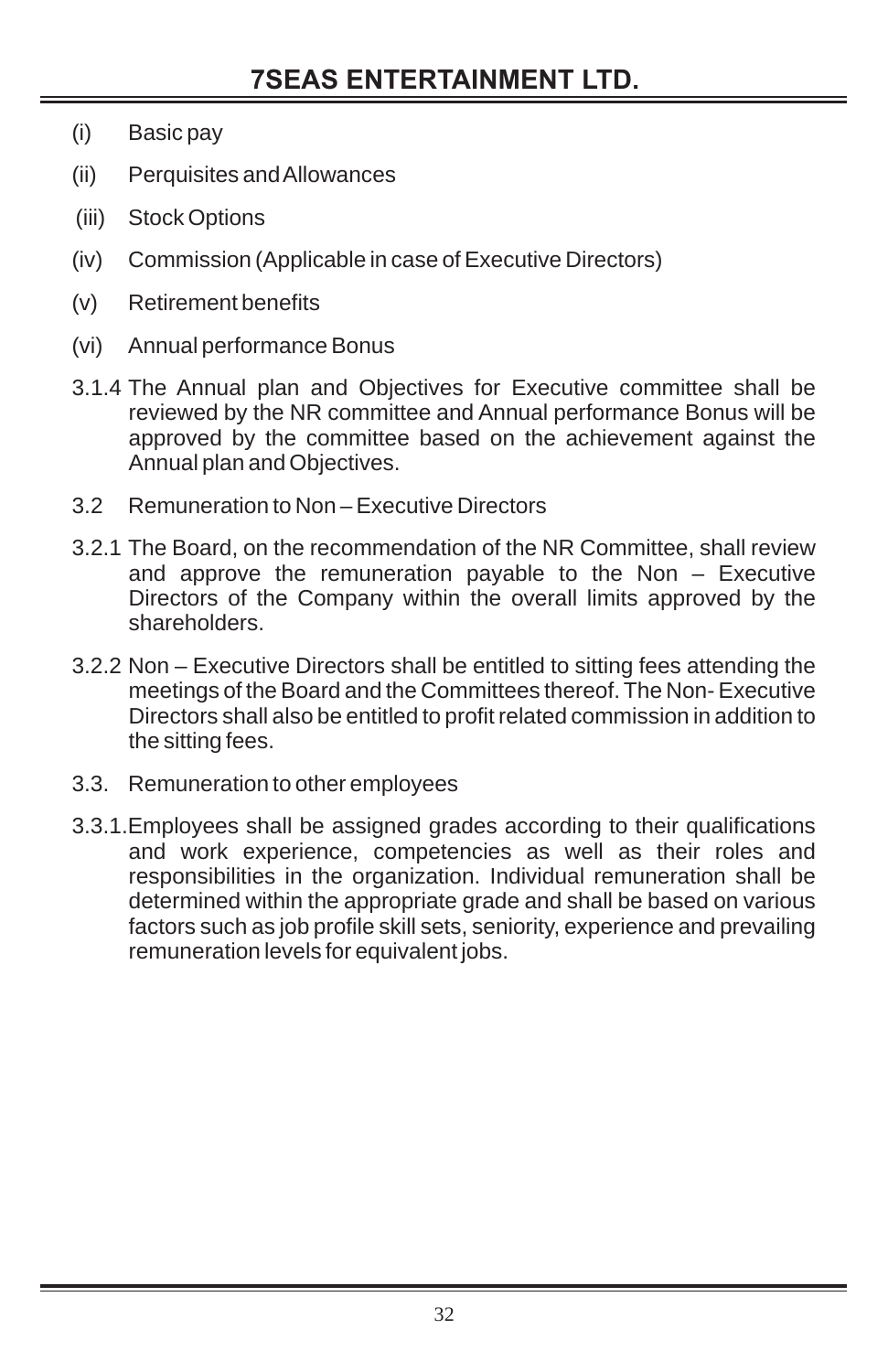#### **D. REMUNERATION TO DIRECTORS PAID DURING THE FINANCIAL YEAR 2016-17 AND OTHER DISCLOSURES**

| Name of the<br><b>Director</b>         | Salary(Rs) Sitting | fees(Rs) | Number of<br>shares held | Service<br>Contracts | <b>Stock</b><br>Option<br>Details | Fixed<br>Component Based | Performancel<br>Incentive |
|----------------------------------------|--------------------|----------|--------------------------|----------------------|-----------------------------------|--------------------------|---------------------------|
| Mr. L. Maruti 3000000<br>Sanker        |                    |          | 4459764                  |                      |                                   |                          |                           |
| Mrs. L.<br>Hemalatha                   | 1800000            |          | 400000                   |                      |                                   |                          |                           |
| Mr. B. Mohan -<br>Rao                  |                    |          | 500000                   |                      |                                   |                          |                           |
| Mr. Kolli Rama<br>Krishna Reddy        |                    |          |                          |                      |                                   |                          |                           |
| Mrs. Sita<br>Visalakshi<br>Chimakurthy |                    |          |                          |                      |                                   |                          |                           |
| Mr. M.<br>Rama<br>Mohan Rao            |                    |          |                          |                      |                                   |                          |                           |

# **E. BOARD EVALUATION**

Pursuant to the provisions of the Companies Act, 2013 and SEBI LODR Regulations, the Board has carried out the annual performance evaluation of its own performance, the Directors individually as well as the evaluation of the working of its Audit, Nomination and Remuneration and other Committees of the Board. Structured questionnaires were prepared after taking in to consideration inputs received from the Directors, covering various aspects of the Board's functioning such as adequacy of the composition of the Board and its Committees, Board culture, execution and performance of specific duties, obligations and governance. A separate exercise was carried out to evaluate the performance of individual Directors including the Chairman of the Board, who were evaluated on parameters such as level of participation in the meetings and contribution, independence of judgments, safeguarding the interest of the Company and other stakeholders, etc. The performance evaluation of the Independent Directors was carried out by the entire Board. The performance evaluation of the Chairman and the Non Independent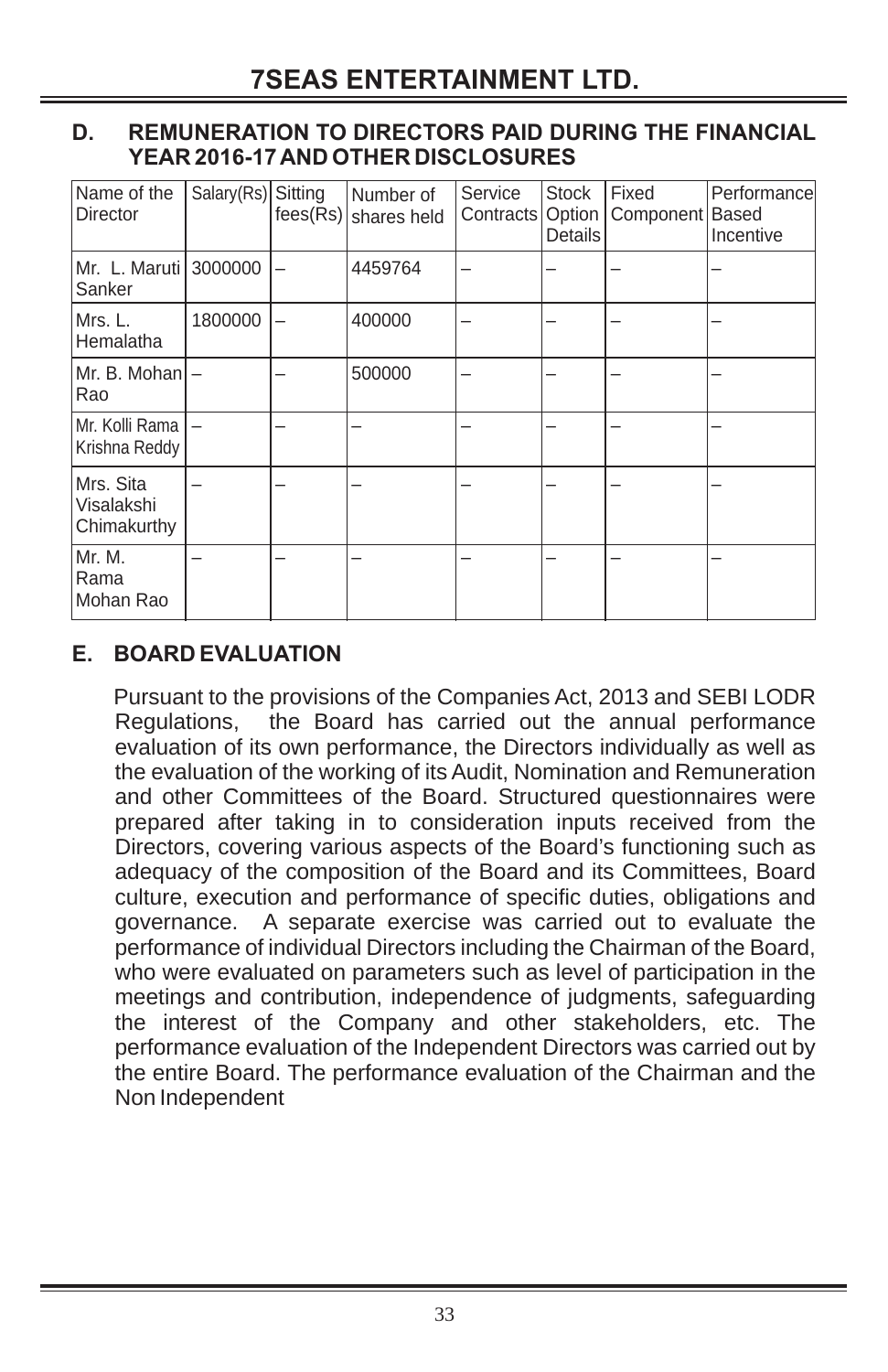#### **4. STAKEHOLDER'S RELATIONSHIP COMMITTEE (Constituted in terms of Sec 178 of the Companies Act, 2013 read with Regulation 20 of SEBI LODR Regulations, 2015)**

# **A. COMPOSITION**

The Details of composition of the Committee are given below:

| <b>Name</b>                      | <b>Designation</b> | Category |
|----------------------------------|--------------------|----------|
| Mr. Kolli Reddy                  | Chairperson        | NED(I)   |
| Mrs. Sita Visalakshi Chimakurthy | Member             | NED(I)   |
| Mr. Rama Mohan Rao               | Member             | NED(I)   |

**NED (I) :** Non Executive Independent Director

# **B. NAME AND DESIGNATION OF COMPLIANCE OFFICER**

Mr. Khush Mohammad was appointed as Company Secretary and Compliance officer of the Company w.e.f. 03.08.2017.

#### **C. DETAILS OF COMPLAINTS/REQUESTS RECEIVED, RESOLVED AND PENDING DURING THE YEAR 2016-17**

During the financial year 2016-17, no complaints were received from the shareholders.

# **5. RISK MANAGEMENT COMMITTEE**

# **A.) COMPOSITION:**

The Details of composition of the Committee are given below:

| <b>Name</b>          | <b>Designation</b> | Category                    |
|----------------------|--------------------|-----------------------------|
| Mr. L. Maruti Sanker | Chairperson        | <b>Executive Director</b>   |
| Mr. Rama Mohan Rao   | Member             | <b>Independent Director</b> |
| Mrs. L. Hemalatha    | Member             | Executive Director          |

# **NED (I) :** Non Executive Independent Director

# **ED :** Executive Director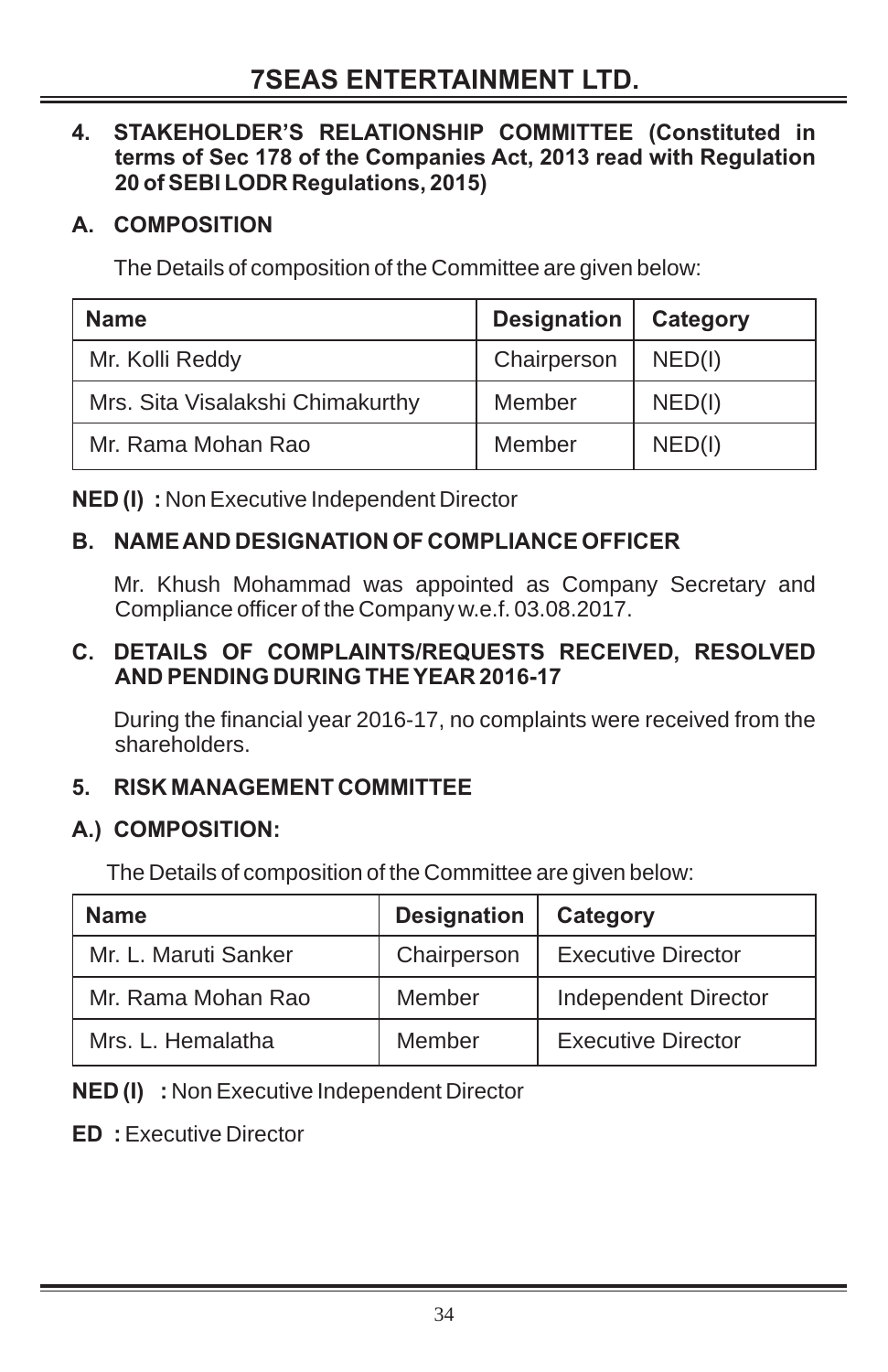#### **B) ROLE AND RESPONSIBILITIES OF THE COMMITTEE INCLUDES THE FOLLOWING:**

- Framing of Risk Management Plan and Policy
- Overseeing implementation of Risk Management Plan and Policy
- Monitoring of Risk Management Plan and Policy
- Validating the process of risk management
- Validating the procedure for Risk minimisation
- Periodically reviewing and evaluating the Risk Management Policy and practices with respect to risk assessment and risk management processes.
- Continually obtaining reasonable assurance from management that al known and emerging risks have been identified and mitigated or managed.

### **6. GENERAL BODY MEETINGS**

| Financial<br>Year         | <b>Date</b>     | <b>Time</b> | Location                                                                                                                           | <b>Special / Ordinary Resolution</b>                                                                                                                                                                |
|---------------------------|-----------------|-------------|------------------------------------------------------------------------------------------------------------------------------------|-----------------------------------------------------------------------------------------------------------------------------------------------------------------------------------------------------|
| $2015 -$<br>2016<br>(AGM) | 30.09.2016 9.30 | a.m         | Plot no. 60,<br>Flat no. 301,<br>3rd floor,<br>"Abhi's<br>Hiranya",<br>Kavuri hills,<br>Madhapur,                                  | Appointment of Mrs. Sita Visalakshi<br>Chimakurthy as Independent Director                                                                                                                          |
| 2015-<br>2016<br>(EGM)    | 10.09.2015 9.30 | a.m         | $6 - 3 - 1239/2/A$<br>Renuka<br>Enclave, 3<br>Floor. Kotis<br>Court.<br>Raibhavan<br>Road,<br>Somajiguda,<br>Hyderabad -<br>500082 | 1. Increase in Authorized Share<br>Capital of the Company<br>2. Alteration in Memorandum of<br>Association<br>3. Issue Of Equity Shares on<br>Preferential Basis to the Promoters<br>and the others |

#### **A. LOCATION, DATE AND TIME OF LAST THREE AGMS AND SPECIAL RESOLUTIONS THERE AT AS UNDER:**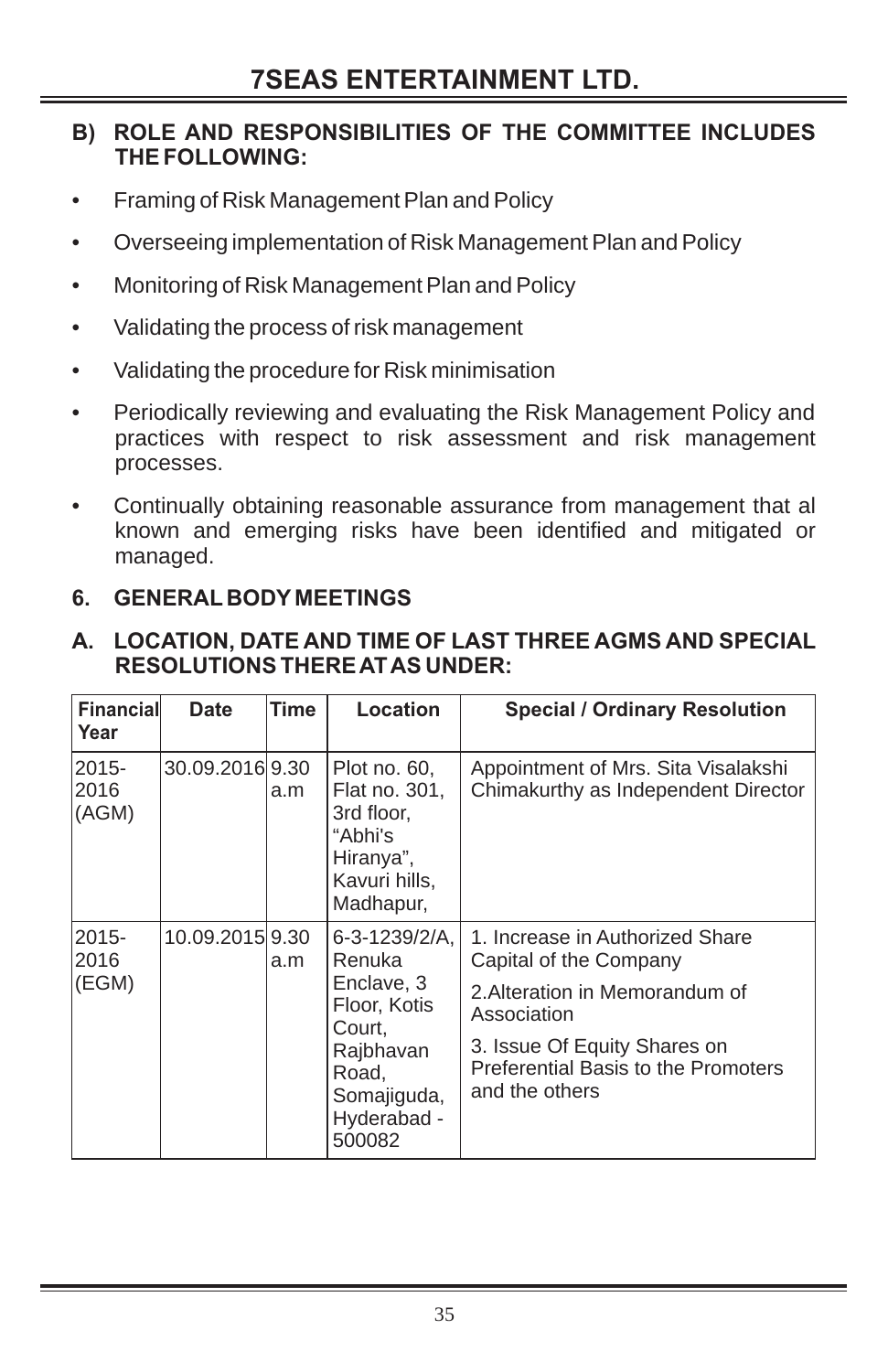# **7SEAS ENTERTAINMENT LTD.**

| Financial<br>Year | <b>Date</b>     | <b>Time</b> | Location                                                                                                                      | <b>Special / Ordinary Resolution</b>                                                                                                                                                                                                                                                                                                                                                                                                                                                                                                                                                                                                                                                 |
|-------------------|-----------------|-------------|-------------------------------------------------------------------------------------------------------------------------------|--------------------------------------------------------------------------------------------------------------------------------------------------------------------------------------------------------------------------------------------------------------------------------------------------------------------------------------------------------------------------------------------------------------------------------------------------------------------------------------------------------------------------------------------------------------------------------------------------------------------------------------------------------------------------------------|
| 2014-15           | 30.09.2015 9.30 | a.m         | 6-3-1239/2/A.<br>Renuka<br>Enclave, 3<br>Floor, Kotis<br>Court,<br>Rajbhavan<br>Road,<br>Somajiguda,<br>Hyderabad -<br>500082 | 1. Revision in the remuneration of<br>Managing Director.<br>2. Appointment of Mrs. L. Hemalatha<br>as a Director of the Company<br>3. Appointment of Mrs. L. Hemalatha<br>as Whole Time Director of the<br>company<br>4. Appointment of Mr. B. Mohan Rao<br>as a Director of the Company<br>5. Appointment of Mr. B. Mohan Rao<br>as Whole-time Director of the<br>company:<br>6. Appointment of Mr. K. Rama<br>Krishna Reddy as Director<br>7. Modification of term of<br>Appointment of Mr. ASR Murthy as<br>Independent Director<br>8. 1. Modification of term of<br>Appointment of Mr. M. Ramamohan<br>Rao as Independent Director<br>9. Amendment of Articles of<br>Association |
| 2013-14           | 30.09.2014 9.30 | a.m         | 6-3-1239/2/A.<br>Renuka<br>Enclave, 3<br>Floor, Kotis<br>Court,<br>Rajbhavan<br>Road.<br>Somajiguda,<br>Hyderabad -<br>500082 | 1. Appointment of Mr. A. S. R Murthy<br>as a Director of the Company<br>2. Appointment of Mr. M. Rama<br>Mohan Rao as a Director of the<br>Company<br>3. Alteration of Articles of Association                                                                                                                                                                                                                                                                                                                                                                                                                                                                                       |

# **B. PASSING OF RESOLUTIONS BY POSTAL BALLOT:**

There were no resolutions passed by the Company through Postal Ballot during the financial year 2016-17.

# **7. DISCLOSURES**

# **A. MATERIALLY SIGNIFICANT RELATED PARTY TRANSACTIONS**

During the year under review, the Company had not entered in to any materially significant transaction with any related party that may have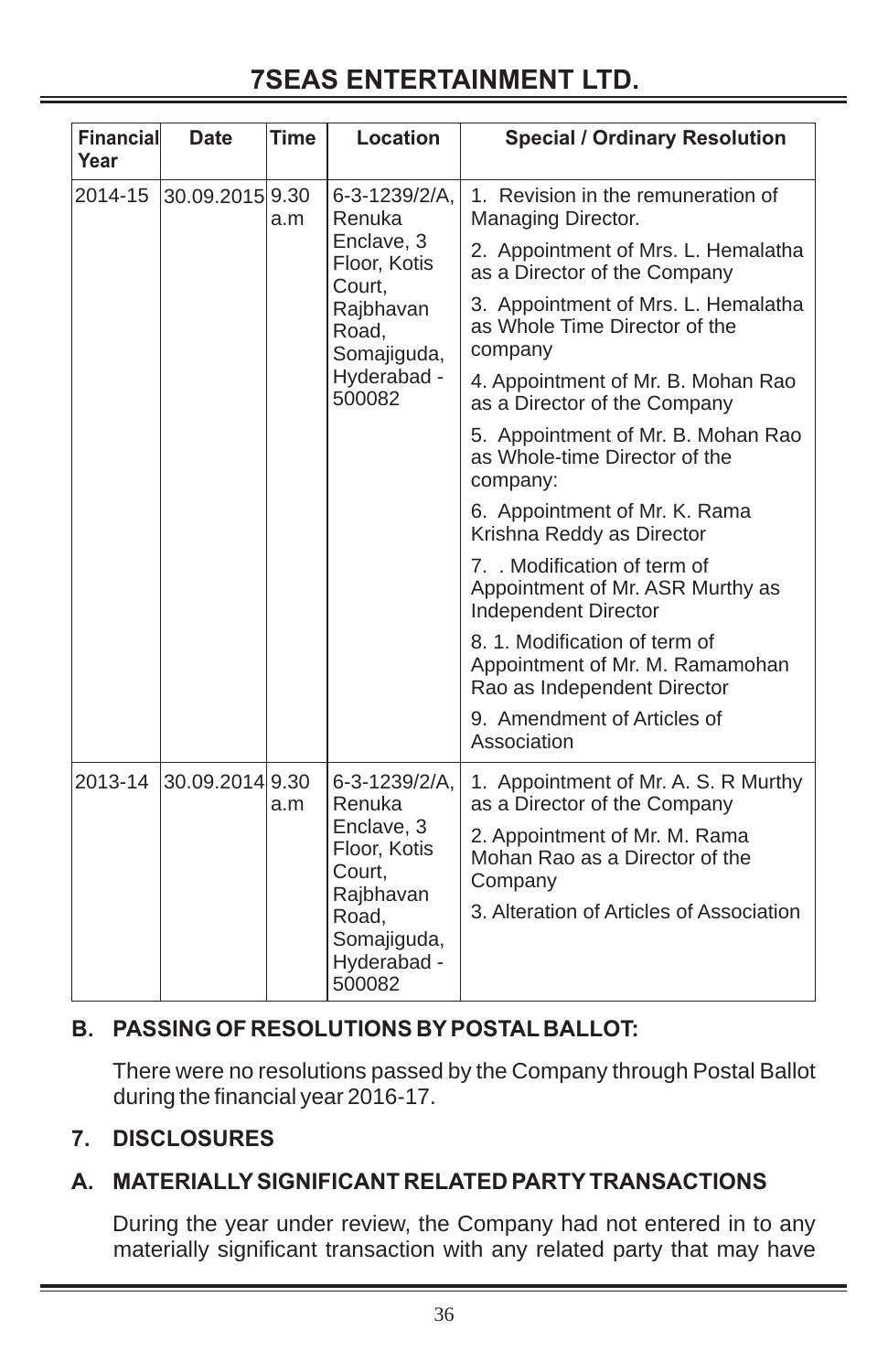potential conflict with the interests of the Company at large. All the related party transactions during the year are in the ordinary course of business and on arms length basis.

# **B. COMPLIANCES:**

There are no penalties imposed on the Company by the Stock Exchanges or SEBI or any other statutory authority on any matter related to capital markets, during the last three years. The Board reviews the compliance of all the applicable laws and gives appropriate directions wherever necessary.

## **C. WHISTLE BLOWER POLICY (Set up in terms of Sec 177 of the Companies Act, 2013 read with Regulation 22 of SEBI LODR Regulations, 2015)**

With a view to adopt the highest ethical standards in the course of business, the Company has a whistle blower policy in place for reporting the instances of conduct which are not in conformity with the policy. Directors, employees, vendors or any person having dealings with the Company may report non-compliance to the Chairman of the Audit Committee, who reviews the report. Confidentiality is maintained of such reporting and it is ensured that the whistle blowers are not subjected to any discrimination. No person was denied access to the Audit Committee.

## **D. Disclosure of Accounting Treatment**

The Company has complied with the appropriate accounting policies and has ensured that they have been applied consistently. There have been no deviations from the treatment prescribed in the Accounting Standards notified under Section 211 (3C) of the Companies Act, 1956.

# **E. Non-Executive Directors' Compensation and Disclosures**

None of the Independent / Non-Executive Directors has any pecuniary relationship or transactions with the Company which in the Judgment of the Board may affect the independence of the Directors.

### **F. COMPLIANCE WITH THE MANDATORY REQUIREMENTS AND ADOPTION OF THE NON-MANDATORY REQUIREMENTS OF SEBI (LISTING OBLIGATIONS AND DISLOSURE REQUIREMENTS) REGULATIONS, 2015.**

All mandatory requirements of SEBI (Listing Obligations and Disclosure Requirements) Regulations, 2015 have been appropriately complied with and the status of non-mandatory requirements is given below: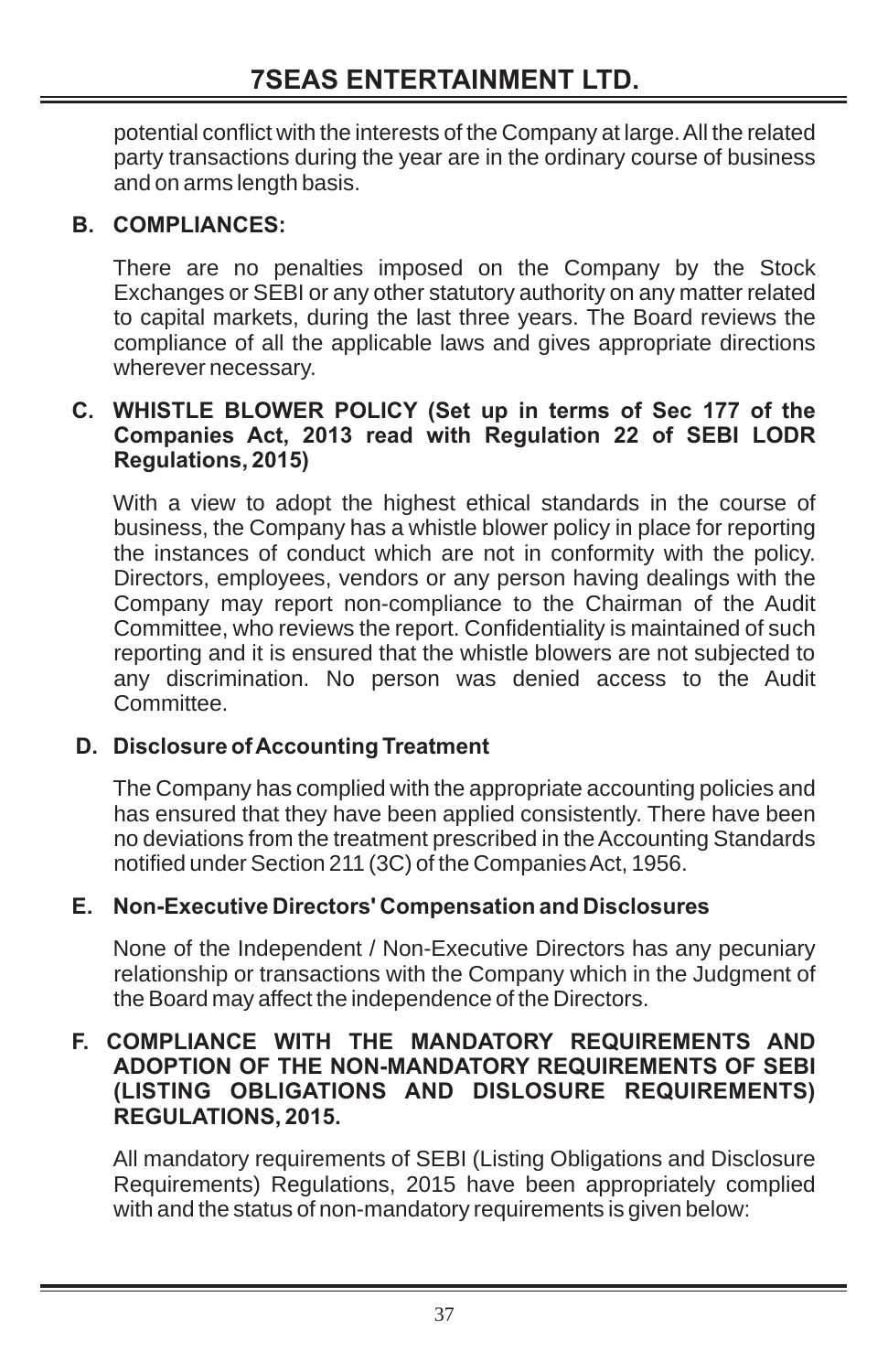- i. The Chairman of the Company is an Executive Chairman and hence the provisions for Non-Executive Chairman are not applicable. All other requirements of the Board during the year have been complied with.
- ii. The financial Statements are free from any Audit Qualifications.
- iii. At present, other non-mandatory requirements have not been adopted by the Company.

# **8. MEANS OF COMMUNICATION**

The quarterly, half-yearly and yearly financial results will be sent to the Stock Exchanges immediately after the Board approves the same and these results will also be published in prominent daily newspapers. These financial statements, press releases are also posted on the Company's website, at **www.7seasent.com**. As the financial performance of the Company is well published, individual communication of half yearly results are not sent to the shareholders.

## **9. General Shareholder Information**

The following information would be useful to the shareholders:

# **A) ANNUAL GENERAL MEETING**

| Date and Time |  | Friday, 29 <sup>th</sup> September 2017, at 09.00 A.M |
|---------------|--|-------------------------------------------------------|
|---------------|--|-------------------------------------------------------|

Venue : Plot No. 60, Flat No. 301, 3rd floor, "Abhi's Hiranya", Kavuri Hills, Madhapur Hyderabad.

## **B) FINANCIAL YEAR AND FINANCIAL YEAR CALENDAR (TENTATIVE SCHEDULE)**

Financial year to which the Annual General Meeting relates: 2016-17

Financial calendar: 2017-18

Adoption of Quarterly results for the Quarter ending

- 30th June, 2017 : 1st/2nd Week of September 2017
- 30th September, 2017 : 1st/2nd Week of December, 2017
- 31st December, 2017 : 1st/2nd Week of February, 2018
- 31st March, 2018 : on or before 30th May 2018

Annual General Meeting (Next year) : August / September, 2018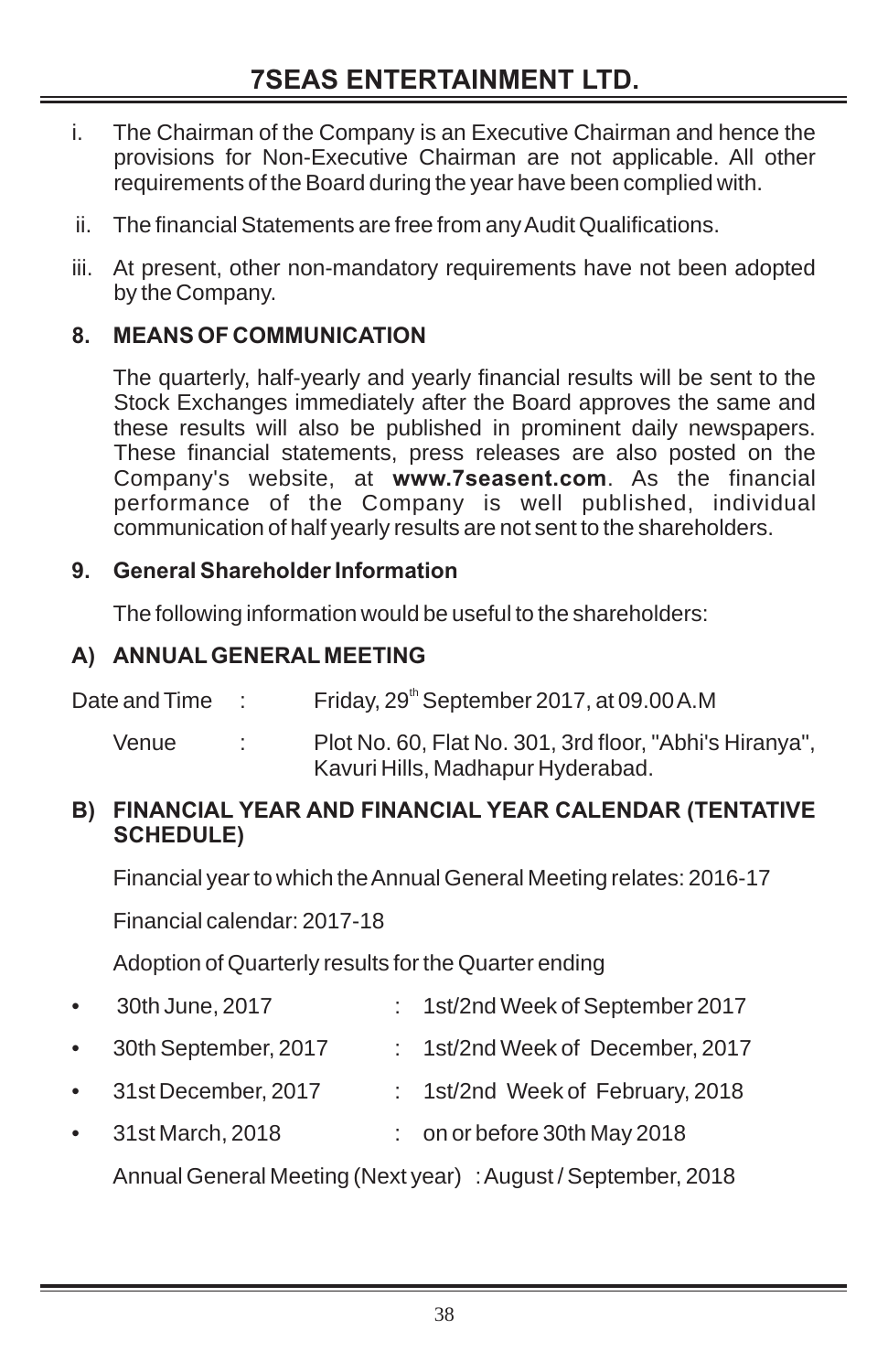## **C) BOOK CLOSURE DATE**

 $23<sup>rd</sup>$  September, 2017 to 29<sup>th</sup> September, 2017 (both days inclusive)

# **D) ELECTRONIC CONNECTIVITY**

ISIN: **INE454F01010**

## **E) REGISTRARS AND TRANSFER AGENTS**

M/s. Venture Capital and Corporate Investments Private Limited 12-10-167, Bharat Nagar, Hyderabad - 500 018 Ph.Nos.040-23818475/23818476/23868023 Fax: 040-23868024.

## **F) SHARE TRANSFER SYSTEM**

The Transfer of Shares is affected by the Registrars after necessary approval of the Board/Share Transfer Committee. Transfer generally takes 1-2 weeks.

| S. No          | Category                     | No. of<br>shares<br>held | Percentage<br>of shareholding |
|----------------|------------------------------|--------------------------|-------------------------------|
| A              | Shareholding of Promoter and |                          |                               |
|                | Promoter group               |                          |                               |
| 1 <sub>1</sub> | Indian                       | 5559764                  | 50.04                         |
|                | Individual                   |                          |                               |
| 2.             | Foreign                      |                          |                               |
|                | Individual                   |                          |                               |
|                | <b>Sub-Total A</b>           | 5559764                  | 50.04                         |
| B              | <b>Public Shareholding</b>   |                          |                               |
| 1.             | Institutions                 |                          |                               |
| 2.             | Non Institutions             | 5551136                  | 49.96                         |
|                | Sub Total B                  | 5551136                  | 49.96                         |
|                | Grand Total (A+B)            | 11110900                 | 100                           |

## **G) Shareholding pattern as on 31.03.2017**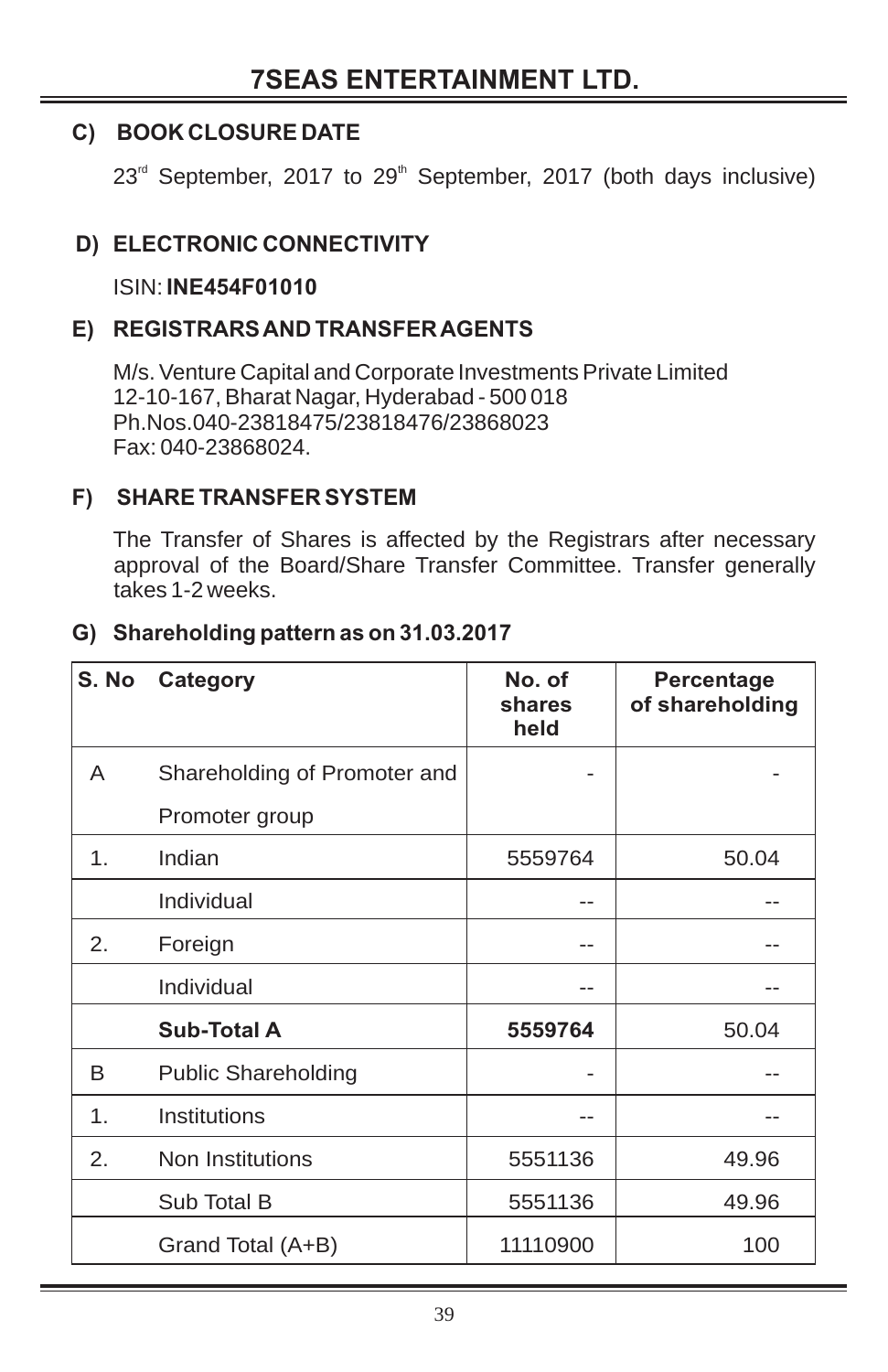| SL.<br>NO. | <b>CATEGORY</b> |                                    | <b>HOLDERS</b> | <b>HOLDERS</b><br><b>PERCENTAGE</b> | <b>AMOUNT</b> | <b>AMOUNT</b><br><b>PERCENTAGE</b> |
|------------|-----------------|------------------------------------|----------------|-------------------------------------|---------------|------------------------------------|
| 1          | 1               | 5000<br>٠                          | 1127           | 69.4                                | 1630860       | 1.47                               |
| 2          | 5001            | 10000<br>$\overline{\phantom{a}}$  | 175            | 10.78                               | 1533610       | 1.38                               |
| 3          | 10001           | $-20000$                           | 90             | 5.54                                | 1474420       | 1.33                               |
| 4          | 20001           | $-30000$                           | 44             | 2.71                                | 1141940       | 1.03                               |
| 5          | 30001           | $-40000$                           | 19             | 1.17                                | 696810        | 0.63                               |
| 6          | 40001           | $-50000$                           | 30             | 1.85                                | 1421780       | 1.28                               |
| 7          | 50001           | 100000<br>$\overline{\phantom{a}}$ | 44             | 2.71                                | 3304090       | 2.97                               |
| 8          | 100001 & Above  |                                    | 95             | 5.85                                | 99905490      | 89.92                              |
|            | Total:          |                                    | 1624           | 100                                 | 111109000     | 100                                |

## **H) Distribution of Shareholding as on 31.03.2017**

## **I) DEMATERIALISATION & LIQUIDITY OF SHARES**

Trading in Company's shares is permitted only in dematerialised form for all investors. The ISIN Company is INE454F01010. Investors are therefore advised to open a demat account with a Depository participant of their choice to trade in dematerialized form

| <b>Particulars</b> | No. of Shares | % Share Capital |
|--------------------|---------------|-----------------|
| <b>NSDL</b>        | 3097297       | 27.88           |
| <b>CDSL</b>        | 7717201       | 69.46           |
| <b>PHYSICAL</b>    | 296402        | 2.67            |
| Total              | 11110900      | 100             |

## **J) Address for Correspondence**

Plot No. 60, Flat No. 301, 3rd floor, "Abhi's Hiranya", Kavuri Hills, Madhapur, Hyderabad -500033.

### **For and on behalf of the Board 7Seas Entertainment Limited**

**Place: Hyderabad Date: 28.08.2017**

**Sd/- L. Maruti Sanker Managing Director (DIN: 01095047)**

**Sd/- L. Hemalatha Whole-Time Director (DIN: 02226943)**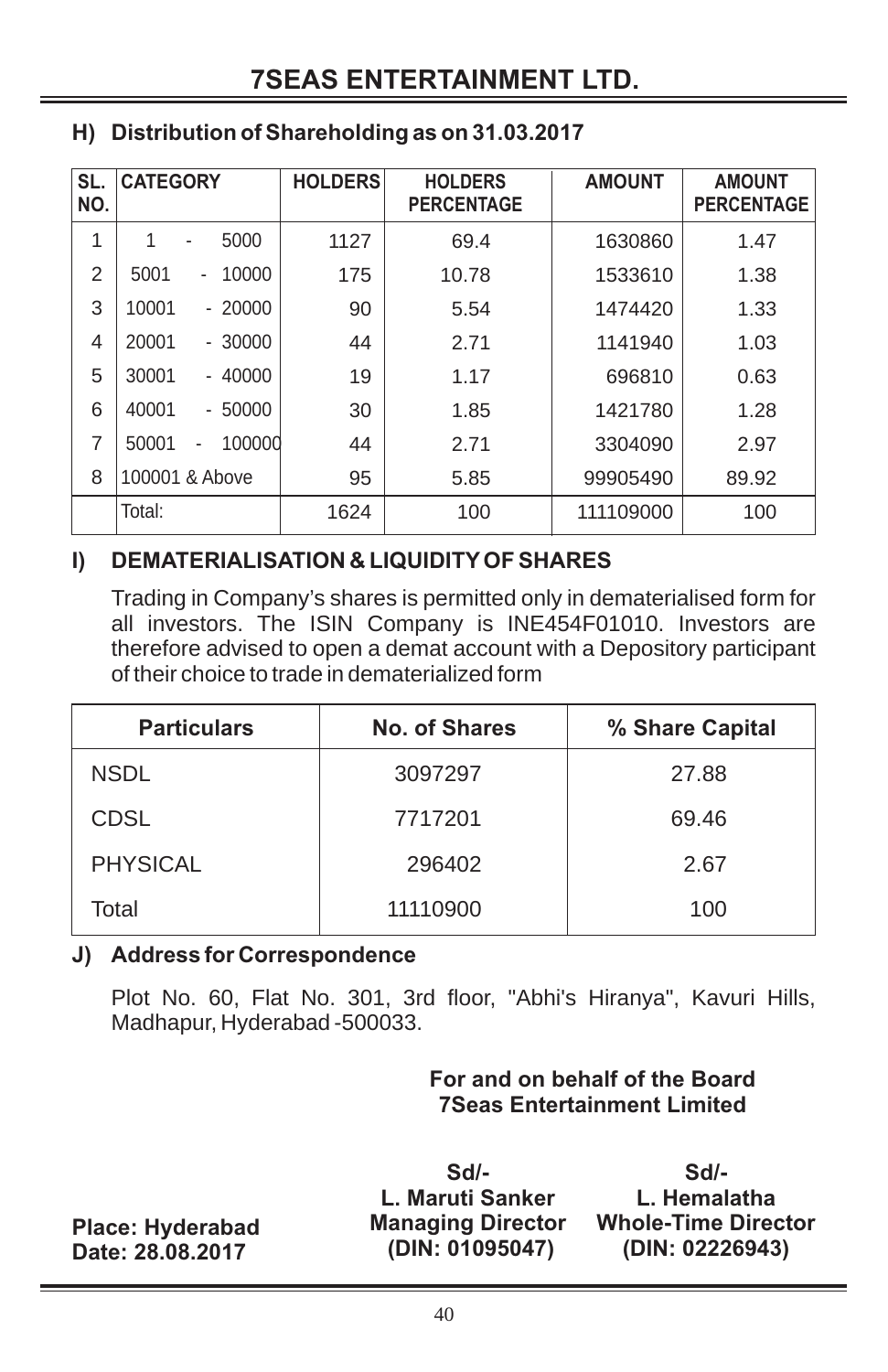# **AUDITOR'S CERTIFICATE ON CORPORATE GOVERNANCE**

To The Members of 7Seas Entertainment Limited

We have examined the Compliance with conditions of Corporate Governance of M/s. 7Seas Entertainment Limited for the year ended 31<sup>st</sup> March, 2017 as stipulated in Regulation 34(3) read with Para E Schedule V of SEBI (Listing Obligations and Disclosure Requirements) Regulations, 2015.

The Compliance with the conditions of Corporate Governance is the responsibility of the Management. Our examination has been limited to review the procedures and implementations thereof adopted by the Company for ensuring the compliance with the conditions of the Corporate Governance. It is neither an audit nor an expression of opinion on the financial statement of the Company.

In our opinion and to the best of our information and according to the explanations given to us and representations made by the Directors and the Management's, we certify that the company has compiled with conditions of the Corporate Governance as stipulated in Regulation 34 (3) read with Schedule V of SEBI (Listing Obligations and Disclosure Requirements) Regulations, 2015 of the above mentioned Listing agreement.

As required by the guidance note issued by the institute of Chartered Accountants of India, we have to state that no grievances of investors are pending for a period exceeding one month against the Company as per the records maintained by the Company.

We further state that such compliance is neither an assurance as to future viability of the Company nor of the efficiency or effectiveness with which the management has conducted the affairs of the company.

## **For M M Reddy & Co., Associates**

**S/d-M. Madhusudhan Reddy Partner Membership No. 213077**

**Place: Hyderabad Date: 28.08.2017**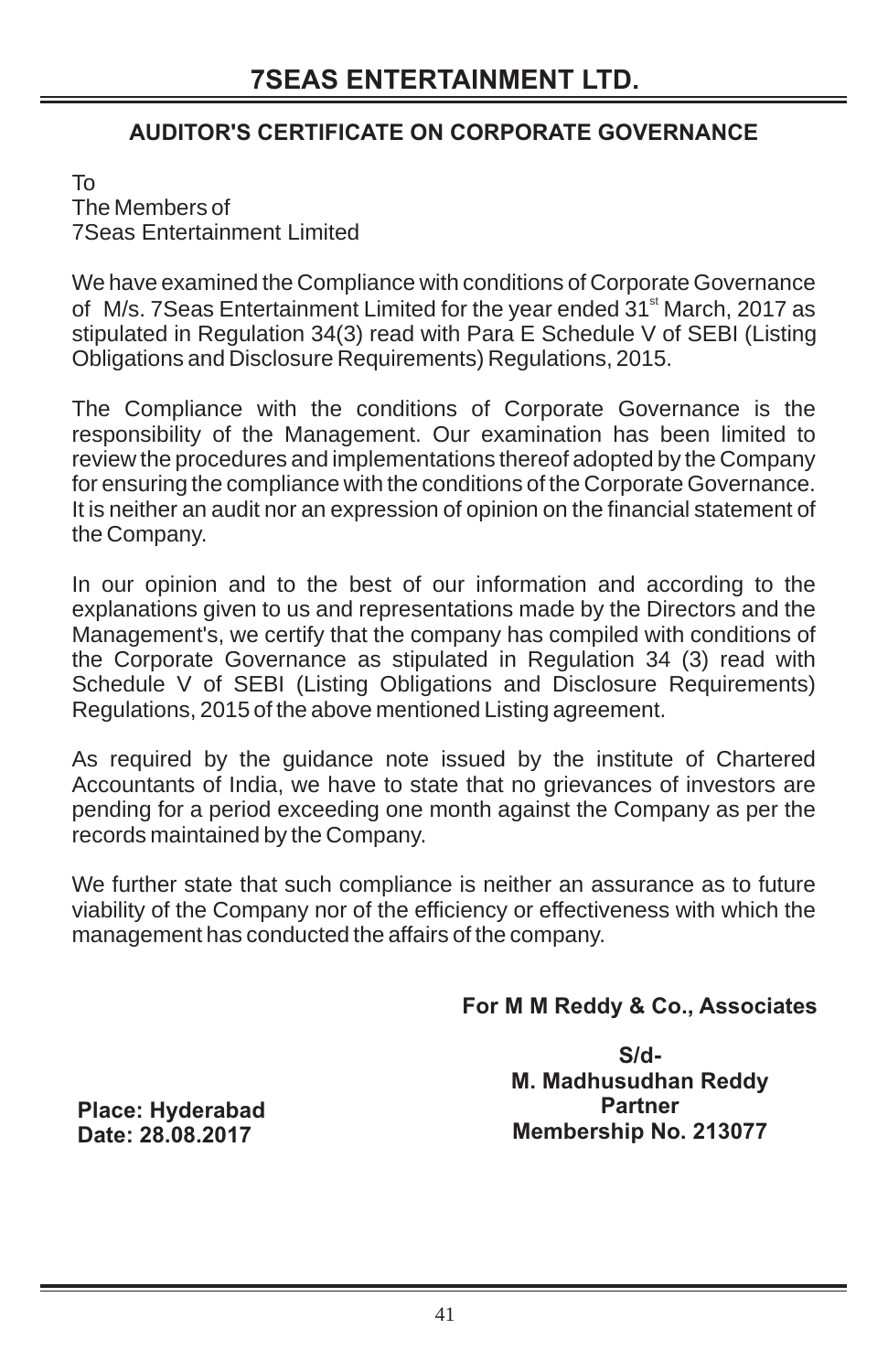## **DISCLOSURE WITH RESPECT TO DEMAT SUSPENSE ACCOUNT/ UNCLAIMED SUSPENSE ACOUNT**

As per Regulation 34(3) read with Schedule V of SEBI (Listing Obligations and Disclosure Requirements) Regulations, 2015, the company hereby discloses the details of unpaid/unclaimed dividend and the respective share thereof as follows:

| Aggregate No. of<br>Shareholders and<br>the outstanding<br>shares in the<br>suspense account<br>at the beginning of<br>the year. | No. of<br>shareholders who<br>approached the<br>company for<br>transfer of shares<br>from suspense<br>account during the<br>year. | No. of<br>shareholders to<br>whom shares<br>were transferred<br>from suspense<br>account during the<br>year. | Aggregate No. of<br>Shareholders and<br>the outstanding<br>shares in the<br>suspense account<br>at the end of the<br>year. |
|----------------------------------------------------------------------------------------------------------------------------------|-----------------------------------------------------------------------------------------------------------------------------------|--------------------------------------------------------------------------------------------------------------|----------------------------------------------------------------------------------------------------------------------------|
| NIL.                                                                                                                             | <b>NIL</b>                                                                                                                        | <b>NIL</b>                                                                                                   | NIL                                                                                                                        |

*\*\* Voting Right on these shares shall remain frozen till the rightful owner of such shares claims the shares.*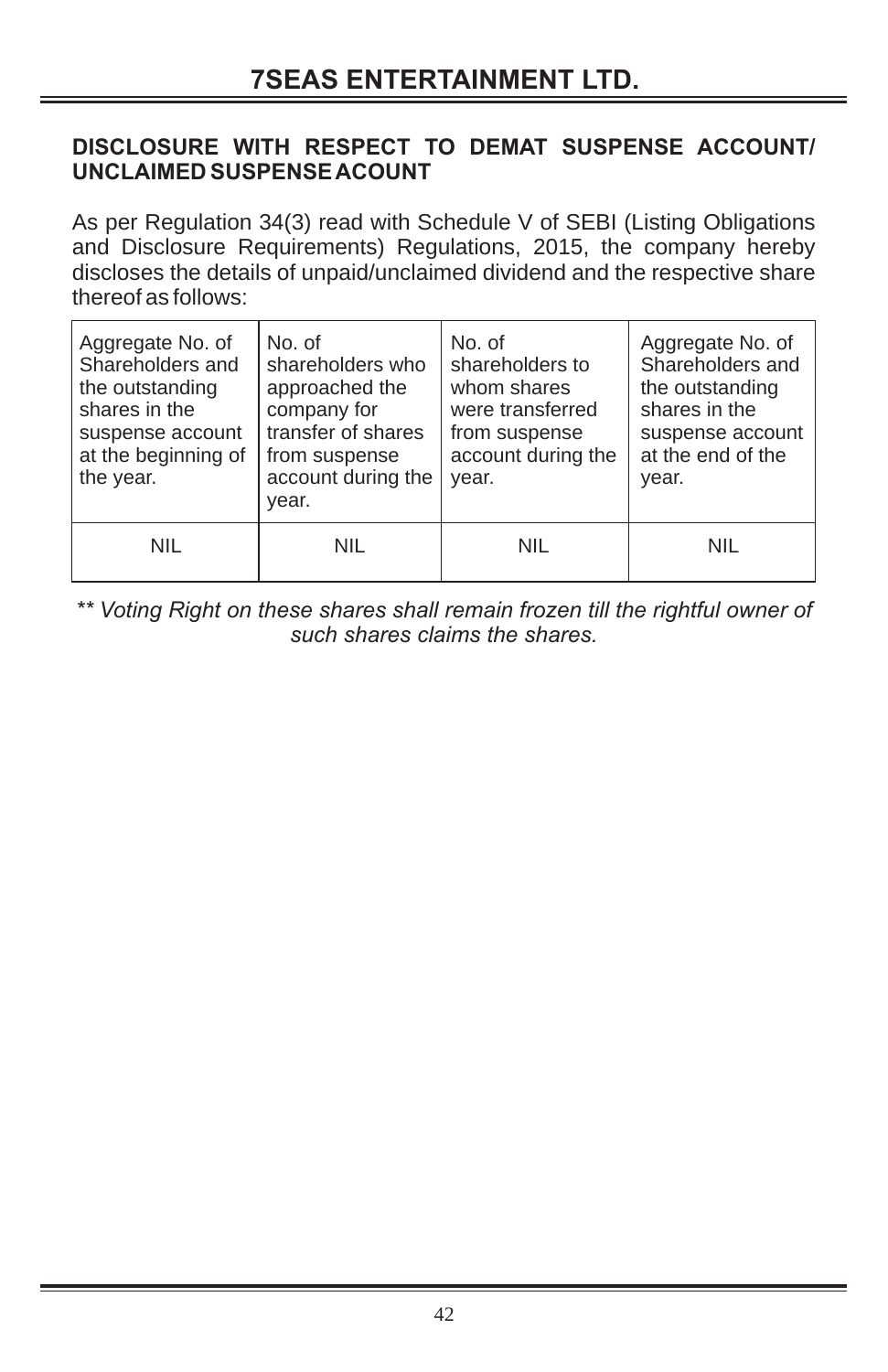## **MANAGEMENT'S DISCUSSION & ANALYSIS REPORT**

7Seas Entertainment Ltd ( 7Seas) is India's First ISO 9001:2008 certified independent games development company. 7Seas focuses on developing and Publishing Game IP's in all genres for different age groups. 7Seas developed & released games 600+ IP based online games, 20+ Mobile Games.

At, 7Seas , it is an ongoing process to produce good quality of games for all the genres complete End to End Game development methodology process is implemented. 7Seas adopts multifaceted revenue strategy

### **a.) Industry Structure, Development and Outlook**

Gaming Industry through its long history is one of the most promising entertainment segment on digital devices. Gaming industry has always been a unique source of entertainment for its customers. As a highly discretionary element of consumer spending, it is also exposed to changes in new Technologies, economic confidence and conditions.

As per the latest report from PricewaterhouseCoopers, the Global games revenues will grow at a 5.7 percent CAGR, reaching an annual haul of \$93.18 billion by 2019. PwC predicts that it will be eclipsed by social and casual gaming in some emerging market. South Africa, India, Indonesia, Singapore, and five other markets will see a majority of their gaming revenues come from non-traditional sources by 2019.

New trends have been evolved in Gaming Segment especially towards mobile and HTML5 technologies.

## **b.) Opportunities and Threats.**

Though the overall scenario for the gaming companies is extremely competitive, there are some niche areas where there are many opportunities for Global Growth. The management is exploring these areas to consider entering these specific multiplatform - Multi languages areas for mobile platform and develop expertise in such new Gaming Genres.

## **c) Business performance and Segment Reporting**

During the year under review, the Company has recorded revenue of Rs. 672.98 lakhs and made a net profit of Rs.105.56 lakhs against revenue of Rs. 645.63 lakhs and net profit of Rs. 17.52lakhs in the previous financial year 2015-16.

The company is engaged in the business of Software Games Development, which as per Accounting Standard 17 is considered the only reportable business.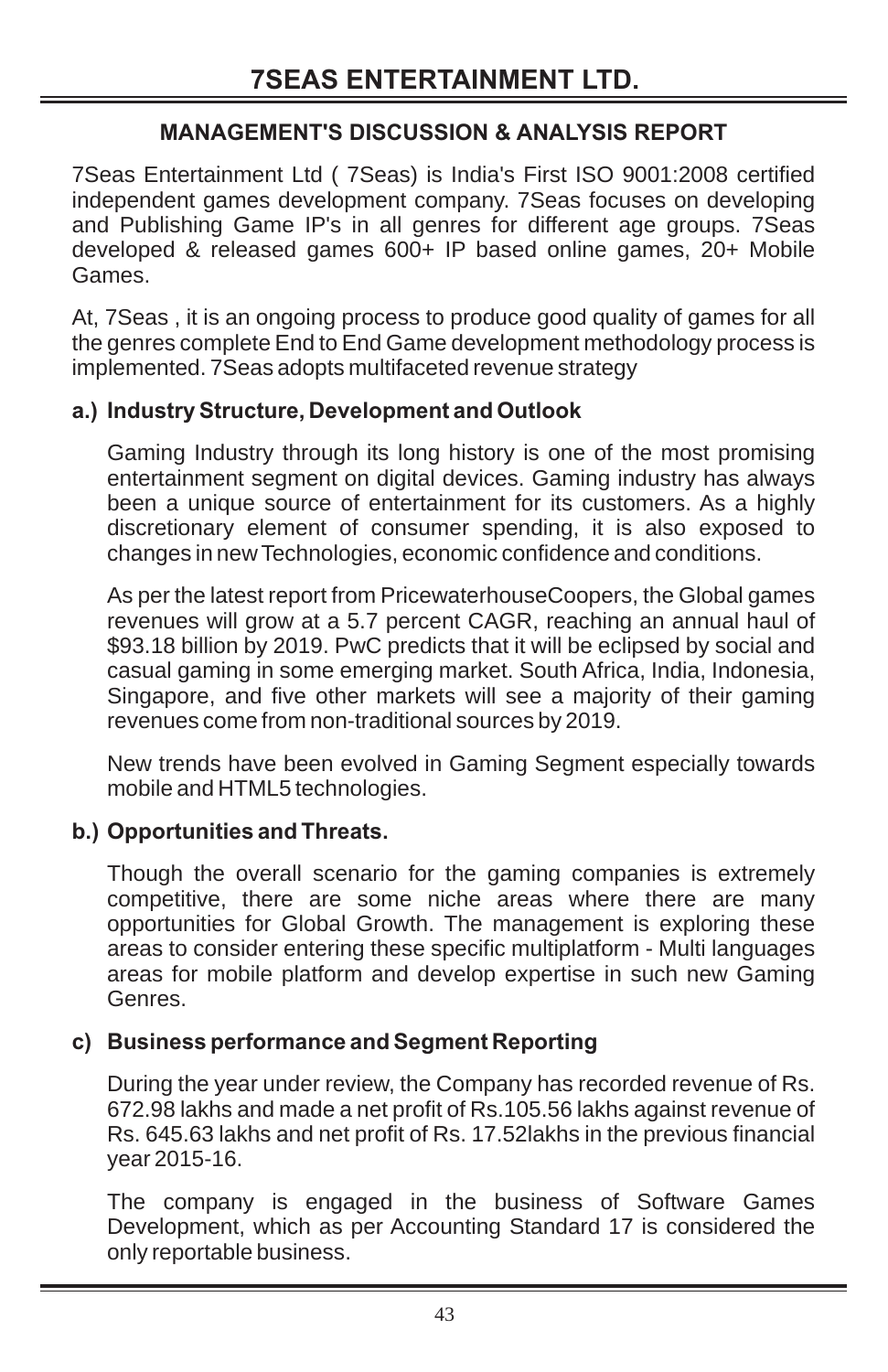The company is focusing on developing more games on mobile platforms. **Turbo Racer - Bike Racing game was nominated in FICCI FRAMES BAF AWARDS 2017.**

## **d.) Outlook:**

Presently the outlook is very promising. The performance of the Company remained satisfactory in comparison to previous financial years. Your company is continuing in well performance and focusing on new gaming technologies platforms.

## **e.) Risks and Concerns:**

The Company needs to promote the Games Portfolio to reach Global Gamers. It also has to focus on developing games for new multiplatform technologies in Mobile Gaming Industry, the company would need access to Funds. The risk of not being able to raise funds at the timer needed is the biggest risk that the management foresees due to Global Competition.

## **f) Internal Control System and its adequacy**

The Company maintains a system of well established policies and procedures for internal control of operations and activities, and these are continually reviewed for effectiveness.

The business risks and its control procedures are reviewed frequently. Systems audit is also conducted regularly to review the systems with respect to Security and its Adequacy. Reports are prepared and circulated to Senior Management and action taken to strengthen controls where necessary.

## **h) Human resources and Industrial relations**

Your company continues to have cordial relations with its employees. During the year under review the company has taken some HR initiatives to train and develop talent pool. In order to improve the performance of management and to scale up the business operations, the company planned to recruit experienced personnel at various levels and technologies apart from strengthening other departments with competent people.

## **(i) Disclosure of Accounting Treatment:**

The Company has not carried out any treatment different from that prescribed in Accounting Standards.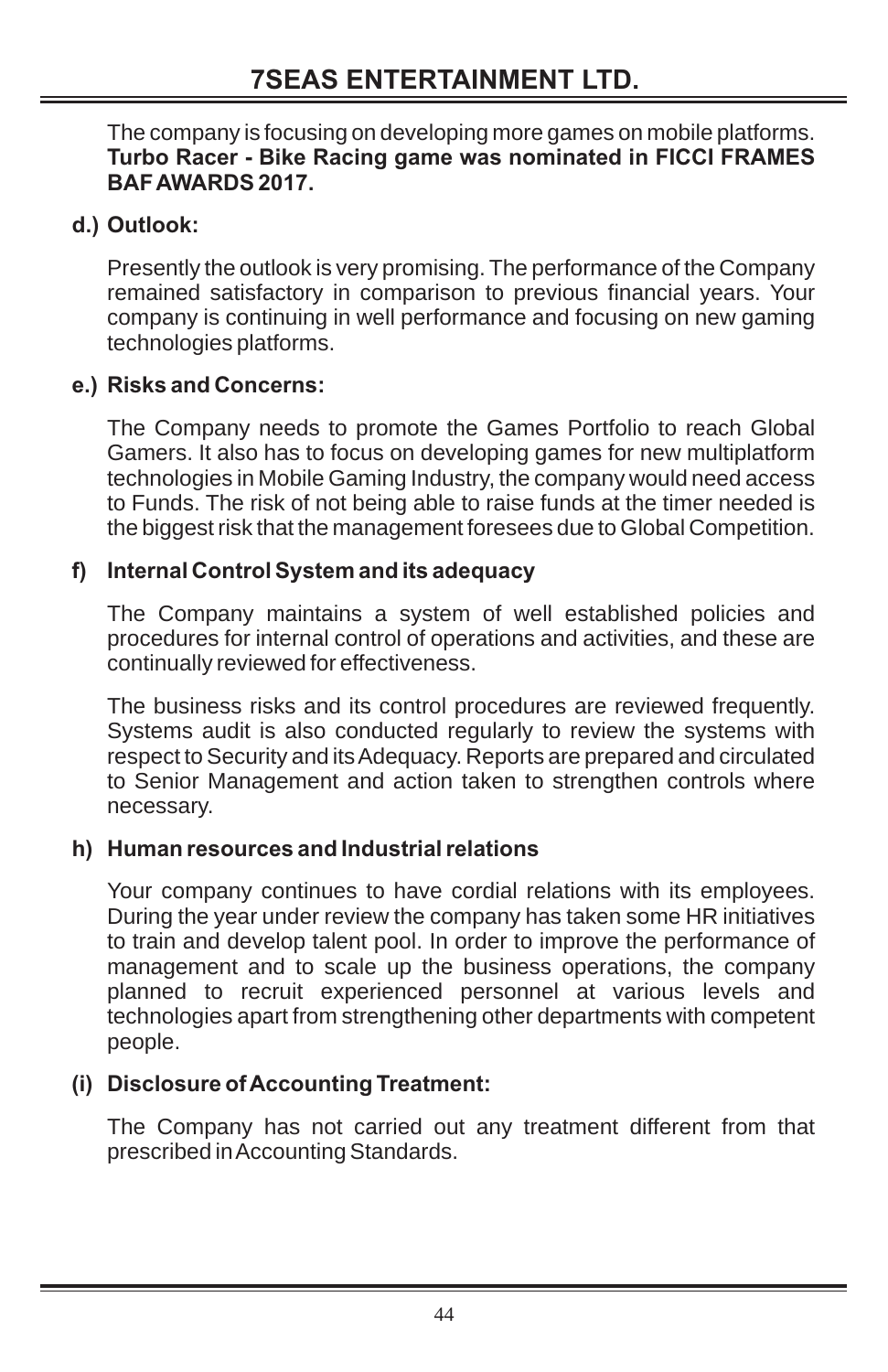## **ANNEXURE – I**

#### **CERTIFICATE BY THE WHOLE-TIME DIRECTOR/CFO OF THE COMPANY** To

The Board of Directors 7Seas Entertainment Limited

Dear Sirs,

As required under Regulation 17(8) read with Part B, Schedule II of SEBI (Listing Obligations and Disclosure Requirements) Regulations, 2015, we state that:

- 1. We have reviewed the financial statements and the cash flow statement for the year ended 31st March 2017 and to the best of our knowledge and belief;
- a. These statements do not contain any materially untrue statement nor omit any material fact nor contain statements that might be misleading, and
- b. These statements present a true and fair view of the company's affairs and are in compliance with the existing accounting standards, applicable laws and regulations.
- 2. There are, to the best of my knowledge and belief, no transactions entered into by the company during the year, which are fraudulent, illegal or violative of the company's code of conduct.
- 3. We accept responsibility for establishing and maintaining internal controls, I have evaluated the effectiveness of the internal control systems of the company and I have disclosed to the auditors and the audit committee, deficiencies in the design or the operation of internal controls, if any, of which I was aware and the steps that I have taken or propose to take and rectify the identified deficiencies and,
- 4. That we have informed the auditors and the audit committee of:
- a) Significant changes in the internal control during the year;
- b) Significant changes in accounting policies during the year and that the same have been disclosed in the notes to the financial statements; and
- c) Instances of significant fraud of which we have become aware and the involvement of any employee having a significant role in the company's internal control system.

#### **For and on behalf of the Board 7Seas Entertainment Limited**

**Sd/- L. Maruti Sanker Managing Director (DIN: 01095047)**

**Place: Hyderabad Date: 28.08.2017**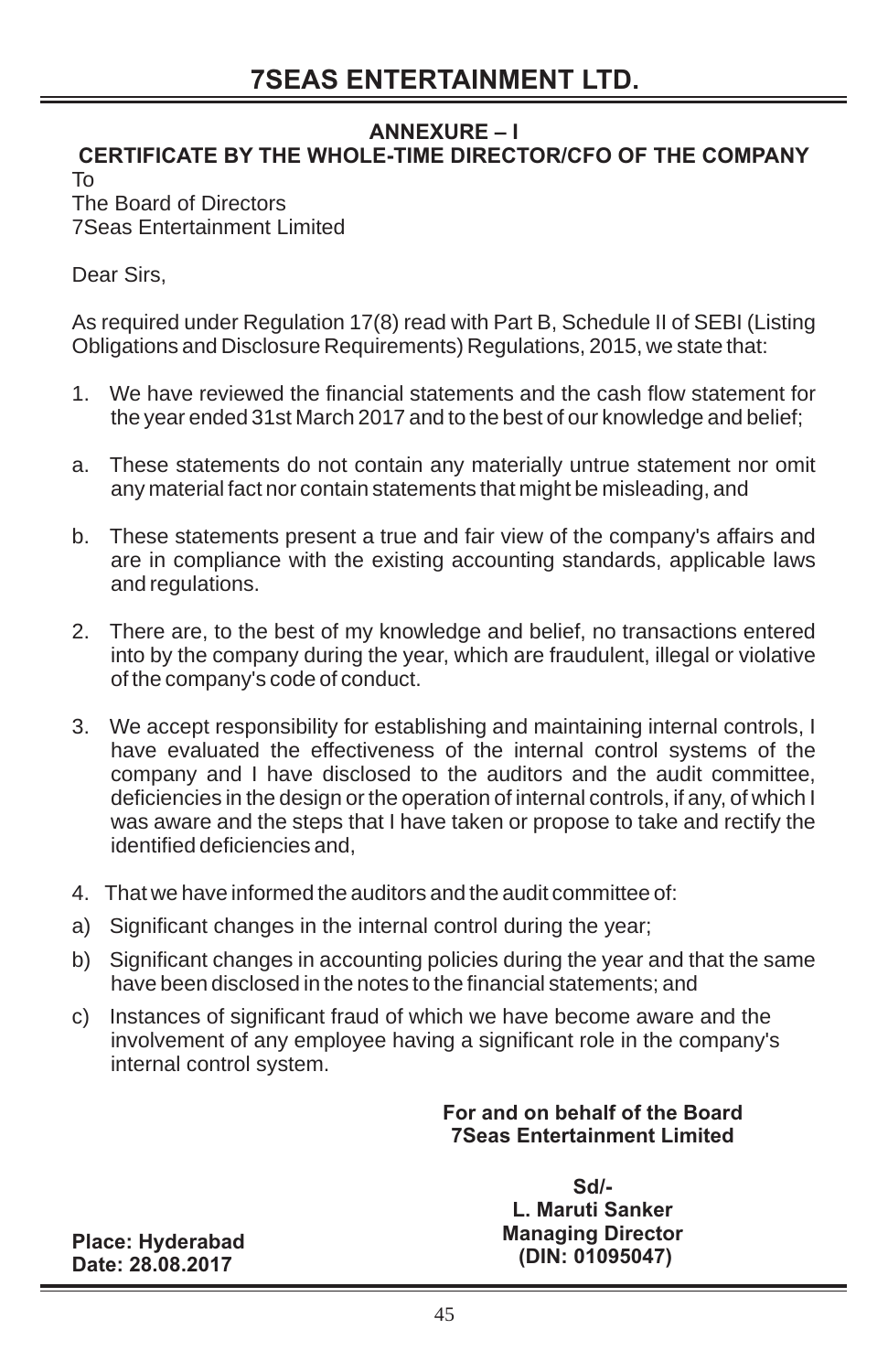#### **ANNEXURE II DECLARATION FROM INDEPENDENT DIRECTORS ON ANNUAL BASIS**

To

The Board of Directors 7Seas Entertainment Limited

Dear Sir,

I undertake to comply with the conditions laid down in Regulation 25 of SEBI (Listing Obligations and Disclosure Requirements) Regulations, 2015 read with section 149 and Schedule IV of the Companies Act, 2013 in relation to conditions of independence and in particular:

- (a) I declare that upto the date of this certificate, apart from receiving director's remuneration, I did not have any material pecuniary relationship or transactions with the Company, its promoter, its directors, senior management or its holding Company, its subsidiary and associates as named in the Annexure thereto which may affect my independence as director on the Board of the Company. I further declare that I will not enter into any such relationship/transactions. However, if and when I intend to enter into such relationships/transactions, whether material or non-material I shall keep prior approval of the Board. I agree that I shall cease to be an independent director from the date of entering into such relationship/transaction.
- (b) I declare that I am not related to promoters or persons occupying management positions at the Board level or at one level below the board and also have not been executive of the Company in the immediately preceding three financial years.
- (c) I was not a partner or an executive or was also not partner or executive during the preceding three years, of any of the following:
- (i) the statutory audit firm or the internal audit firm that is associated with the Company and
- (ii) the legal firm(s) and consulting firm(s) that have a material association with the company
- (d) I have not been a material suppliers, service provider or customer or lessor or lessee of the company, which may affect independence of the director, and was not a substantial shareholder of the Company i.e., owning two percent or more of the block of voting shares.

Thankingyou. Yours Faithfully,

**Date: 28.08.2017 Place: Hyderabad** 

**S/d-M. Rama Mohan Rao (Independent director)**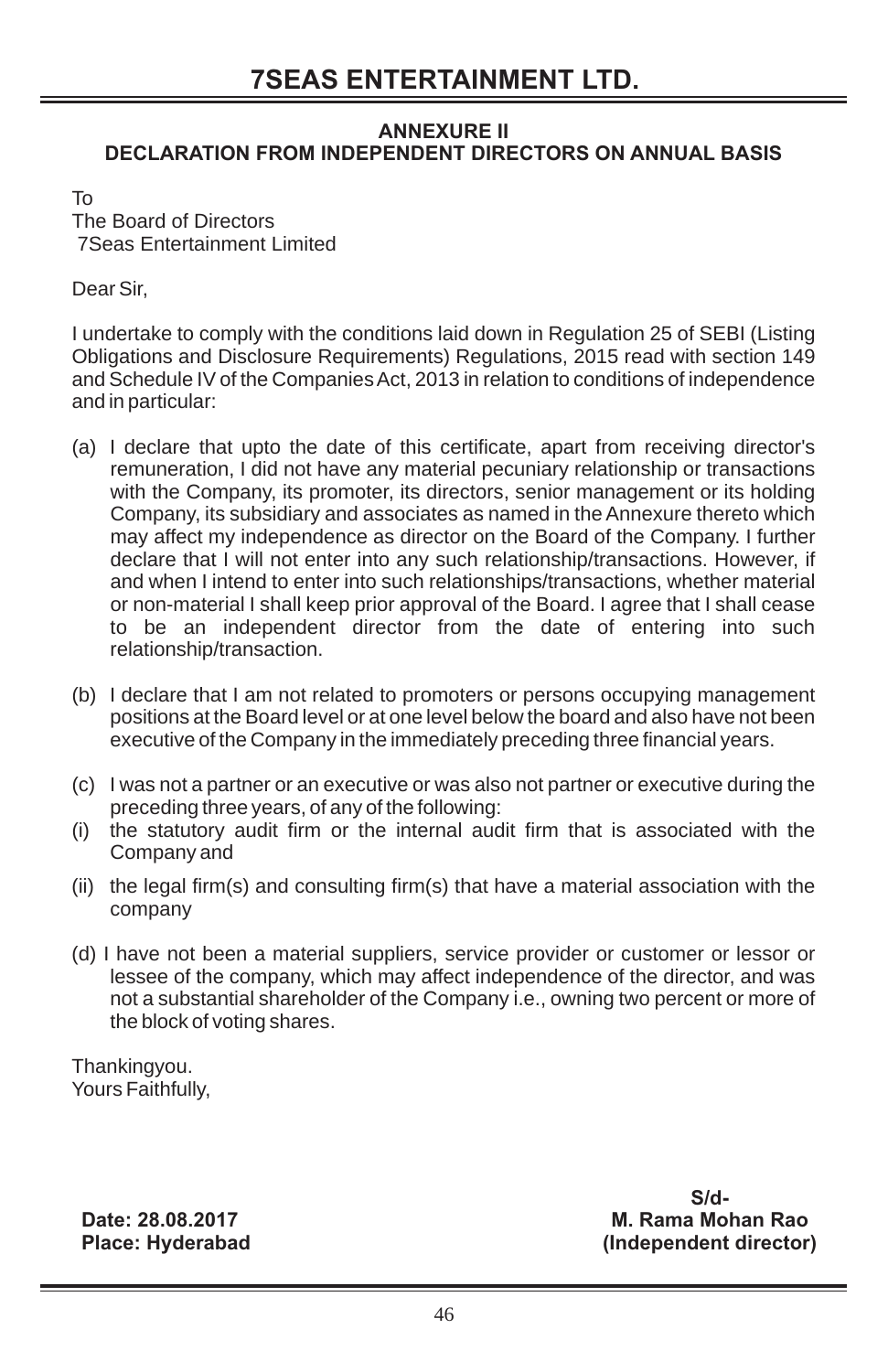#### **ANNEXURE II DECLARATION FROM INDEPENDENT DIRECTORS ON ANNUAL BASIS**

To

The Board of Directors 7Seas Entertainment Limited

Dear Sir,

I undertake to comply with the conditions laid down in Regulation 25 of SEBI (Listing Obligations and Disclosure Requirements) Regulations, 2015 read with section 149 and Schedule IV of the Companies Act, 2013 in relation to conditions of independence and in particular:

- (a) I declare that upto the date of this certificate, apart from receiving director's remuneration, I did not have any material pecuniary relationship or transactions with the Company, its promoter, its directors, senior management or its holding Company, its subsidiary and associates as named in the Annexure thereto which may affect my independence as director on the Board of the Company. I further declare that I will not enter into any such relationship/transactions. However, if and when I intend to enter into such relationships/transactions, whether material or non-material I shall keep prior approval of the Board. I agree that I shall cease to be an independent director from the date of entering into such relationship/transaction.
- (b) I declare that I am not related to promoters or persons occupying management positions at the Board level or at one level below the board and also have not been executive of the Company in the immediately preceding three financial years.
- (c) I was not a partner or an executive or was also not partner or executive during the preceding three years, of any of the following:
- (i) the statutory audit firm or the internal audit firm that is associated with the Company and
- (ii) the legal firm(s) and consulting firm(s) that have a material association with the company
- (d) I have not been a material suppliers, service provider or customer or lessor or lessee of the company, which may affect independence of the director, and was not a substantial shareholder of the Company i.e., owning two percent or more of the block of voting shares.

Thankingyou. Yours Faithfully,

**Date: 28.08.2017 Place: Hyderabad** 

**S/d-Kolli Reddy (Independent director)**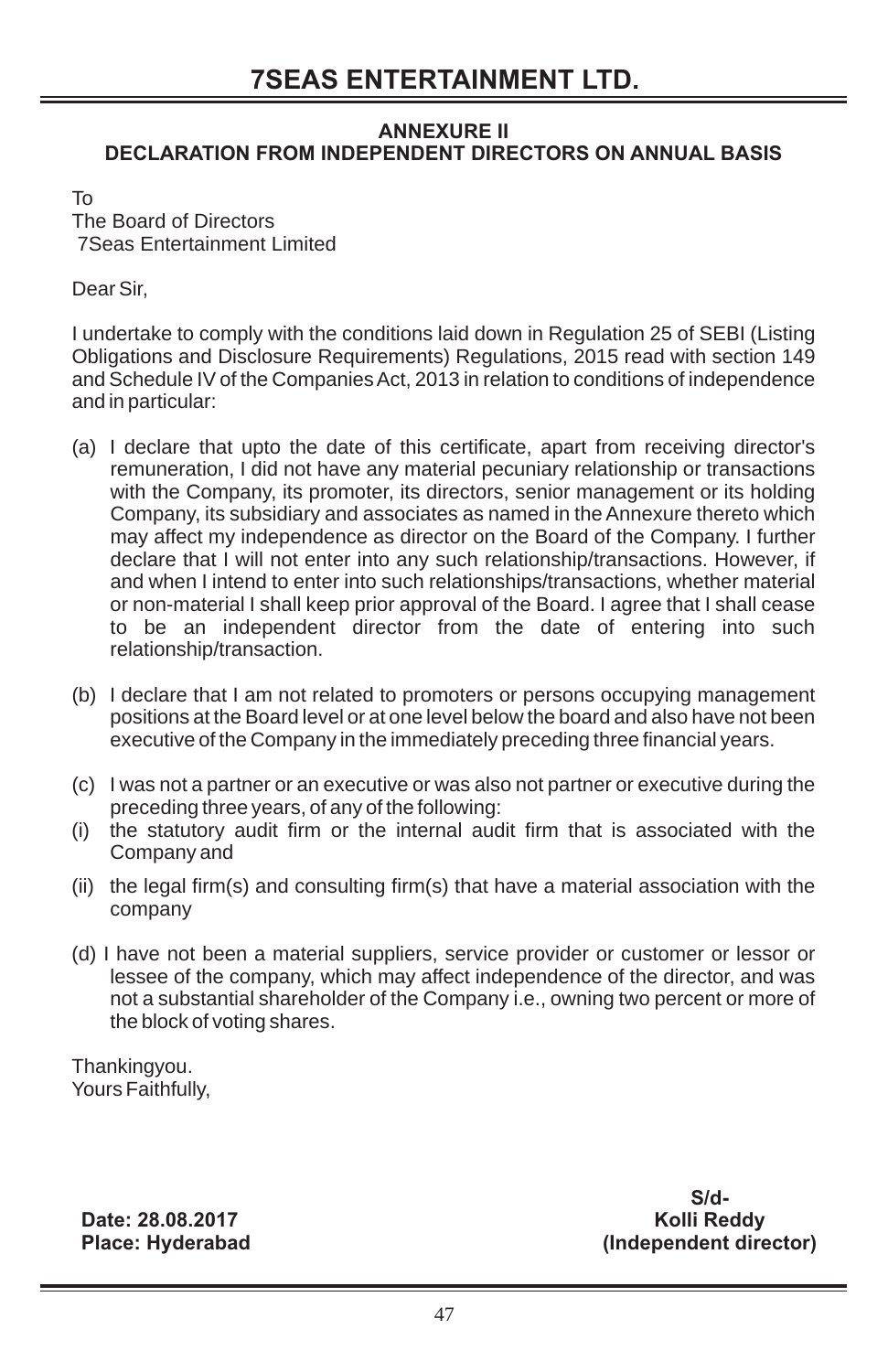#### **ANNEXURE II DECLARATION FROM INDEPENDENT DIRECTORS ON ANNUAL BASIS**

To

The Board of Directors 7Seas Entertainment Limited

Dear Sir,

I undertake to comply with the conditions laid down in Regulation 25 of SEBI (Listing Obligations and Disclosure Requirements) Regulations, 2015 read with section 149 and Schedule IV of the Companies Act, 2013 in relation to conditions of independence and in particular:

- (a) I declare that upto the date of this certificate, apart from receiving director's remuneration, I did not have any material pecuniary relationship or transactions with the Company, its promoter, its directors, senior management or its holding Company, its subsidiary and associates as named in the Annexure thereto which may affect my independence as director on the Board of the Company. I further declare that I will not enter into any such relationship/transactions. However, if and when I intend to enter into such relationships/transactions, whether material or non-material I shall keep prior approval of the Board. I agree that I shall cease to be an independent director from the date of entering into such relationship/transaction.
- (b) I declare that I am not related to promoters or persons occupying management positions at the Board level or at one level below the board and also have not been executive of the Company in the immediately preceding three financial years.
- (c) I was not a partner or an executive or was also not partner or executive during the preceding three years, of any of the following:
- (i) the statutory audit firm or the internal audit firm that is associated with the Company and
- (ii) the legal firm(s) and consulting firm(s) that have a material association with the company
- (d) I have not been a material suppliers, service provider or customer or lessor or lessee of the company, which may affect independence of the director, and was not a substantial shareholder of the Company i.e., owning two percent or more of the block of voting shares.

Thankingyou. Yours Faithfully,

**Date: 28.08.2017 Place: Hyderabad** 

**S/d-Sita Visalakshi Chimakurthy (Independent director)**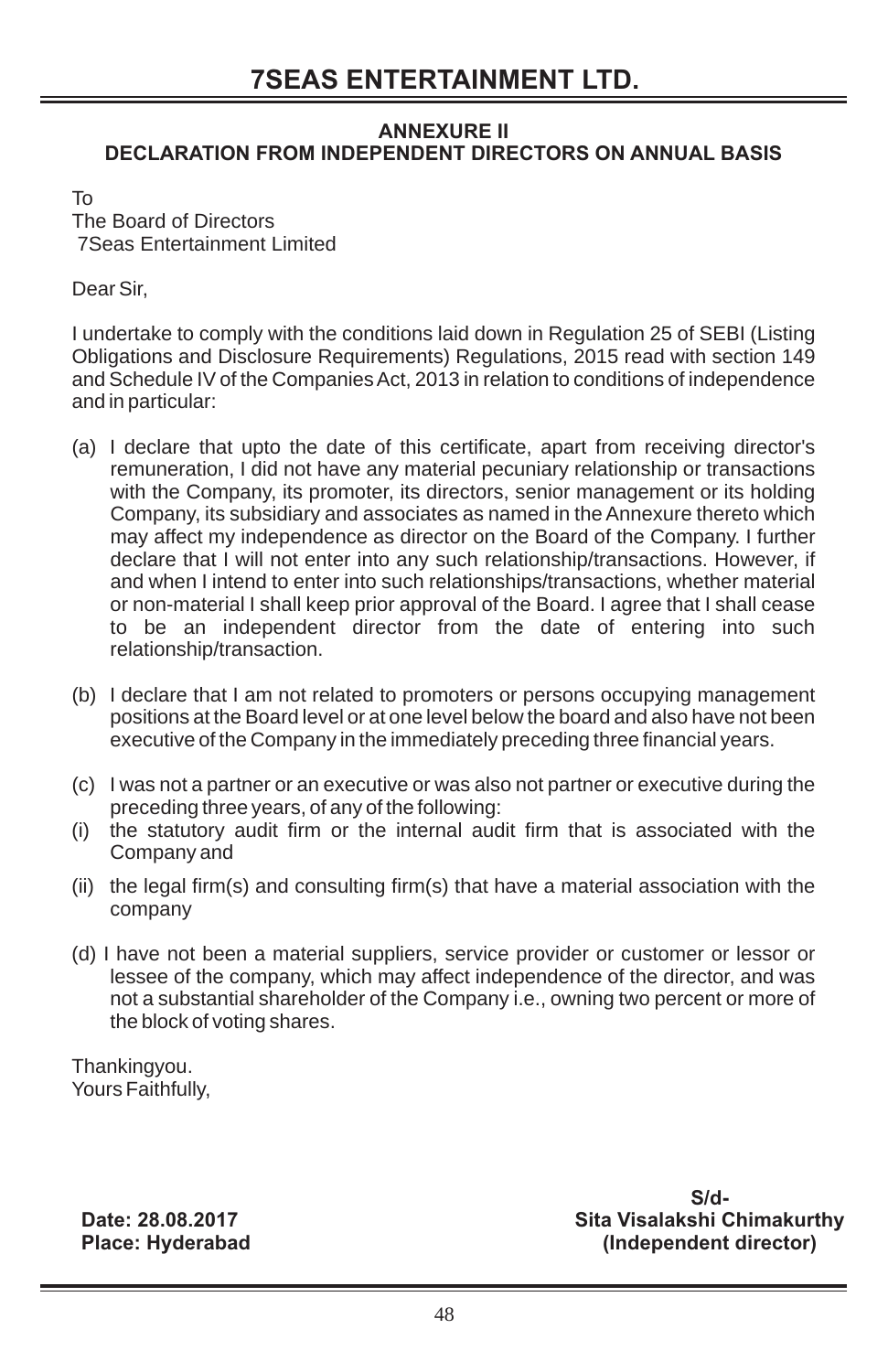#### **ANNEXURE III**

#### **MGT 9**

## **Extract of Annual Return**

### **As on the Financial Year 31.03.2017**

#### **[Pursuant to section 92(3) of the Companies Act, 2013 and rule 12(1) of the Companies (Management and Administration) Rules, 2014]**

|              | <b>I. REGISTRATION AND OTHER DETAILS:</b>                                                                                                                         |                                         |                                                                                                        |  |                                                                                                                                                              |                          |                              |  |
|--------------|-------------------------------------------------------------------------------------------------------------------------------------------------------------------|-----------------------------------------|--------------------------------------------------------------------------------------------------------|--|--------------------------------------------------------------------------------------------------------------------------------------------------------------|--------------------------|------------------------------|--|
| i.           | <b>CIN</b>                                                                                                                                                        |                                         |                                                                                                        |  | L72900TG1991PLC013074                                                                                                                                        |                          |                              |  |
| ΪĪ.          | <b>Registration Date</b>                                                                                                                                          |                                         | 14.08.1991                                                                                             |  |                                                                                                                                                              |                          |                              |  |
| iii.         | Name of the Company                                                                                                                                               |                                         | <b>7Seas Entertainment Limited</b>                                                                     |  |                                                                                                                                                              |                          |                              |  |
| iv.          | Category / Sub-Category of the Company                                                                                                                            |                                         | Company limited by shares/Non government<br>company                                                    |  |                                                                                                                                                              |                          |                              |  |
| V.           | Address of the Registered office and contact<br>details                                                                                                           |                                         | Plot No. 60, Flat No. 301, 3rd floor, "Abhi's Hiranya",<br>Kavuri Hills, Madhapur, Hyderabad - 500033. |  |                                                                                                                                                              |                          |                              |  |
| vi.          | Whether listed company Yes / No                                                                                                                                   |                                         | Yes                                                                                                    |  |                                                                                                                                                              |                          |                              |  |
| vii.         | Name. Address and Contact details of<br>Registrar and Transfer Agent, if any                                                                                      |                                         | <b>Private Limited</b>                                                                                 |  | M/s. Venture Capital and Corporate Investments<br>12-10-167, Bharat Nagar, Hyderabad - 500 018<br>Ph.Nos.040-23818475/23818476/23868023<br>Fax: 040-23868024 |                          |                              |  |
|              | II. PRINCIPAL BUSINESS ACTIVITIES OF THE COMPANY:<br>All the business activities contributing 10 % or more of the total turnover of the company shall be stated:- |                                         |                                                                                                        |  |                                                                                                                                                              |                          |                              |  |
| SI. No.      | Name and Description of main products<br><b>/services</b>                                                                                                         |                                         |                                                                                                        |  | NIC Code of<br>the Product /<br>service                                                                                                                      | company                  | % to total turnover of the   |  |
| $\mathbf{1}$ | Computer games software                                                                                                                                           |                                         |                                                                                                        |  | 72214                                                                                                                                                        | 98.02                    |                              |  |
|              | III. PARTICULARS OF HOLDING, SUBSIDIARY AND ASSOCIATE COMPANIES:-                                                                                                 |                                         |                                                                                                        |  |                                                                                                                                                              |                          |                              |  |
| S.No.        | Name and Address of<br>the Company                                                                                                                                | <b>CIN/GLN</b>                          |                                                                                                        |  | Subsidiary<br>Company                                                                                                                                        | $%$ of<br>shares<br>held | Applicable<br><b>Section</b> |  |
| 1.           |                                                                                                                                                                   | The Company do not have any Subsidiary. |                                                                                                        |  |                                                                                                                                                              |                          |                              |  |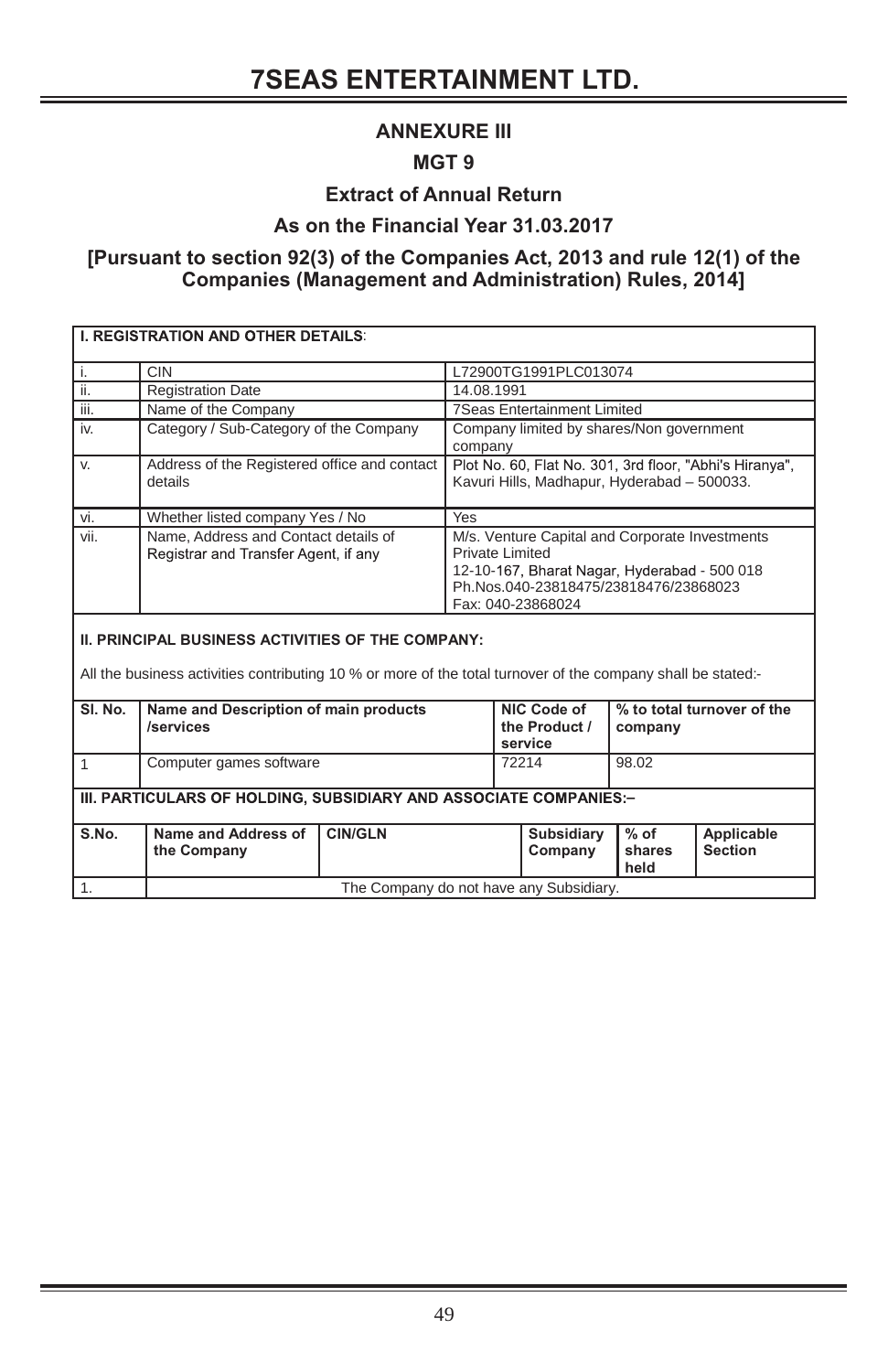| IV. SHARE HOLDING PATTERN (Equity Share Capital Breakup as percentage of Total Equity) |         |                                                    |         |                                  |         |          |                                      |                             |                                        |
|----------------------------------------------------------------------------------------|---------|----------------------------------------------------|---------|----------------------------------|---------|----------|--------------------------------------|-----------------------------|----------------------------------------|
| i) Category-wise Share Holding;-                                                       |         |                                                    |         |                                  |         |          |                                      |                             |                                        |
| <b>Category of</b><br><b>Shareholders</b>                                              |         | No. of Shares held at the beginning<br>of the year |         |                                  | year    |          | No. of Shares held at the end of the |                             | $\sqrt%$ Chang<br>e during<br>the year |
|                                                                                        | Demat   | Physical                                           | Total   | $%$ of<br>Total<br><b>Shares</b> | Demat   | Physical | Total                                | % of<br>Total<br>Share<br>S |                                        |
| A. Promoters                                                                           |         |                                                    |         |                                  |         |          |                                      |                             |                                        |
| (1)Indian                                                                              |         |                                                    |         |                                  |         |          |                                      |                             |                                        |
| Individual/<br><b>HUF</b>                                                              | 5559764 | Ξ.                                                 | 5559764 | 50.04                            | 5559764 | н.       | 5559764                              | 50.04                       | $\sim$                                 |
| Central Govt.                                                                          | ÷.      | ш,                                                 | ш.      | ш.                               | н.      | ш,       | u.                                   | н.                          | ш.                                     |
| State Govt .(s)                                                                        | ÷.      | Ξ.                                                 | н.      | н.                               | н.      | н.       | н.                                   | ц,                          | μ.                                     |
| Bodies Corp.                                                                           | ÷.      | Ξ.                                                 | μ.      | ٠.                               | н.      | ц,       | μ.                                   | ц,                          | μ.                                     |
| Banks / FI                                                                             | u.      | u.                                                 | ш,      | ш,                               | ш,      | ш,       | ä.                                   | u.                          | ш.                                     |
| Any Other                                                                              | ш,      | ш,                                                 | Ш.      | ш,                               | ш,      | н.       | u.                                   | Ш,                          | Ш.                                     |
| Sub-total<br>$(A)$ (1) :-                                                              | 5559764 | u.                                                 | 5559764 | 50.04                            | 5559764 | ä.       | 5559764                              | 50.04                       | L.                                     |
| (2) Foreign                                                                            |         |                                                    |         |                                  |         |          |                                      |                             |                                        |
| a) NRIs -<br>Individuals                                                               | ц,      | ш,                                                 | …       | μ.                               | -−      | н.       | н.                                   | μ.                          | Ш.                                     |
| b) Other-<br>Individuals                                                               | н.      | Ξ.                                                 |         | ш.                               | н.      | н.       | $\overline{a}$                       | ш.                          | ۰.                                     |
| c) Bodies<br>Corp.                                                                     | н.      | ۰.                                                 | …       | ٠.                               | н.      | н.       | н.                                   | н.                          | μ.                                     |
| d) Banks / Fl                                                                          | н.      | ۰.                                                 |         | ٠.                               | н.      | ٠.       | н,                                   | н,                          | ۰.                                     |
| e) Any<br>Other                                                                        | ш,      | u.                                                 |         |                                  | ш,      | ш,       | Ш.                                   | Ш,                          | Ш.                                     |
| Sub-total<br>$(A)$ $(2)$ :-                                                            | Ξ.      | ٠.                                                 |         | $\overline{a}$                   | ш,      | ш,       | $\overline{a}$                       | $\overline{a}$              | --                                     |
| Total<br>shareholding<br>of Promoter<br>(A)<br>$=(A)(1)+(A)(2)$                        | 5559764 | ш,                                                 | 5559764 | 50.04                            | 5559764 | --       | 5559764                              | 50.04                       | $\sim$                                 |
| <b>B. Public</b><br>Shareholding                                                       |         |                                                    |         |                                  |         |          |                                      |                             |                                        |
| 1.Institutions                                                                         |         |                                                    |         |                                  |         |          |                                      |                             |                                        |
| a) Mutual<br>Funds                                                                     | u.      | $\overline{a}$                                     | Ш.      | $\overline{a}$                   | ш,      | ш.       | $\sim$                               | ш.                          | ш.                                     |
| b) Banks / Fl                                                                          | u.      | ш,                                                 | Ш.      | ш.                               | ш,      | ш,       | ш.                                   | ц,                          | ш.                                     |
| c) Central Govt                                                                        | u.      | ш,                                                 | Ш.      | ш,                               | ш,      | μ.       | u.                                   | ц,                          | ш.                                     |
| d) State<br>Govt(s)                                                                    | н.      | ۰.                                                 |         | …                                | -−      | …        | н.                                   | ۰.                          |                                        |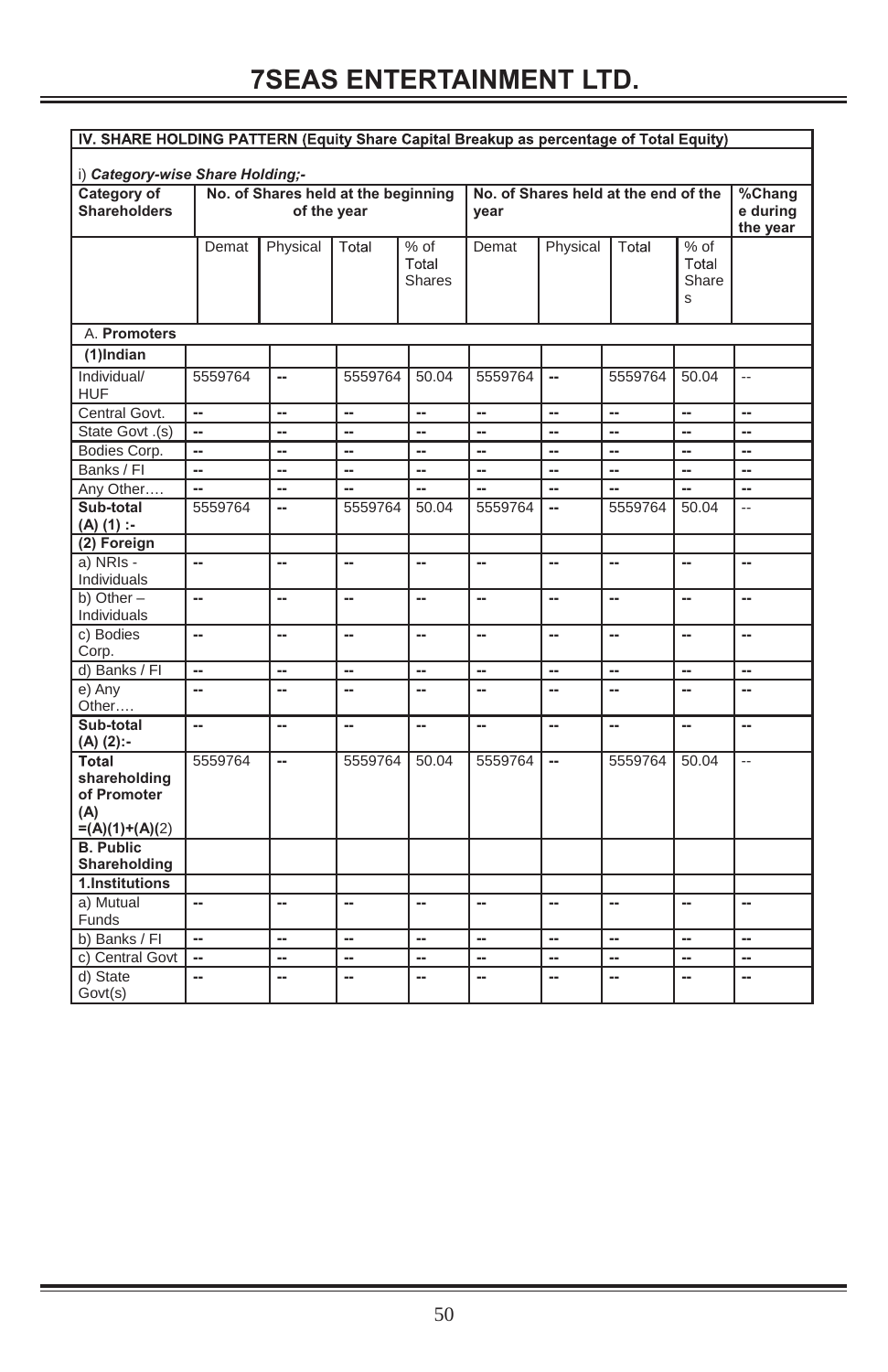| e) Venture             | н.      | н.                       | μ.             | μ.        |         | --                       | н.        | ۰.             |        |
|------------------------|---------|--------------------------|----------------|-----------|---------|--------------------------|-----------|----------------|--------|
| Capital Funds          |         |                          |                |           |         |                          |           |                |        |
| f) Insurance           | μ.      | н.                       | н.             | μ.        | …       | …                        | ۰.        | ۰.             | ۰.     |
| Companies              |         |                          |                |           |         |                          |           |                |        |
| g) Flls                | н.      | н.                       |                | μ.        | --      | --                       | -−        | н.             |        |
| h) Foreign             |         | $\overline{a}$           | $\overline{a}$ | ш.        | --      | --                       | --        | --             | --     |
| Venture                |         |                          |                |           |         |                          |           |                |        |
| Capital Fund           |         |                          |                |           |         |                          |           |                |        |
| i) Others<br>(specify) | ÷.      | --                       |                | μ.        | −       | --                       | н.        | н.             | ۰.     |
| 2. Non                 |         |                          |                |           |         |                          |           |                |        |
| <b>Institutions</b>    |         |                          |                |           |         |                          |           |                |        |
|                        |         |                          |                |           |         |                          |           |                |        |
| a) Bodies              | 53648   | $\mathbf 0$              | 53648          | 0.48      | 18015   | $\mathbf 0$              | 18015     |                | 0.02   |
| Corp.                  |         |                          |                |           |         |                          |           |                |        |
|                        |         |                          |                |           |         |                          |           |                |        |
| i) Indian              | u,      | $\overline{a}$           | $\ddotsc$      | $\ddotsc$ | ш,      | $\overline{\phantom{a}}$ | $\ddotsc$ | $\overline{a}$ | μ.     |
|                        |         |                          |                |           |         |                          |           |                |        |
| ii) Overseas           | u.      | ä.                       | ä.             | ä.        | ш,      | ш.                       | u.        | Ш.             | ш.     |
|                        |         |                          |                |           |         |                          |           |                |        |
| b) Individuals         | ÷.      | н.                       | н.             | н.        | …       | …                        | н.        | -−             |        |
|                        |         |                          |                |           |         |                          |           |                |        |
| i) Individual          | 925234  | 116102                   | 1041336        | 9.37      | 1095532 | $\mathbf 0$              | 1095532   | 9.85           | 0.48   |
| shareholders           |         |                          |                |           |         |                          |           |                |        |
| holding                |         |                          |                |           |         |                          |           |                |        |
| nominal share          |         |                          |                |           |         |                          |           |                |        |
| capital up to          |         |                          |                |           |         |                          |           |                |        |
| Rs. 1 lakh             |         |                          |                |           |         |                          |           |                |        |
|                        |         |                          |                |           |         |                          |           |                |        |
| ii) Individual         | 4260747 | 132100                   | 4392847        | 39.54     | 4368736 | 0                        | 4368736   | 39.31          | (0.23) |
| shareholders           |         |                          |                |           |         |                          |           |                |        |
| holding                |         |                          |                |           |         |                          |           |                |        |
| nominal share          |         |                          |                |           |         |                          |           |                |        |
| capital in             |         |                          |                |           |         |                          |           |                |        |
| excess of Rs 1         |         |                          |                |           |         |                          |           |                |        |
| lakh                   |         |                          |                |           |         |                          |           |                |        |
|                        |         |                          |                |           |         |                          |           |                |        |
| c) Others              |         |                          |                |           |         |                          |           |                |        |
| (specify)<br>1. NRI    | 1575    | 48200                    | 49775          | 0.45      | 3585    | 48200                    | 51785     |                |        |
|                        |         |                          |                |           |         |                          |           |                | (0.27) |
| 2. Clearing            | 13530   | $\overline{\phantom{a}}$ | 13530          | 0.12      | 17068   | u.                       | 17068     |                | (0.08) |
| Members                |         |                          |                |           |         |                          |           |                |        |
| Sub-total              | 5254734 | 296402                   | 5551136        | 49.96     |         |                          |           |                | (1.1)  |
| $(B)(2)$ :-            |         |                          |                |           |         |                          |           |                |        |
| <b>Total Public</b>    |         |                          |                |           |         |                          |           |                |        |
| Shareholding           |         |                          |                |           |         |                          |           |                |        |
| $(B)=(B)(1)+(B)($      |         |                          |                |           |         |                          |           |                |        |
| 2)                     |         |                          |                |           |         |                          |           |                |        |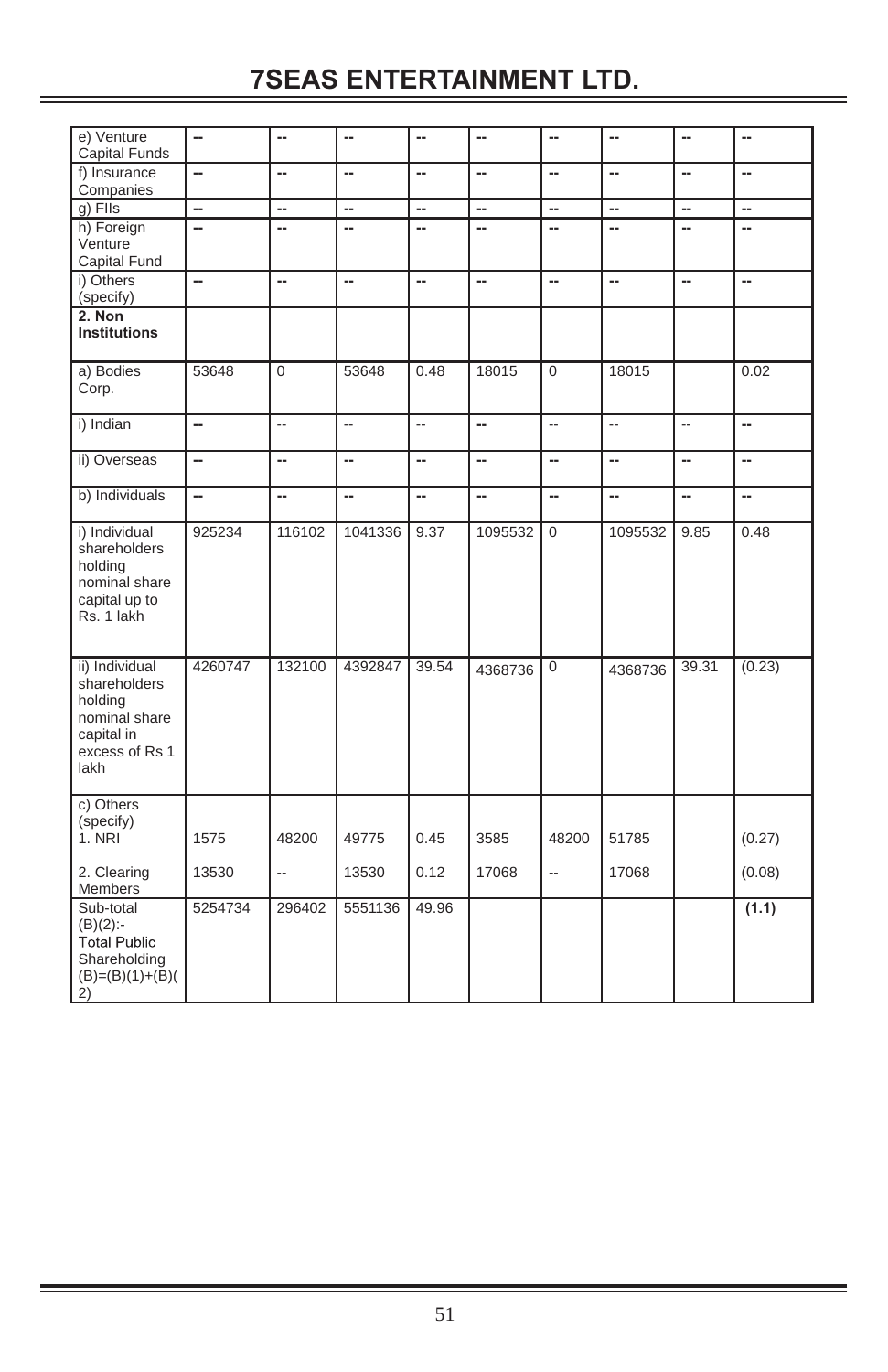| by Custodian<br>for GDRs &<br><b>ADRs</b> | C. Shares held                                                              |                    |                  |         |                                                |                         |                                                                                            |                                           |  |     |                                    |                                                           |                |                                     |
|-------------------------------------------|-----------------------------------------------------------------------------|--------------------|------------------|---------|------------------------------------------------|-------------------------|--------------------------------------------------------------------------------------------|-------------------------------------------|--|-----|------------------------------------|-----------------------------------------------------------|----------------|-------------------------------------|
| <b>Grand Total</b><br>$(A+B+C)$           |                                                                             | 10814498           |                  | 296402  | 0                                              | 1111090                 | 100.00                                                                                     |                                           |  |     |                                    |                                                           |                | --                                  |
|                                           |                                                                             |                    |                  |         |                                                |                         |                                                                                            |                                           |  |     |                                    |                                                           |                |                                     |
|                                           | (ii)Shareholding of Promoters                                               |                    |                  |         |                                                |                         |                                                                                            |                                           |  |     |                                    |                                                           |                |                                     |
| SI.<br><b>No</b>                          | Shareholder's<br>No. of Shares held at the<br>Name<br>beginning of the year |                    |                  |         |                                                |                         |                                                                                            | the year                                  |  |     | No. of Shares held at the end of   |                                                           |                | %Chang<br>e                         |
|                                           |                                                                             |                    |                  |         |                                                |                         |                                                                                            |                                           |  |     |                                    |                                                           |                | during<br>the year                  |
|                                           |                                                                             |                    | No. of<br>shares |         | $%$ of<br>Total<br>Shares of<br>the<br>Company |                         | $%$ of<br>shares<br>pledged/en<br>cumbered<br>to total<br>shares                           | No. of<br>shares                          |  | the | % of Total<br>Shares of<br>Company | $%$ of<br>shares<br>pledged/<br>red to<br>total<br>shares | encumbe        |                                     |
| $\overline{1}$                            | Maruti Sanker<br>Lingamaneni                                                |                    |                  | 1515500 | 21.31                                          |                         |                                                                                            | 4459764                                   |  |     | 40.14                              |                                                           |                |                                     |
| 2                                         | Hemalatha<br>Lingamaneni                                                    |                    |                  | 400000  | 3.60                                           |                         |                                                                                            | 400000                                    |  |     | 3.60                               |                                                           |                |                                     |
| 3                                         | Kolla<br>Narasimharao                                                       |                    |                  | 200000  | 1.80                                           |                         | $\overline{a}$                                                                             | 200000                                    |  |     | 1.80                               |                                                           | $\overline{a}$ |                                     |
| 4                                         | B. Mohan Rao                                                                |                    |                  | 500000  | 4.50                                           |                         | $\overline{a}$                                                                             | 500000                                    |  |     | 4.50                               |                                                           | $\overline{a}$ | $\overline{a}$                      |
|                                           |                                                                             |                    |                  |         |                                                |                         | (iii)Change in Promoters' Shareholding (please specify, if there is no change) : No Change |                                           |  |     |                                    |                                                           |                |                                     |
| SI. No.                                   |                                                                             | Shareholder's Name |                  |         |                                                |                         | Shareholding at the<br>beginning of the year                                               |                                           |  |     | the end of the year                |                                                           |                | <b>Cumulative Share holding at</b>  |
|                                           |                                                                             |                    |                  |         |                                                | No. of<br><b>Shares</b> |                                                                                            | % of total<br>shares of<br>the<br>company |  |     | No. of<br>shares                   |                                                           |                | % of total shares<br>of the company |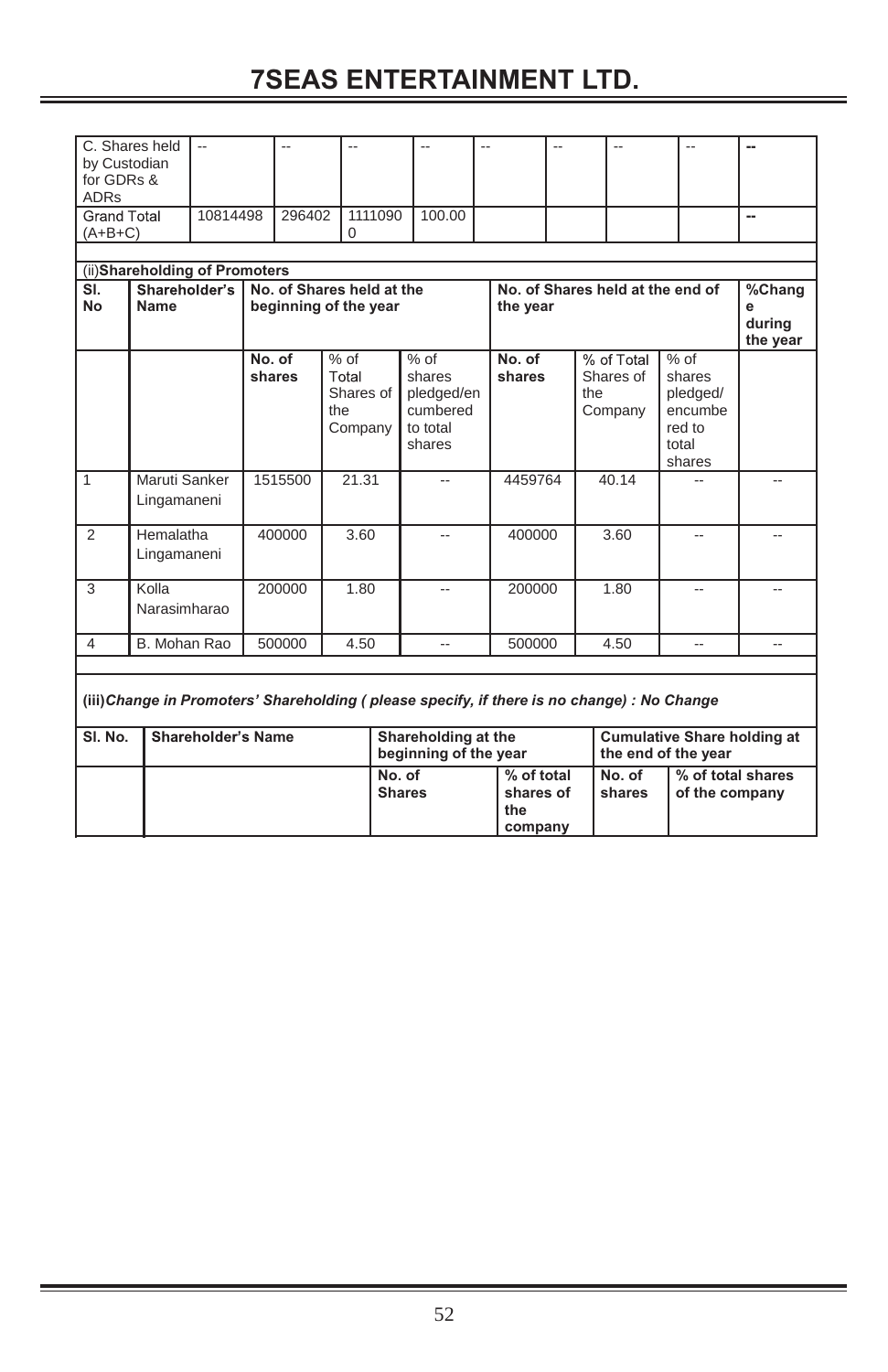1

|                | (iv) Shareholding Pattern of top ten Shareholders (other than Directors, Promoters and Holders of<br><b>GDRs and ADRs):</b> |                                              |                                        |                                         |                                     |  |  |
|----------------|-----------------------------------------------------------------------------------------------------------------------------|----------------------------------------------|----------------------------------------|-----------------------------------------|-------------------------------------|--|--|
| SI. No.        | <b>Shareholder Name</b>                                                                                                     | Shareholding at the<br>beginning of the year |                                        | Share holding at the end<br>of the year |                                     |  |  |
|                |                                                                                                                             | No. of<br><b>Shares</b>                      | % of total<br>shares of<br>the company | No. of<br>shares                        | % of total shares<br>of the company |  |  |
| $\mathbf{1}$   | Meenu Bhanshali                                                                                                             | 286833                                       | 2.58                                   | 256833                                  | 2.31                                |  |  |
| 2              | Venu Madhav Edupuganti                                                                                                      | 250000                                       | 2.25                                   | 250000                                  | 2.25                                |  |  |
| 3              | Vallabh Roopchand<br>Bhanshali                                                                                              | 237500                                       | 2.14                                   | 230053                                  | 2.07                                |  |  |
| $\overline{4}$ | Jignesh Madhukant Mehta<br>Tanvi Jignesh Mehta                                                                              | 51915                                        | 0.47                                   | 173729                                  | 1.56                                |  |  |
| 5              | Valina Surya Rama Rani                                                                                                      | 170000                                       | 1.53                                   | 170000                                  | 1.53                                |  |  |
| 6              | Ch. Sita Ramu                                                                                                               | 149500                                       | 1.35                                   | 149500                                  | 1.35                                |  |  |
| $\overline{7}$ | Palacharla Srinivasu                                                                                                        | 164307                                       | 1.48                                   | 110608                                  | 1.00                                |  |  |
| 8              | P. Murali Krishnam Raju                                                                                                     | 109300                                       | 0.98                                   | 109300                                  | 0.98                                |  |  |
| 9              | K .Leela Rani                                                                                                               | 101297                                       | 0.91                                   | 101297                                  | 0.91                                |  |  |
| 10             | Satyanarayana Burugapalli                                                                                                   | 100350                                       | 0.9                                    | 100350                                  | 0.9                                 |  |  |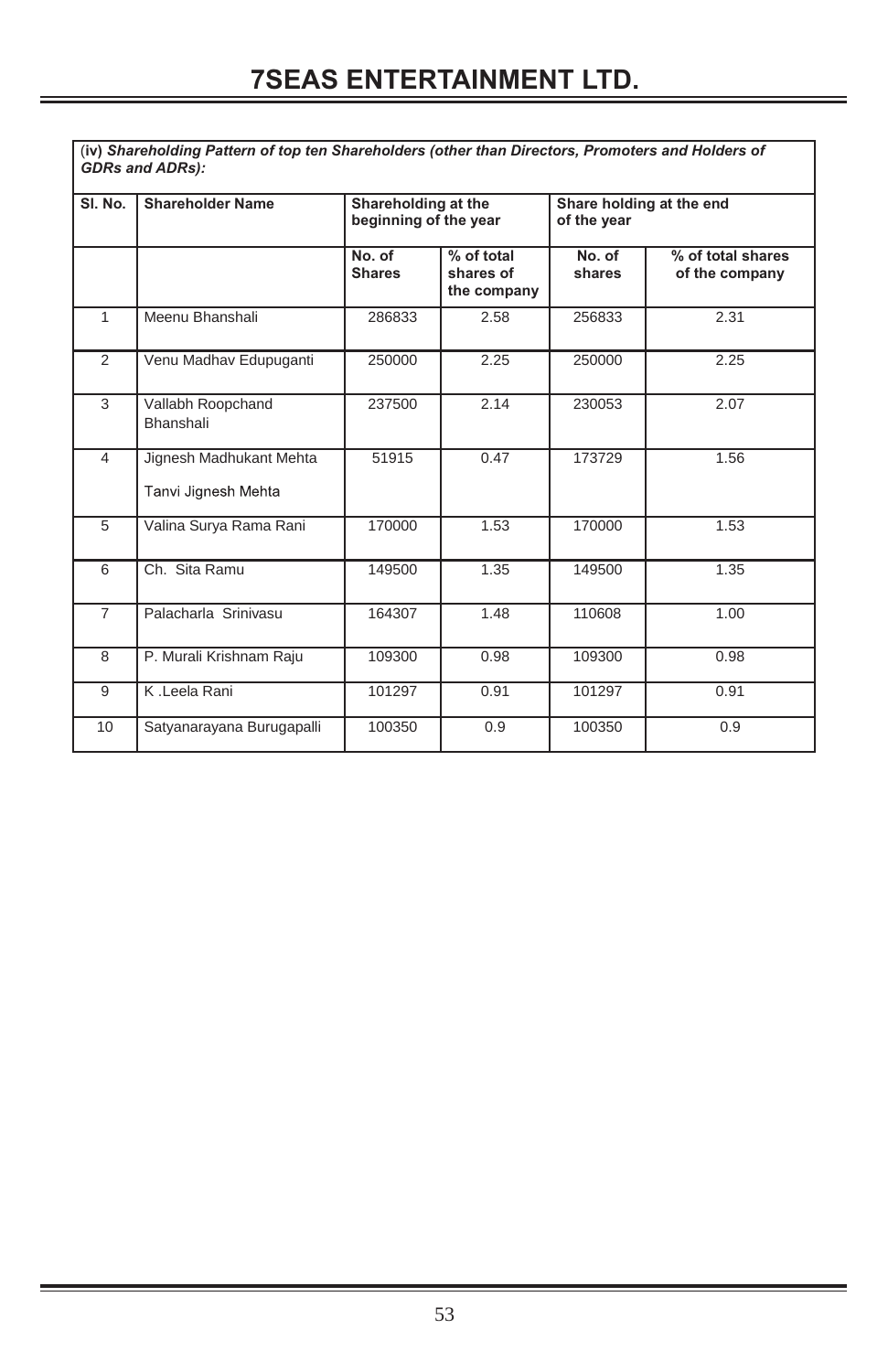|            | (v) Shareholding of Directors and Key Managerial Personnel:                                                                                                                         |                                              |                                        |                  |                                     |
|------------|-------------------------------------------------------------------------------------------------------------------------------------------------------------------------------------|----------------------------------------------|----------------------------------------|------------------|-------------------------------------|
| SI.<br>No. | <b>For Each of the Directors</b><br>and KMP                                                                                                                                         | Shareholding at the<br>beginning of the year |                                        | during the year  | <b>Cumulative Shareholding</b>      |
|            |                                                                                                                                                                                     | No. of<br><b>Shares</b>                      | % of total<br>shares of<br>the company | No. of<br>shares | % of total shares of<br>the company |
| 1          | L. Maruti Sanker                                                                                                                                                                    |                                              |                                        |                  |                                     |
|            | At the<br>beginning of<br>the year                                                                                                                                                  | 4459764                                      | 40.14                                  | 4459764          | 40.14                               |
|            | Date wise Increase /Decrease in Promoters Share holding during the year specifying the reasons for<br>increase / decrease (e.g. allotment / transfer / bonus/sweat equity etc): NII |                                              |                                        |                  |                                     |
|            | At the End of the year                                                                                                                                                              | 4459764                                      | 40.14                                  | 4459764          | 40.14                               |
| 2.         | Mrs. L. Hemalatha                                                                                                                                                                   |                                              |                                        |                  |                                     |
|            | At the<br>beginning of<br>the year                                                                                                                                                  | 370000                                       | 5.20                                   | 370000           | 5.20                                |
|            | Date wise Increase /Decrease in Promoters Share holding during the year specifying the reasons for<br>increase / decrease (e.g. allotment / transfer / bonus/sweat equity etc):NIL  |                                              |                                        |                  |                                     |
|            | At the End of the year                                                                                                                                                              | 370000                                       | 5.20                                   | 370000           | 5.20                                |
| 3.         | Mr. B. Mohan Rao                                                                                                                                                                    |                                              |                                        |                  |                                     |
|            | At the<br>beginning of<br>the year                                                                                                                                                  | 500000                                       | 4.50                                   | 500000           | 4.50                                |
|            | Date wise Increase /Decrease in Promoters Share holding during the year specifying the reasons for<br>increase / decrease (e.g. allotment / transfer / bonus/sweat equity etc):NIL  |                                              |                                        |                  |                                     |
|            | At the End of the year                                                                                                                                                              | 500000                                       | 4.50                                   | 500000           | 4.50                                |
| 4.         | Mr. M Rama Mohan Rao                                                                                                                                                                |                                              |                                        |                  |                                     |
|            | At the<br>beginning of<br>the year                                                                                                                                                  |                                              |                                        |                  |                                     |
|            | Date wise Increase /Decrease in Promoters Share holding during the year specifying the reasons for<br>increase / decrease (e.g. allotment / transfer / bonus/sweat equity etc):     |                                              |                                        |                  |                                     |
|            | At the End of the year                                                                                                                                                              |                                              |                                        |                  | --                                  |
| 5.         | Mr. Kolli Reddy                                                                                                                                                                     |                                              |                                        |                  |                                     |
|            | At the<br>beginning of<br>the year                                                                                                                                                  |                                              |                                        |                  |                                     |
|            | Date wise Increase /Decrease in Promoters Share holding during the year specifying the reasons for<br>increase / decrease (e.g. allotment / transfer / bonus/sweat equity etc):     |                                              |                                        |                  |                                     |
|            | At the End of the year                                                                                                                                                              |                                              |                                        |                  | --                                  |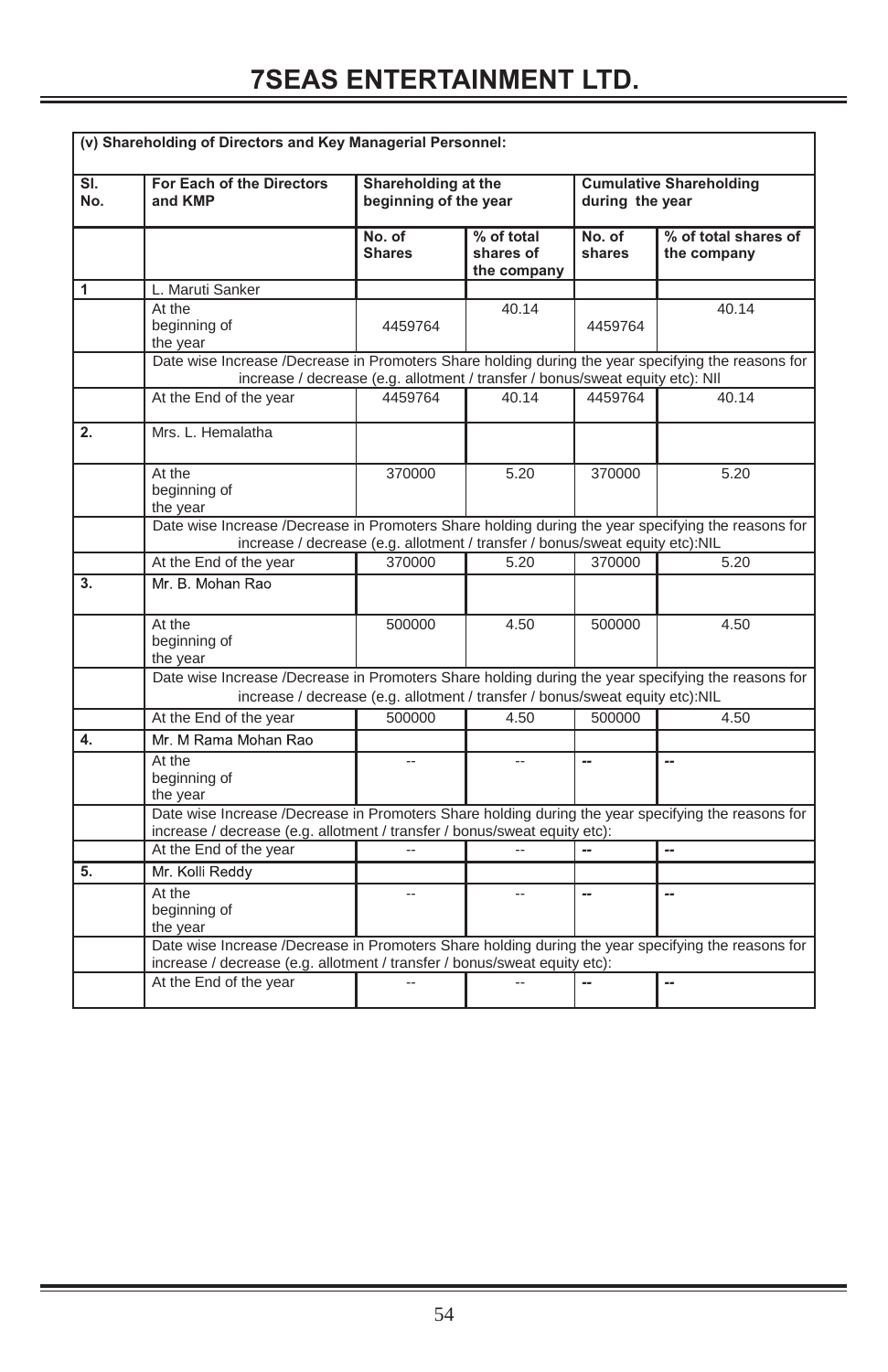| 6.                    | Mrs. Sita Visalakshi                                                                                                 |                         |            |                       |                          |                     |                                                                                                    |
|-----------------------|----------------------------------------------------------------------------------------------------------------------|-------------------------|------------|-----------------------|--------------------------|---------------------|----------------------------------------------------------------------------------------------------|
|                       | Chimakurthy<br>At the                                                                                                |                         |            | ă.                    |                          | …                   | $\overline{a}$                                                                                     |
|                       | beginning of                                                                                                         |                         |            |                       |                          |                     |                                                                                                    |
|                       | the year                                                                                                             |                         |            |                       |                          |                     |                                                                                                    |
|                       |                                                                                                                      |                         |            |                       |                          |                     | Date wise Increase /Decrease in Promoters Share holding during the year specifying the reasons for |
|                       | increase / decrease (e.g. allotment / transfer / bonus/sweat equity etc):                                            |                         |            |                       |                          |                     |                                                                                                    |
|                       | At the End of the year                                                                                               |                         |            | u.                    |                          |                     | $\overline{a}$                                                                                     |
|                       | <b>V. INDEBTEDNESS</b><br>Indebtedness of the Company including interest outstanding/accrued but not due for payment |                         |            |                       |                          |                     |                                                                                                    |
|                       | Indebtedness at the                                                                                                  | <b>Secured Loans</b>    |            | <b>Unsecured</b>      | <b>Deposits</b>          |                     | Total                                                                                              |
|                       | beginning of the financial                                                                                           | excluding               |            | Loans                 |                          |                     | <b>Indebtedness</b>                                                                                |
| vear                  |                                                                                                                      | deposits                |            |                       |                          |                     |                                                                                                    |
| i) Principal Amount   |                                                                                                                      | 3,50,00,000             |            | ä.                    |                          | ä.                  | 3,50,00,000                                                                                        |
|                       | ii) Interest due but not paid<br>iii) Interest accrued but not                                                       | 6707363                 |            |                       |                          |                     | 6707363                                                                                            |
| due                   |                                                                                                                      |                         |            |                       |                          |                     |                                                                                                    |
| Total (i+ii+iii)      |                                                                                                                      | 41707363                |            | ă.                    |                          | $\sim$              | 41707363                                                                                           |
|                       | Change in Indebtedness                                                                                               |                         |            |                       |                          |                     |                                                                                                    |
|                       | during the financial year                                                                                            |                         |            |                       |                          |                     | 75,39,177                                                                                          |
| Addition<br>Reduction |                                                                                                                      | 6293454                 |            | 12,45,723             |                          |                     |                                                                                                    |
|                       |                                                                                                                      |                         |            |                       |                          |                     |                                                                                                    |
| Net Change            |                                                                                                                      | 6293454                 |            | 12,45,723             |                          |                     | 75,39,177                                                                                          |
|                       | Indebtedness at the end of                                                                                           |                         |            |                       |                          |                     |                                                                                                    |
| the financial year    |                                                                                                                      |                         |            |                       |                          |                     |                                                                                                    |
|                       | i) Principal Amount<br>ii) Interest due but not paid                                                                 | 3,50,00,000<br>13000817 |            | 12,45,723             |                          |                     | 3,62,45,723<br>1,30,00,817                                                                         |
|                       | iii) Interest accrued but not                                                                                        |                         |            |                       |                          |                     |                                                                                                    |
| due                   |                                                                                                                      |                         |            |                       |                          |                     |                                                                                                    |
| Total (i+ii+iii)      |                                                                                                                      | 4,80,00,817             |            | 12,45,723             |                          |                     | 49246540                                                                                           |
|                       | VI. REMUNERATION OF DIRECTORS AND KEY MANAGERIAL PERSONNEL                                                           |                         |            |                       |                          |                     |                                                                                                    |
|                       | A. Remuneration to Managing Director, Whole-time Directors and/or Manager:                                           |                         |            |                       |                          |                     |                                                                                                    |
|                       |                                                                                                                      |                         |            |                       |                          |                     |                                                                                                    |
| SI.                   | <b>Particulars of Remuneration</b>                                                                                   |                         |            | Name of MD            | Name of WTD              |                     | Total                                                                                              |
| no.                   |                                                                                                                      |                         |            | (L. Maruti<br>Sanker) | (L. Hemalatha)           |                     | Amount                                                                                             |
| 1.                    | Gross salary                                                                                                         |                         |            | Remuneration to       | Remuneration to          |                     | Rs 48,00,000                                                                                       |
|                       | (a) Salary as per provisions                                                                                         |                         |            | managing              |                          | Whole-Time Director |                                                                                                    |
|                       | contained in section 17(1)                                                                                           |                         |            | Director Rs.          | Rs. 150000/- Per         |                     |                                                                                                    |
|                       | of the Income-tax Act, 1961                                                                                          |                         |            | 250000/- Per<br>Month | Month<br>$(150000*12) =$ |                     |                                                                                                    |
|                       |                                                                                                                      |                         |            | $(250000*12)=$        | 1800000                  |                     |                                                                                                    |
|                       |                                                                                                                      |                         |            | 3000000               |                          |                     |                                                                                                    |
|                       | (b) Value of perquisites u/s                                                                                         |                         | <b>NIL</b> |                       | <b>NIL</b>               |                     |                                                                                                    |
|                       | 17(2) Income-tax Act, 1961<br>(c) Profits in lieu of salary                                                          |                         | Nil        |                       | <b>NIL</b>               |                     |                                                                                                    |
|                       | under section 17(3) Income tax                                                                                       |                         |            |                       |                          |                     |                                                                                                    |
|                       | Act, 1961                                                                                                            |                         |            |                       |                          |                     |                                                                                                    |
| 2.                    | <b>Stock Option</b>                                                                                                  |                         |            |                       |                          |                     |                                                                                                    |
|                       |                                                                                                                      |                         |            |                       |                          |                     |                                                                                                    |
| 3.                    | <b>Sweat Equity</b>                                                                                                  |                         |            | $\overline{a}$        |                          |                     |                                                                                                    |
|                       |                                                                                                                      |                         |            |                       |                          |                     |                                                                                                    |
|                       |                                                                                                                      |                         |            |                       |                          |                     | $\overline{a}$                                                                                     |
| 4.                    | Commission<br>- as % of profit                                                                                       |                         |            | Ξ.                    |                          | Ξ.                  |                                                                                                    |
|                       | - Others, specify                                                                                                    |                         |            |                       |                          |                     |                                                                                                    |
| 5.                    | Others, please specify                                                                                               |                         |            | $\overline{a}$        |                          |                     | $\overline{a}$                                                                                     |
|                       |                                                                                                                      |                         |            |                       |                          |                     |                                                                                                    |
|                       |                                                                                                                      |                         |            |                       |                          |                     |                                                                                                    |
|                       | Total (A)                                                                                                            |                         |            | 30,00,000             |                          | 18,00,000           | 48,00,000                                                                                          |
|                       |                                                                                                                      |                         |            |                       |                          |                     |                                                                                                    |
|                       | Ceiling as per the Act                                                                                               |                         |            |                       |                          |                     |                                                                                                    |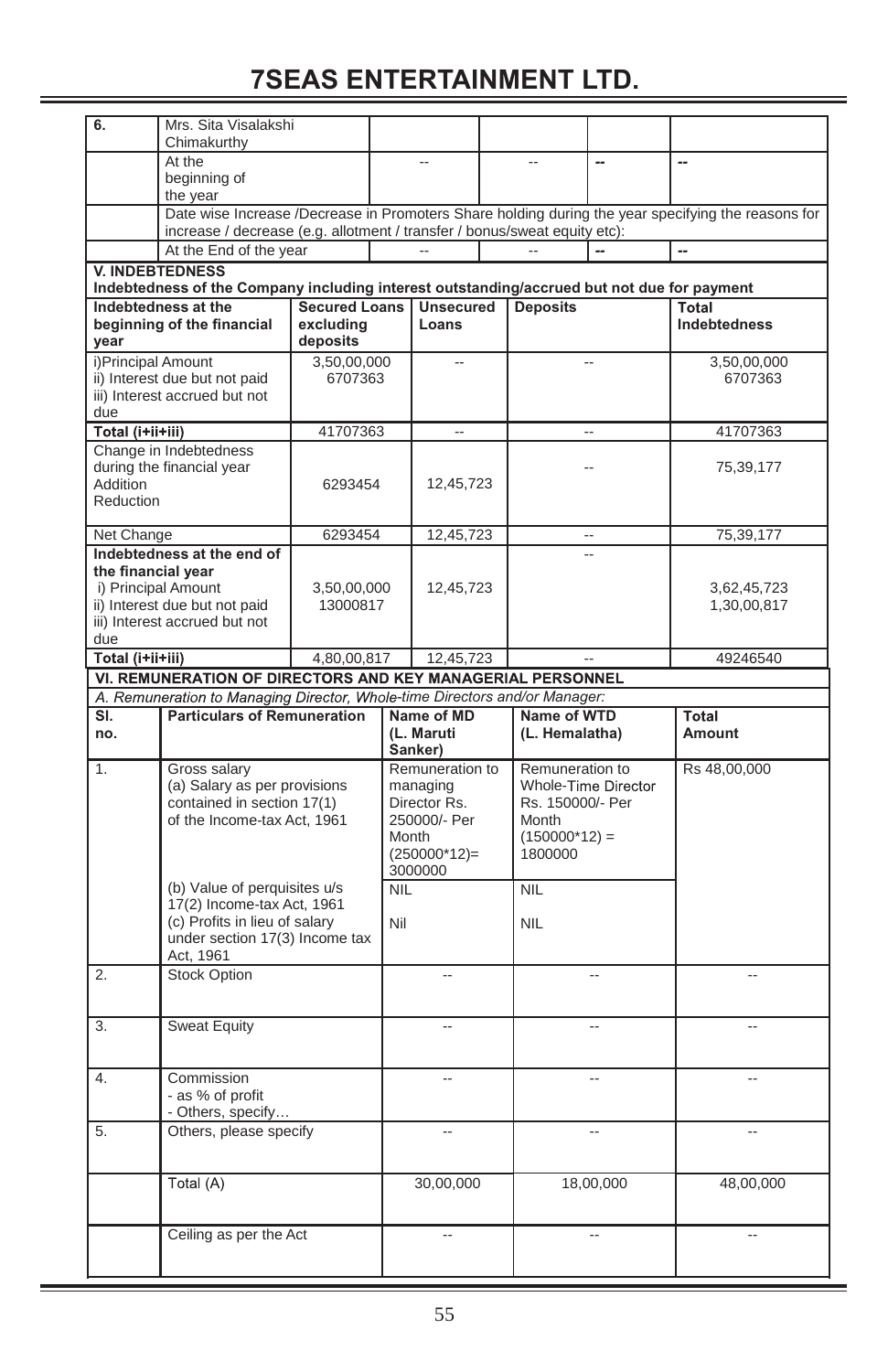| <b>B.</b> Remuneration to other directors: |                                                                                                                                                                                                                                                      |                                 |                      |                 |            |  |
|--------------------------------------------|------------------------------------------------------------------------------------------------------------------------------------------------------------------------------------------------------------------------------------------------------|---------------------------------|----------------------|-----------------|------------|--|
| SI.<br>no.                                 | <b>Particulars of Remuneration</b>                                                                                                                                                                                                                   | <b>Name of Director</b>         |                      | Total<br>Amount |            |  |
| 1.                                         | Independent Directors Fee for attending<br>board / committee meetings .<br>Commission · Others, please specify                                                                                                                                       | ÷.                              |                      | $\overline{a}$  |            |  |
|                                            | Total (1)                                                                                                                                                                                                                                            | $\overline{\phantom{a}}$        |                      | ÷.              |            |  |
| 2.                                         | Other Non-Executive Directors · Fee for<br>attending board / committee meetings<br>.commission · Others, please specify                                                                                                                              | $\overline{a}$                  |                      | L.              |            |  |
|                                            | Total $(2)$                                                                                                                                                                                                                                          | $\overline{a}$                  |                      | $\overline{a}$  |            |  |
|                                            | Total $(B)=(1+2)$                                                                                                                                                                                                                                    | Ξ.                              |                      | L.              |            |  |
|                                            | <b>Total Managerial Remuneration</b>                                                                                                                                                                                                                 | -−                              |                      | ÷.              |            |  |
|                                            | Overall Ceiling as per the Act                                                                                                                                                                                                                       | Ξ.                              |                      | $\overline{a}$  |            |  |
|                                            | C. REMUNERATION TO KEY MANAGERIAL PERSONNEL OTHER THAN MD/MANAGER/WTD                                                                                                                                                                                |                                 |                      |                 |            |  |
| SI.<br>no.                                 | <b>Particulars of</b><br>Remuneration                                                                                                                                                                                                                | <b>Key Managerial Personnel</b> |                      |                 |            |  |
|                                            |                                                                                                                                                                                                                                                      | CEO                             | Company<br>Secretary | <b>CFO</b>      | Total      |  |
| 1.                                         | Gross salary<br>(a) Salary as per provisions<br>contained in section 17(1) of<br>the Income-tax Act, 1961<br>(b) Value of perquisites u/s<br>17(2) Income-tax Act, 1961<br>(c) Profits in lieu of salary under section<br>17(3) Income-tax Act, 1961 | $\sim$                          |                      | $\overline{a}$  | $\sim$     |  |
| 2.                                         | <b>Stock Option</b>                                                                                                                                                                                                                                  | <b>NIL</b>                      | <b>NIL</b>           | <b>NIL</b>      | <b>NIL</b> |  |
| 3.                                         | <b>Sweat Equity</b>                                                                                                                                                                                                                                  | <b>NIL</b>                      | <b>NIL</b>           | <b>NIL</b>      | <b>NIL</b> |  |
| $\overline{4}$ .                           | Commission<br>- as % of profit<br>- others, specify                                                                                                                                                                                                  | <b>NIL</b>                      | <b>NIL</b>           | <b>NIL</b>      | <b>NIL</b> |  |
| 5.                                         | Others, please<br>Specify                                                                                                                                                                                                                            | <b>NIL</b>                      | <b>NIL</b>           | <b>NIL</b>      | <b>NIL</b> |  |
|                                            | Total                                                                                                                                                                                                                                                | <b>NIL</b>                      | <b>NIL</b>           | <b>NIL</b>      | <b>NIL</b> |  |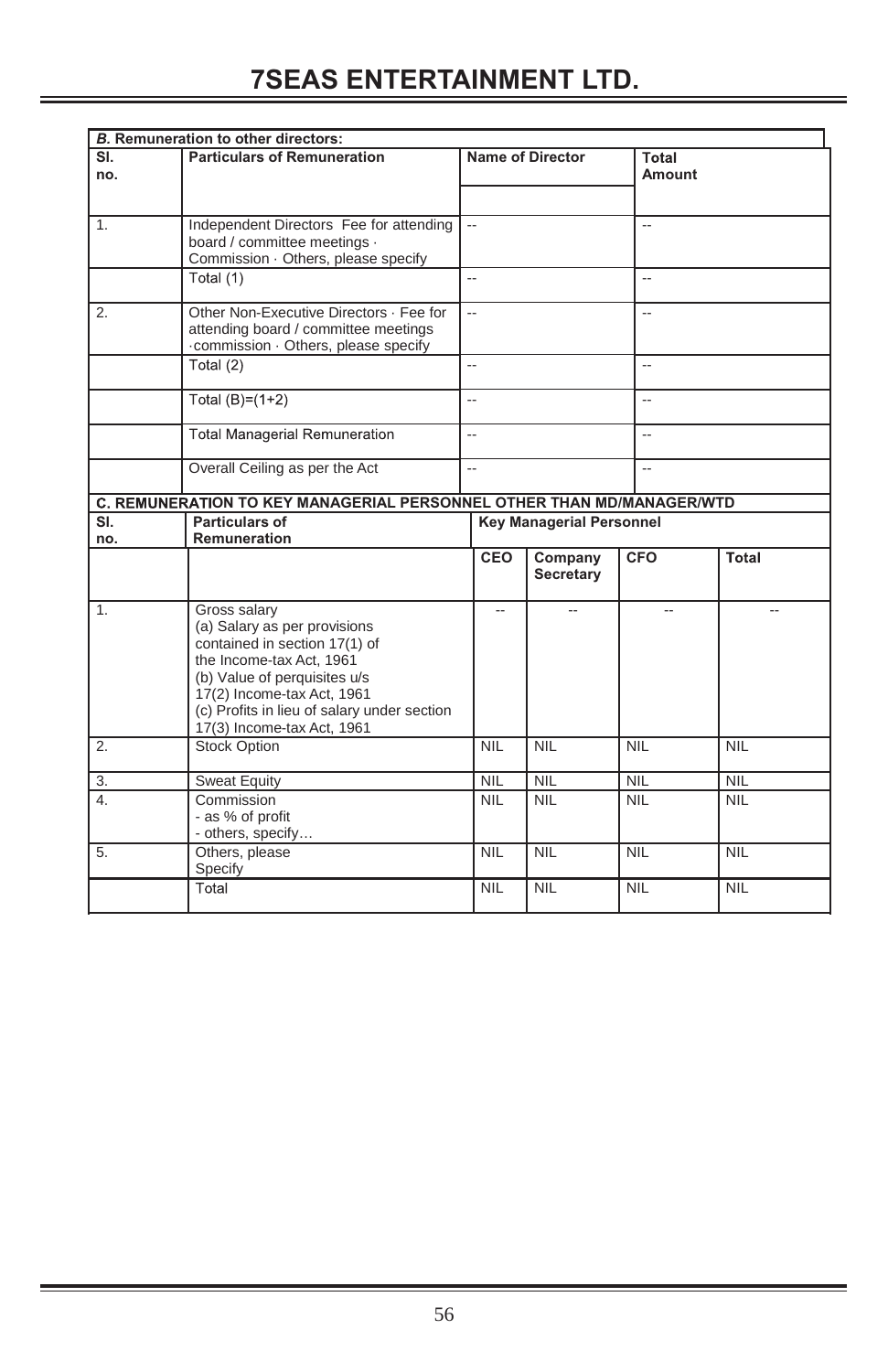| VII. PENALTIES / PUNISHMENT/ COMPOUNDING OF OFFENCES: |                                    |                                    |                                                                              |                                     |                                                |
|-------------------------------------------------------|------------------------------------|------------------------------------|------------------------------------------------------------------------------|-------------------------------------|------------------------------------------------|
| <b>Type</b>                                           | Section of the<br>Companies<br>Act | <b>Brief</b><br><b>Description</b> | Details of<br>Penalty /<br><b>Punishment/</b><br>Compounding<br>fees imposed | Authority<br>[RD / NCLT<br>/ COURTI | Appeal<br>made,<br>if any<br>(give<br>Details) |
| A. COMPANY                                            |                                    |                                    |                                                                              |                                     |                                                |
| Penalty                                               | --                                 | --                                 | --                                                                           | --                                  | $\overline{a}$                                 |
| Punishment                                            | --                                 | --                                 | --                                                                           | --                                  | --                                             |
| Compounding                                           | --                                 | --                                 | --                                                                           | --                                  | --                                             |
| <b>B. DIRECTORS</b>                                   |                                    |                                    |                                                                              |                                     |                                                |
| Penalty                                               | --                                 | --                                 | --                                                                           | --                                  | --                                             |
| Punishment                                            | --                                 | --                                 | --                                                                           | --                                  | --                                             |
| Compounding                                           |                                    | --                                 | --                                                                           | --                                  | --                                             |
| <b>C. OTHER OFFICERS IN DEFAULT</b>                   |                                    |                                    |                                                                              |                                     |                                                |
| Penalty                                               | --                                 | --                                 | --                                                                           | --                                  | --                                             |
| Punishment                                            | --                                 | --                                 | --                                                                           | --                                  | --                                             |
| Compounding                                           | --                                 | --                                 | --                                                                           | --                                  | --                                             |
|                                                       |                                    |                                    |                                                                              |                                     |                                                |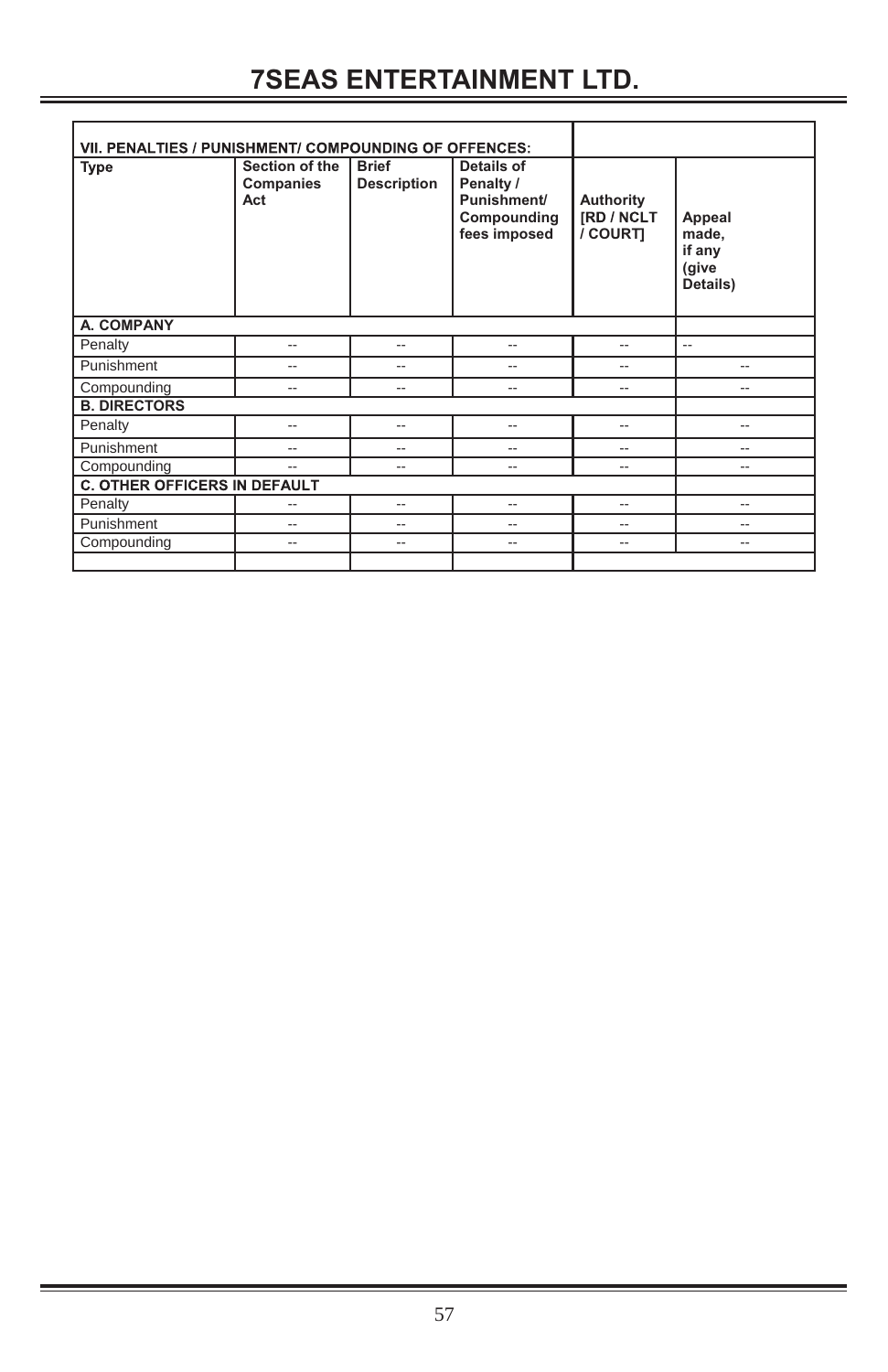## **ANNEXURE-IV**

### FORM MR-3 SECRETARIAL AUDIT REPORT (Pursuant to section 204(1) of the Companies Act, 2013 and Rule 9 of the Companies (Appointment and Remuneration Personnel) Rules, 2014 FOR THE FINANCIAL YEAR ENDED 31<sup>ST</sup> MARCH, 2017

To The Members of M/s. 7Seas Entertainment Limited

We have conducted the audit of the compliance of applicable statutory provisions and the adherence to good corporate practices by M/s. 7Seas Entertainment Limited (hereinafter called "the Company"). Audit was conducted in a manner that provided us a reasonable basis for evaluating the corporate conducts/statutory compliances and expressing our opinion thereon.

Based on our verification of the Company's Books, Papers, Minute Books, Forms and Returns filed and other Records maintained by the Company and also the information provided by the Company, its officers, agents and authorized representatives during the conduct of audit, we hereby report that in our opinion, the company has, during the financial year commencing from  $1<sup>st</sup>$  April, 2016 and ended  $31<sup>st</sup>$  March, 2017, complied with the statutory provisions listed hereunder and also that the Company has proper Boardprocesses and compliance-mechanism in place to the extent, in the manner and subject to the reporting made hereinafter:

- 1. We have examined the books, papers, minute books, forms and returns filed and other records maintained by the Company for the financial year<br>ended on 31st of March. 2017 eccording to the provisions of: ended on 31st of March, 2017
- (i) The Companies Act, 2013 (the Act) and the rules made there under for specified sections notified and came into effect on various dates;
- (ii) The Securities Contracts (Regulation) Act, 1956 ('SCRA') and the Rules made there under;
- (iii) The Depositories Act, 1996 and the Regulations and Bye-laws framed thereunder;
- (iv) Foreign Exchange Management Act, 1999 and the rules and regulations made there under to the extent of Foreign Direct Investment (FDI),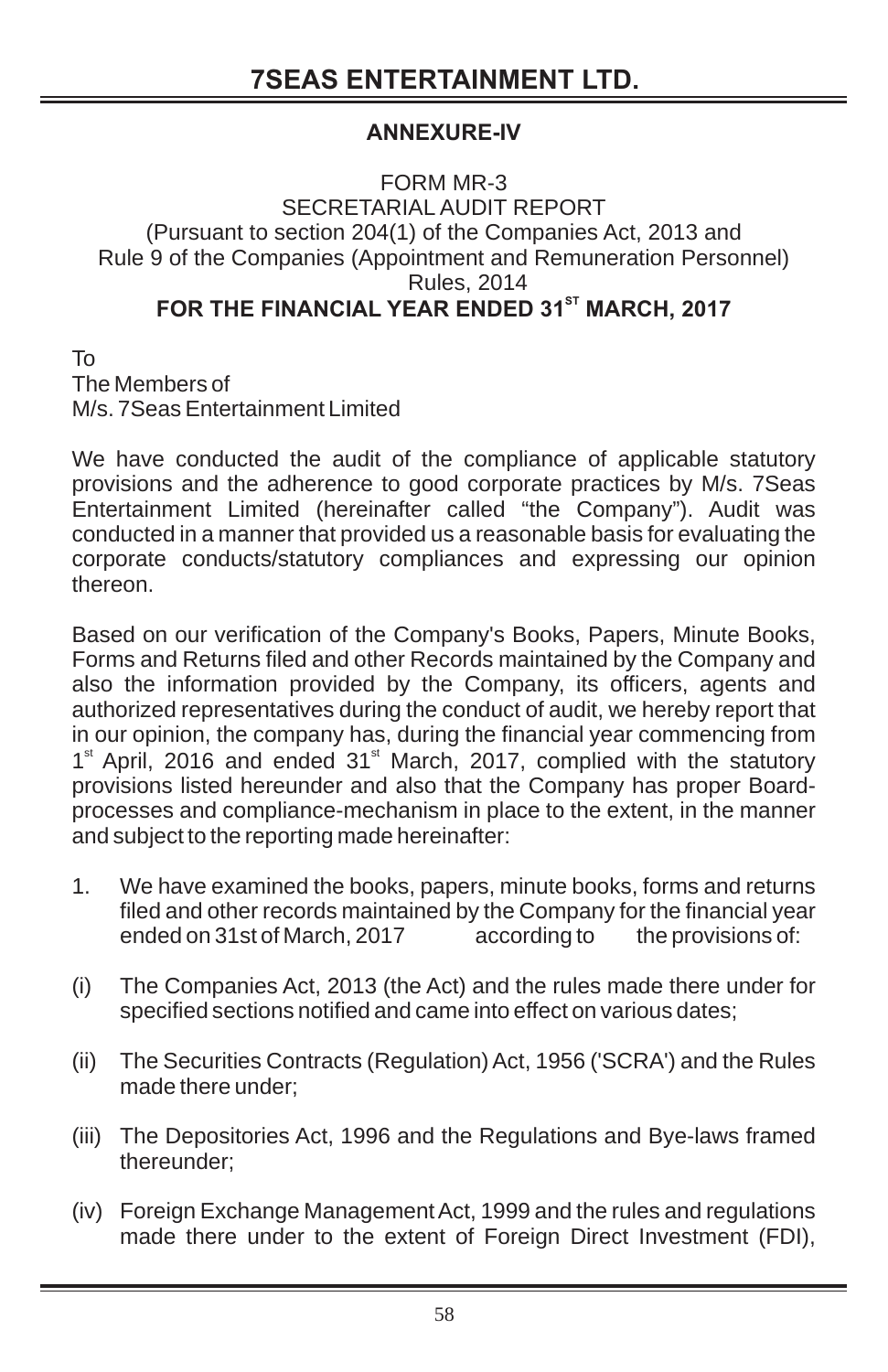Overseas Direct Investment and External Commercial Borrowings;

- (v) The Securities and Exchange Board of India Act, 1992 ('SEBI Act')
- 2. Compliance status in respect of the provisions of the following Regulations and Guidelines prescribed under the Securities and Exchange Board of India Act, 1992 ('SEBI ACT') is furnished hereunder for the financial year 2016-17:-
- i. The Securities and Exchange Board of India (Substantial Acquisition of Shares and Takeovers) Regulations, 2011; **All the required disclosures from time to time and as and when applicable were complied with.**
- ii. The Securities and Exchange Board of India (Issue of Capital and Disclosure Requirements) Regulations, 2009; **Not applicable**
- iii. The Securities and Exchange Board of India (Delisting of Equity Shares) Regulations, 2009; **Not Applicable**
- iv. The Securities and Exchange Board of India (Buyback of Securities) Regulations, 1998; **Not Applicable**
- v. The Securities and Exchange Board of India (Registrars to an issue and Share Transfer Agents) Regulations, 1993, regarding the Companies Act and dealing with client; **Not Applicable**
- vi. The Securities and Exchange Board of India (Issue and Listing of Debt Securities) Regulations, 2008; **Not Applicable**
- vii. The Securities and Exchange Board of India (Share Based Employee Benefits) Regulations, 2014; **Not Applicable**
- viii. The Securities and Exchange Board of India (Prohibition of Insider Trading) Regulations, 2015 Insider Trading regulations; **The Company has framed code of conduct for regulating & reporting trading by Insiders and for Fair Disclosure, 2015 and displayed the same on company's Website i.e www.7seasent.com and all required disclosures from time to time as and when applicable are complied with.**
- ix. The Securities and Exchange Board of India (Listing Obligations and Disclosure Requirements) Regulations, 2015 were complied with to the extent applicable and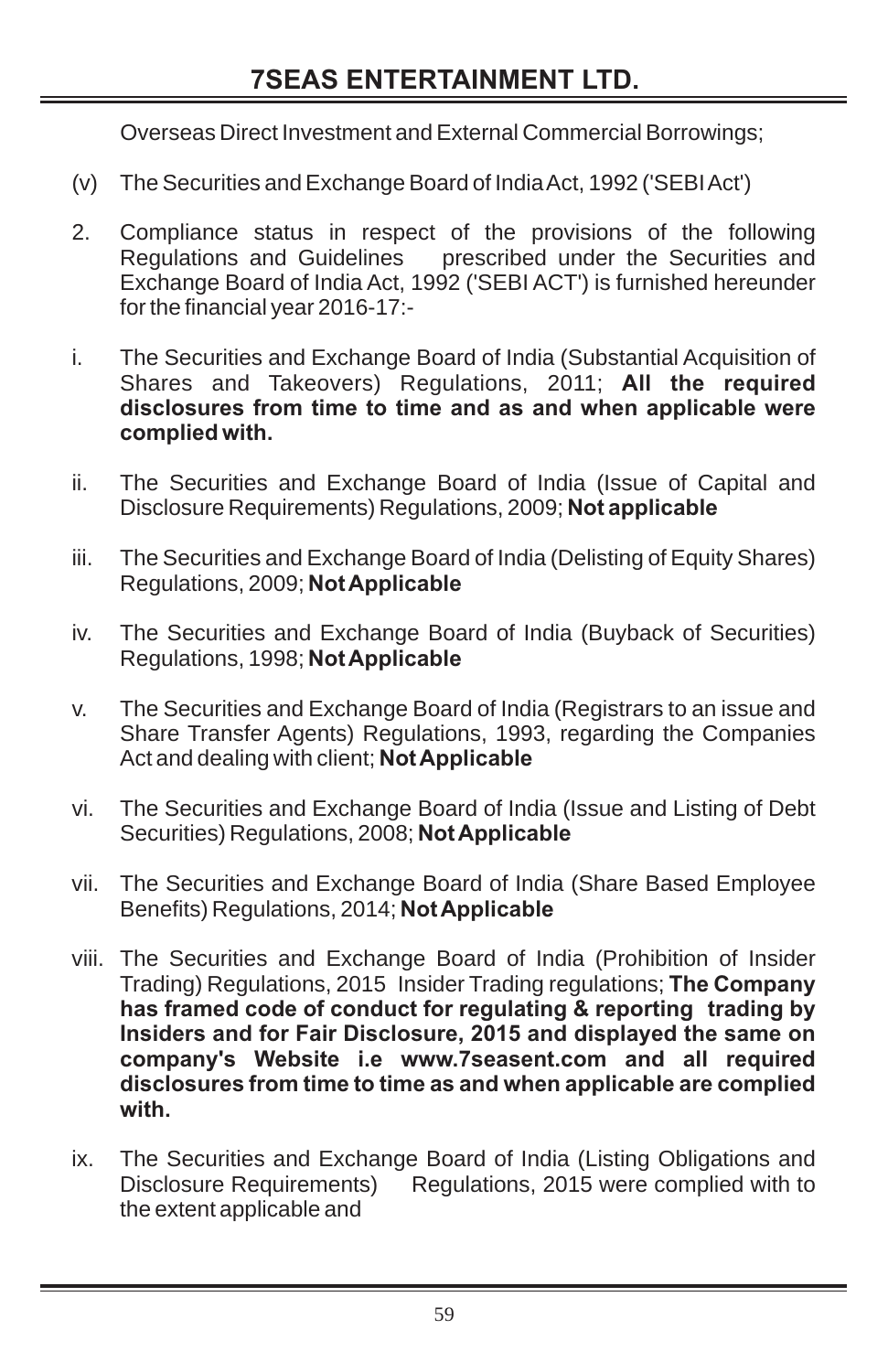The Company has signed Uniform listing agreement with Ahmedabad Stock Exchange;

The company has framed the policies as mentioned below and displayed the same on the company's website i.e www.7seasent.com.

- Board Diversity Policy
- Policy on Preservation of Documents
- Risk Management Policy
- Whistle Blower Policy
- Related party transaction policy
- Familiarisation programme for independent directors
- Anti Sexual harassment policy
- Code of conduct
- 3. During the year the company has conducted 4 Board meetings, 4 Stakeholders Relationship Committee meetings, 4 Audit committee meetings and 1 Nomination & Remuneration Committee meeting. We have also examined compliance with the applicable clauses of the following:
- (i) Secretarial Standards issued by The Institute of Company Secretaries of India.
- 4. During the financial year under report, the Company has complied with the provisions of the New Companies Act, 2013, Old Companies Act, 1956 to the extent applicable and the Rules, Regulations, Guidelines, Standards, etc., mentioned above
- 5. Having regard to the compliance system prevailing in the company and on examination of the relevant documents and the records in pursuance thereof on test check basis, the Company has complied with the provisions of Software technology Park of India (STPI) made there under as applicable specifically to the Company.

# **OBSERVATIONS:**

 (a) As per the information and explanations provided by the Company, its officers, agents and authorized representatives during the conduct of secretarial audit, we report that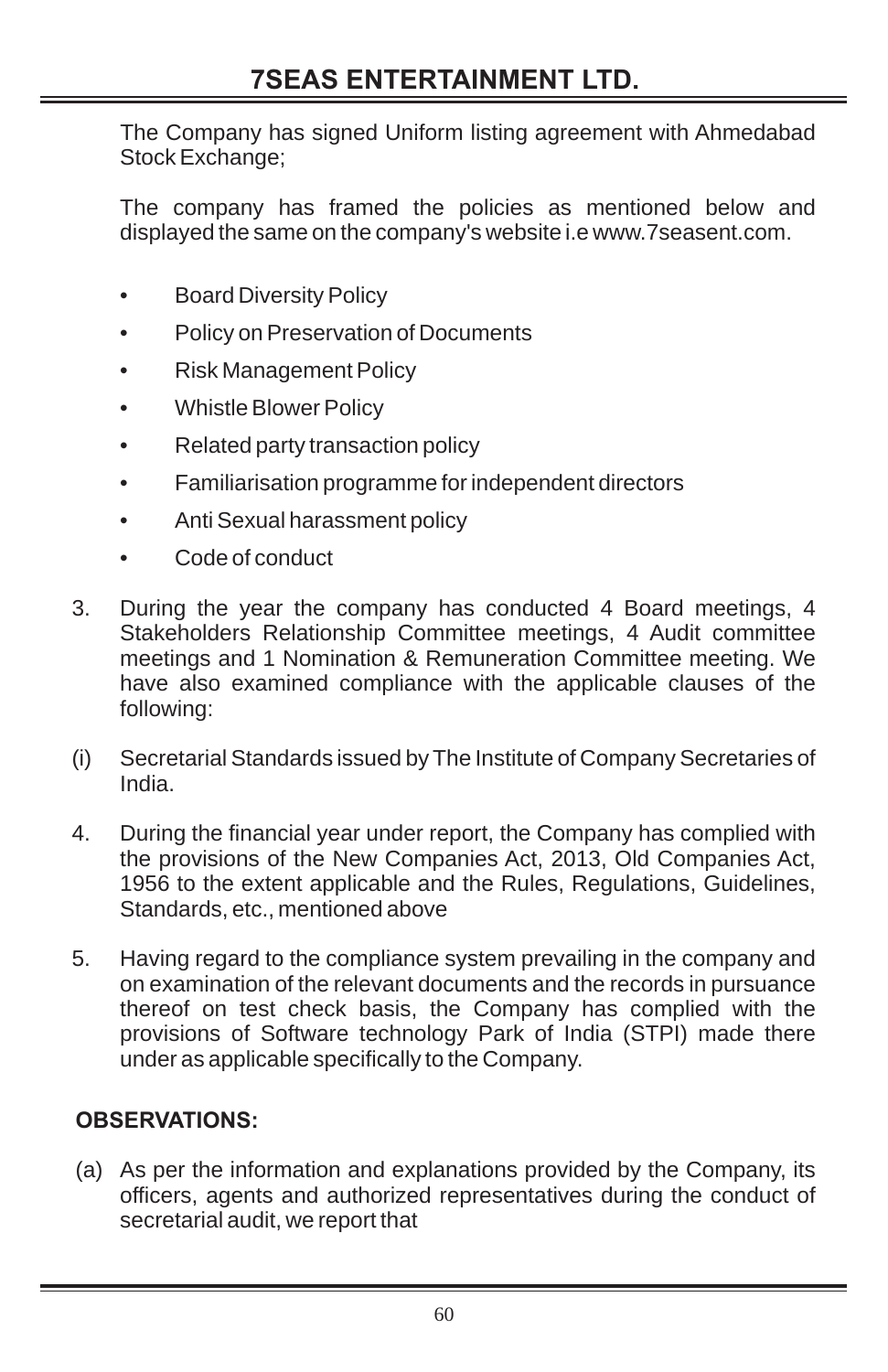- (i) The provisions of the Foreign Exchange Management Act, 1999 and the Rules and Regulations made there under to the extent of:
- External Commercial Borrowings were not attracted to the Company under the financial year under report;
- Foreign Direct Investment (FDI) was not attracted to the company under the financial year under report;
- Overseas Direct Investment by Residents in Joint Venture/Wholly Owned Subsidiary abroad was not attracted to the company under the financial year under report.
- (ii) As per the information and explanations provided by the company, its officers, agents and authorized representatives during the conduct of Audit, we report that the Company has not made any GDRs/ADRs or any Commercial Instrument under the financial year under report.

# **(b) We further report that:**

- (i) The Company has appointed Mr. Khush Mohammad as Company Secretary and Compliance officer on 03.08.2017
- (ii) The Company has not appointed Chief Financial Officer.

## **We further report that:-**

- The Board of Directors of the Company is duly constituted with proper balance of Executive Directors, Non-Executive Directors and Independent Directors. The changes in the composition of the Board of Directors that took place during the period under review were carried out in compliance with the provisions of the Act.
- Adequate notice of board meeting is given to all the directors along with agenda at least seven days in advance, and a system exists for seeking and obtaining further information and clarifications on the agenda items before the meeting and meaningful participation at the meeting.
- As per the minutes of the meeting duly recorded and signed by the Chairman, the decisions of the Board were unanimous and no dissenting views have been recorded.
- We, further report that there are adequate systems and processes in the company commensurate with the size and operations of the company to monitor and ensure compliance with applicable laws, rules, regulations and guidelines.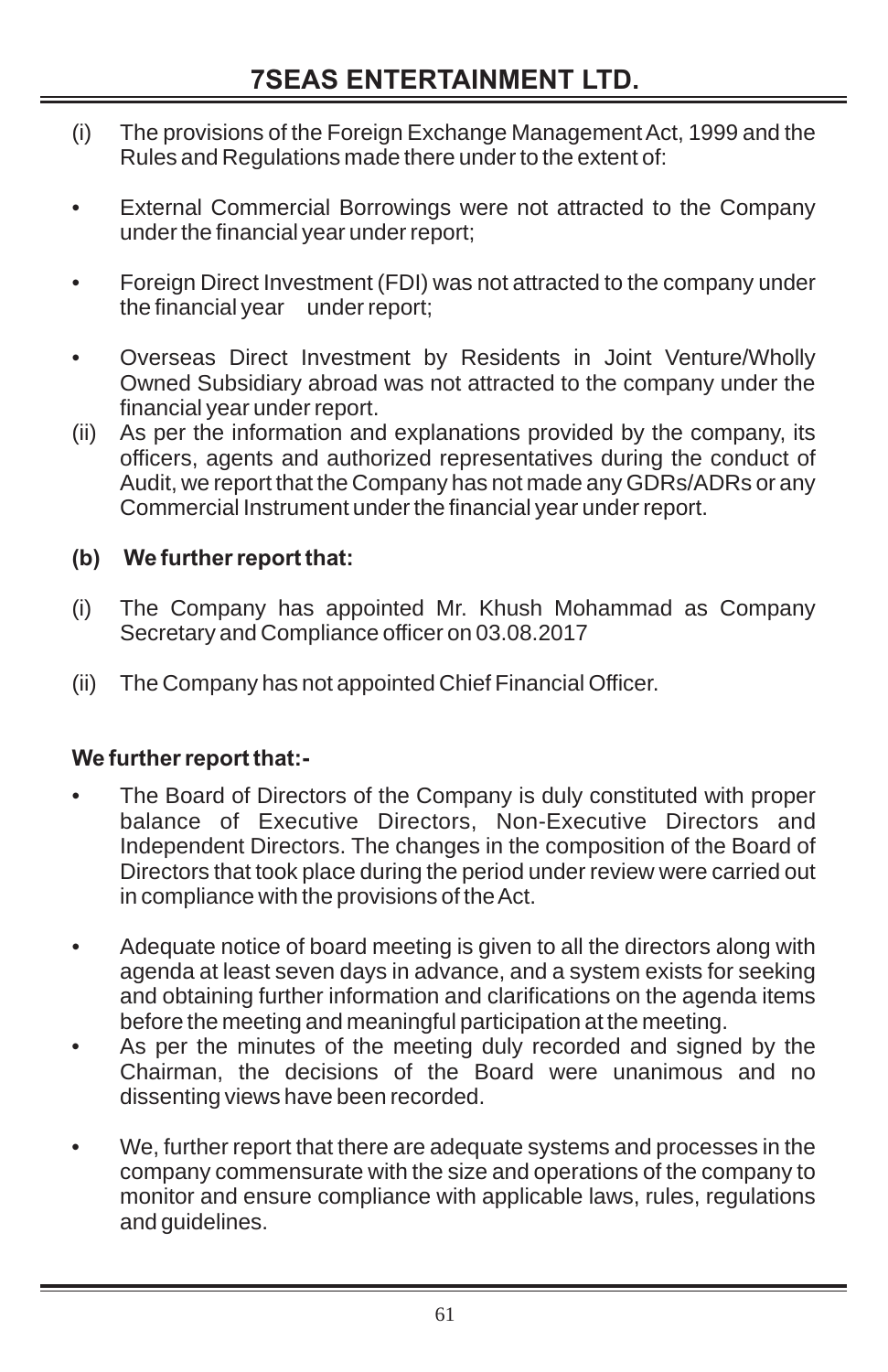• We further report that during the year under report, the Company has not undertaken event/action having a major bearing on the company's affairs in pursuance of the above referred laws, rules, regulations, guidelines, standards etc.

For Sathwik & Associates

Place: Hyderabad Date: 28.08.2017

Sd/- Doddapaneni Sathwik Proprietor C.P.No: 16937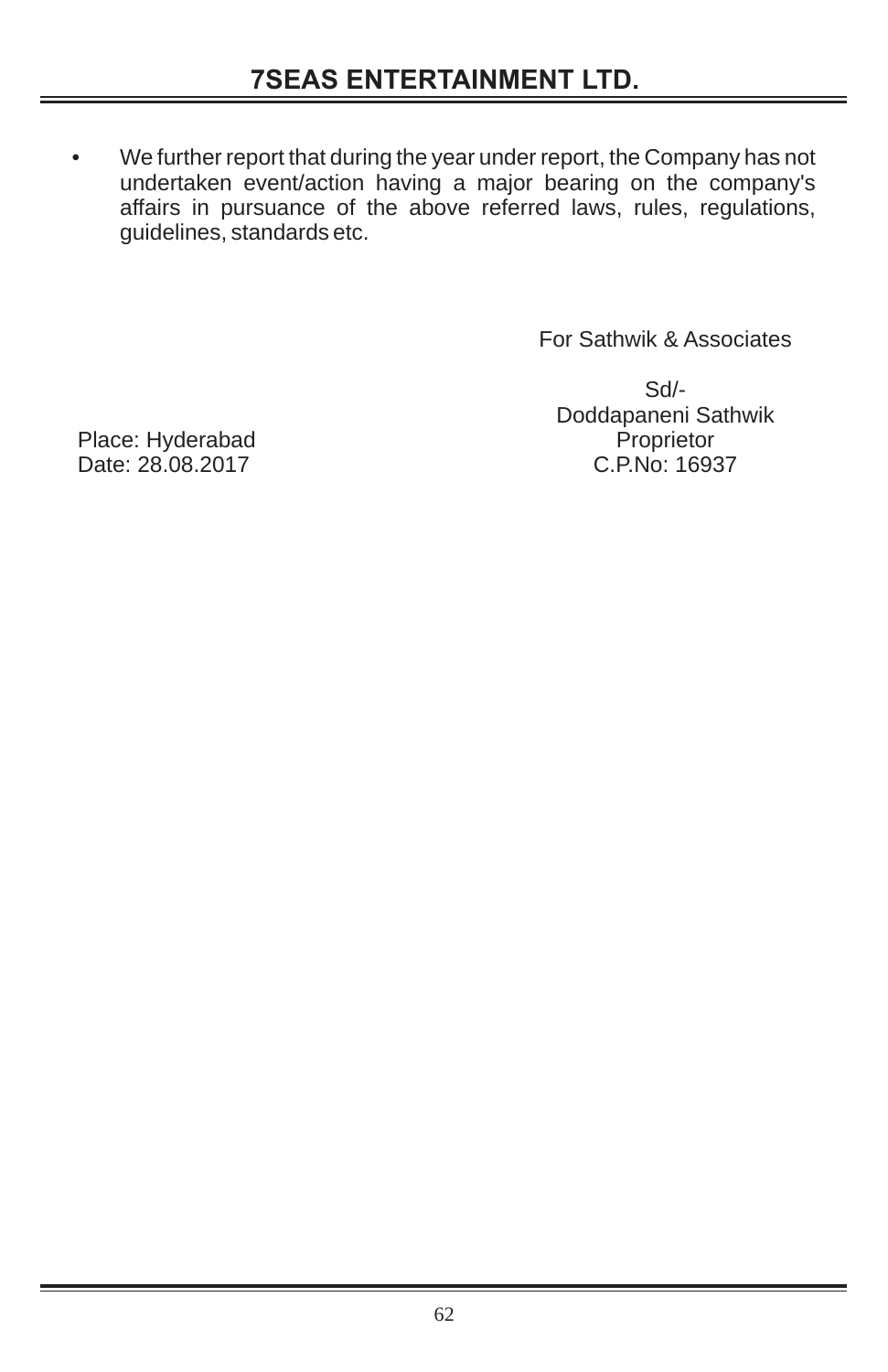### **Annexure**

To The Members of M/s 7Seas Entertainment Limited

Our report of even date is to be read along with this letter.

- 1. Maintenance of secretarial records is the responsibility of the management of the company. Our responsibility is to express an opinion on these secretarial records based on our audit.
- 2. We have followed the audit practices and processes as were appropriate to obtain reasonable assurance about the correctness of the secretarial records. The verification was done on test basis to ensure that correct facts are reflected in secretarial records. We believe that the processes and practices we followed provide a reasonable basis for our opinion.
- 3. We have relied on the reports given by the concerned professionals in verifying the correctness and appropriateness of financial records and books of accounts of the company.
- 4. Where ever required, we have obtained the Management representation about the compliance of laws, rules and regulations and happening of events etc.
- 5. The compliance of provisions of Corporate and other applicable laws, rules, regulations, standards is the responsibility of management. Our examination was limited to the verification of procedures on test basis.
- 6. The secretarial Audit report is neither an assurance as to future viability of the company nor of the efficacy or effectiveness with which the management has conducted the affairs of the company.

For Sathwik & Associates

Place: Hyderabad Date: 28.08.2017

Sd/- Doddapaneni Sathwik Proprietor C.P.No: 16937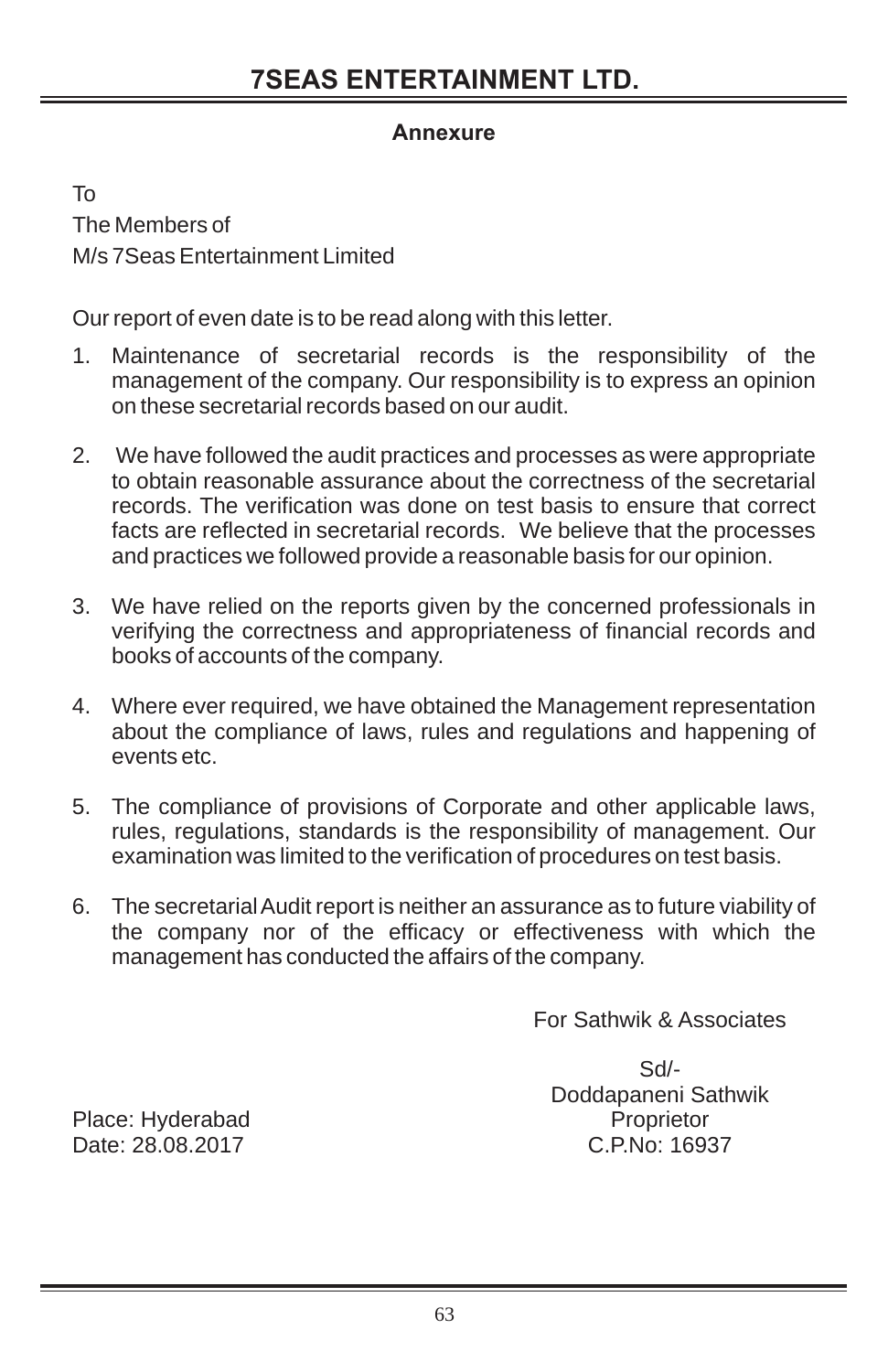## **Independent Auditors' Report on Financial Statements**

## To the Members of

7SEAS ENTERTAINMENT LIMITED.**Report on the financial Statements** We have audited the accompanying standalone financial statements of 7SEAS ENTERTAINMENT LIMITED ('the Company'), which comprise the balance sheet as at 31st March 2017, the statement of profit and loss and the cash flow statement for the year then ended, and a summary of significant accounting policies and other explanatory information.

## **Managements Responsibility for the Financial Statements**

The Company's Board of Directors is responsible for the matters stated in Section 134(5) of the Companies Act, 2013 ('the Act') with respect to the preparation and presentation of these standalone financial statements that give a true and fair view of the financial position, financial performance and cash flows of the Company in accordance with the accounting principles generally accepted in India, including the Accounting Standards specified under Section 133 of the Act, read with Rule 7 of the Companies (Accounts) Rules, 2014. This responsibility also includes maintenance of adequate accounting records in accordance with the provisions of the Act for safeguarding the assets of the Company and for preventing and detecting frauds and other irregularities; selection and application of appropriate accounting policies; making judgments and estimates that are reasonable and prudent; and design, implementation and maintenance of adequate internal financial controls, that were operating effectively for ensuring the accuracy and completeness of the accounting records, relevant to the preparation and presentation of the financial statements that give a true and fair view and are free from material misstatement, whether due to fraud or error.

## **Auditors Responsibility**

Our responsibility is to express an opinion on these standalone financial statements based on our audit. We have taken into account the provisions of the Act, the accounting and auditing standards and matters which are required to be included in the audit report under the provisions of the Act and the Rules made there under. We conducted our audit in accordance with the Standards on Auditing specified under Section 143(10) of the Act. Those Standards require that we comply with ethical requirements and plan and perform the audit to obtain reasonable assurance about whether the financial statements are Free from material misstatement.

An audit involves performing procedures to obtain audit evidence about the amounts and the disclosures in the financial statements. The procedures selected depend on the auditor's judgment, including the assessment of the risks of material misstatement of the financial statements, whether due to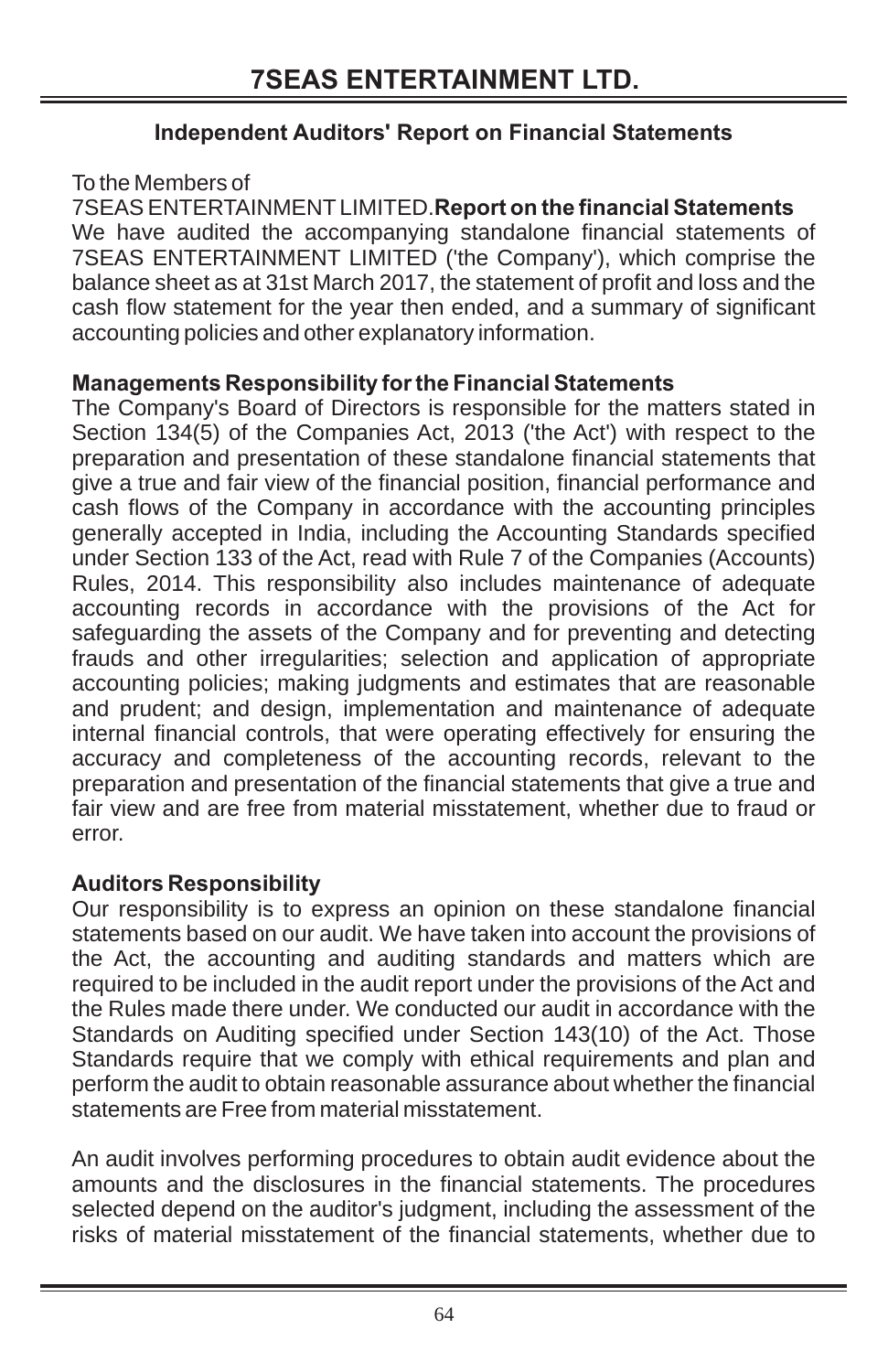fraud or error. In making those risk assessments, the auditor considers internal financial control relevant to the Company's preparation of the financial statements that give a true and fair view in order to design audit procedures that are appropriate in the circumstances, but not for the purpose of expressing an opinion on whether the Company has in place an adequate internal financial controls system over financial reporting and the operating effectiveness of such controls. An audit also includes evaluating the appropriateness of the accounting policies used and the reasonableness of the accounting estimates made by the Company's Directors, as well as evaluating the overall presentation of the financial statements.

We believe that the audit evidence we have obtained is sufficient and appropriate to provide a basis for our audit opinion on the standalone

# **Opinion**

In our opinion and to the best of our information and according to the explanations given to us, the aforesaid standalone financial statements give the information required by the act in the manner so required and give a true and fair view in conformity with the accounting principles generally accepted in India, of the state of affairs of the Company as at 31 March 2017 and its profit and its cash flows for the ended on that date.

# **Report on Other Legal and Regulatory Requirements**

- 1. As required by the Companies (Auditor's Report) Order, 2016 ('the Order') issued by the Central Government of India in terms of sub-section (11) of section 143 of the Act, we give in the Annexure A statement on the matters specified in the paragraph 3 and 4 of the Order, to the extent applicable.
- 2. As required by Section 143 (3) of the Act, we report that:
- a) We have sought and obtained all the information and explanations which to the best of our knowledge and belief were necessary for the purposes of our audit.
- b) in our opinion proper books of account as required by law have been kept by the Company so far as it appears from our examination of those books;
- c) the balance sheet, the statement of profit and loss and the cash flow statement dealt with by this Report are in agreement with the books of account;
- d) in our opinion, the aforesaid standalone financial statements comply with the Accounting Standards specified under Section 133 of the Act, read with Rule 7 of the Companies (Accounts) Rules, 2014;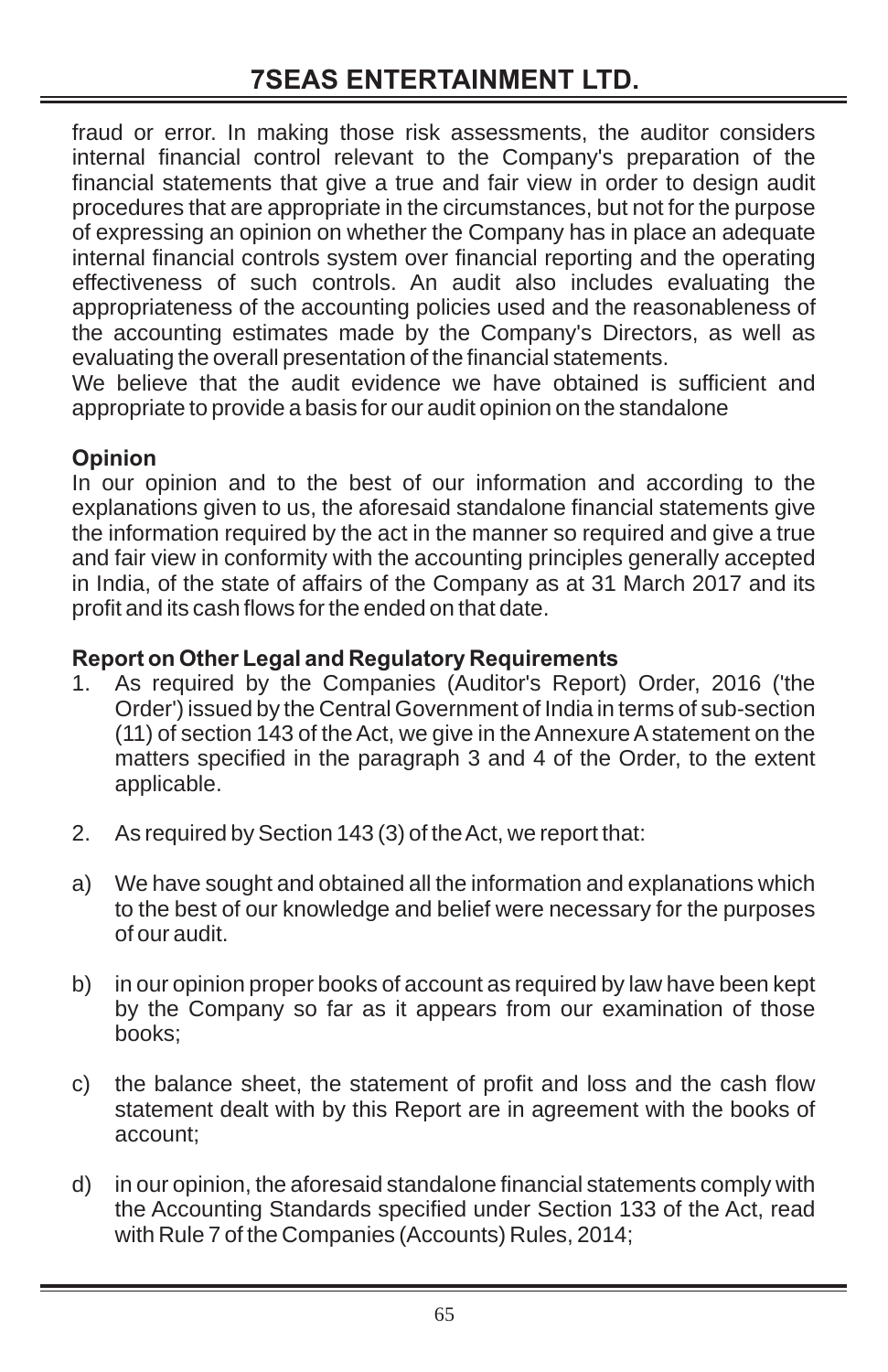- e) on the basis of the written representations received from the directors as on 31 March 2017 taken on record by the Board of Directors, none of the directors is disqualified as on 31 March 2017 from being appointed as a director in terms of Section 164 (2) of the Act; and
- f) With respect to the adequacy of the internal financial controls over financial reporting of the company and operating effectives of such controls, refer to our separate report in Annexure B.
- g) With respect to the other matters to be included in the Auditor's Report in accordance with Rule 11 of the Companies (Audit and Auditors) Rules, 2014, in our opinion and to the best of our information and according to the explanations given to us:
- i. The Company does not have any pending litigations.
- ii. The Company did not have any long-term contracts including derivative contract for which there were any material foreseeable losses.
- iii. There were no amounts which were required to be transferred to the Investor Education and Protection Fund by the Company.
- iv. The Company has provided requisite disclosures in the standalone financial statements as regards its holding and dealings in Specified Bank Notes as defined in the Notification S.O. 3407(E) dated November 8, 2016 of the Ministry of Finance, during the period from November 8, 2016 to December 30, 2016. Based on audit procedures performed and the representations provided to us by the management we report that the disclosures are in accordance with the books of account maintained by the Company and as produced to us by the Management.

For M M REDDY & CO., Chartered Accountants Firm Registration No.010371S

Sd/- M Madhusudhana Reddy **Partner** Membership No.213077

Place: Hyderabad Date : May 30th , 2017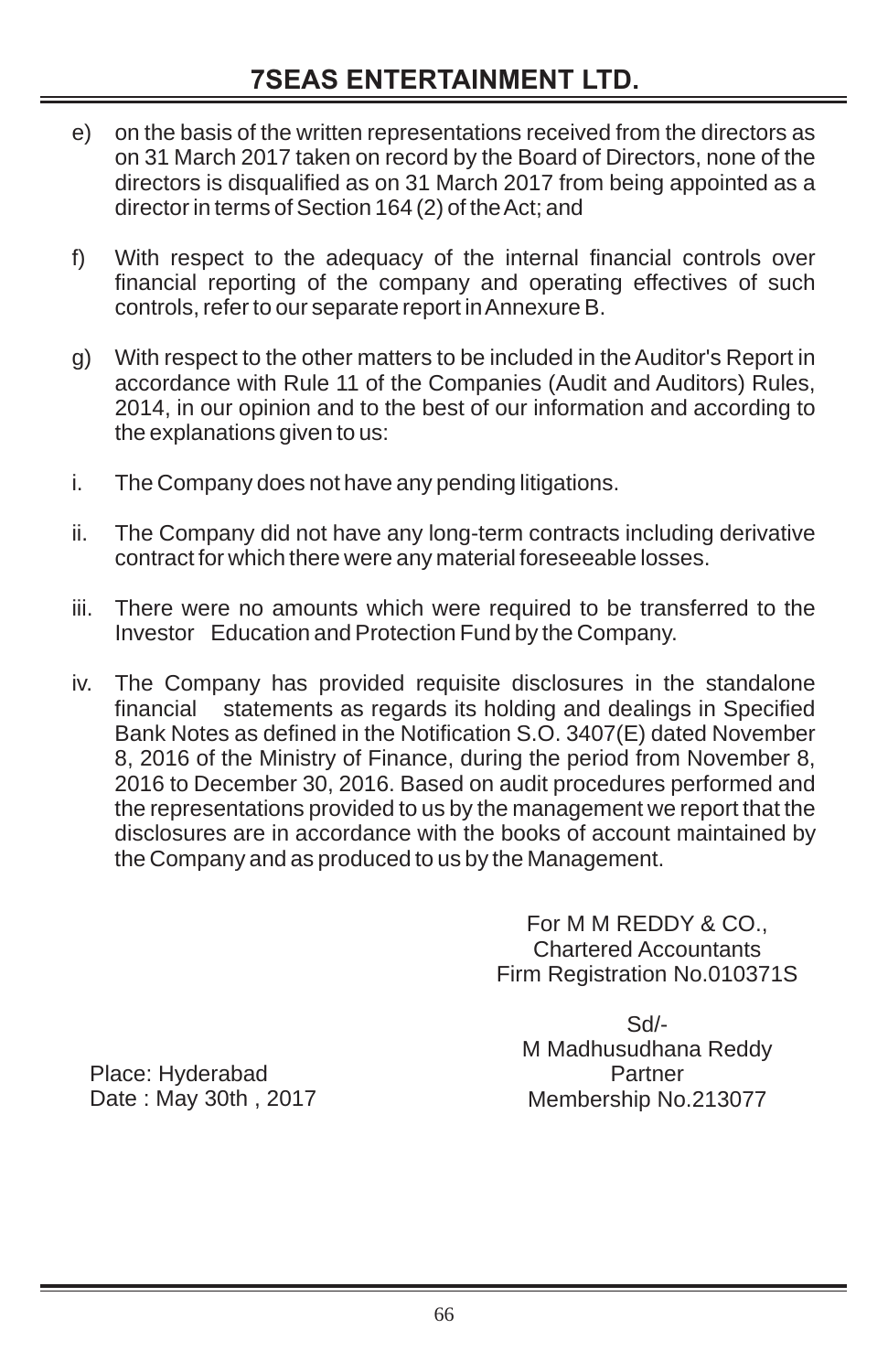## **Annexure-A to the Auditors' Report**

The Annexure-A referred to in our Independent Auditors' Report to the members of the Company on the financial statements for the Year ended 31 March 2017, we report that:

- 1. a. The Company has maintained proper records showing full particulars, including quantitative details and situation of fixed assets.
	- b. The Company has a regular programme of physical verification of its fixed assets by which fixed assets are verified in a phased manner. In accordance with this programme, certain fixed assets were verified during the year and no material discrepancies were noticed on such verification. In our opinion, this periodicity of physical verification is reasonable having regard to the size of the Company and the nature of its assets.
	- c. The title deeds of the immovable property are held in the name of the company.
- 2. The physical verification of the inventory excluding stocks with third parties has been conducted at reasonable intervals by the management during the year. In our opinion the frequency of the verification is reasonable.
- 3. The Company has not granted any loans to bodies corporate covered in the register maintained under section 189 of the Companies Act, 2013 ('the Act').
- 4. In our opinion and according to the information and explanations given to us, the Company has complied with the provisions of Sections 185 and 186 of the Act in respect of grant of loans, making investments and providing guarantees and securities, as applicable.
- 5. The Company has not accepted any deposits from the public.
- 6. The Central Government has not prescribed the maintenance of cost records under section 148(1) of the Act, for any of the services rendered by the Company.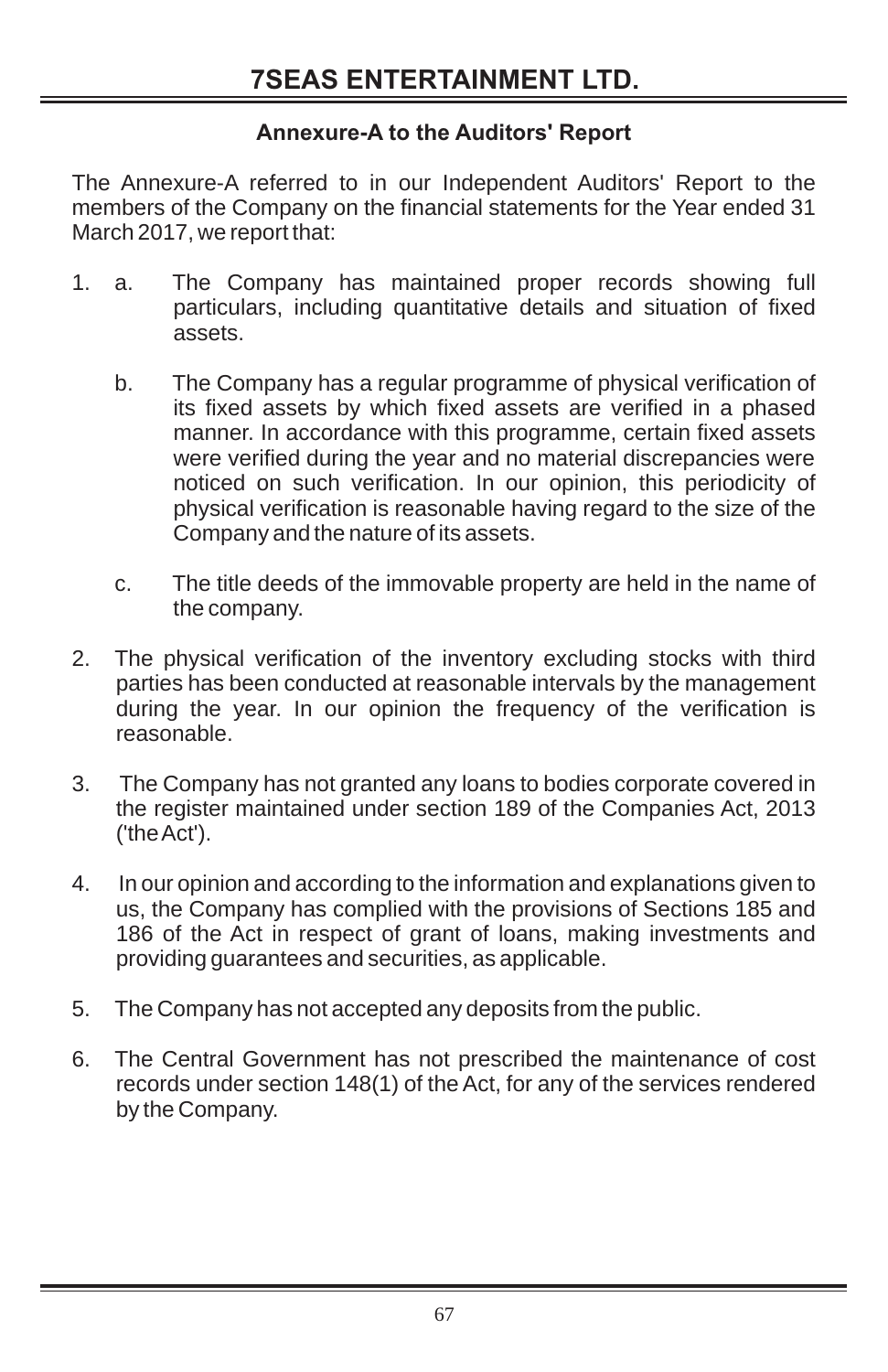- 7. a. According to the information and explanations given to us and on the basis of our examination of the records of the Company, amounts deducted / accrued in the books of account in respect of undisputed statutory dues including, duty of excise income tax, sales tax, wealth tax, service tax, duty of customs, value added tax, cess and other material statutory *except provident fund, employees' state insurance, tax deducted at source* dues have been regularly deposited during the year by the Company with the appropriate authorities.
	- b. According to the information and explanations given to us, no undisputed amounts payable in respect of provident fund, income tax, sales tax, wealth tax, service tax, duty of customs, value added tax, cess and other material statutory dues were in arrears as at 31 March 2017 for a period of more than six months from the date they became payable except below;

| <b>Particulars</b>   | Demand U/s | Period to which<br>the amount relates | Amount<br>in Rs. |
|----------------------|------------|---------------------------------------|------------------|
| Income Tax Act, 1961 | 143(1)     | A.Y.2007-08                           | 2,44,013         |
| Income Tax Act, 1961 | 154        | A.Y. 2012-13                          | 85,300           |
| Income Tax Act, 1961 | 154        | A.Y. 2013-14                          | 2,35,710         |

c. According to the information and explanations given to us, there are no material dues of wealth tax, duty of customs and cess which have not been deposited with the appropriate authorities on account of any dispute. However, according to information and explanations given to us, the following dues of income tax, have not been deposited by the Company on account of disputes:

| <b>Particulars</b>      | Demand<br>U/s         | Period to which<br>the amount<br>relates | Forum where<br>the dispute is<br>pending          | Amount in<br>Rs. |
|-------------------------|-----------------------|------------------------------------------|---------------------------------------------------|------------------|
| Income Tax<br>Act, 1961 | $201(1)$ &<br>201(1A) | A.Y.2009-10                              | The Commissioner<br>of Income Tax<br>(Appeals-II) | 11,02,613        |

- 8. The Company has not paid outstanding dues and interest thereon to banks at year ended.
- 9. The company did not raise any money by way of initial public offer or further public offer (including debt instruments) and terms loans during the year.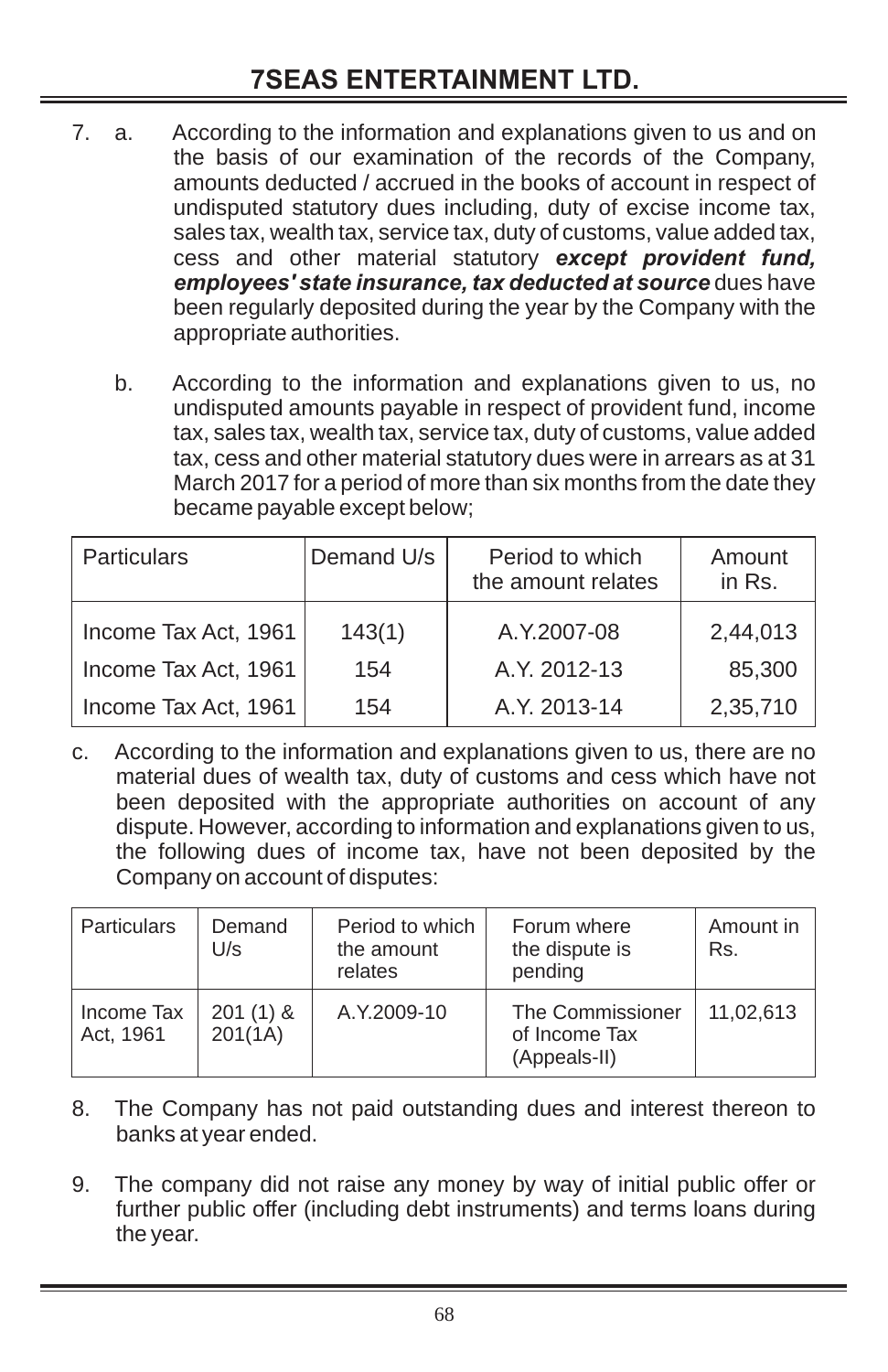- 10. According to the information and explanations given to us, no material fraud on or by the Company has been noticed or reported during the course of our audit.
- 11. The company has paid/ provided managerial remuneration in accordance with requisite approvals mandated by the provisions of section 197 read with schedule V to the act.
- 12. The company is not Nidhi Company and the Nidhi Rules, 2014 not applicable to it. Accordingly the provisions of Clause 3(Xii) of order not applicable to the company.
- 13. The company has entered transactions with the related parties and complied with Section 188 and 177 of Companies Act, 2013 where applicable and the details have been disclosed in the Financial Statements etc as required by the accounting standards.
- 14. The Company has not issued shares or debentures on preferential basis.
- 15. The company has not entered into any non-cash transactions with directors or persons connected with him. Accordingly the provisions of Clause 3(xv) of order not applicable to the company.
- 16. The company is not required to be registered under section 45-IA of the Reserve Bank of India Act, 1934.

For M M REDDY & CO., Chartered Accountants Firm Registration No.010371S

Sd/- M Madhusudhana Reddy **Partner** Membership No.213077

Place: Hyderabad Date : May 30th , 2017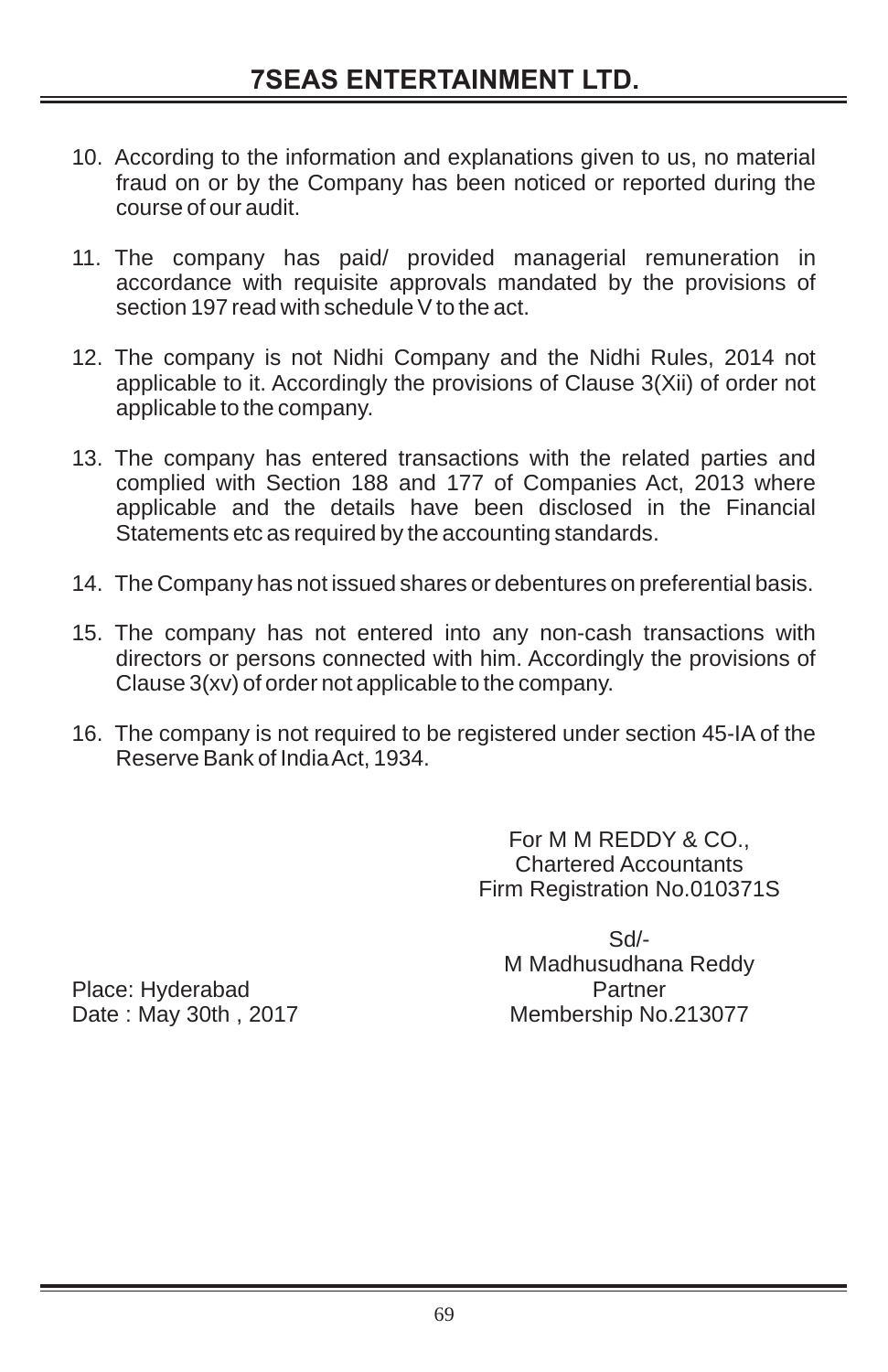### **ANNEXURE B TO THE INDEPENDENT AUDITOR'S REPORT OF EVEN DATE ON THE FINANCIAL STATEMENTS OF 7SEAS ENTERTAINMENT LIMITED**

### **Report on the Internal Financial Controls under Clause (i) of Subsection 3 of Section 143 of the Companies Act, 2013 ("the Act")**

We have audited the internal financial controls over financial reporting of **7SEAS ENTERTAINMENT LIMITED** ("the Company") as of March 31, 2017 in conjunction with our audit of the standalone financial statements of the Company for the year ended on that date.

## **Management's Responsibility for Internal Financial Controls**

The Company's management is responsible for establishing and maintaining internal financial controls based on "the internal control over financial reporting criteria established by the Company considering the essential components of internal control stated in the Guidance Note on Audit of Internal Financial Controls over Financial Reporting issued by the Institute of Chartered Accountants of India". These responsibilities include the design, implementation and maintenance of adequate internal financial controls that were operating effectively for ensuring the orderly and efficient conduct of its business, including adherence to company's policies, the safeguarding of its assets, the prevention and detection of frauds and errors, the accuracy and completeness of the accounting records, and the timely preparation of reliable financial information, as required under the Companies Act, 2013.

## **Auditors' Responsibility**

Our responsibility is to express an opinion on the Company's internal financial controls over financial reporting based on my / our audit. We conducted my our audit in accordance with the Guidance Note on Audit of Internal Financial Controls Over Financial Reporting (the "Guidance Note") and the Standards on Auditing, issued by ICAI and deemed to be prescribed under section 143(10) of the Companies Act, 2013, to the extent applicable to an audit of internal financial controls, both applicable to an audit of Internal Financial Controls and, both issued by the Institute of Chartered Accountants of India. Those Standards and the Guidance Note require that we comply with ethical requirements and plan and perform the audit to obtain reasonable assurance about whether adequate internal financial controls over financial reporting was established and maintained and if such controls operated effectively in all material respects.

Our audit involves performing procedures to obtain audit evidence about the adequacy of the internal financial controls system over financial reporting and their operating effectiveness.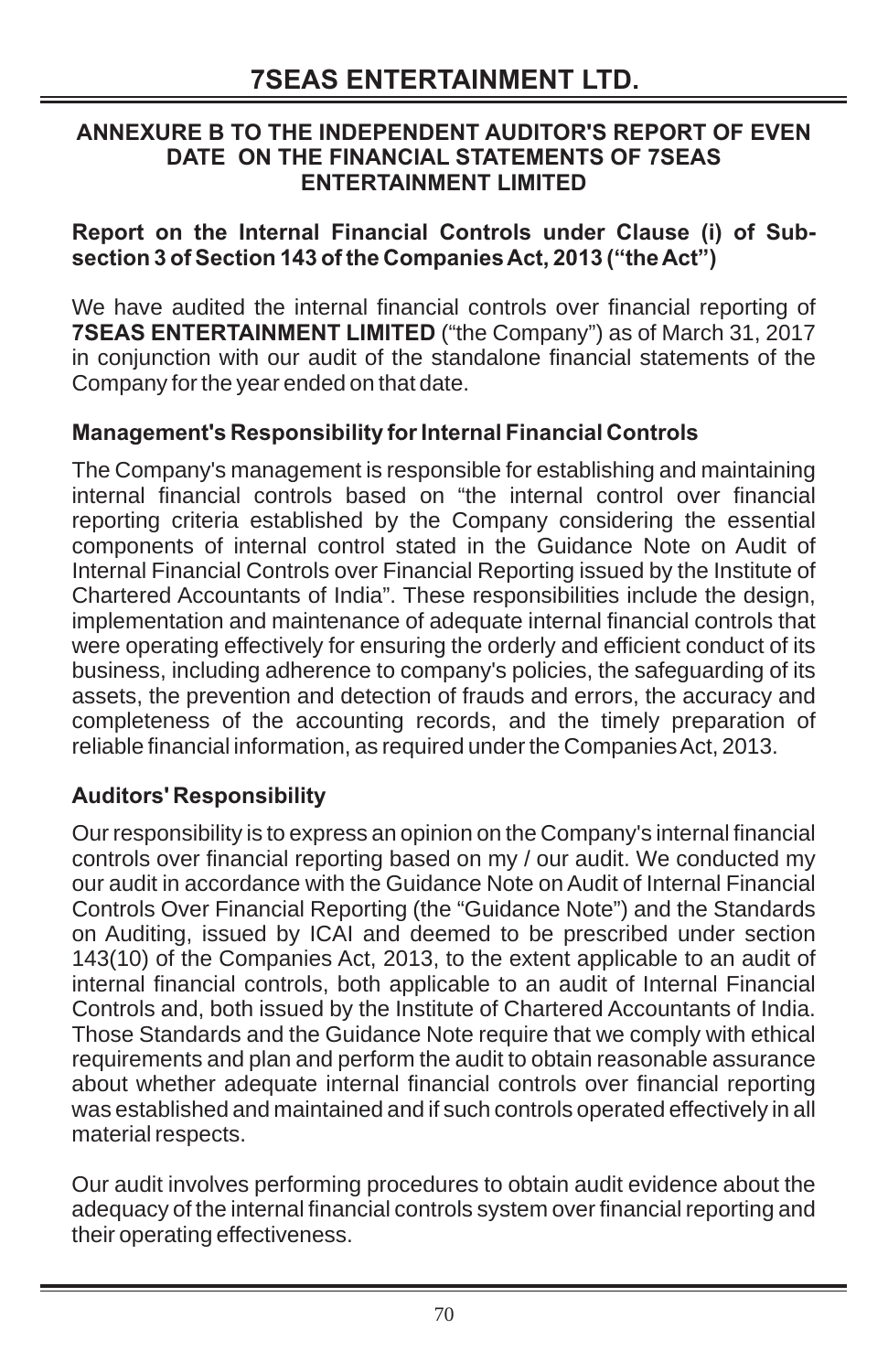Our audit of internal financial controls over financial reporting included obtaining an understanding of internal financial controls over financial reporting, assessing the risk that a material weakness exists, and testing and evaluating the design and operating effectiveness of internal control based on the assessed risk. The procedures selected depend on the auditor's judgment, including the assessment of the risks of material misstatement of the financial statements, whether due to fraud or error.

We believe that the audit evidence I/we have obtained is sufficient and appropriate to provide a basis for my /our audit opinion on the Company's internal financial controls system over financial reporting.

## **Meaning of Internal Financial Controls over Financial Reporting**

A company's internal financial control over financial reporting is a process designed to provide reasonable assurance regarding the reliability of financial reporting and the preparation of financial statements for external purposes in accordance with generally accepted accounting principles. A company's internal financial control over financial reporting includes those policies and procedures that (1) pertain to the maintenance of records that, in reasonable detail, accurately and fairly reflect the transactions and dispositions of the assets of the company; (2)provide reasonable assurance that transactions are recorded as necessary to permit preparation of financial statements in accordance with generally accepted accounting principles, and that receipts and expenditures of the company are being made only in accordance with authorizations of management and directors of the company; and (3) provide reasonable assurance regarding prevention or timely detection of unauthorized acquisition, use, or disposition of the company's assets that could have a material effect on the financial statements.

## **Inherent Limitations of Internal Financial Controls over Financial Reporting**

Because of the inherent limitations of internal financial controls over financial reporting, including the possibility of collusion or improper management override of controls, material misstatements due to error or fraud may occur and not be detected. Also, projections of any evaluation of the internal financial controls over financial reporting to future periods are subject to the risk that the internal financial control over financial reporting may become inadequate because of changes in conditions, or that the degree of compliance with the policies or procedures may deteriorate.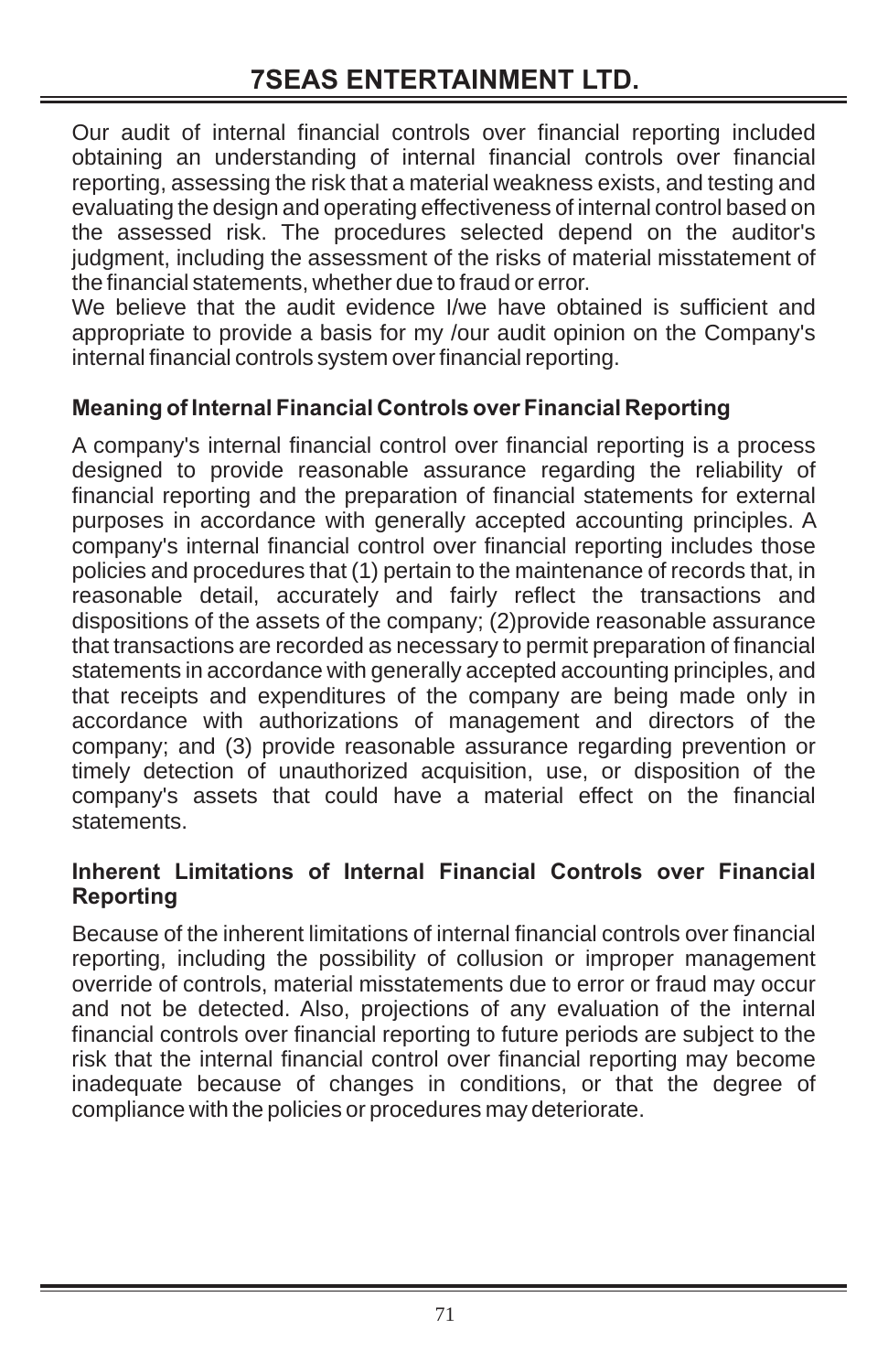# **Opinion**

In our opinion, the Company has, in all material respects, an adequate internal financial controls system over financial reporting and such internal financial controls over financial reporting were operating effectively as at March 31, 2017, based on "the internal control over financial reporting criteria established by the Company considering the essential components of internal control stated in the Guidance Note on Audit of Internal Financial Controls Over Financial Reporting issued by the Institute of Chartered Accountants of India".

> For M M REDDY & CO., Chartered Accountants Firm Registration No.010371S

Sd/- M Madhusudhana Reddy **Partner** Membership No.213077

Place: Hyderabad Date : May 30th , 2017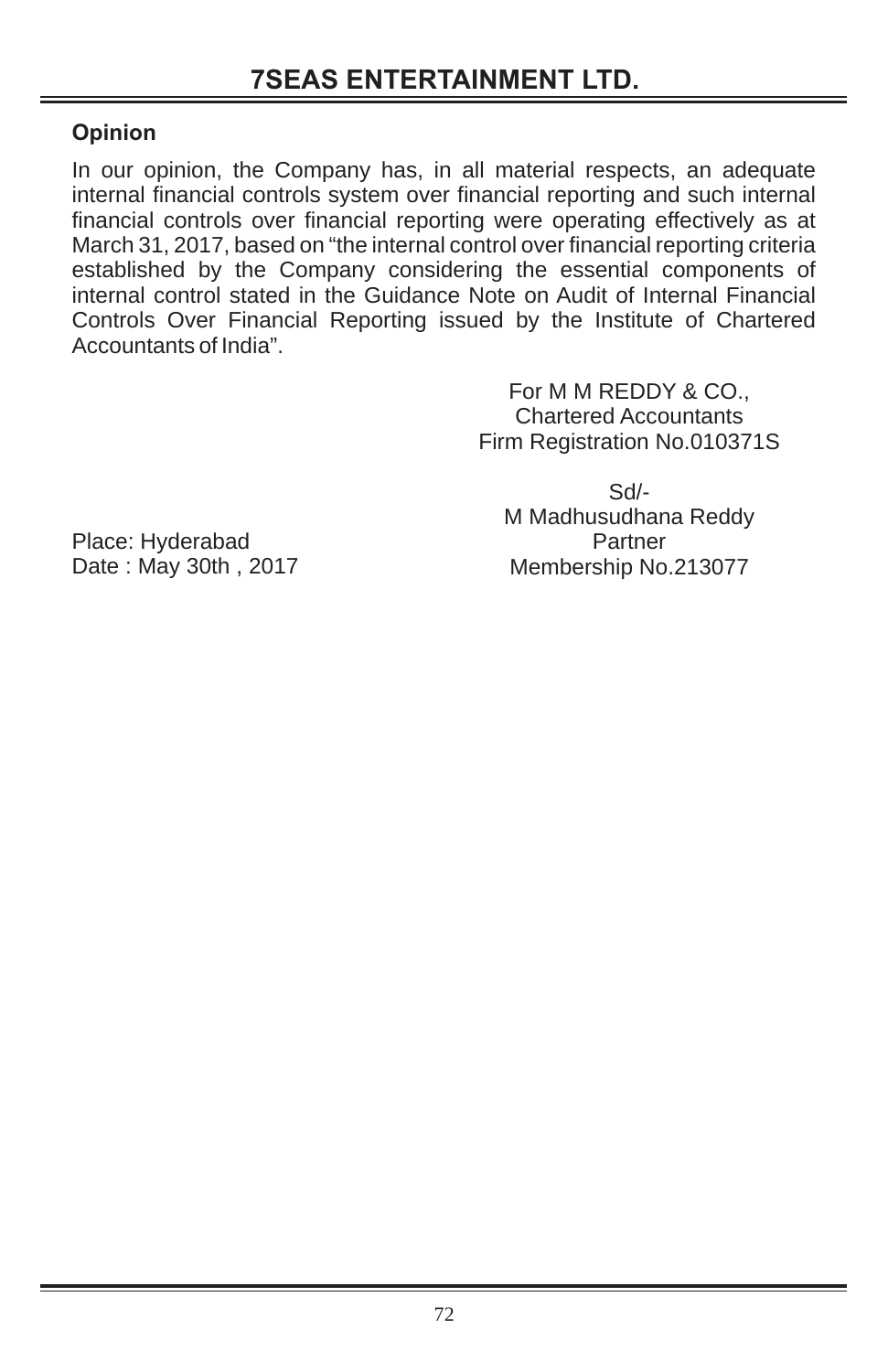#### Balance Sheet as on 31st March, 2017

(All amounts in Indian Rupees except for share data or otherwise stated)

 $\lambda$ 

|                                  |                         | 2016-17                | 2015-16                |
|----------------------------------|-------------------------|------------------------|------------------------|
|                                  | Note No                 | As at<br>Mar' 31, 2017 | As at<br>Mar' 31, 2016 |
| <b>EQUITY AND LIABILITIES</b>    |                         |                        |                        |
| <b>Shareholders' Funds</b>       |                         |                        |                        |
| <b>Share Capital</b>             | $\overline{\mathbf{c}}$ | 111,109,000            | 111,109,000            |
| Reserves and Surplus             | 3                       | (51,696,091)           | (62, 252, 114)         |
| Preference Share Warrant         |                         |                        |                        |
|                                  | А                       | 59,412,909             | 48,856,886             |
| Non - current liabilites         |                         |                        |                        |
| Long - term borrowings           | 4                       |                        |                        |
| Deferred tax liabilities (Net)   |                         | 1,533,152              | 1,533,152              |
| Long term provisions             |                         |                        |                        |
|                                  | B                       | 1,533,152              | 1,533,152              |
| <b>Current liabilities</b>       |                         |                        |                        |
| Short - term borrowings          | 5                       | 49,246,540             | 41,707,363             |
| <b>Trade Payables</b>            | 6                       | 24,626,705             | 13,418,781             |
| Short - term provisions          | $\overline{7}$          | 2,139,092              |                        |
|                                  | $\overline{c}$          | 76,012,337             | 55,126,144             |
| Total                            | $(A+B+C)$               | 136,958,398            | 105,516,182            |
| <b>ASSETS</b>                    |                         |                        |                        |
| Non-current assets               |                         |                        |                        |
| <b>Fixed assets</b>              | 8                       |                        |                        |
| (i) Tangible assets              |                         | 108,379                | 610,421                |
| (ii) Intangible assets           |                         | 24,963,400             | 49,926,798             |
| (iii) Capital work- in- progress |                         |                        |                        |
|                                  | А                       | 25,071,779             | 50,537,219             |
| Non-current investments          | 9                       |                        |                        |
| Long - term loans and advances   |                         |                        |                        |
| Other Non- Current Assets        |                         |                        |                        |
|                                  | B                       |                        |                        |
| <b>Current assets</b>            |                         |                        |                        |
| Inventories                      |                         |                        |                        |
| Trade receivables                | 10                      | 109,844,501            | 52,898,725             |
| Cash and cash equivalents        | 11                      | 99,290                 | 334,461                |
| Short - term loans and advances  | 12                      | 1,942,828              | 1,745,777              |
| Other current assets             | 13                      |                        |                        |
|                                  | C                       | 111,886,619            | 54,978,963             |
| Total                            | $(A+B+C)$               | 136,958,398            | 105,516,182            |

This is the Balance Sheet referred to in our report of even date.

For and on behalf of the Board of Directors of<br>7SEAS ENTERTAINMENT LIMITED For M M REDDY & CO., Firm Registration Number : 010371S<br>Chartered Accountants

M Madhusudhana Reddy Partner Membership No. 213077

Place: Hyderabad<br>Date: 30-05-2017

š,

Sd/-<br>L. Maruti Sanker Managing Director<br>(DIN: 01095047)

 $Sd/-$ L. Hemalatha<br>Whole-time Director<br>(DIN: 02226943)

Sd/-<br>Khush Mohammad<br>Company Secretary



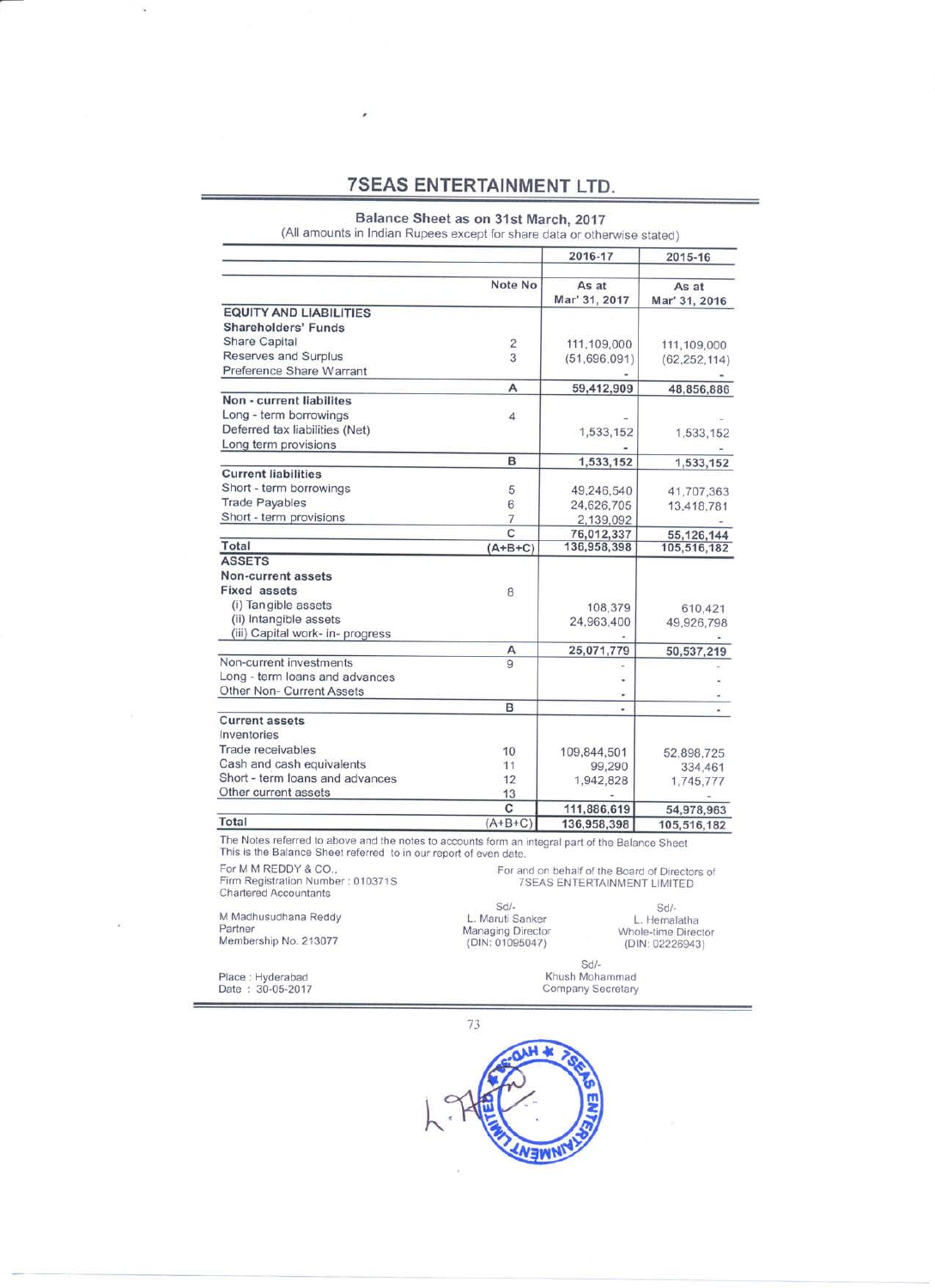×

Profit and Loss Account for the year ended 31st March, 2017 (All amounts in Indian Rupees except for share data or otherwise stated)

|                                            |         | 2016-17                | 2015-16                |
|--------------------------------------------|---------|------------------------|------------------------|
|                                            | Note No | As at<br>Mar' 31, 2017 | As at<br>Mar' 31, 2016 |
| <b>INCOME</b>                              |         |                        |                        |
| <b>Turnover (Gross)</b>                    |         |                        |                        |
| Revenue from operations                    |         | 67,251,796             | 64,563,157             |
| Other Income                               |         | 46,461                 | 205,266                |
| <b>Total Revenue</b>                       |         | 67,298,257             | 64,768,423             |
| <b>EXPENDITURE</b>                         |         |                        |                        |
| <b>Operating Expenses</b>                  | 14      | 13,424,074             | 12,064,955             |
| Administration expenses                    | 15      | 17,852,720             | 25.388.441             |
| Depreciation/amortization                  | 8       | 25,465,441             | 25,563,019             |
| Total                                      |         | 56,742,235             | 63,016,415             |
| Profit / (Loss) before tax                 |         | 10.556,023             | 1.752,008              |
| Profit before tax                          |         |                        |                        |
| Provision for taxation                     |         |                        |                        |
| - Current Year Tax                         |         |                        |                        |
| - Deferred tax                             |         |                        |                        |
| <b>Total tax expense</b>                   |         |                        |                        |
| Profit/(Loss) from continuing operations   |         | 10,556,023             | 1,752,008              |
| Balance brought forward from previous year |         | (142, 833, 338)        | (144.585.346)          |
| <b>Balance carried to Balance Sheet</b>    |         | (132, 277, 315)        | (142, 833, 338)        |
| Earnings per share                         |         |                        |                        |
| Basic                                      |         | 0.95                   | 0.20                   |
| Weighted Number of Shares                  |         | 11,110,900             | 8.886.242              |
| Nominal value                              |         | 10                     | 10                     |
| Notes to accounts                          | 16      |                        |                        |

The Notes referred to above and the notes to accounts form an integral part of the Profit and Loss Account This is the Profit and Loss Account referred to in our report of even date.

For M M REDDY & CO., Firm Registration Number : 010371S<br>Chartered Accountants For and on behalf of the Board of Directors of<br>7SEAS ENTERTAINMENT LIMITED

M Madhusudhana Reddy Partner Membership No. 213077

ä,

Place: Hyderabad<br>Date: 30-05-2017

 $Sd/-$ L. Maruti Sanker Managing Director<br>(DIN: 01095047)

 $Sd/-$ L. Hemalatha Whole-time Director (DIN: 02226943)

 $Sd/-$ Khush Mohammad Company Secretary

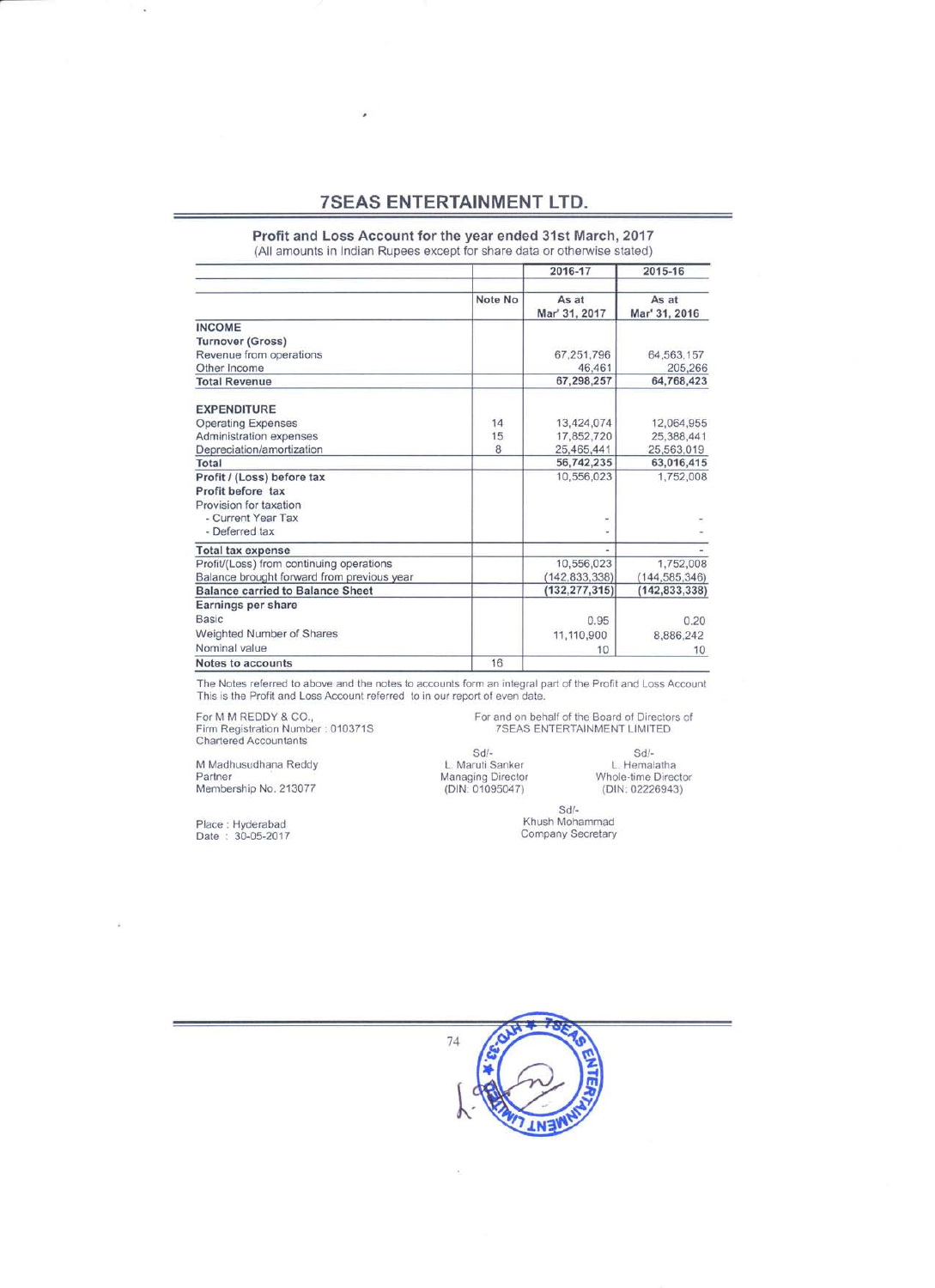¥

Profit and Loss Account for the year ended 31st March, 2017<br>Cash Flow Statement for the year ended March 31, 2017

|                                                                    | 2016-17                | 2015-16                |
|--------------------------------------------------------------------|------------------------|------------------------|
|                                                                    | As at<br>Mar' 31, 2017 | As at<br>Mar' 31, 2016 |
| A. Cash flow from operating activities                             |                        |                        |
| Net profit / (Loss) before tax                                     | 10,556,023             | 1,752,008              |
| Adjustments for:                                                   |                        |                        |
| Preliminary Expences Written Off                                   |                        |                        |
| Depreciation                                                       | 25.465.441             | 25,563,019             |
| Interest and other income received                                 | (46, 461)              | (205, 266)             |
| Investment written off                                             |                        | 596,700                |
| Operating profit before working capital changes                    | 35,975,003             | 27,706,461             |
| Movements in working capital :                                     |                        |                        |
| Increase in Trade Receivables                                      | (56, 945, 776)         | (52, 715, 658)         |
| Work in Progress (Product Development)                             |                        |                        |
| (Increase) /Decrease in Short term loans and advances              | (197.051)              | 1,067,625              |
| Increase in other current assets                                   |                        |                        |
| increase in Trade Payables                                         | 13,347,016             | 7,195,302              |
| Cash generated from /(used in) operations                          | (7,820,809)            | (16, 746, 271)         |
| Taxes paid                                                         |                        |                        |
| Net cash used in /(generated from ) operating activities           | (7,820,809)            | (16, 746, 271)         |
| B. Cash flows from investing activities                            |                        |                        |
| Purchase of fixed assets                                           |                        |                        |
| Sale of fixed assets                                               |                        |                        |
| <b>Fixed deposits</b>                                              |                        |                        |
| Interest and other income received                                 | 46,461                 | 205,266                |
| Net cash used in investing activities                              | 46,461                 | 205,266                |
| C. Cash flows from financing activities                            |                        |                        |
| Proceeds Share capital                                             |                        | 40,400,000             |
| Other Short term Borrowings(Net)                                   | 7,539,177              | (20, 929, 536)         |
| Other Long term Secured & Unsecured Loans (Net)                    |                        | (2,599,686)            |
| Interest received                                                  |                        |                        |
| Interest paid                                                      |                        |                        |
| Net cash generated from /(used in) financing activities            | 7,539,178              | 16,870,779             |
| Net increase/(decrease) in cash and cash equivalents $(A + B + C)$ | (235, 170)             | 329,774                |
| Cash and cash equivalents at the beginning of the year             | 334,461                | 4,687                  |
| Cash and cash equivalents at the end of the year                   | 99,291                 | 334,461                |

This is the Cash Flow Statement referred to in our report of even date.

For M M REDDY & CO., Firm Registration Number : 010371S<br>Chartered Accountants

M Madhusudhana Reddy Partner<br>Membership No. 213077

Place: Hyderabad<br>Date: 30-05-2017

i,

For and on behalf of the Board of Directors of<br>7SEAS ENTERTAINMENT LIMITED

Sd/-<br>L. Maruti Sanker<br>Managing Director<br>(DIN: 01095047)

 $Sd$ -L. Hemalatha<br>Whole-time Director<br>(DIN: 02226943)

 $Sd$ -Khush Mohammad Company Secretary



75

 $\mathcal{C}$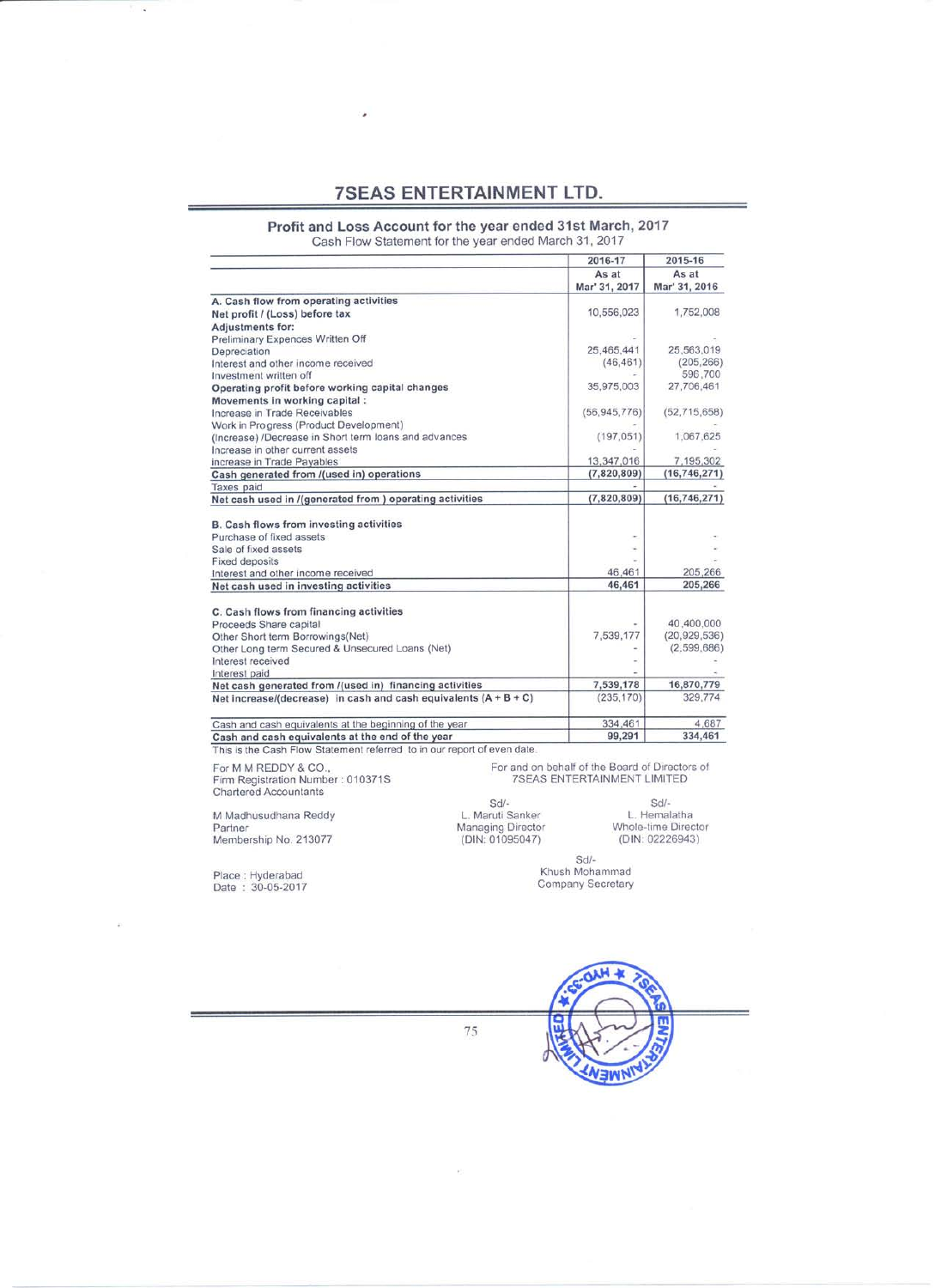### **SCHEDULE: 01 SIGNIFICANT ACCOUNTING POLICIES & NOTES ON ACCOUNTS:**

## **I. SIGNIFICANT ACCOUNTING POLICIES:**

### **1. Basis of preparation of financial statements**

These financial statements are prepared in accordance with Indian Generally Accepted Accounting Principles (GAAP) under the historical cost convention on the accrual basis except for certain financial instruments which are measured at fair values. GAAP comprises mandatory accounting standards as prescribed under Section 133 of the Companies Act, 2013 ('the Act') read with Rule 7 of the Companies (Accounts) Rules, 2014.

Management evaluates all recently issued or revised accounting standards on an ongoing basis. The financial statements are prepared under the historical cost convention. Recognition of income and expenses, accrual basis of accounting is followed.

### **2. Use of Estimates**

The preparation of financial statements in conformity with GAAP requires Management to make estimates and assumptions that effect the reported balances of assets and liabilities and disclosures relating to contingent assets and liabilities as at the date of the financial statements and reported amounts of income and expenses during the period. Examples of such estimates include provisions for doubtful debts, future obligations under retirement benefit plans, income taxes, post-sales customer support and the useful lives of fixed assets and intangible assets.

Management periodically assessed using external and internal sources whether there is an indication that an asset may be impaired. Contingencies are recorded when it is probable that a liability will be incurred, and the amount can be reasonably estimated. Actual results could differ from those estimates.

### **3. Revenue recognition**

Revenue from gaming software development on fixed-price and games distributed on revenue share basis has been recognized based on actual deliveries / downloads. On time-and-material contracts, revenue is recognized as the related services are rendered. Annual Technical Services revenue and revenue from fixed-price maintenance contracts are recognized proportionately over the period in which services are rendered. Revenue from the sale of game products for software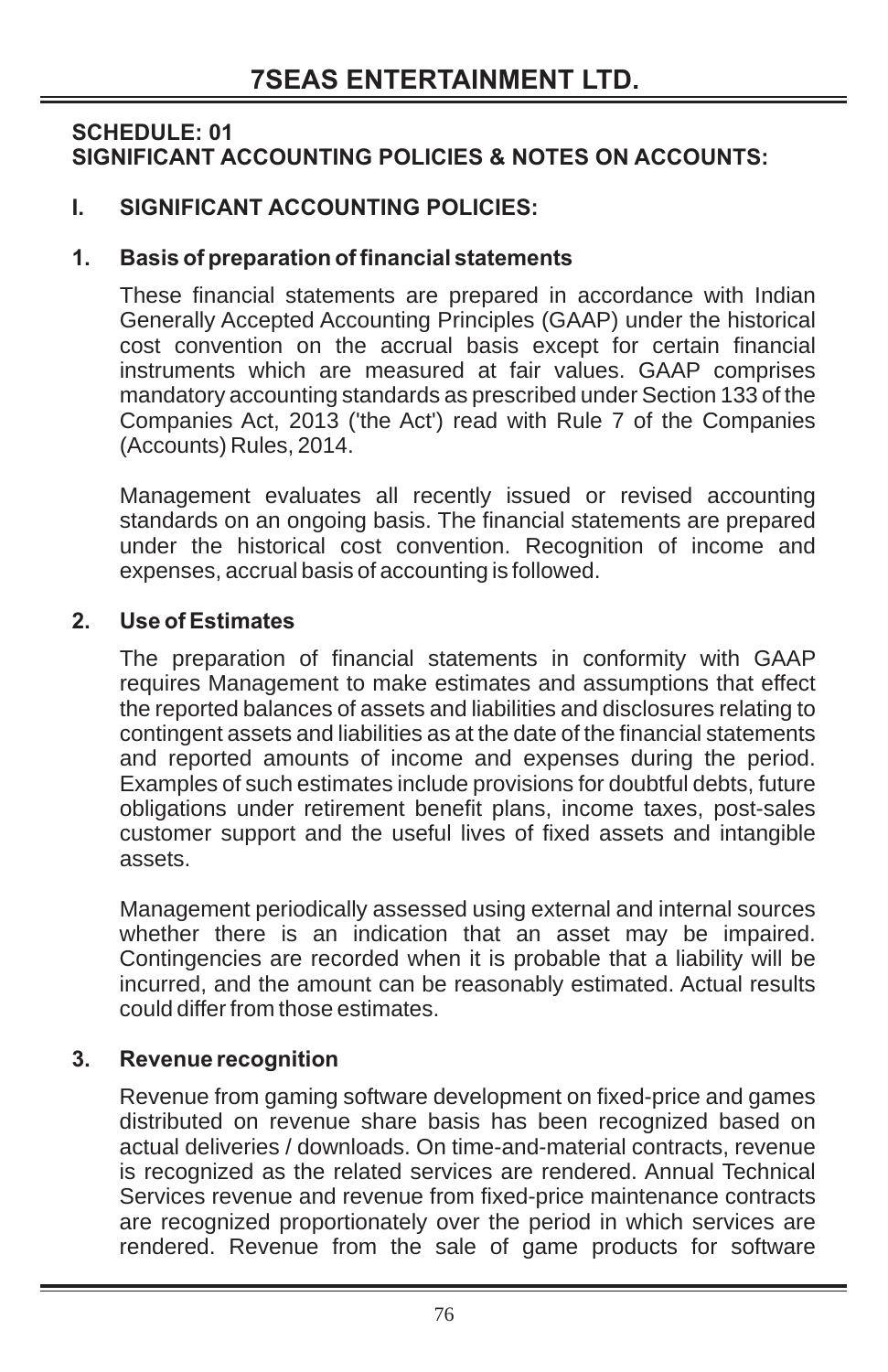applications is recognized on transfer of the products to the users.

## **4. Fixed Assets, intangible assets:**

Fixed Assets are stated at cost, less accumulated depreciation. All direct costs are capitalized until fixed assets are ready for use including taxes, duties, freight and other incidental expenses relating to acquisition and installation.

## **5. Depreciation and amortization**

Depreciation on fixed assets has been provided on straight-line method based on useful life of asset specified in Schedule II of the Companies Act, 2013 on pro-rata basis.

### **6. Retirement Benefits**

### **a. Provident fund**

Eligible employees receive benefits from a provident fund, which is a defined contribution plan. Aggregate contributions along with interest thereon are paid at retirement, death, incapacitation or termination of employment. Both the employee and the company make monthly contributions to the Regional Provident Fund Commissioner equal to a specified percentage of the covered employee's salary.

# **b. Employee State Insurance Fund**:

Eligible employees receive benefits from employee state insurance scheme, which is a gross salary of less than Rs.15,000 per month are entitled to receive benefit under employee state insurance fund scheme. The employer makes contribution to the scheme at a predetermined rate (presently 4.75%) of employee's gross salary. Company has no further obligations under the plan beyond its monthly contributions. These contributions are made to fund administered and managed by the Government of India. The monthly contributions are charges to profit and loss account in the year it is incurred.

### **7. Product under development**

Revenue expenditure incurred on product under development for development of new games and portals has been shown separately under Products and Development.

# **8. Foreign Currency Transactions**

The company translates all foreign currency transactions at Exchange Rates prevailing on the date of transactions. Exchange rate differences resulting from foreign exchange transactions settled during the year are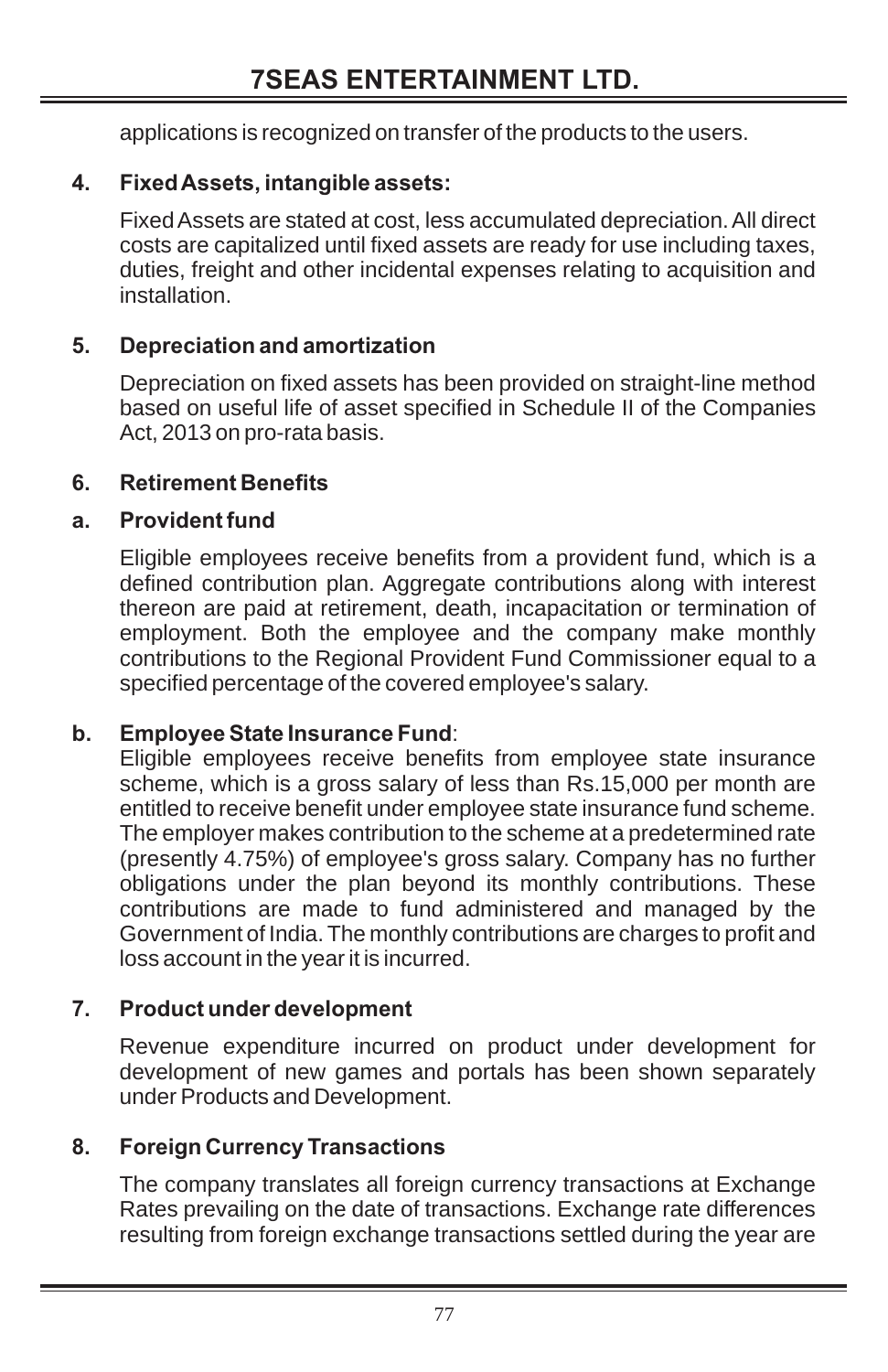recognized as income or expenses in the period in which they arise.

Monetary current assets and monetary current liabilities that are denominated in foreign currency are translated at the exchange rate prevalent at the date of the balance sheet. The resulting difference is also recorded in the profit and loss account.

### **9. Income tax**

Income taxes are computed using the tax effect accounting method, in accordance with the Accounting Standard (AS 22) "Accounting for Taxes on Income" which includes current taxes and deferred taxes. Deferred income taxes reflect the impact if current year timing differences between taxable income and accounting income for the year and the relevant of timing difference of earlier years. Deferred tax asset and liabilities are measured at the tax rates that are expected to apply to the period when the asset / liability is realized, based on tax rates (and tax laws) that have been enacted or substantively enacted at the balance sheet date. Deferred Tax assets are recognized and carried forward only to the extent that there is a reasonable certainty that sufficient future taxable income will be available against which such deferred tax assets can be realized.

### **10. Earnings per share**

In determining earnings per share, the company considers the net profit after tax expense. The number of shares used in computing basic earnings per is the weighted average shares used in outstanding during the period.

### **11. Investments**

Long term trade investments are stated at cost & all other investments are carried at lower of cost or fair value.

### **12. Cash flow statement**

Cash flows are reported using the indirect method, whereby net profit before tax is adjusted for the effects of transactions of a non-cash nature and any deferrals or accruals of past or future cash receipts or payments. The cash flows from regular revenue generating, investing and financing activities of the company are segregated.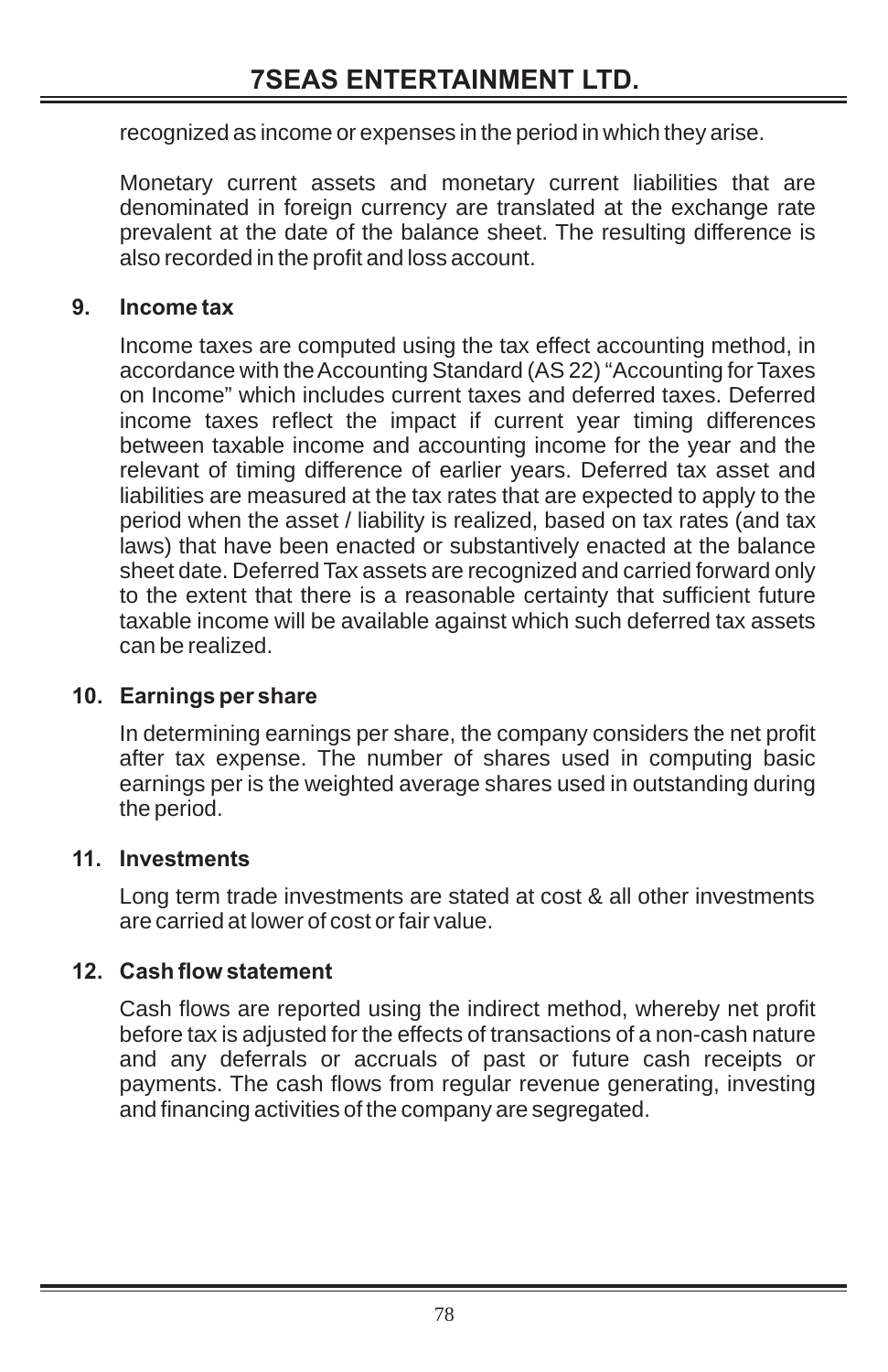## **Notes to Accounts**

| <b>Particulars</b>                                                                                                                                                                                                                                                           |                                       | As at                                |
|------------------------------------------------------------------------------------------------------------------------------------------------------------------------------------------------------------------------------------------------------------------------------|---------------------------------------|--------------------------------------|
|                                                                                                                                                                                                                                                                              | 31-3-2017                             | 31-3-2016                            |
| <b>Note 2: Share Capital</b><br>Authorised:                                                                                                                                                                                                                                  |                                       |                                      |
| 11250000 Equity Shares of Rs. 10/- each                                                                                                                                                                                                                                      | 112,500,000                           | 100,000,000                          |
| Issued, Subscribed and Paid up<br>11110900 equity shares of Rs. 10/- each<br>(Previous year: 7110900 equity sharesOF Rs. 10/- each)<br><b>Convertible Warrants Application Money Received</b>                                                                                | 111,109,000                           | 111,109,000                          |
|                                                                                                                                                                                                                                                                              | 111,109,000                           | 111,109,000                          |
| Reconciliation of shares outstanding at the<br>beginning and at the end of the reporting period<br>Equity Shares outstanding at the beginning of the year<br>Add: Additional shares issued during the year<br>Equity Shares outstanding at the closing of the year           | 11,110,900<br>4,000,000<br>15,110,900 | 7,110,900<br>4,000,000<br>11,110,900 |
| Terms/rights attached to equity shares<br>The company has only one class of equity shares<br>having a par value of Rs. 10/- per share. Each holder<br>of equity shares is entitled to one vote per share.                                                                    |                                       |                                      |
| In the event of liquidation of the company, the holders<br>of equity shares will be entitled to receive<br>remaining assets of the company, after distribution of<br>all preferential amounts. The distribution will<br>be in proportion to the number of equity shares held |                                       |                                      |
| Names of shareholders holding more than 5 % shares<br><b>Equity Shares</b>                                                                                                                                                                                                   | No of Shares<br>% of Shares           | No of Shares<br>% of Shares          |
| L. Maruti Sanker                                                                                                                                                                                                                                                             | 4459764                               | 4459764                              |
| Meenu Bhanshali                                                                                                                                                                                                                                                              | 40.14%<br>286833<br>2.58%             | 40.14%<br>286833<br>2.58% "          |
| Kalidindi Sarada Vijaya Kumari                                                                                                                                                                                                                                               |                                       |                                      |
| Neelima Kalidindi                                                                                                                                                                                                                                                            |                                       |                                      |
| L. Hemalatha                                                                                                                                                                                                                                                                 | 400000<br>3.60% "                     | 400000<br>$3.60\%$ "                 |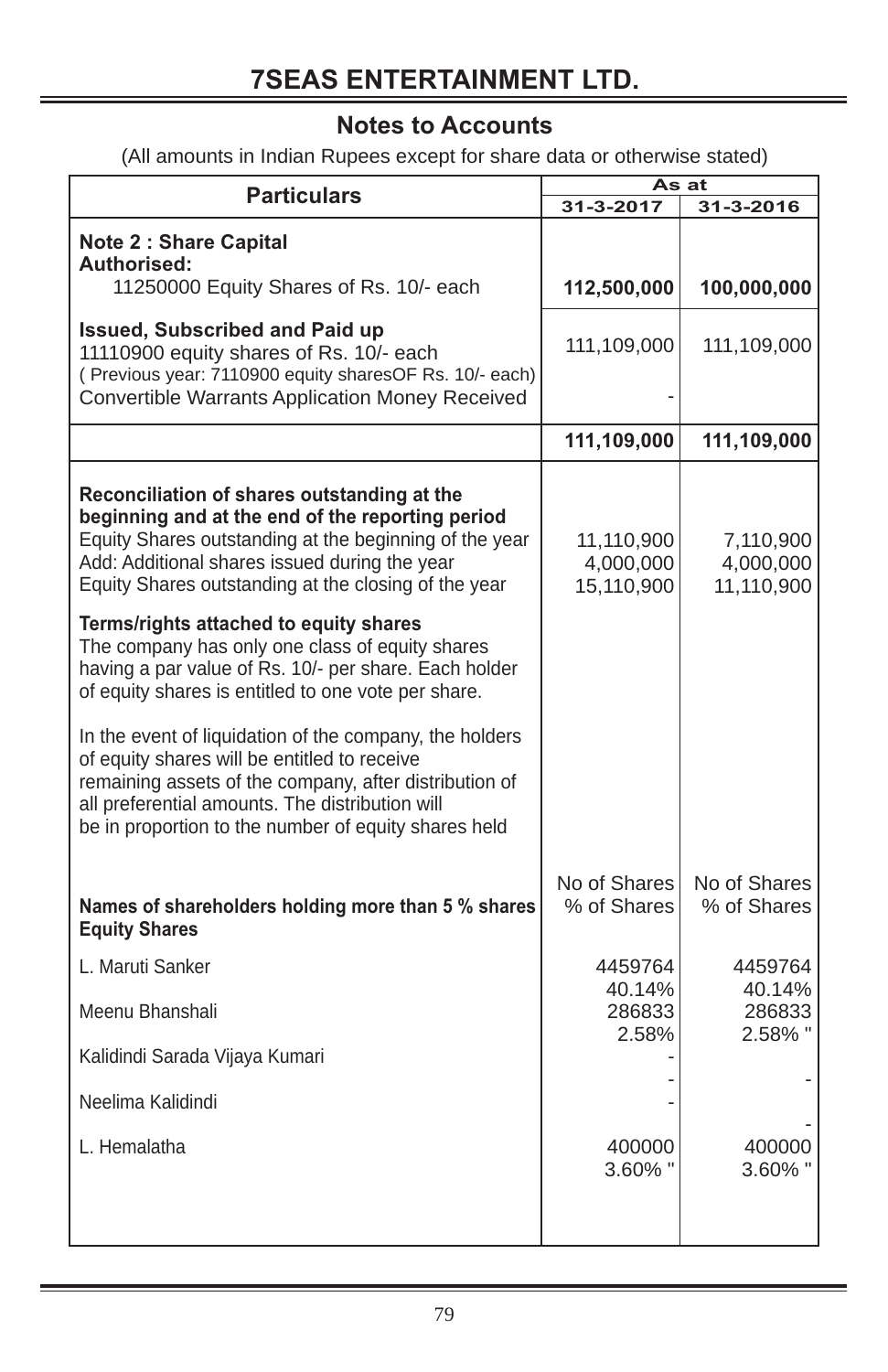## **Notes to Accounts**

| <b>Particulars</b>                                                                                                                             |                                     | As at                               |
|------------------------------------------------------------------------------------------------------------------------------------------------|-------------------------------------|-------------------------------------|
|                                                                                                                                                | 31-3-2017                           | 31-3-2016                           |
| <b>Note3: Reserves and Surplus</b><br><b>General Reserve</b><br>Balance as per last account                                                    |                                     |                                     |
| <b>Capital Reserve</b><br>Share Premium<br>Add: Addition during year<br><b>Forfeited Shares Reserve</b>                                        | 111,985,515<br>400,000<br>1,971,660 | 111,985,515<br>400,000<br>1,971,660 |
| <b>Profit &amp; Loss A/c Surplus</b><br>Balance in the statement of profit & loss<br>Additions during the year                                 | (176, 609, 288)<br>10,556,023       | (178, 361, 296)<br>1,752,008        |
|                                                                                                                                                | (51,696,091)                        | (62, 252, 114)                      |
| Note 4 : Long - term borrowings<br>Loans and advances from banks<br><b>Term loans</b><br>From banks<br><b>IOB-</b> Secured Loan<br>Other Loans |                                     |                                     |
|                                                                                                                                                |                                     |                                     |
| Note 5 : Short term Loans:<br><b>Secured Loans</b><br><b>Working Capital Loan-IOB</b><br><b>Total Secured Loans</b>                            | 41,707,363                          | 41,707,363<br>41,707,363            |
|                                                                                                                                                | 41,707,363                          |                                     |
| <b>Unsecured Loans</b><br>Loan From Director<br><b>Total Unsecured Loans</b>                                                                   | 1,245,723<br>1,245,723              |                                     |
|                                                                                                                                                |                                     |                                     |
| <b>Total Short term Liabilities</b>                                                                                                            | 41,707,363                          | 41,707,363                          |
|                                                                                                                                                |                                     |                                     |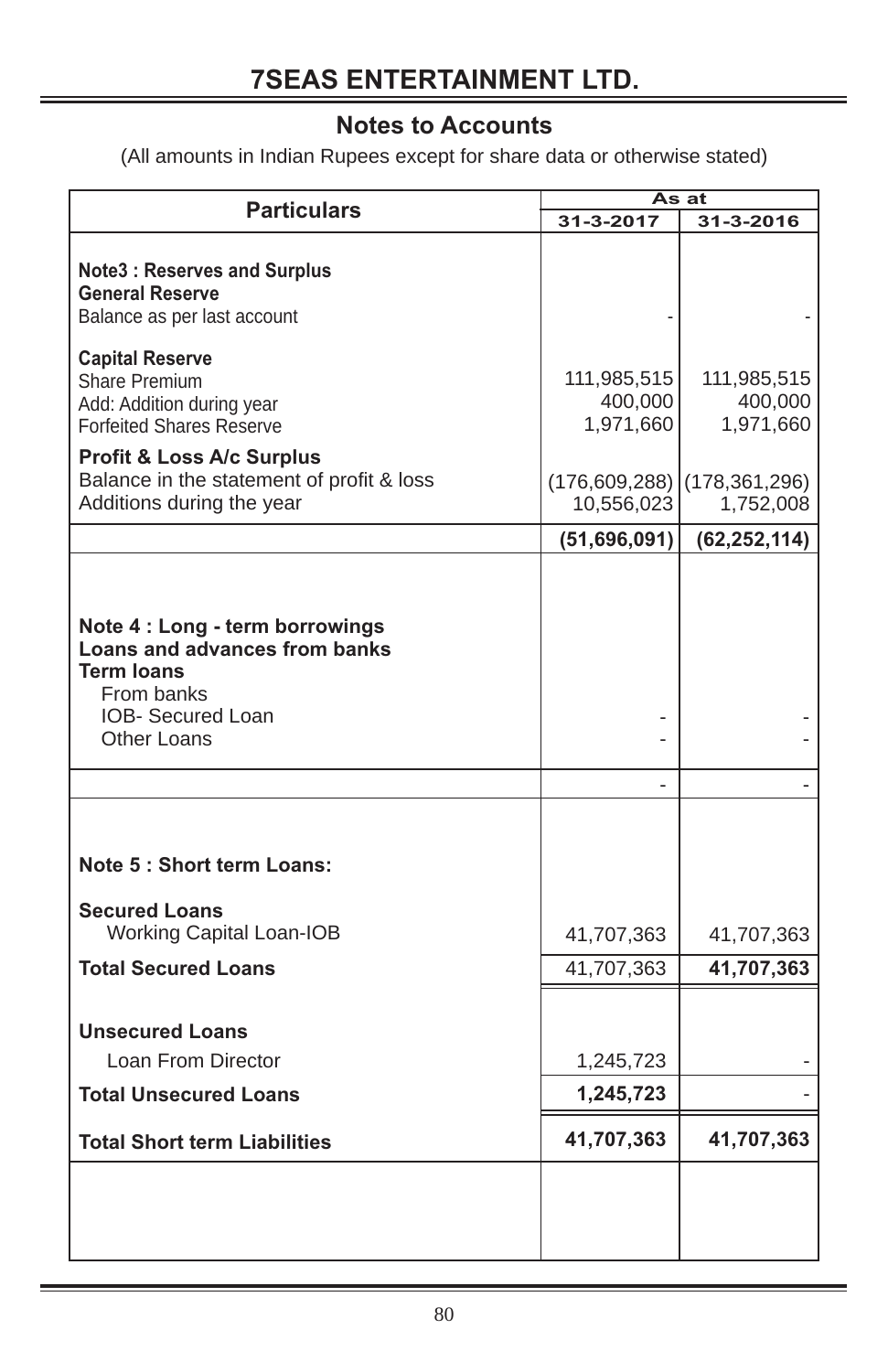## **Notes to Accounts**

| <b>Particulars</b>                                   |            | As at           |
|------------------------------------------------------|------------|-----------------|
|                                                      | 31-3-2017  | $31 - 3 - 2015$ |
| <b>Note 6 : Trade Payables</b>                       |            |                 |
| Expenses payable                                     | 11,458,509 | 4,355,978       |
| <b>Sundry Creditors</b>                              | 13,168,196 | 9,062,803       |
|                                                      | 24,626,705 | 13,418,781      |
| Note 7 : Short - term provisions                     |            |                 |
|                                                      |            |                 |
| Provision for Income tax<br><b>Others Provisions</b> | 2,139,092  |                 |
|                                                      | 2,139,092  |                 |
|                                                      |            |                 |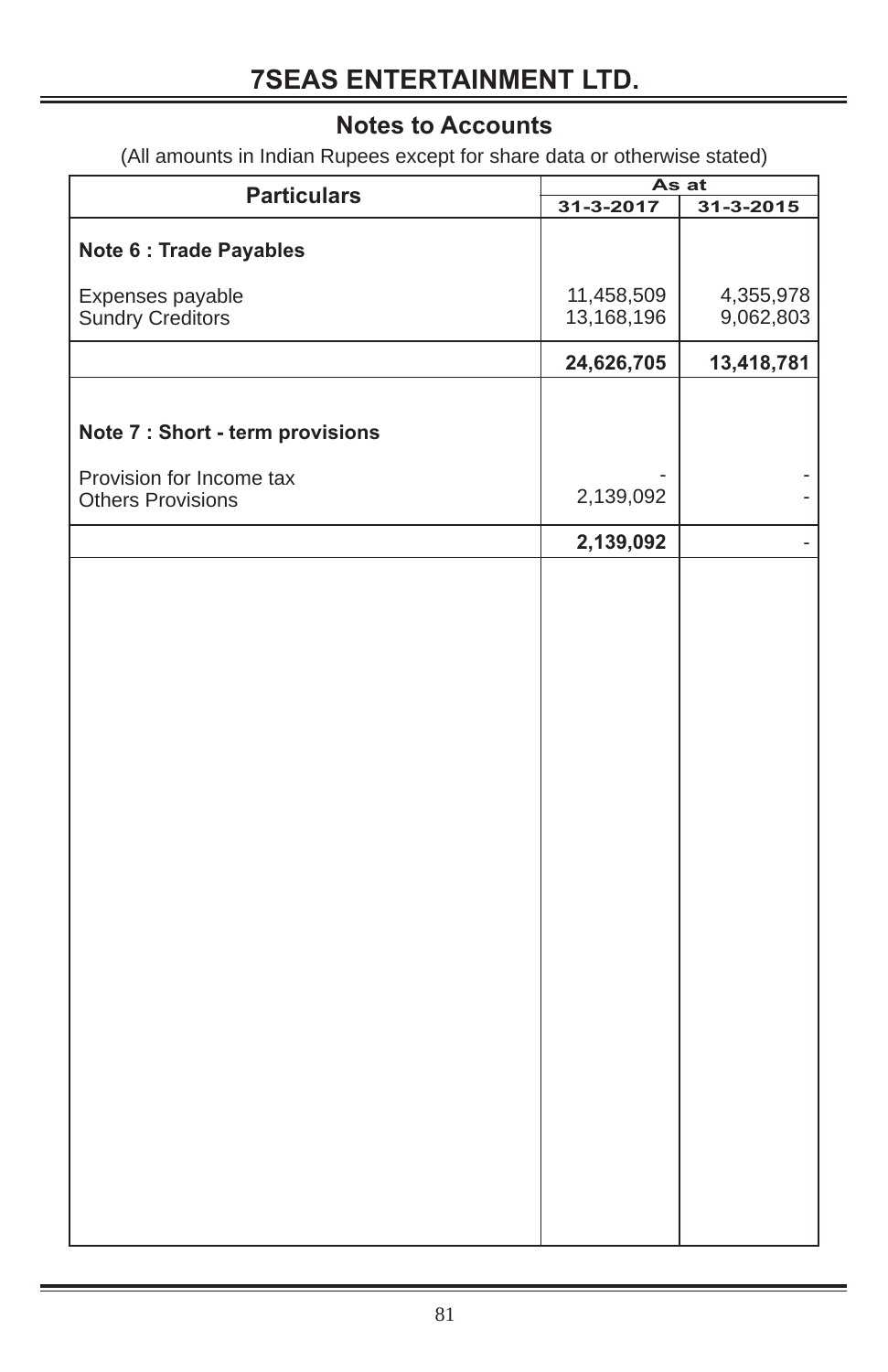| Note 8 : Fixed Assets     |                        |           |                    |                         |                        |                  |                            |                             |            |                        |
|---------------------------|------------------------|-----------|--------------------|-------------------------|------------------------|------------------|----------------------------|-----------------------------|------------|------------------------|
| Particulars               |                        |           | <b>Gross Block</b> |                         |                        |                  | Depreciation /amortization |                             | Net Block  |                        |
|                           | April 1, 2016<br>As at | Additions | <b>Deletions</b>   | March 31, 2017<br>As at | April 1, 2016<br>As at | <b>Deletions</b> | For the year 2017          | As at March 31, As at March | 31,2017    | As at March<br>31,2016 |
| Tangible Assets           |                        |           |                    |                         |                        |                  |                            |                             |            |                        |
| 1. Computers              | 139,300                |           |                    | 139,300                 | 139,300                |                  |                            | 139,300                     |            |                        |
| 2. Furniture and Fixtures | 3,390,821              |           |                    | ,390,821                | ,965,990               |                  | 316,452                    | ,282,442                    | 108,379    | 424,831                |
| 3. Office Equipments      | 519,663                |           |                    | ,519,663                | ,383,609               |                  | 136,054                    | ,519,663                    |            | 136,054                |
| 4. Vehicles               | 264,306                |           |                    | ,264,306                | ,264,306               |                  |                            | ,264,306                    |            |                        |
| 5. Electrical Fittings    | 401,985                |           |                    | 401,985                 | 371,773                |                  | 30,212                     | 401,985                     |            | 30,212                 |
| 6. Interiors              | 750,489                |           |                    | 750.489                 | 731,165                |                  | 19.324                     | 750489                      |            | 19,324                 |
| Total                     | 7.466.564              |           |                    | 7,466,564               | 6,856,142              |                  | 502,042                    | 7,358,184                   | 108,379    | 610,421                |
| Intangible Assets         |                        |           |                    |                         |                        |                  |                            |                             |            |                        |
| 7. Software               | 3,429,270              |           |                    | 3,429,270               | 3,429,270              |                  |                            | 3,429,270                   |            |                        |
| 8. Games & IP's           | 135,580,152            |           |                    | 135,580,152             | 03,465,159             |                  | 16,057,496                 | 19,522,655                  | 6,057,497  | 32,114,993             |
| 9. Web Portals            | 54,695,330             |           |                    | 54,695,330              | 36,883,525             |                  | 8,905,902                  | 45,789,427                  | 8,905,903  | 17,811,805             |
| Total                     | 193.704.752            |           |                    | 193.704.752             | 143.777.955            |                  | 24,963,398                 | 168.741.353                 | 24,963,40  | 49,926,798             |
|                           |                        |           |                    |                         |                        |                  |                            |                             |            |                        |
| Grand Total               | 201,171,316            |           |                    | 201.171.316             | 150.634.097            |                  | 25.465.441                 | 176,099,537                 | 25.071.779 | 50,537,219             |
| <b>Previous year</b>      | 201.171.316            |           |                    | 201.171.316             | 125,071,079            |                  | 25,563,019                 | 150,634,097                 | 50,537,219 | 76,100,238             |
|                           |                        |           |                    |                         |                        |                  |                            |                             |            |                        |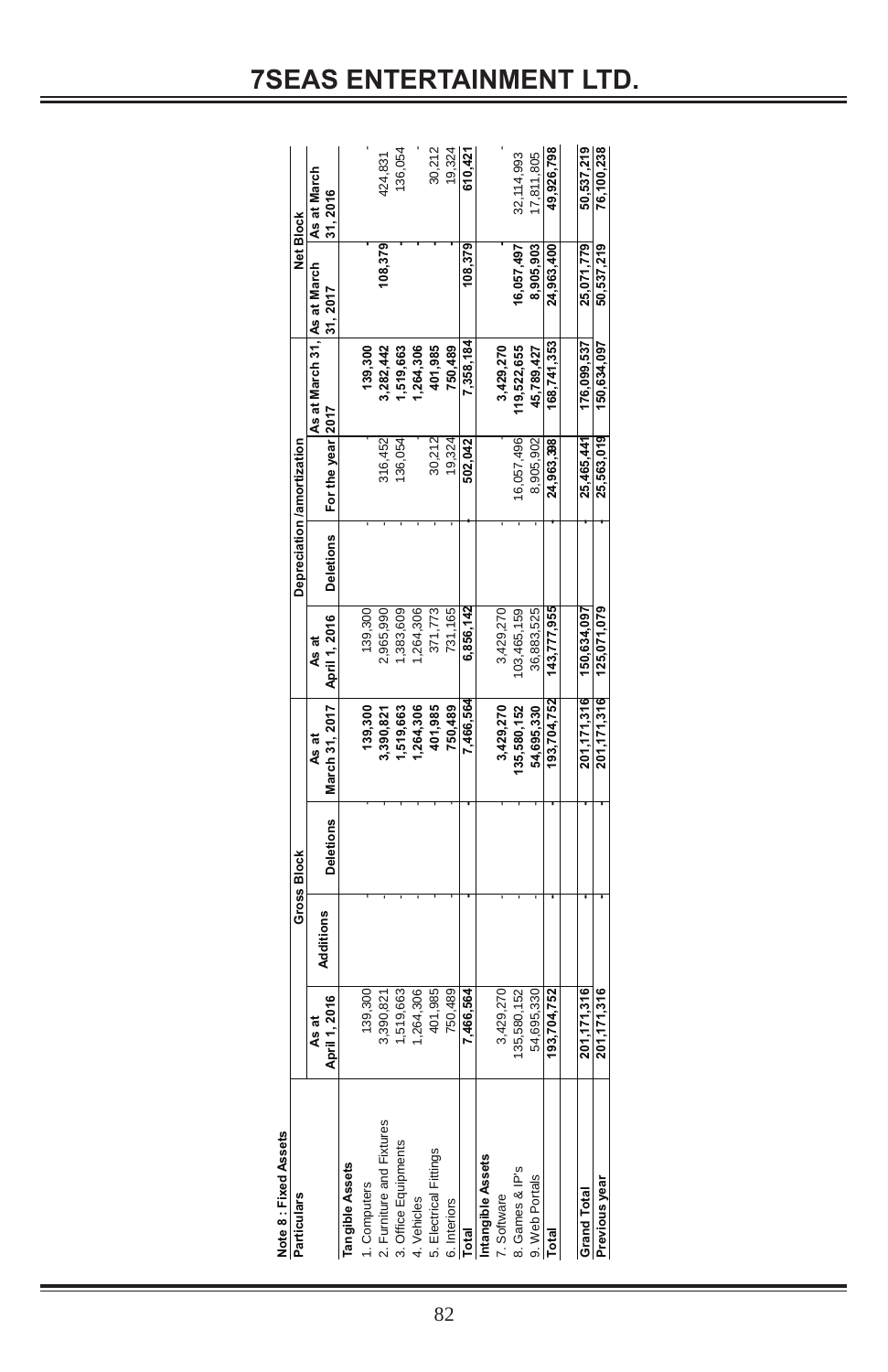# **Notes to Accounts**

(All amounts in Indian Rupees except for share data or otherwise stated)

|                                                                                                                  |                      | As at                          |
|------------------------------------------------------------------------------------------------------------------|----------------------|--------------------------------|
| <b>Particulars</b>                                                                                               | 31-3-2017            | 31-3-2016                      |
| <b>Note 9: Non Current Investments</b><br>Investment in Fortune 7Inc., (wholly owned subsidiary)                 |                      |                                |
|                                                                                                                  |                      |                                |
| Note 10 : Trade receivables<br>(Unsecured, considered good, unless otherwise stated)                             |                      |                                |
| Debts outstanding for a period exceeding six months<br>Considered good<br>Considered doubtful<br>Other debts     | 89,261,797           |                                |
| Debts outstanding for a period less than six months                                                              | 20,582,704           | 52,898,725                     |
| Less: Provision for doubtful debts                                                                               | 109,844,501          | 52,898,725                     |
|                                                                                                                  | 109,844,501          | 52,898,725                     |
| Note 11 : Cash and cash equivalents                                                                              |                      |                                |
| Cash on hand<br>Balances with scheduled banks                                                                    | 68,050               | 47,787                         |
| On current accounts<br>On deposit accounts                                                                       | 31,240               | 286,674                        |
|                                                                                                                  | 99,290               | 334,461                        |
| Note 12 : Short - term loans and advances                                                                        |                      |                                |
| Advances recoverable in cash or in kind or for value to be received<br><b>Other Deposits</b><br>Prepaid Expenses | 1,328,488<br>614,340 | 1,229,895<br>464,340<br>51,542 |
|                                                                                                                  | 1,942,828            | 1,745,777                      |
| Note 13: Other current assets                                                                                    |                      |                                |
| Games & Game Engines Development<br>Portals Development                                                          |                      |                                |
|                                                                                                                  |                      |                                |
|                                                                                                                  |                      |                                |

<u> 1989 - Johann Barnett, fransk politiker (d. 1989)</u>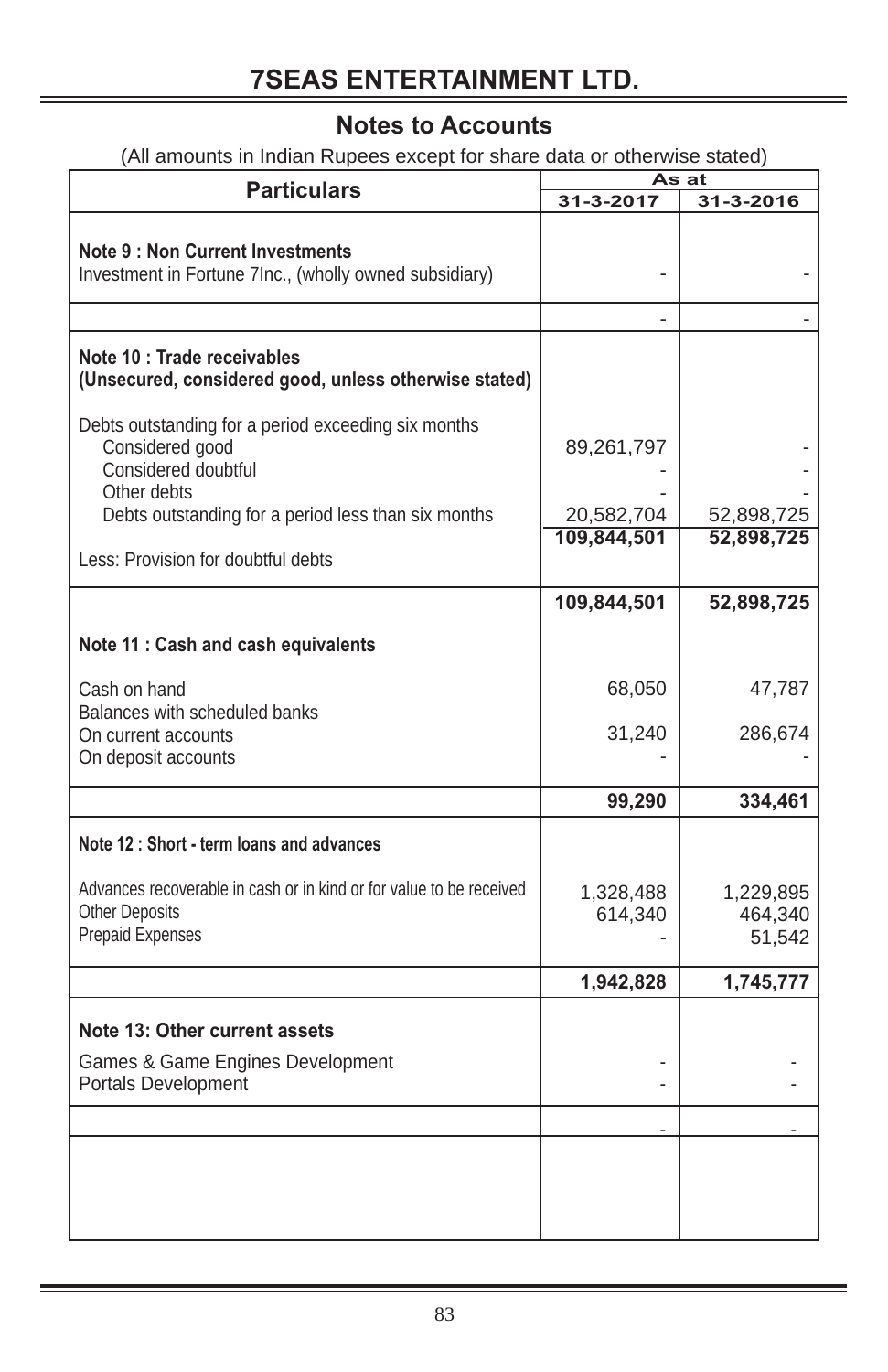## **Notes to Accounts**

| <b>Particulars</b>                      |            | As at      |
|-----------------------------------------|------------|------------|
|                                         | 31-3-2017  | 31-3-2016  |
| <b>Note 14: Operating Expenses</b>      |            |            |
| <b>Direct Expenses</b>                  | 13,424,074 | 12,064,955 |
|                                         | 13,424,074 | 12,064,955 |
| <b>Note 15: Administration expenses</b> |            |            |
| Salaries & Other benefits to employees  | 8,461,919  | 7,132,990  |
| <b>Communication Expenses</b>           | 112,380    | 128,442    |
| <b>Consultancy /Secretarial Charges</b> | 606,816    | 2,986,739  |
| Rates & Taxes                           | 67,470     | 3,332,635  |
| Conference & Promotional Expenses       | 17,144     | 2,671,116  |
| <b>Electricity Charges</b>              | 117,200    | 94,392     |
| <b>Printing &amp; Stationery</b>        | 18,024     | 38,272     |
| Repairs & Maintenance                   | 163,722    | 233,656    |
| Rent                                    | 528,000    |            |
| Travelling & conveyance                 | 178,534    | 339,360    |
| Office maintenance                      | 188,679    | 1,321,968  |
| <b>Security Charges</b>                 | 56,761     | 179,269    |
| Auditors remuneration                   | 100,000    | 100,000    |
| Interest & Bank Charges                 | 7,162,669  | 6,194,467  |
| Insurance                               | 71,545     | 26,738     |
| <b>Bad Debts Written off</b>            |            |            |
| Investment Written off                  |            | 596,700    |
| Exchange loss                           | 1,857      | 11,697     |
|                                         | 17,852,720 | 25,388,441 |
|                                         |            |            |
|                                         |            |            |
|                                         |            |            |
|                                         |            |            |
|                                         |            |            |
|                                         |            |            |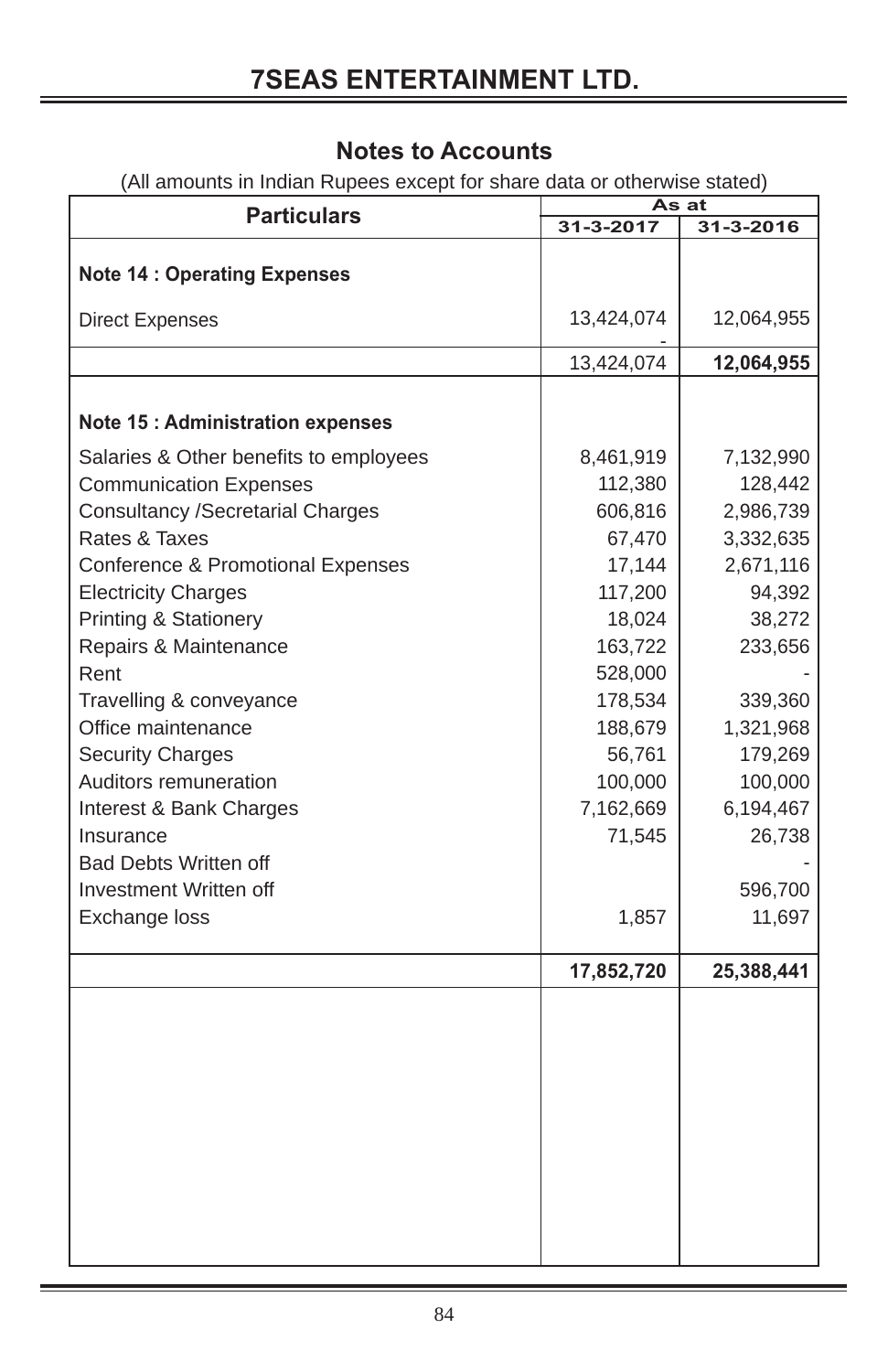### **II. NOTES ON ACCOUNTS**:

All amounts in the financial statements are presented in Rupees and as otherwise stated.

**16. Contingent Liabilities : Nil**

### **17. Secured Loans**

**Working Capital Loan from Indian Overseas Bank**: First charge on all current assets by way of hypothecation of all book debts and other current assets of the Company and Collateral Security on open Plot No.38 of 313.33 Sy of Smt, L. Usha Kumari in S.No.416/4 at Prabhu Nagar, Poranki, Krishna Dist, and open plot No.8 of 485 Sy of Smt. L. Hemalatha in s.No.404/1 at Poranki, Krishna Dist, AP and personal guarantee given by Directors. Due to non-payment interest on cash credit accounts, the bank has classified cash credit as NPA account.

### **18. Quantitative details**

The Company is engaged in the business of development & maintenance of Computer Software, offshore development and other related services. The production and sale of such software services cannot be expressed in any generic unit and hence it is not possible to give such quantitative details of sales and certain information as required under paragraph 3,4C and 4D of Part II of Schedule VI to the Companies Act, 1956. The details of Conversation of Energy, Technology absorption are given in Directors Report. R&D expenditure is not separately accounted for.

### **19. Foreign Exchange earned and outgo**

| a. Activity in foreign currency                    |           | (ln Rs. Lakhs)                         |
|----------------------------------------------------|-----------|----------------------------------------|
| <b>Particulars</b>                                 | 2016-2017 | For the Year For the Year<br>2015-2016 |
| Earnings in foreign exchange (on accrual basis)    |           |                                        |
| Income from software products                      | 656.48    | 55.07                                  |
| Expenditure in foreign exchange (on accrual basis) |           |                                        |
| Cost of services                                   |           | 24.80                                  |
| Net earnings in foreign exchange                   | 656.48    | 30.27                                  |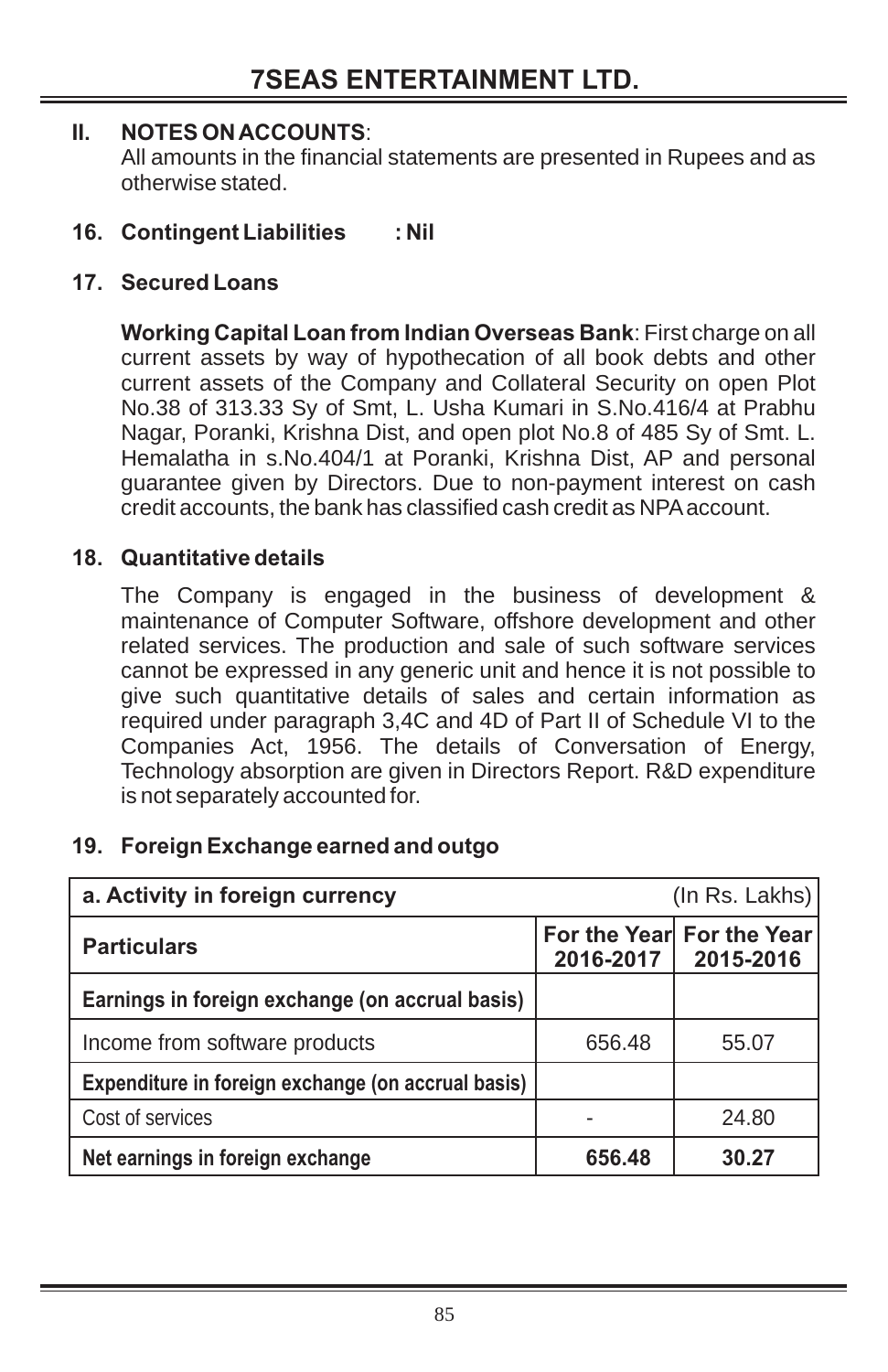## **20. Related Party Transactions**

List of related parties on which the company is able to exercise control.

### A. Subsidiaries

## **Name of the Subsidiary company:**

The Company do not have any Subsidiary.

### **B. Transactions with key management personnel**

Particulars of remuneration and other benefits paid to key management personnel during the year ended March 31, 2017:

(In Rs. Lakhs)

| <b>Particulars</b>                  | 2016-2017 | For the Year   For the Year<br>2015-2016 |
|-------------------------------------|-----------|------------------------------------------|
| Remuneration to Mr. L. MarutiSanker | 30.00     | 30.00                                    |
| Remuneration to Mrs. L. Hemalatha   | 18.00     | 18.00                                    |

### **21. Dues to micro & small-scale industrial undertakings**

As at March 31, 2017 as per available information with the company, there are no dues to small scale Industrial Undertakings.

22. Balances under trade receivable, Loans & Advances and trade payables are subjected to confirmation and reconciliation from respective parties and the classification / grouping of the parties under sundry debtors and creditors are as per the management representation.

### **23. Specified Bank Notes Disclosure (SBNs)**

In Accordance with the MCA Notification G.S.R. 308(E) dated March 30, 2017 details of Specified bank Notes (SBN) and other denomination notes (ODN) held and transacted during the period from November 8, 2016 to December 30, 2016 is given below;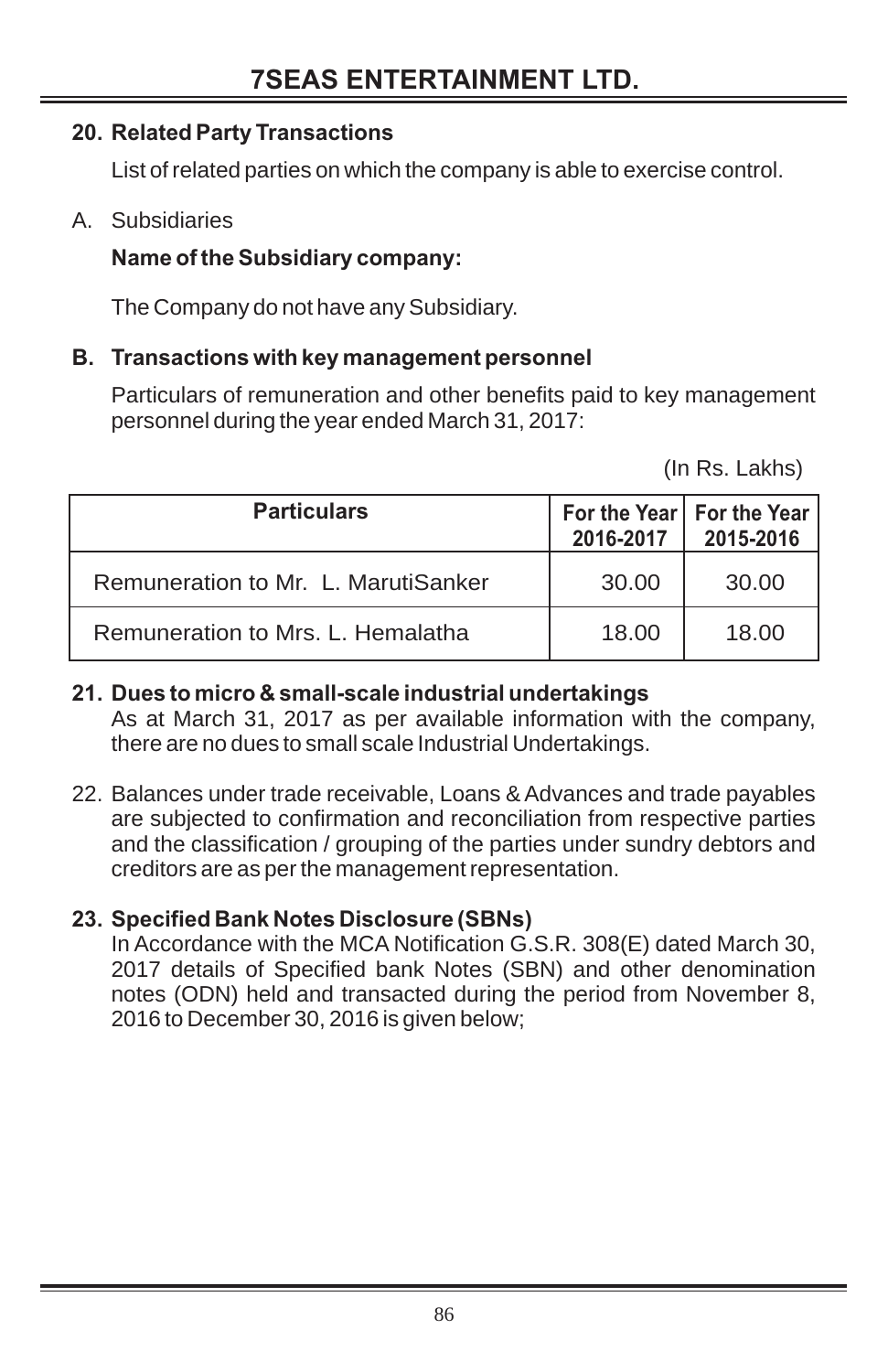| <b>Particulars</b>                    | <b>SBNs</b>    | Other denomination notes | Total    |
|---------------------------------------|----------------|--------------------------|----------|
| Closing cash in hand as on 08.11.2016 | $\overline{a}$ | 1,58,533                 | 1,58,533 |
| (+) Permitted receipts                |                | 49.000                   | 49,000   |
| (-) Permitted payments                | -              | 28.592                   | 28.592   |
| (-) Amount deposited in Banks         | $\overline{a}$ |                          |          |
| Closing cash in hand as on 30.12.2016 | ٠              | 1,78,941                 | 1,78,941 |

### **24. Income taxes**

The provision for taxation includes tax liabilities in India on the company's global income as reduced by exempt incomes and any tax liabilities arising overseas on income sourced from those countries. Due to continuous losses from the past few years the company has not made provision for income tax and differed tax.

### **25. Segment reporting**

As required by the Accounting Standard (AS 17) "Segment Reporting", the Company is mainly engaged in the area of Gaming Software Development and related services. Hence segment reporting is not applicable to the Company and to the nature of its business.

### **26. Auditors Remuneration**

 $(ln Rs)$ 

| <b>Particulars</b>     | 2016-2017 | For the Year   For the Year<br>2015-2016 |
|------------------------|-----------|------------------------------------------|
| <b>Statutory Audit</b> | 75,000    | 75,000                                   |
| <b>Tax Audit</b>       | 25,000    | 25,000                                   |
| <b>Total</b>           | 1,00,000  | 1,00,000                                 |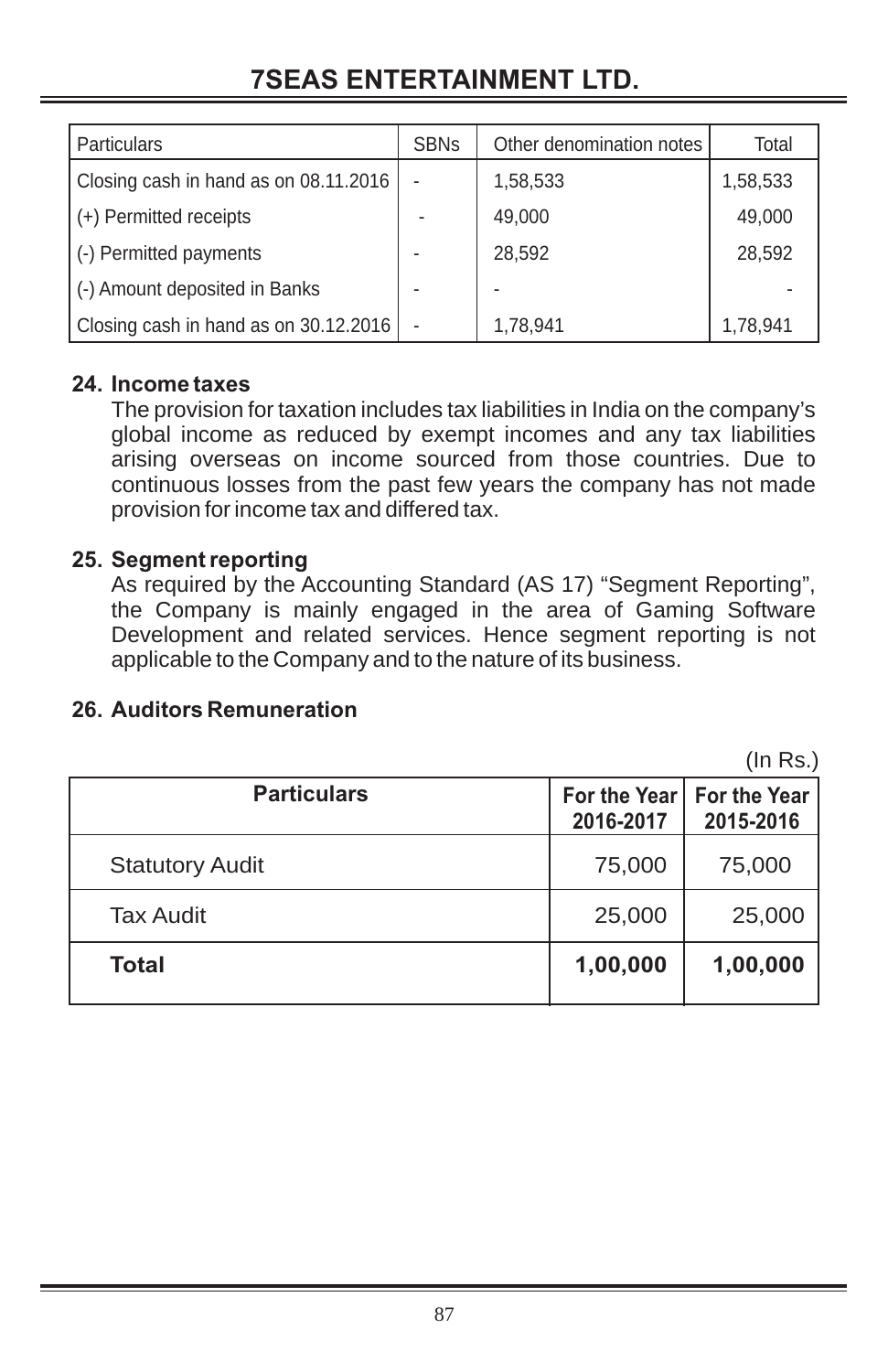### **27. Earnings per share**

 $(ln Rs.)$ 

| <b>Particulars</b>                       | 2016-2017  | For the Year   For the Year<br>2015-2016 |
|------------------------------------------|------------|------------------------------------------|
| Net profit after tax                     | 105,56,023 | 17,52,008                                |
| Weighted average number of equity shares | 111,10,900 | 88,86,242                                |
| Nominal value of shares                  | 10         |                                          |
| Earnings per share (basic/diluted)       | 0.95       | 0.20                                     |

28. The previous year figures have been recast / restated, wherever necessary, to the current period's classification.

- 29. Financial figures have been rounded off to nearest rupee.
- 30. Schedules 2 to 30 form part of Balance Sheet and have been authenticated.

For M M REDDY & CO., Firm Registration Number : 010371S Chartered Accountants

M Madhusudhana Reddy Partner Membership No. 213077

Sd/- L. Maruti Sanker Managing Director (DIN: 01095047)

 Sd/- L. Hemalatha Whole-time Director (DIN: 02226943)

Place : Hyderabad Date : 30-05-2017

 Sd/- Khush Mohammad Company Secretary

 For and on behalf of the Board of Directors of 7SEAS ENTERTAINMENT LIMITED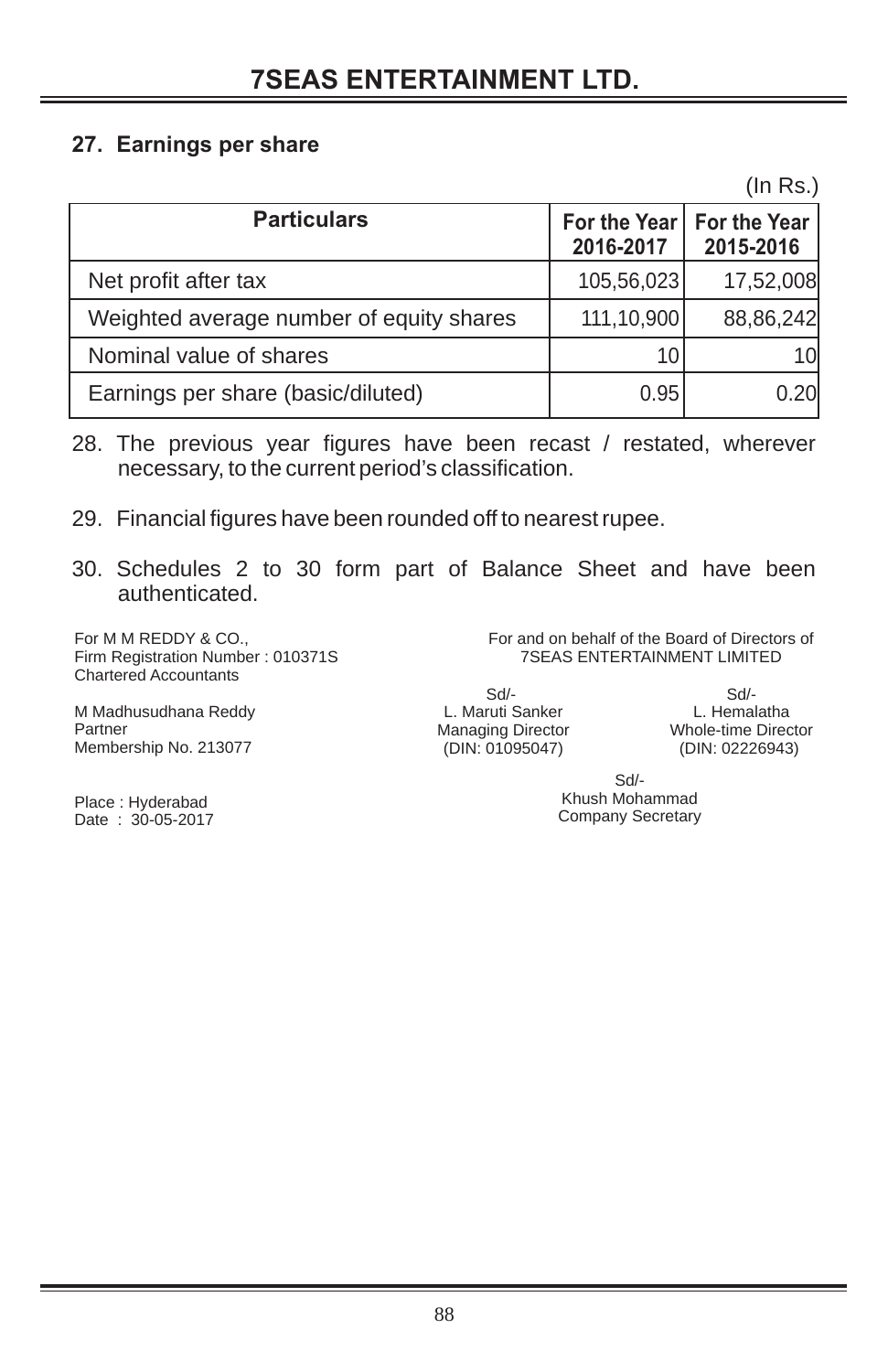### **Form No. MGT-11**

### **Proxy form**

*[*Pursuant to section 105(6) of the Companies Act, 2013 and rule 19(3) of the Companies (Management and Administration) Rules, 2014]

CIN :<br>Name of the company : L72900TG1991PLC013074 : 7Seas Entertainment Limited Registered office: Plot no. 60, Flat no. 301, 3<sup>rd</sup> floor, "Abhi's Hiranya", Kavuri hills, Madhapur, Hyderabad-500033 Telangana

Name of the member(s):

Registered Address:

E-mail Id:

Folio No./Client Id:

I/We, being the member (s) of …………. shares of the above named company, hereby appoint

1. Name : …………………… Address : E-mail Id : Signature: ……………., or failing him 2. Name : …………………… Address: E-mail Id : Signature: ……………., or failing him

3. Name : ………………… Address: E-mail Id: Signature: …………….

as my/our proxy to attend and vote (on a poll) for me/us and on my/our behalf at the  $26<sup>th</sup>$ Annual General Meeting of the Company, to be held on Friday, 29<sup>th</sup> day of September, 2017 at 09.00 a.m. at Plot no. 60, Flat no. 301, 3<sup>d</sup> floor, "Abhi's Hiranya", Kavuri hills, Madhapur, Hyderabad-500033 Telangana and at any adjourned meeting thereof in respect of such resolutions as are indicated below: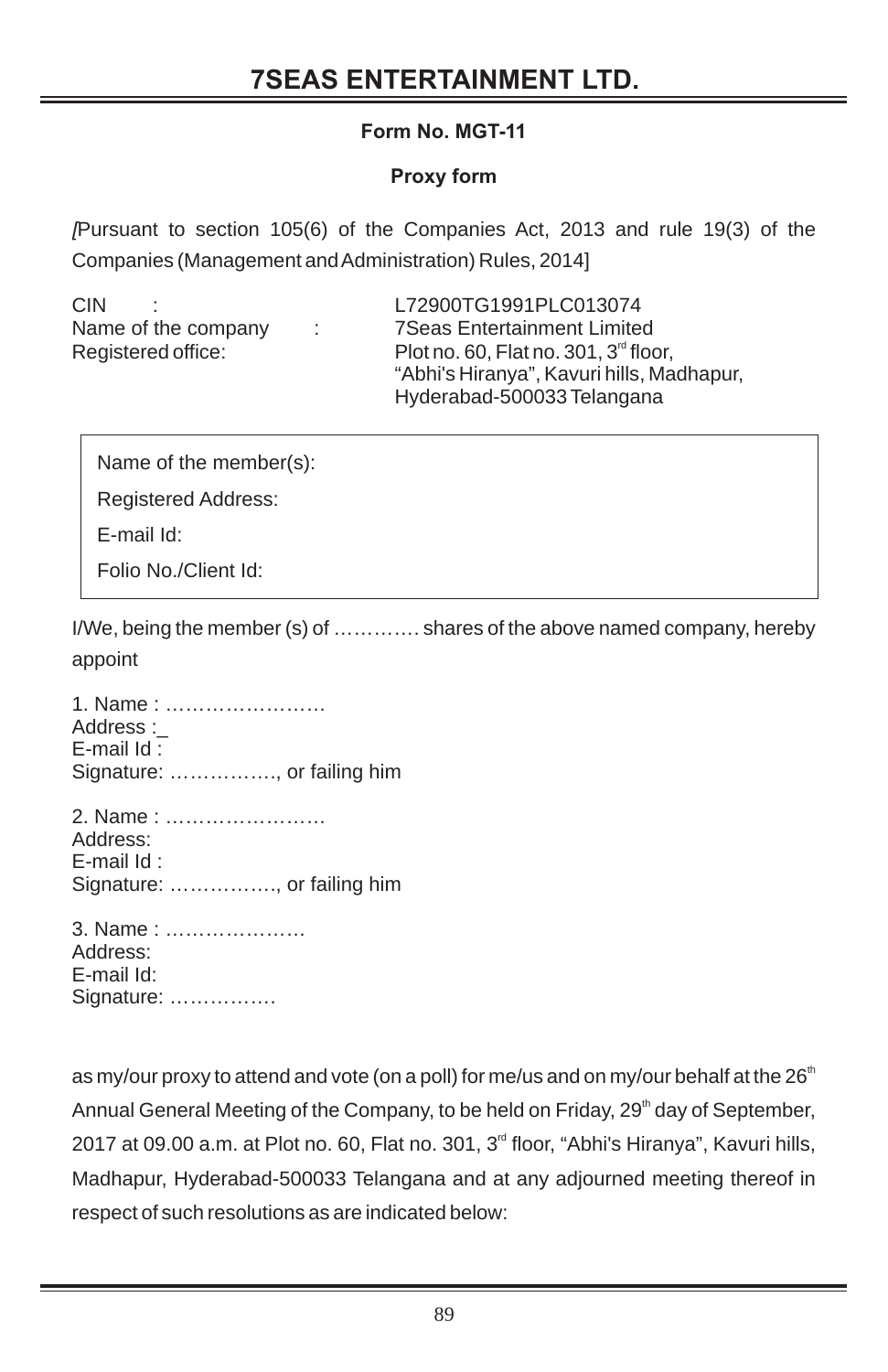Resolutions:

- 1. Approval of financial statements for the year ended 31.03.2017
- 2. Appointment of Mr. B. Mohan Rao, Director who retires by rotation.<br>3. Appointment of statutory auditors and fixation of their remuneration.
- Appointment of statutory auditors and fixation of their remuneration

Signed this …..… day of………… 2017

Signature of shareholder

Signature of Proxy holder(s)

Note: This form of proxy in order to be effective should be duly completed and deposited at the Registered Office of the Company, not less than 48 hours before the commencement of the Meeting

### **7Seas Entertainment Limited**

Plot no. 60, Flat no. 301, 3<sup>rd</sup> floor, "Abhi's Hiranya", Kayuri hills, Madhapur,

Hyderabad-500033 Telangana

ATTENDANCE SLIP (Please present this slip at the Meeting venue)

I hereby record my presence for the  $26<sup>th</sup>$  Annual General Meeting of the members to be held on Friday, 29th day of September, 2017 at 09.00 a.m. at Plot no. 60, Flat no. 301,  $3<sup>rd</sup>$  floor, "Abhi's Hiranya", Kavuri hills, Madhapur, Hyderabad-500033 Telangana and at any adjourned meeting thereof.

Shareholders/Proxy's Signature

Shareholders/Proxy's full name\_\_\_\_\_\_\_\_\_\_\_\_\_\_\_\_\_\_\_\_\_\_\_\_\_\_\_\_\_\_\_\_\_\_\_ (In block letters)

Folio No./ Client ID\_\_\_\_\_\_\_\_\_\_\_\_\_\_\_\_\_\_\_

No. of shares held\_\_\_\_\_\_\_\_\_

Note:

Shareholders attending the meeting in person or by proxy are required to complete the attendance slip and hand it over at the entrance of the meeting hall.

Affix Revenue Stamp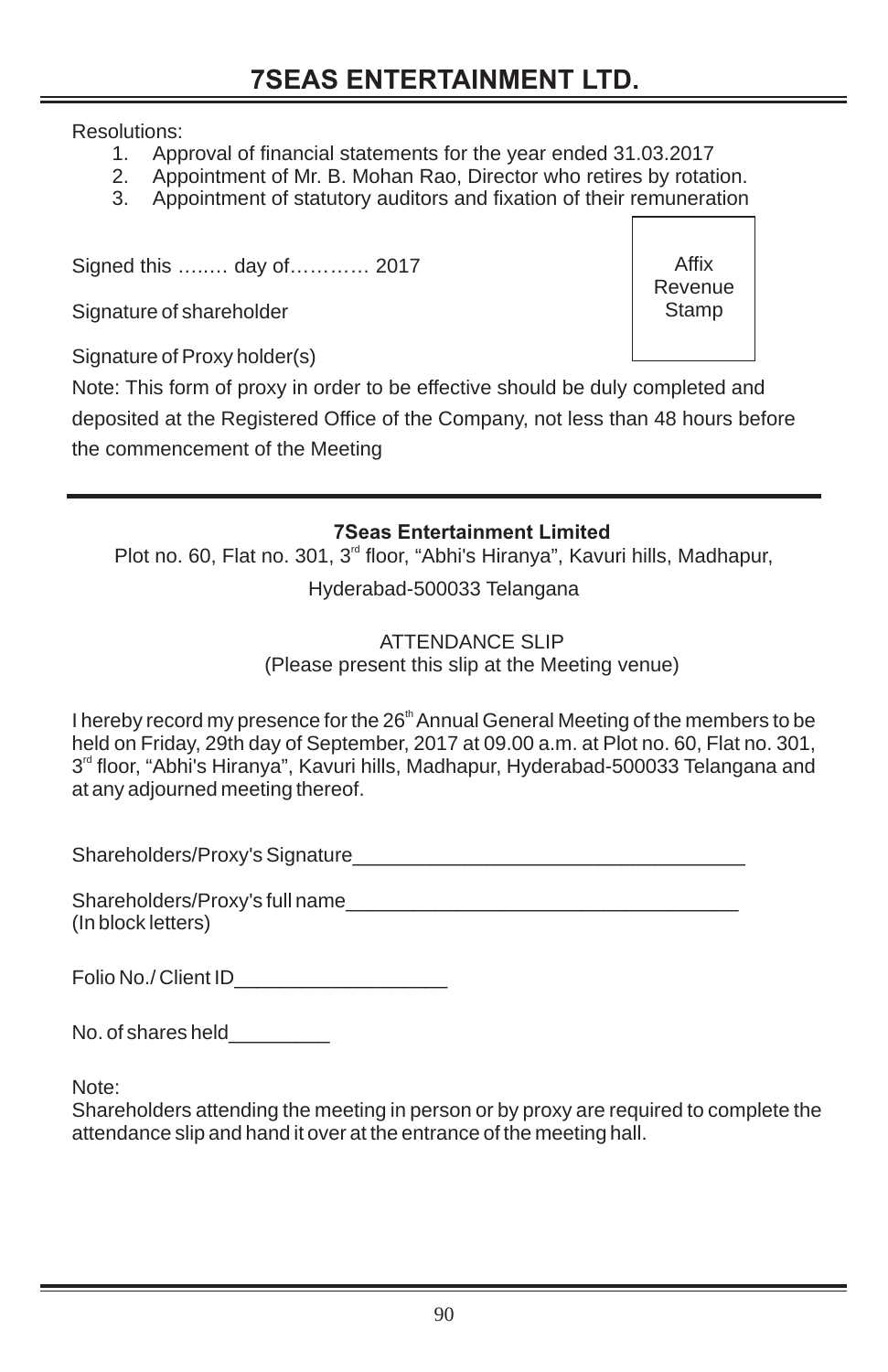**Route Map for AGM**